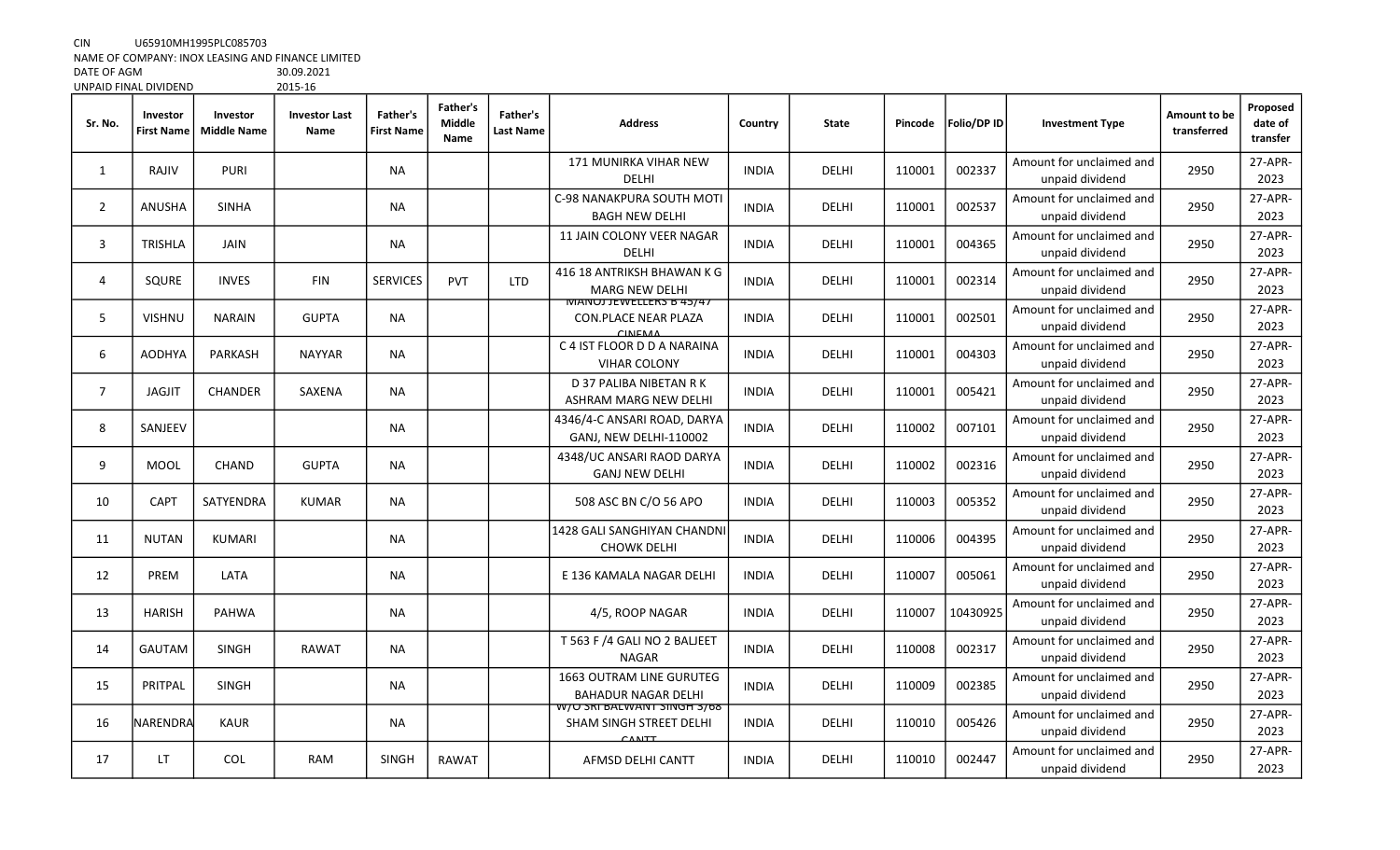| 18 | <b>SURESH</b>    | LOHIYA         |               | <b>NA</b>     |          |            | F-169, MANSROVER GARDEN<br><b>NEW DELHI</b>                                                                    | <b>INDIA</b> | DELHI        | 110015 | 004291   | Amount for unclaimed and<br>unpaid dividend | 2950  | 27-APR-<br>2023 |
|----|------------------|----------------|---------------|---------------|----------|------------|----------------------------------------------------------------------------------------------------------------|--------------|--------------|--------|----------|---------------------------------------------|-------|-----------------|
| 19 | SUNIL            | SAXENA         |               | <b>NA</b>     |          |            | B-1/7 HAUZ KHAS GR FLOOR<br><b>NEW DELHI</b>                                                                   | <b>INDIA</b> | DELHI        | 110016 | 005908   | Amount for unclaimed and<br>unpaid dividend | 2950  | 27-APR-<br>2023 |
| 20 | <b>KARAN</b>     | <b>SINGH</b>   |               | <b>NA</b>     |          |            | UU. U-77122 SAFDARJUNG<br>DEVELOPMENT AREA, NEW<br>DELLI 110016                                                | <b>INDIA</b> | DELHI        | 110016 | 007161   | Amount for unclaimed and<br>unpaid dividend | 2950  | 27-APR-<br>2023 |
| 21 | <b>AMAR</b>      | <b>SINGH</b>   | SAWHNEY       | <b>NA</b>     |          |            | 16/45A TILAK NAGAR NEW<br><b>DELHI</b>                                                                         | <b>INDIA</b> | DELHI        | 110018 | 002379   | Amount for unclaimed and<br>unpaid dividend | 2950  | 27-APR-<br>2023 |
| 22 | <b>TUSHAR</b>    | <b>KANT</b>    | <b>JOSHI</b>  | <b>NA</b>     |          |            | <b>B-22 NEW KRISHNA PARK NEW</b><br><b>DELHI</b>                                                               | <b>INDIA</b> | DELHI        | 110018 | 002415   | Amount for unclaimed and<br>unpaid dividend | 2950  | 27-APR-<br>2023 |
| 23 | ANJU             | SHALI          |               | <b>NA</b>     |          |            | <b>UULI LULAK SHALI ARIVIT</b><br><b>BATTLE HONOURS MESS S P</b><br>᠊ <del>ᡄ᠍ᡉ᠌᠌ᡌ᠊ᢗᢗ᠍ᡗᡅ᠊ᡌ᠊ᠷᡃᡪ᠓ᢄ</del> ᡰᡰᢂᠷ᠌ᠬ᠋ᠬ | <b>INDIA</b> | DELHI        | 110021 | 002423   | Amount for unclaimed and<br>unpaid dividend | 2950  | 27-APR-<br>2023 |
| 24 | <b>KRISHNA</b>   | <b>SHALI</b>   |               | <b>NA</b>     |          |            | <b>BATTLE HONOURS MESS S P</b><br>MADC NEW DELLI                                                               | <b>INDIA</b> | DELHI        | 110021 | 002424   | Amount for unclaimed and<br>unpaid dividend | 2950  | 27-APR-<br>2023 |
| 25 | <b>NARGIS</b>    | <b>RASTOGI</b> |               | <b>NA</b>     |          |            | 27 SATYA NIKETAN MOTI BAGH<br><b>II NEW DELHI</b>                                                              | <b>INDIA</b> | DELHI        | 110021 | 004328   | Amount for unclaimed and<br>unpaid dividend | 2950  | 27-APR-<br>2023 |
| 26 | PENINSULA        | LEASING        | <b>FIN</b>    | <b>INVEST</b> | $\rm CO$ | <b>LTD</b> | 38 L S C ANAND NIKETAN NEW<br><b>DELHI</b>                                                                     | <b>INDIA</b> | DELHI        | 110021 | 005053   | Amount for unclaimed and<br>unpaid dividend | 2950  | 27-APR-<br>2023 |
| 27 | <b>SENGUPTA</b>  | M              | К             | NA            |          |            | QUARTER NO 521 SECTOR III R K<br><b>PURAM</b>                                                                  | <b>INDIA</b> | DELHI        | 110021 | 002360   | Amount for unclaimed and<br>unpaid dividend | 2950  | 27-APR-<br>2023 |
| 28 | SUDESH           | RANI           |               | <b>NA</b>     |          |            | EPT-147 SAROJINI NAGAR NEW<br><b>DELHI</b>                                                                     | <b>INDIA</b> | DELHI        | 110023 | 004374   | Amount for unclaimed and<br>unpaid dividend | 2950  | 27-APR-<br>2023 |
| 29 | <b>AKESHKUMA</b> | SHARMA         |               | <b>NA</b>     |          |            | G-1729 LAXMIBAI NAGAR NEW<br>DELHI                                                                             | <b>INDIA</b> | DELHI        | 110023 | 004419   | Amount for unclaimed and<br>unpaid dividend | 2950  | 27-APR-<br>2023 |
| 30 | SARITA           | SHAH           |               | <b>NA</b>     |          |            | J-125, SAROJINI NAGAR, NEW<br>DELHI-110023                                                                     | <b>INDIA</b> | DELHI        | 110023 | 007291   | Amount for unclaimed and<br>unpaid dividend | 2950  | 27-APR-<br>2023 |
| 31 | <b>DHAMIJA</b>   | Y              | N             | <b>NA</b>     |          |            | G-2341 NETAJI NAGAR NEW<br><b>DELHI</b>                                                                        | <b>INDIA</b> | DELHI        | 110023 | 002453   | Amount for unclaimed and<br>unpaid dividend | 2950  | 27-APR-<br>2023 |
| 32 | <b>ASHOK</b>     | <b>KWATRA</b>  |               | <b>NA</b>     |          |            | <b>B II-12 LAJPAT NAGAR NEW</b><br>DELHI                                                                       | <b>INDIA</b> | DELHI        | 110024 | 002464   | Amount for unclaimed and<br>unpaid dividend | 2950  | 27-APR-<br>2023 |
| 33 | VIJAY            | <b>KUMAR</b>   | <b>BHATIA</b> | <b>NA</b>     |          |            | IST D/216 LAJPAT NGR N DELHI                                                                                   | <b>INDIA</b> | <b>DELHI</b> | 110024 | 004431   | Amount for unclaimed and<br>unpaid dividend | 2950  | 27-APR-<br>2023 |
| 34 | <b>VINAY</b>     | <b>KUMAR</b>   | <b>BANSAL</b> | <b>NA</b>     |          |            | C/O SYNAPSE A-4-A LAJPAT<br>NAGAR-II NEW DELHI                                                                 | <b>INDIA</b> | DELHI        | 110024 | 005425   | Amount for unclaimed and<br>unpaid dividend | 2950  | 27-APR-<br>2023 |
| 35 | KULDIP           | MANSUKHANI     |               | <b>NA</b>     |          |            | 26A POCKET - A SUKHDEV VIHAR<br><b>NEW DELHI</b>                                                               | <b>INDIA</b> | DELHI        | 110025 | 002496   | Amount for unclaimed and<br>unpaid dividend | 2950  | 27-APR-<br>2023 |
| 36 | <b>SAMBHAV</b>   | AGGARWAL       |               | <b>NA</b>     |          |            | H.NO.- 16/43 WEST PUNJABI<br><b>BAGH</b>                                                                       | <b>INDIA</b> | DELHI        | 110026 | 10798467 | Amount for unclaimed and<br>unpaid dividend | 2950  | 27-APR-<br>2023 |
| 37 | <b>KULWANT</b>   | KAUR           |               | <b>NA</b>     |          |            | BF 7 TAGORE GARDEN NEW<br>DELHI                                                                                | <b>INDIA</b> | DELHI        | 110027 | 005408   | Amount for unclaimed and<br>unpaid dividend | 2950  | 27-APR-<br>2023 |
| 38 | RENU             | GOEL           |               | NA            |          |            | B-6/96 SAFDARJUNG ENCLAVE,<br><b>NEW DELHI-110029</b>                                                          | <b>INDIA</b> | DELHI        | 110029 | 007361   | Amount for unclaimed and<br>unpaid dividend | 20650 | 27-APR-<br>2023 |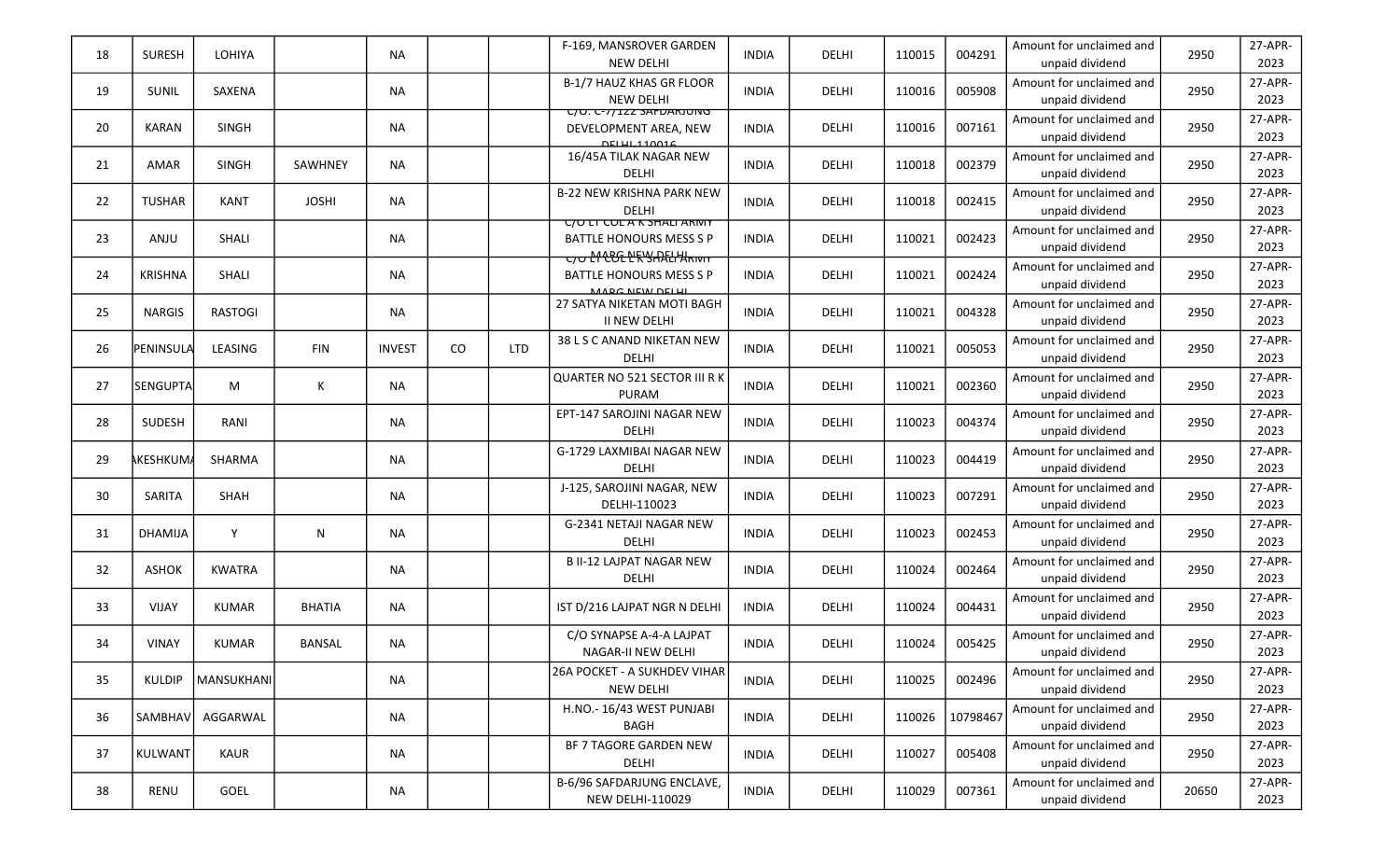| 39 | <b>RAJESH</b>     | GUJRAL          |              | <b>NA</b>     |            | 8/6 GEETA COLONY DELHI                                                            | <b>INDIA</b> | DELHI        | 110031 | 002367 | Amount for unclaimed and<br>unpaid dividend | 2950 | 27-APR-<br>2023 |
|----|-------------------|-----------------|--------------|---------------|------------|-----------------------------------------------------------------------------------|--------------|--------------|--------|--------|---------------------------------------------|------|-----------------|
| 40 | <b>ROOP</b>       | <b>CHAND</b>    | AHUJA        | <b>NA</b>     |            | 2/36 GEETA COLONY DELHI                                                           | <b>INDIA</b> | DELHI        | 110031 | 002395 | Amount for unclaimed and<br>unpaid dividend | 2950 | 27-APR-<br>2023 |
| 41 | <b>VIJAY</b>      | <b>AGARWAL</b>  |              | <b>NA</b>     |            | <u>C/O EMINENY COMPUTERS IU4</u><br>SASCO BHAWAN AZADPUR<br>COMMEDCIAL COMPLEY    | <b>INDIA</b> | DELHI        | 110033 | 002463 | Amount for unclaimed and<br>unpaid dividend | 2950 | 27-APR-<br>2023 |
| 42 | <b>BABULAL</b>    | JAIN            |              | <b>NA</b>     |            | M 727 SHAKURPUR ANAND VAS<br>DELHI                                                | <b>INDIA</b> | <b>DELHI</b> | 110034 | 002444 | Amount for unclaimed and<br>unpaid dividend | 2950 | 27-APR-<br>2023 |
| 43 | VIJAY             | KUMAR           |              | <b>NA</b>     |            | 130 KAPIL VIHAR PITAMPURA<br><b>DELHI</b>                                         | <b>INDIA</b> | DELHI        | 110034 | 004422 | Amount for unclaimed and<br>unpaid dividend | 2950 | 27-APR-<br>2023 |
| 44 | SHEELA            | <b>KANTH</b>    |              | NA            |            | SECTOR C POCKET 2 FLAT NO<br>2369 VASANT KUNJ NEW DELHI                           | <b>INDIA</b> | DELHI        | 110037 | 004383 | Amount for unclaimed and<br>unpaid dividend | 2950 | 27-APR-<br>2023 |
| 45 | <b>CHARU</b>      | SINGHAL         |              | <b>NA</b>     |            | 1379 GALI SUMARAN NAJAF<br><b>GARH NEW DELHI</b>                                  | <b>INDIA</b> | <b>DELHI</b> | 110043 | 002390 | Amount for unclaimed and<br>unpaid dividend | 2950 | 27-APR-<br>2023 |
| 46 | <b>HARI</b>       | PRAKASH         | <b>GUPTA</b> | <b>NA</b>     |            | 249 C NAWADA BAZAR<br>NAJAFGARH                                                   | <b>INDIA</b> | DELHI        | 110043 | 006634 | Amount for unclaimed and<br>unpaid dividend | 2950 | 27-APR-<br>2023 |
| 47 | <b>SUDARSHAN</b>  | KUMAR           | <b>GUPTA</b> | NA            |            | H NU.WZ-IU4 GALI NU.3A ELECT<br>POLE NO.36, RAM CHOWK SADH<br>NACAR RALAM COLONIV | <b>INDIA</b> | DELHI        | 110045 | 004355 | Amount for unclaimed and<br>unpaid dividend | 2950 | 27-APR-<br>2023 |
| 48 | YOGESH            | <b>GANGWANI</b> |              | <b>NA</b>     |            | 11/62 WEST AZAD NAGAR DELHI                                                       | <b>INDIA</b> | DELHI        | 110051 | 002340 | Amount for unclaimed and<br>unpaid dividend | 2950 | 27-APR-<br>2023 |
| 49 | ANJU              | AGGARWAL        |              | <b>NA</b>     |            | E 15/12 KRISHNA NAGAR DELHI                                                       | <b>INDIA</b> | DELHI        | 110051 | 005064 | Amount for unclaimed and<br>unpaid dividend | 2950 | 27-APR-<br>2023 |
| 50 | SANGEETA          | BANSAL          |              | <b>NA</b>     |            | BM 55 WEST SHALIMAR BAGH<br><b>DELHI</b>                                          | <b>INDIA</b> | DELHI        | 110052 | 002490 | Amount for unclaimed and<br>unpaid dividend | 2950 | 27-APR-<br>2023 |
| 51 | <b>NEETA</b>      | <b>CHADHA</b>   |              | <b>NA</b>     |            | C-2/141, ASHOK VIHAR PHASE -2<br>DELHI-110052                                     | <b>INDIA</b> | DELHI        | 110052 | 004358 | Amount for unclaimed and<br>unpaid dividend | 2950 | 27-APR-<br>2023 |
| 52 | NEELAM            |                 |              | <b>NA</b>     |            | 72 GOKHALE MARKET OPP TIS<br><b>HAZARI COURT DELHI</b>                            | <b>INDIA</b> | <b>DELHI</b> | 110054 | 004360 | Amount for unclaimed and<br>unpaid dividend | 2950 | 27-APR-<br>2023 |
| 53 | <b>NAGESH</b>     | SHARMA          |              | <b>NA</b>     |            | <b>B-555 D A FLATS TIMAR PURA</b><br><b>NEW DELHI</b>                             | <b>INDIA</b> | DELHI        | 110054 | 005407 | Amount for unclaimed and<br>unpaid dividend | 2950 | 27-APR-<br>2023 |
| 54 | <b>GEETA</b>      | SAXENA          |              | <b>NA</b>     |            | <b>48 RAM NAGAR NEAR NEW</b><br>DELHI RAILWAY STN NEW DELHI                       | <b>INDIA</b> | DELHI        | 110055 | 004323 | Amount for unclaimed and<br>unpaid dividend | 2950 | 27-APR-<br>2023 |
| 55 | <b>REDITCAPIT</b> | <b>VENTURE</b>  | <b>FUND</b>  | <b>INVEST</b> | <b>LTD</b> | 62 BASANT LOK VASANT VIHAR<br><b>NEW DELHI</b>                                    | <b>INDIA</b> | DELHI        | 110057 | 004446 | Amount for unclaimed and<br>unpaid dividend | 5900 | 27-APR-<br>2023 |
| 56 | NEELAM            | <b>TALUJA</b>   |              | <b>NA</b>     |            | C-1/180 JANAKPURI NEW DELHI                                                       | <b>INDIA</b> | DELHI        | 110058 | 005058 | Amount for unclaimed and<br>unpaid dividend | 2950 | 27-APR-<br>2023 |
| 57 | KULPAL            | KAUR            |              | <b>NA</b>     |            | WZ 619 SHIV NAGAR EXT., NEW<br>DELHI - 110 058                                    | <b>INDIA</b> | DELHI        | 110058 | 008043 | Amount for unclaimed and<br>unpaid dividend | 2950 | 27-APR-<br>2023 |
| 58 | <b>ROHIT</b>      | SHARMA          |              | <b>NA</b>     |            | RZ-B-44 SUBHASH PARK<br>UTTAMNAGAR NEW DELHI                                      | <b>INDIA</b> | DELHI        | 110059 | 004339 | Amount for unclaimed and<br>unpaid dividend | 2950 | 27-APR-<br>2023 |
| 59 | RITU              | NAGPAL          |              | <b>NA</b>     |            | 30/10 OLD RAJINDER NAGAR<br>DELHI                                                 | <b>INDIA</b> | DELHI        | 110060 | 005027 | Amount for unclaimed and<br>unpaid dividend | 2950 | 27-APR-<br>2023 |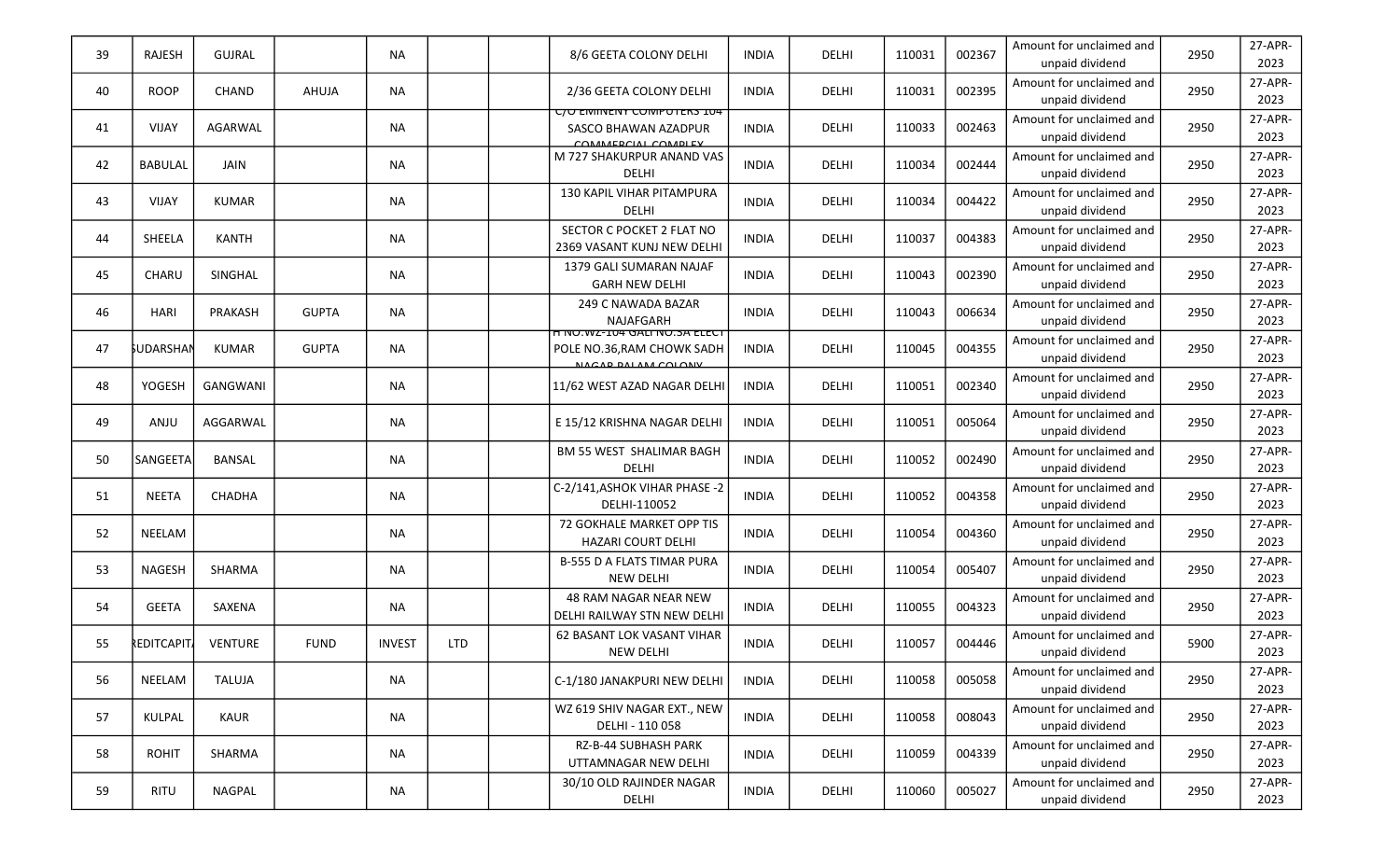|    |                  |                |               |           | <b>S/U SH. ASHUK IVAKULA K/U B-</b>                                                                 |              |                |        |          |                                             |      |                 |
|----|------------------|----------------|---------------|-----------|-----------------------------------------------------------------------------------------------------|--------------|----------------|--------|----------|---------------------------------------------|------|-----------------|
| 60 | <b>ROHIT</b>     | <b>NARULA</b>  |               | <b>NA</b> | 5/99 PASCHIM VIHAR NEW                                                                              | <b>INDIA</b> | DELHI          | 110063 | 004396   | Amount for unclaimed and<br>unpaid dividend | 2950 | 27-APR-<br>2023 |
| 61 | 0M               | <b>PARKASH</b> | <b>PRUTHI</b> | <b>NA</b> | C-82 MAYAPURI INDL AREA<br>PHASE II NEW DELHI                                                       | <b>INDIA</b> | DELHI          | 110064 | 002394   | Amount for unclaimed and<br>unpaid dividend | 2950 | 27-APR-<br>2023 |
| 62 | CHANDER          | <b>KANTA</b>   | <b>BATRA</b>  | <b>NA</b> | M-32 SHRI NIWAS PURI NEW<br>DELHI                                                                   | <b>INDIA</b> | DELHI          | 110065 | 004353   | Amount for unclaimed and<br>unpaid dividend | 2950 | 27-APR-<br>2023 |
| 63 | WAZIR            | CHAND          | <b>CHOPRA</b> | <b>NA</b> | B-201/1 EAST OF KAILASH NEW<br>DELHI                                                                | <b>INDIA</b> | DELHI          | 110065 | 005026   | Amount for unclaimed and<br>unpaid dividend | 2950 | 27-APR-<br>2023 |
| 64 | <b>GURINDERI</b> | CHHATWAL       |               | <b>NA</b> | AIR COMM 15 CHHATWAL AVS<br>SC VM SEC, KENDRIYA<br>AINK MIN OF DEE WEST RLOCK                       | <b>INDIA</b> | DELHI          | 110066 | 004801   | Amount for unclaimed and<br>unpaid dividend | 2950 | 27-APR-<br>2023 |
| 65 | <b>USHA</b>      | <b>JAIN</b>    |               | ΝA        | H NO 9164 SECTOR-C VASANT<br>KUNJ N DELHI                                                           | <b>INDIA</b> | DELHI          | 110070 | 004426   | Amount for unclaimed and<br>unpaid dividend | 2950 | 27-APR-<br>2023 |
| 66 | SNEHAL           | SONI           |               | <b>NA</b> | <b>61A OVERSEAS APARTMENTS</b><br>PLOT NO 22 SECTOR 9 ROHINI                                        | <b>INDIA</b> | DELHI          | 110085 | 002324   | Amount for unclaimed and<br>unpaid dividend | 2950 | 27-APR-<br>2023 |
| 67 | RACHNA           | SINDHWANI      |               | <b>NA</b> | 97/D-15/SECTOR-3 ROHINI                                                                             | <b>INDIA</b> | DELHI          | 110085 | 006127   | Amount for unclaimed and<br>unpaid dividend | 2950 | 27-APR-<br>2023 |
| 68 | DAVENDRA         | KUMAR          |               | <b>NA</b> | E 25 GALI NO 5 PANDAV NAGAR<br>(JANTA GDN) PATPAR GANJ                                              | <b>INDIA</b> | DELHI          | 110091 | 004341   | Amount for unclaimed and<br>unpaid dividend | 2950 | 27-APR-<br>2023 |
| 69 | SATYA            | PALL           | SHARMA        | <b>NA</b> | UU.J.S.PROPERTIES SHOP<br>NO.40, DDA LOCAL SHOPPING<br>COMBLEV BOCKET 1 MANUE                       | <b>INDIA</b> | DELHI          | 110091 | 002493   | Amount for unclaimed and<br>unpaid dividend | 2950 | 27-APR-<br>2023 |
| 70 | SANTOSH          | AGGARWAL       |               | NA.       | 77 RISHAB VIHAR                                                                                     | <b>INDIA</b> | DELHI          | 110092 | 10482706 | Amount for unclaimed and<br>unpaid dividend | 2950 | 27-APR-<br>2023 |
| 71 | <b>GAYATRI</b>   | <b>DEVI</b>    | KEDIA         | <b>NA</b> | J & K BLOCK - 35 LAXMI NAGAR<br>DELHI                                                               | <b>INDIA</b> | DELHI          | 110092 | 002315   | Amount for unclaimed and<br>unpaid dividend | 2950 | 27-APR-<br>2023 |
| 72 | <b>KUSUM</b>     | KUMARI         | BHARGAVA      | <b>NA</b> | H NO A 16/2 USHA SADAN<br>NEHRU GROUND N I T                                                        | <b>INDIA</b> | <b>HARYANA</b> | 121001 | 005014   | Amount for unclaimed and<br>unpaid dividend | 2950 | 27-APR-<br>2023 |
| 73 | <b>NAND</b>      | LAL            | BANSAL        | <b>NA</b> | <u>HUUSE A 13/42 ASHUKA </u><br><b>CRESENT GURGAON, TEH-</b><br><b>CLIDCAON</b>                     | <b>INDIA</b> | <b>HARYANA</b> | 122001 | 10008332 | Amount for unclaimed and<br>unpaid dividend | 2950 | 27-APR-<br>2023 |
| 74 | VIJAY            | <b>AIMA</b>    |               | ΝA        | H - 744 A PALAM VIHAR<br><b>GURGAON</b>                                                             | <b>INDIA</b> | <b>HARYANA</b> | 122017 | 000995   | Amount for unclaimed and<br>unpaid dividend | 2950 | 27-APR-<br>2023 |
| 75 | LAJ              | PAT            | RAI           | <b>NA</b> | RAJ MEDICAL STORE CHARKHI<br>DADRI HARYANA                                                          | <b>INDIA</b> | HARYANA        | 123306 | 005428   | Amount for unclaimed and<br>unpaid dividend | 2950 | 27-APR-<br>2023 |
| 76 | <b>SURENDER</b>  | GOEL           |               | NA        | <b>S/U SADHU RAIVI GUEL 275/33</b><br>NAYA PARAO VAISH COLLEGE                                      | <b>INDIA</b> | HARYANA        | 124001 | 005023   | Amount for unclaimed and<br>unpaid dividend | 2950 | 27-APR-<br>2023 |
| 77 | ANITA            | SINGHAL        |               | <b>NA</b> | <del>וואט, וו פאפ RAP אפ</del> <i>דו-</i> סמ. <del>ח</del><br>NO.-2 BAHADURAGARH, DISTT.<br>IHAIIAD | <b>INDIA</b> | HARYANA        | 124507 | 10007715 | Amount for unclaimed and<br>unpaid dividend | 2950 | 27-APR-<br>2023 |
| 78 | SUNIL            | KUMAR          |               | <b>NA</b> | <b>GUPTA STORE LOHAR BAZAR</b><br>BHIWANI                                                           | <b>INDIA</b> | HARYANA        | 125021 | 002534   | Amount for unclaimed and<br>unpaid dividend | 2950 | 27-APR-<br>2023 |
| 79 | KAVITA           |                |               | <b>NA</b> | C/O SH BALAJI FINANCIAL<br>SERVICES 47 SCHEME 6                                                     | <b>INDIA</b> | HARYANA        | 126102 | 005012   | Amount for unclaimed and<br>unpaid dividend | 2950 | 27-APR-<br>2023 |
| 80 | MAYA             | SHARMA         |               | NA        | H NO 32 NANDWANI NAGAR<br>SONEPAT                                                                   | <b>INDIA</b> | HARYANA        | 131001 | 005766   | Amount for unclaimed and<br>unpaid dividend | 2950 | 27-APR-<br>2023 |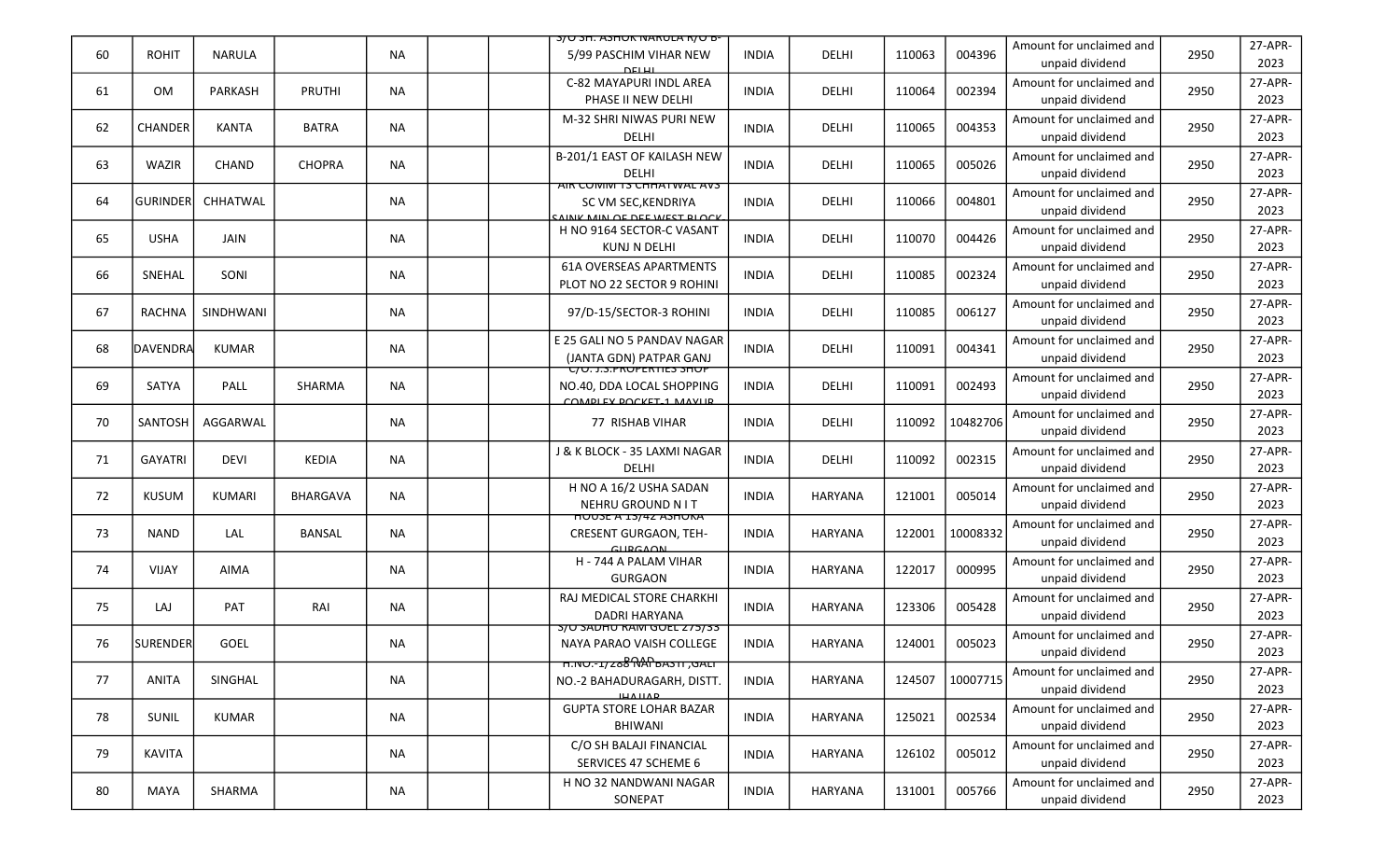| 81  | NEERAJ        | <b>GUPTA</b>   |              | <b>NA</b> |  | HOUSE NO 459 SECTOR 14                                                                     | <b>INDIA</b> | <b>HARYANA</b>       | 131001 | 520000000 | Amount for unclaimed and<br>unpaid dividend | 2950 | 27-APR-<br>2023 |
|-----|---------------|----------------|--------------|-----------|--|--------------------------------------------------------------------------------------------|--------------|----------------------|--------|-----------|---------------------------------------------|------|-----------------|
| 82  | RAJ           | <b>DHOMIJA</b> |              | <b>NA</b> |  | 608 OLD HOUSING BOARD<br><b>COLONY KARNAL</b>                                              | <b>INDIA</b> | HARYANA              | 132001 | 002508    | Amount for unclaimed and<br>unpaid dividend | 2950 | 27-APR-<br>2023 |
| 83  | <b>KUL</b>    | <b>BHUSHAN</b> |              | <b>NA</b> |  | # 271 WARD NO. 1 MASITA<br><b>HOUSE THANESAR</b>                                           | <b>INDIA</b> | HARYANA              | 136118 | 17779258  | Amount for unclaimed and<br>unpaid dividend | 2950 | 27-APR-<br>2023 |
| 84  | RAJ           | KUMAR          |              | <b>NA</b> |  | 16-KUKAMSINGH RD GALI NO I<br>AMRITSAR                                                     | <b>INDIA</b> | <b>PUNJAB</b>        | 143001 | 001019    | Amount for unclaimed and<br>unpaid dividend | 2950 | 27-APR-<br>2023 |
| 85  | <b>KANWAR</b> | PAUL           | <b>SINGH</b> | <b>NA</b> |  | INDUSTRIAL OXYGEN CO LTD G T<br>ROAD MANDI GOBINDGARH                                      | <b>INDIA</b> | <b>PUNJAB</b>        | 147301 | 000354    | Amount for unclaimed and<br>unpaid dividend | 2950 | 27-APR-<br>2023 |
| 86  | SHAM          | SUNDER         | SHARMA       | NA        |  | C/O. SHARMA GASES AMLOH<br>ROAD, MANDI GOBINDGARH                                          | <b>INDIA</b> | PUNJAB               | 147301 | 006798    | Amount for unclaimed and<br>unpaid dividend | 2950 | 27-APR-<br>2023 |
| 87  | P             | К              | <b>SETH</b>  | <b>NA</b> |  | H NO 2255 SECTOR 15-C<br>CHANDIGARH                                                        | <b>INDIA</b> | <b>PUNJAB</b>        | 160015 | 001518    | Amount for unclaimed and<br>unpaid dividend | 2950 | 27-APR-<br>2023 |
| 88  | RAMESH        | <b>KRISHAN</b> |              | <b>NA</b> |  | H NO 120 SECTOR 23 A<br>CHANDIGARH                                                         | <b>INDIA</b> | <b>PUNJAB</b>        | 160023 | 001545    | Amount for unclaimed and<br>unpaid dividend | 5900 | 27-APR-<br>2023 |
| 89  | <b>TRIPTA</b> | GOYAL          |              | <b>NA</b> |  | 1179/22B CHANDIGARH                                                                        | <b>INDIA</b> | <b>PUNJAB</b>        | 160026 | 001511    | Amount for unclaimed and<br>unpaid dividend | 2950 | 27-APR-<br>2023 |
| 90  | YASH          | KHANDELWAL     |              | <b>NA</b> |  | J 89 PATEL NAGAR IST<br>GHAZIABAD                                                          | <b>INDIA</b> | <b>UTTAR PRADESH</b> | 201001 | 002526    | Amount for unclaimed and<br>unpaid dividend | 2950 | 27-APR-<br>2023 |
| 91  | <b>BEDPAL</b> | SINGH          |              | NA        |  | III H 41/1 NEHRU NAGAR<br><b>RAKESH MARG</b>                                               | <b>INDIA</b> | <b>UTTAR PRADESH</b> | 201001 | 006521    | Amount for unclaimed and<br>unpaid dividend | 2950 | 27-APR-<br>2023 |
| 92  | <b>BHULEY</b> | <b>RAM</b>     |              | <b>NA</b> |  | III H 41/1 NEHRU NAGAR<br><b>RAKESH MARG</b>                                               | <b>INDIA</b> | <b>UTTAR PRADESH</b> | 201001 | 006522    | Amount for unclaimed and<br>unpaid dividend | 2950 | 27-APR-<br>2023 |
| 93  | <b>GOMTI</b>  | DEVI           |              | NA        |  | 8/50 SECTOR 3 RAJINDER<br>NAGAR SAHIBABAD GHAZIABAD                                        | <b>INDIA</b> | <b>UTTAR PRADESH</b> | 201005 | 002535    | Amount for unclaimed and<br>unpaid dividend | 2950 | 27-APR-<br>2023 |
| 94  | <b>PUNEET</b> | <b>BHARTIA</b> |              | <b>NA</b> |  | 196 SEECTOR 15A NOIDA U P                                                                  | <b>INDIA</b> | <b>UTTAR PRADESH</b> | 201301 | 005417    | Amount for unclaimed and<br>unpaid dividend | 2950 | 27-APR-<br>2023 |
| 95  | VINOD         | KUMAR          | <b>SINGH</b> | <b>NA</b> |  | 35-F TYPE-C BHEL COLONY<br>SECTOR 17 NOIDA U P                                             | <b>INDIA</b> | <b>UTTAR PRADESH</b> | 201301 | 004316    | Amount for unclaimed and<br>unpaid dividend | 2950 | 27-APR-<br>2023 |
| 96  | PRIYA         | VAJPAI         |              | <b>NA</b> |  | 1848 SECTOR 29 NOIDA                                                                       | <b>INDIA</b> | <b>UTTAR PRADESH</b> | 201303 | 000073    | Amount for unclaimed and<br>unpaid dividend | 5900 | 27-APR-<br>2023 |
| 97  | NEERU         | SINGHAL        |              | <b>NA</b> |  | W/O SANJAY SINGHAL 13/10<br><b>MANAK CHOWK ALIGARH</b>                                     | <b>INDIA</b> | UTTAR PRADESH        | 202001 | 002531    | Amount for unclaimed and<br>unpaid dividend | 2950 | 27-APR-<br>2023 |
| 98  | <b>MAKHAN</b> | SINGH          | ARORA        | NA        |  | C-18 INDUSTRIAL ESTATE ALI<br>GARH                                                         | INDIA        | <b>UTTAR PRADESH</b> | 202001 | 002382    | Amount for unclaimed and<br>unpaid dividend | 2950 | 27-APR-<br>2023 |
| 99  | PREAM         | KUMAR          | PORWAL       | NA        |  | <b>C/U PREAIVI IVIEDICAL STURE</b><br>AURAIYA ETAWAH GAUSHALA<br>$\mathsf{p}_{\mathsf{D}}$ | <b>INDIA</b> | UTTAR PRADESH        | 206122 | 002185    | Amount for unclaimed and<br>unpaid dividend | 2950 | 27-APR-<br>2023 |
| 100 | SURENDRA      | AGARWAL        |              | <b>NA</b> |  | NEW POPULAR CYCLE MART<br>39/17 MESTON ROAD KANPUR                                         | <b>INDIA</b> | <b>UTTAR PRADESH</b> | 208001 | 002101    | Amount for unclaimed and<br>unpaid dividend | 2950 | 27-APR-<br>2023 |
| 101 | RAJEEV        | <b>EDOLIYA</b> |              | NA        |  | R MEDICAL COLLEGE KANPUR                                                                   | <b>INDIA</b> | <b>UTTAR PRADESH</b> | 208001 | 002141    | Amount for unclaimed and<br>unpaid dividend | 2950 | 27-APR-<br>2023 |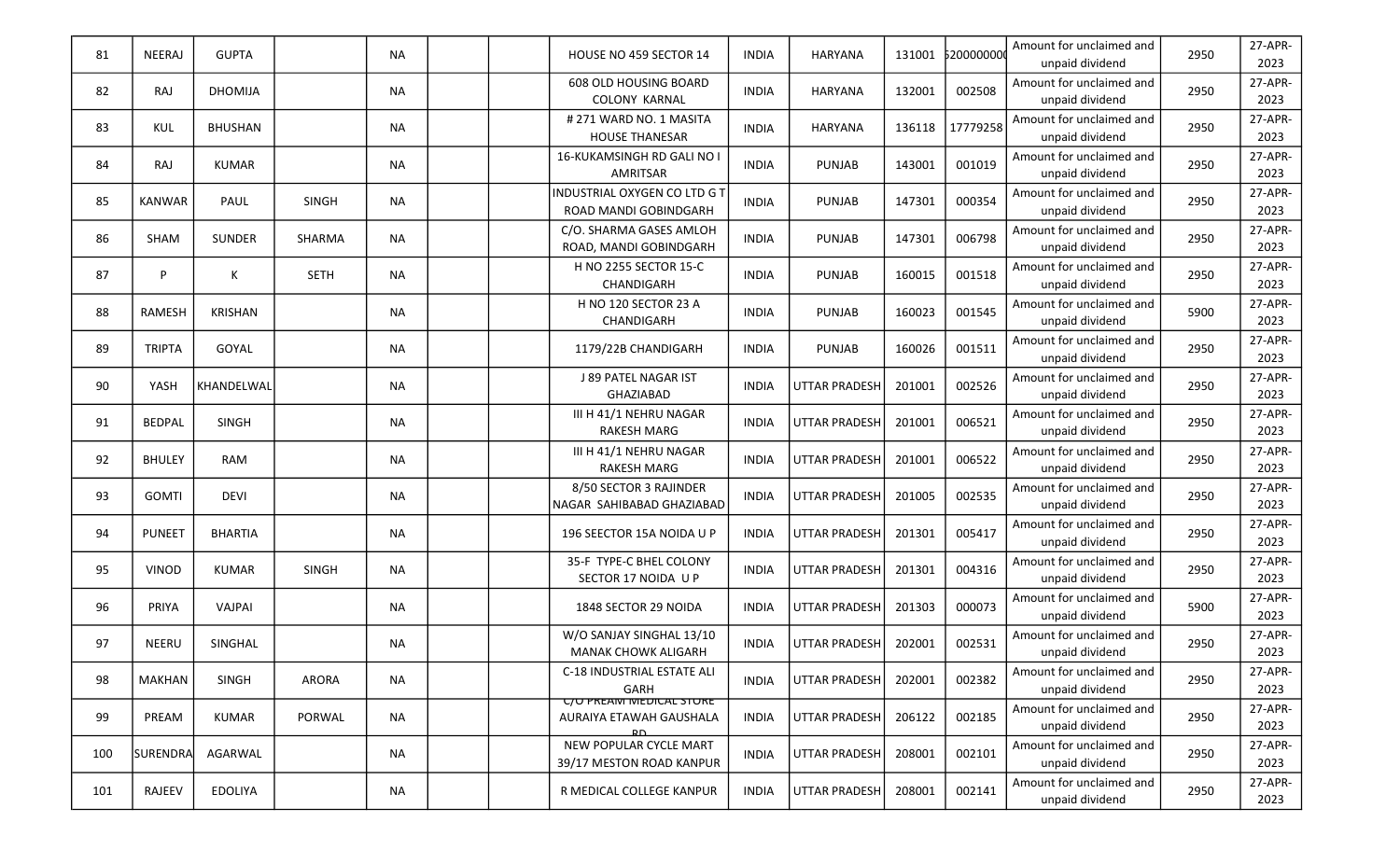|     |                 |                 |                  |               | <b>IUG, KAILASH VIHAK (IST</b>                                                                                     |              |                      |        |        |                                             |      |                 |
|-----|-----------------|-----------------|------------------|---------------|--------------------------------------------------------------------------------------------------------------------|--------------|----------------------|--------|--------|---------------------------------------------|------|-----------------|
| 102 | <b>MADAN</b>    | LAL             | JAIN             | <b>NA</b>     | FLOOR) 15/21, CIVIL LINES,<br><b>REHIND METHODICT CHILDCH</b>                                                      | <b>INDIA</b> | <b>UTTAR PRADESH</b> | 208001 | 002099 | Amount for unclaimed and<br>unpaid dividend | 2950 | 27-APR-<br>2023 |
| 103 | <b>PUSHP</b>    | <b>KUMAR</b>    | <b>TRIPATHI</b>  | <b>NA</b>     | 117Q/677 SHARDA NAGAR<br><b>KANPUR</b>                                                                             | <b>INDIA</b> | <b>UTTAR PRADESH</b> | 208001 | 002114 | Amount for unclaimed and<br>unpaid dividend | 2950 | 27-APR-<br>2023 |
| 104 | RAJESH          | <b>KUMAR</b>    | SRIVASTAVA       | <b>NA</b>     | <b>C/O OIVIAR AGENCIES NR</b><br>MURABBA BHANDAR 75/100<br><b>UALCEV DOAD</b>                                      | <b>INDIA</b> | <b>UTTAR PRADESH</b> | 208001 | 002119 | Amount for unclaimed and<br>unpaid dividend | 2950 | 27-APR-<br>2023 |
| 105 | JAI             | RAM             | <b>GUPTA</b>     | NA.           | 38/103 JAGANNATH BHAWAN<br><b>MESTON ROAD KANPUR</b>                                                               | <b>INDIA</b> | <b>UTTAR PRADESH</b> | 208001 | 002124 | Amount for unclaimed and<br>unpaid dividend | 2950 | 27-APR-<br>2023 |
| 106 | AGESHWAI        | PRASAD          | <b>GUPTA</b>     | <b>NA</b>     | C/O KASHI PRASAD KAILASH<br>NATH 51/33, NAYA GANJ                                                                  | <b>INDIA</b> | <b>UTTAR PRADESH</b> | 208001 | 002136 | Amount for unclaimed and<br>unpaid dividend | 2950 | 27-APR-<br>2023 |
| 107 | PRADEEP         | К               | <b>SINGHANIA</b> | <b>NA</b>     | <u>UU MAGNA MARKETING</u><br>14/123A GOPALA CHAMBERS<br><del>ABHA NURSANG PASAREP LTD</del>                        | INDIA        | <b>UTTAR PRADESH</b> | 208001 | 002161 | Amount for unclaimed and<br>unpaid dividend | 2950 | 27-APR-<br>2023 |
| 108 | PRATIBHA        | <b>ROHATGI</b>  |                  | <b>NA</b>     | 10/503 B ALLENGANJ TILAK<br><b>NACAD</b>                                                                           | <b>INDIA</b> | <b>UTTAR PRADESH</b> | 208002 | 002110 | Amount for unclaimed and<br>unpaid dividend | 2950 | 27-APR-<br>2023 |
| 109 | <b>JAYSHREE</b> | <b>TULSIANI</b> |                  | NA            | 8/80 ARYA NAGAR KANPUR                                                                                             | INDIA        | <b>UTTAR PRADESH</b> | 208002 | 002138 | Amount for unclaimed and<br>unpaid dividend | 2950 | 27-APR-<br>2023 |
| 110 | <b>SHAMSHA</b>  | <b>BEGUM</b>    |                  | NA.           | <b>C/O.ABDUL WAREED FLAT</b><br>NO.III/15, IT & CEN EX COL<br><b>AVMAN RACH SWAROOD</b>                            | INDIA        | <b>UTTAR PRADESH</b> | 208002 | 005948 | Amount for unclaimed and<br>unpaid dividend | 2950 | 27-APR-<br>2023 |
| 111 | SAVITIRI        | SRIVASTAVA      |                  | NA            | H NO 734B N RLY LOCO COLONY<br><b>GT ROAD KANPUR</b>                                                               | <b>INDIA</b> | <b>UTTAR PRADESH</b> | 208004 | 002116 | Amount for unclaimed and<br>unpaid dividend | 2950 | 27-APR-<br>2023 |
| 112 | <b>MANJU</b>    | <b>GAMBHIR</b>  |                  | NA            | <b>INDIAN OVERSEAS BANK</b><br>SARVODAYA NAGAR KANPUR                                                              | <b>INDIA</b> | <b>UTTAR PRADESH</b> | 208005 | 002132 | Amount for unclaimed and<br>unpaid dividend | 2950 | 27-APR-<br>2023 |
| 113 | <b>SURESH</b>   | <b>KUMAR</b>    |                  | NA.           | A/24/372 GOVIND NAGAR<br><b>KANPUR</b>                                                                             | <b>INDIA</b> | <b>UTTAR PRADESH</b> | 208006 | 002177 | Amount for unclaimed and<br>unpaid dividend | 2950 | 27-APR-<br>2023 |
| 114 | PRABHU          | <b>DAYAL</b>    |                  | NA            | <b>STATE BAINK OF</b><br>BIKANER&JAIPUR KAUSHALPURI<br>KANDLID                                                     | <b>INDIA</b> | <b>UTTAR PRADESH</b> | 208012 | 002180 | Amount for unclaimed and<br>unpaid dividend | 2950 | 27-APR-<br>2023 |
| 115 | RAMESH          | CHANDRA         | <b>SINGH</b>     | <b>NA</b>     | MIG 17 SECTOR 4 BARRA 2<br><b>KANPUR</b>                                                                           | <b>INDIA</b> | <b>UTTAR PRADESH</b> | 208027 | 002108 | Amount for unclaimed and<br>unpaid dividend | 2950 | 27-APR-<br>2023 |
| 116 | ANJALI          | <b>SINGH</b>    |                  | NA            | 5/6-B MINTO ROAD BEHIND B H<br>S ALLAHABAD                                                                         | <b>INDIA</b> | <b>UTTAR PRADESH</b> | 211001 | 006616 | Amount for unclaimed and<br>unpaid dividend | 2950 | 27-APR-<br>2023 |
| 117 | <b>KALAWATI</b> | SRIVASTAVA      |                  | NA.           | <b>B/38 GUVINDPUR CULUNT</b><br>(BEHIND) IRRIGATION COLONY<br><b>DO TELIACANIL ALLAHARAD</b>                       | <b>INDIA</b> | UTTAR PRADESH        | 211004 | 006888 | Amount for unclaimed and<br>unpaid dividend | 2950 | 27-APR-<br>2023 |
| 118 | ASHA            | <b>BINDAL</b>   |                  | ΝA            | A5 MALVIYA NAGAR AISHBAGH<br>LUCKNOW                                                                               | <b>INDIA</b> | UTTAR PRADESH        | 221001 | 004248 | Amount for unclaimed and<br>unpaid dividend | 2950 | 27-APR-<br>2023 |
| 119 | <b>NEEMA</b>    | <b>PANT</b>     |                  | NA            | <b>FLAT NU 8 DEV NAGAR SECTUR</b><br>8 NR LITTLE ANGEL SCHOOL<br><del>ᠸ</del> ᠵᠦ᠊ᡉ <del>ᠰ᠋ᡃ᠙ᡰ᠋ᡃᡃᢃᠬᠭᢗᡰᡗ᠇᠖᠀ᢌ</del> ᠴ | <b>INDIA</b> | <b>UTTAR PRADESH</b> | 221001 | 004251 | Amount for unclaimed and<br>unpaid dividend | 2950 | 27-APR-<br>2023 |
| 120 | HURANDHA        | SINGH           |                  | NA            | 24, SANKATMOCHAN COLONY<br>LANKA VARANACI                                                                          | <b>INDIA</b> | UTTAR PRADESH        | 221005 | 002933 | Amount for unclaimed and<br>unpaid dividend | 2950 | 27-APR-<br>2023 |
| 121 | <b>NEETA</b>    | <b>KAPOOR</b>   |                  | NA            | 41/229 RADHA KRISHNAN<br><b>MANDIR LANE NARHI</b>                                                                  | <b>INDIA</b> | <b>UTTAR PRADESH</b> | 226001 | 004255 | Amount for unclaimed and<br>unpaid dividend | 2950 | 27-APR-<br>2023 |
| 122 | <b>HEMLATA</b>  | C               | B                | <b>TIWARI</b> | <u>C/O.INDO GULF FERT.&amp; CHEM.</u><br>JAGDISHPUR INDUSTRIAL AREA<br><b>CILITANDIID</b>                          | <b>INDIA</b> | UTTAR PRADESH        | 227817 | 006855 | Amount for unclaimed and<br>unpaid dividend | 2950 | 27-APR-<br>2023 |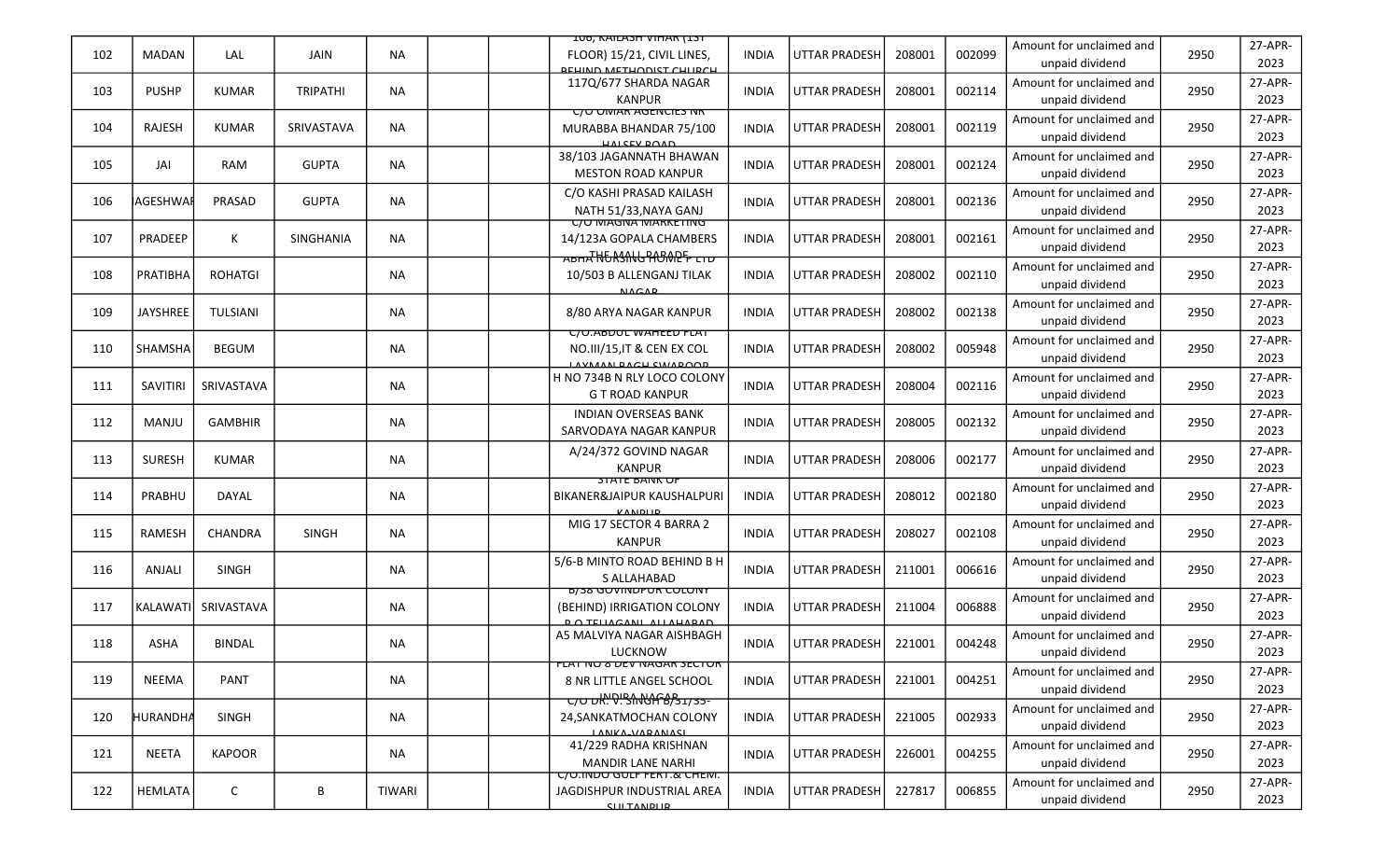|     |                |                     |             |           |         | UNI PRAKASH & BRUTHERS                                                                        |              |                      |        |        |                                             |      |                 |
|-----|----------------|---------------------|-------------|-----------|---------|-----------------------------------------------------------------------------------------------|--------------|----------------------|--------|--------|---------------------------------------------|------|-----------------|
| 123 | SANJEEV        | <b>KUMAR</b>        | AGRAWAL     | <b>NA</b> |         | LUCKNOW NAKA CHAUORAHA<br>C[II TANDII D / II D]                                               | <b>INDIA</b> | <b>UTTAR PRADESH</b> | 228001 | 004243 | Amount for unclaimed and<br>unpaid dividend | 2950 | 27-APR-<br>2023 |
| 124 | <b>VIMLA</b>   | <b>PANDEY</b>       |             | NA.       |         | 32 FIROZ GANDHI NAGAR CIVIL<br>LINES RAEBARELI (U.P)                                          | <b>INDIA</b> | <b>UTTAR PRADESH</b> | 229001 | 005865 | Amount for unclaimed and<br>unpaid dividend | 2950 | 27-APR-<br>2023 |
| 125 |                | SUPARNA CHAKRAVORTY |             | NA        |         | 9-AE-17 OBRA COLONY OBRA<br>SONEBHADRA                                                        | <b>INDIA</b> | <b>UTTAR PRADESH</b> | 231219 | 006083 | Amount for unclaimed and<br>unpaid dividend | 2950 | 27-APR-<br>2023 |
| 126 | <b>SHIKHA</b>  | SRIVASTAVA          |             | NA        |         | 9 AE (T) 109 UPSEB COLONY,<br><b>OBRA SONE BHADRA</b>                                         | <b>INDIA</b> | <b>UTTAR PRADESH</b> | 231219 | 006106 | Amount for unclaimed and<br>unpaid dividend | 2950 | 27-APR-<br>2023 |
| 127 | <b>GIRDHAR</b> | <b>GOPAL</b>        |             | NA.       |         | C/O GIRDHAR SUGAR WORKS<br>MARWARI GANJ BAREILLY                                              | <b>INDIA</b> | <b>UTTAR PRADESH</b> | 243001 | 002471 | Amount for unclaimed and<br>unpaid dividend | 2950 | 27-APR-<br>2023 |
| 128 | <b>POORBI</b>  | AGARWAL             |             | NA.       |         | C/O SURESH AGARWAL 3/9<br><b>KASERA LINE RAM NAGAR</b>                                        | INDIA        | UTTARAKHAND          | 244715 | 002505 | Amount for unclaimed and<br>unpaid dividend | 2950 | 27-APR-<br>2023 |
| 129 | <b>PUJA</b>    | <b>GUPTA</b>        |             | NA        |         | <u>C/O GIRISHKUMAR OMESH</u><br>KUMAR SARAI GALI RAM NAGAR<br><b>NIAINITAL</b>                | <b>INDIA</b> | UTTARAKHAND          | 244715 | 005037 | Amount for unclaimed and<br>unpaid dividend | 2950 | 27-APR-<br>2023 |
| 130 | <b>PAWAN</b>   | <b>ARORA</b>        |             | NA        |         | PAINTH PARAO RAM NAGAR<br><b>DIST NAINITAL</b>                                                | <b>INDIA</b> | UTTARAKHAND          | 244715 | 005060 | Amount for unclaimed and<br>unpaid dividend | 2950 | 27-APR-<br>2023 |
| 131 | <b>MANOJ</b>   |                     |             | NA.       |         | 2/1127A RAM NIWAS RAM<br>NAGAR B/H SAM INTER COLLEGE                                          | INDIA        | UTTARAKHAND          | 247001 | 002477 | Amount for unclaimed and<br>unpaid dividend | 2950 | 27-APR-<br>2023 |
| 132 | <b>PANKAJ</b>  | <b>MAHESHWARI</b>   |             | NA        |         | C/O.PRAMOD KUMAR RATHI<br>RATHI NIWAS MADHAV NAGAR                                            | <b>INDIA</b> | UTTARAKHAND          | 247001 | 005405 | Amount for unclaimed and<br>unpaid dividend | 2950 | 27-APR-<br>2023 |
| 133 | <b>RAKESH</b>  | <b>KUMAR</b>        | SINGHAL     | NA        |         | A-249, AVAS VIKAS<br>SAHARANPUR                                                               | <b>INDIA</b> | UTTARAKHAND          | 247001 | 005047 | Amount for unclaimed and<br>unpaid dividend | 2950 | 27-APR-<br>2023 |
| 134 | <b>RAM</b>     | SAKHI               | SHARMA      | <b>NA</b> |         | 234 AMBEDKAR NAGAR<br><b>JWALAPUR HARIDWAR</b>                                                | <b>INDIA</b> | <b>UTTARAKHAND</b>   | 249401 | 004436 | Amount for unclaimed and<br>unpaid dividend | 2950 | 27-APR-<br>2023 |
| 135 | ALKA           | GARG                |             | NA        |         | <u>C/O NAVEEN GUPTA ADVOCATE</u><br>40 MAHAPALIKA COMPOUND<br><b>C/OJAGDISFPLUTGFALTIONRY</b> | <b>INDIA</b> | <b>UTTAR PRADESH</b> | 250002 | 002300 | Amount for unclaimed and<br>unpaid dividend | 2950 | 27-APR-<br>2023 |
| 136 | <b>AMIT</b>    | JAIN                |             | NA.       |         | <b>STORE PUNJABI MARKET</b><br><b>DADALIT</b>                                                 | <b>INDIA</b> | UTTAR PRADESH        | 250611 | 002288 | Amount for unclaimed and<br>unpaid dividend | 2950 | 27-APR-<br>2023 |
| 137 | <b>BEENA</b>   | <b>DEVI</b>         | <b>JAIN</b> | NA        |         | C/O UJAGAR MALPADAM<br>PRASAD NAYA BAZAR BARAUT                                               | INDIA        | <b>UTTAR PRADESH</b> | 250611 | 005400 | Amount for unclaimed and<br>unpaid dividend | 2950 | 27-APR-<br>2023 |
| 138 | SANDEEP        | JAIN                |             | NA        |         | JAIN X RAY CLINIC TOWN HALL<br><b>RD MUZAFFAR NGR UP</b>                                      | <b>INDIA</b> | UTTAR PRADESH        | 251001 | 004390 | Amount for unclaimed and<br>unpaid dividend | 2950 | 27-APR-<br>2023 |
| 139 | AJAY           | <b>KUMAR</b>        |             | ΝA        |         | <u>MUKANDLAL MEHTA 1133 HULI</u><br><b>CHOWK PACCA BAGH KHATAULI</b>                          | <b>INDIA</b> | <b>UTTAR PRADESH</b> | 251201 | 002286 | Amount for unclaimed and<br>unpaid dividend | 2950 | 27-APR-<br>2023 |
| 140 | PAMMI          | <b>TANDON</b>       |             | <b>NA</b> |         | C/O DR ARVIND BAIJAL CIVIL<br><b>LINES SITAPUR</b>                                            | INDIA        | UTTAR PRADESH        | 261001 | 002399 | Amount for unclaimed and<br>unpaid dividend | 2950 | 27-APR-<br>2023 |
| 141 | RLBL           | MARKETING           | COMPANY     | PRIVATE   | LIMITED | STATION RD DEORIA UP                                                                          | <b>INDIA</b> | UTTAR PRADESH        | 274001 | 002186 | Amount for unclaimed and<br>unpaid dividend | 2950 | 27-APR-<br>2023 |
| 142 | ATUL           | KUMAR               | MITAL       | NA        |         | C//O MITAL BOOK DEPOT NAYA<br><b>BAZAR MATHURA</b>                                            | <b>INDIA</b> | <b>UTTAR PRADESH</b> | 281001 | 002476 | Amount for unclaimed and<br>unpaid dividend | 2950 | 27-APR-<br>2023 |
| 143 | YASWIN         | KHURANA             |             | NA        |         | KHURANA NIWAS 5 NEW RAJA KI<br><b>MANDI AGRA</b>                                              | <b>INDIA</b> | UTTAR PRADESH        | 282002 | 000526 | Amount for unclaimed and<br>unpaid dividend | 2950 | 27-APR-<br>2023 |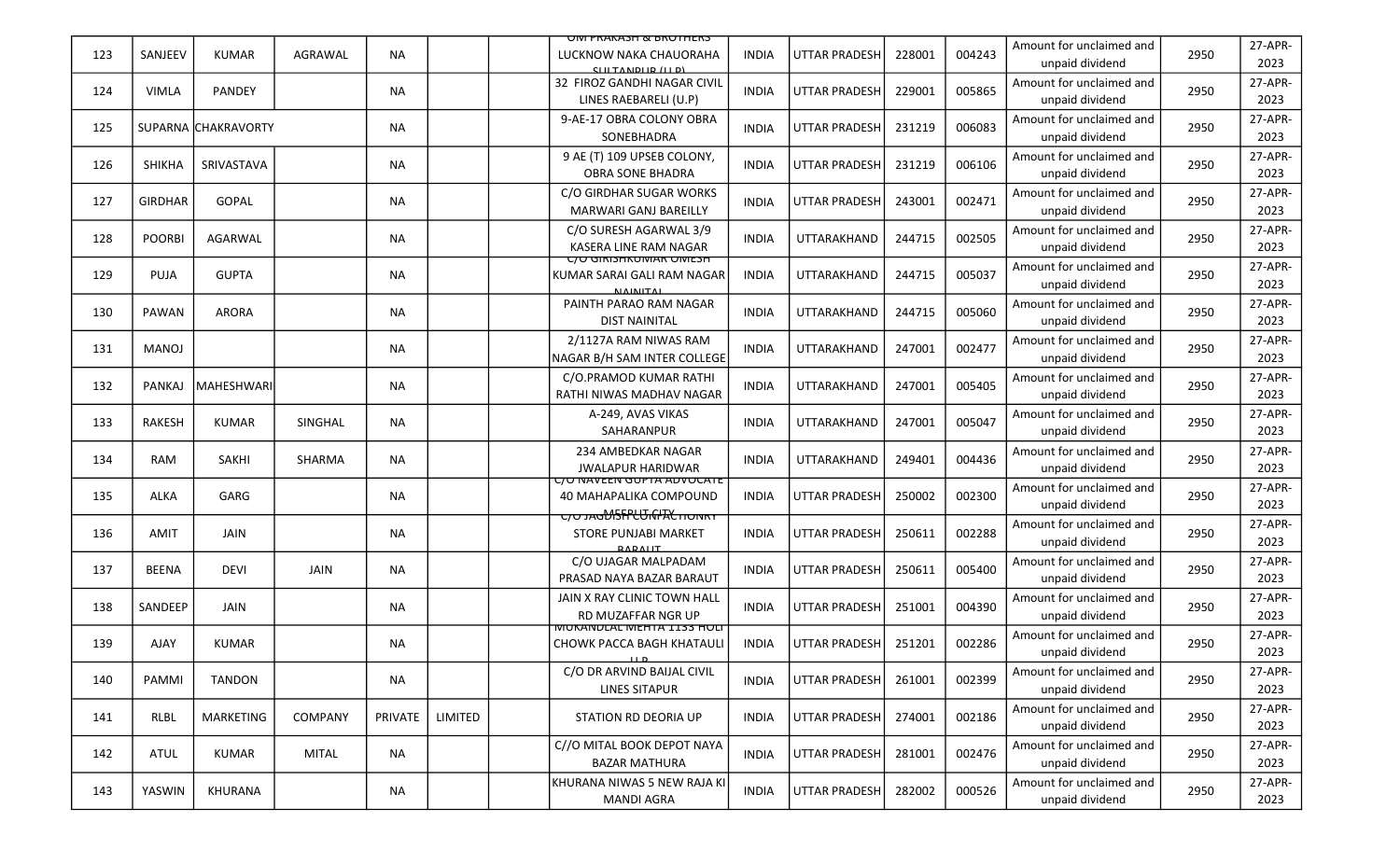| 144 | VINOD            | <b>KUMAR</b>        | AGARWAL        | <b>NA</b> |  | 33/10 SANJAY PLACE AGRA                                                              | <b>INDIA</b> | <b>UTTAR PRADESH</b> | 282002 | 000521    | Amount for unclaimed and<br>unpaid dividend | 2950 | 27-APR-<br>2023 |
|-----|------------------|---------------------|----------------|-----------|--|--------------------------------------------------------------------------------------|--------------|----------------------|--------|-----------|---------------------------------------------|------|-----------------|
| 145 | <b>ANNA</b>      | <b>IFRASTRUCTUR</b> | LIMITED        | <b>NA</b> |  | E-14/6, FIRST FLOOR, SHANTA<br>TOWER, SANJAY PLACE,                                  | <b>INDIA</b> | <b>UTTAR PRADESH</b> | 282002 | 214000005 | Amount for unclaimed and<br>unpaid dividend | 2950 | 27-APR-<br>2023 |
| 146 | RAJENDRA         | <b>GUPTA</b>        |                | <b>NA</b> |  | QUARTER NO 536-D NEW<br>RAILWAY COLONY FIROZABAD                                     | <b>INDIA</b> | <b>UTTAR PRADESH</b> | 283204 | 000514    | Amount for unclaimed and<br>unpaid dividend | 2950 | 27-APR-<br>2023 |
| 147 | <b>DIMAN</b>     | <b>SINGH</b>        |                | <b>NA</b> |  | C/O HEERALAL CHAMPALAL<br>KATRA BAZAR LALITPUR                                       | <b>INDIA</b> | <b>UTTAR PRADESH</b> | 284403 | 000534    | Amount for unclaimed and<br>unpaid dividend | 2950 | 27-APR-<br>2023 |
| 148 | MAHANDER         | THIRANI             |                | <b>NA</b> |  | V-13, IST FLOOR CHAMELI WALA<br><b>MARKET M I ROAD</b>                               | <b>INDIA</b> | RAJASTHAN            | 302001 | 001782    | Amount for unclaimed and<br>unpaid dividend | 2950 | 27-APR-<br>2023 |
| 149 | LALCHAND         | <b>GUPTA</b>        |                | ΝA        |  | <u>C/U FINU Z700 JAR LAB</u><br>JATKEKUBEKA RASTA<br>CHANDDOLE RAZAR                 | <b>INDIA</b> | RAJASTHAN            | 302001 | 001866    | Amount for unclaimed and<br>unpaid dividend | 2950 | 27-APR-<br>2023 |
| 150 | <b>DWARKA</b>    | DAS                 | SABOO          | <b>NA</b> |  | C/O SHOP NO 107 CHANDPOLE<br><b>BAZAR JAIPUR</b>                                     | <b>INDIA</b> | RAJASTHAN            | 302001 | 001787    | Amount for unclaimed and<br>unpaid dividend | 2950 | 27-APR-<br>2023 |
| 151 | <b>MANOJ</b>     | <b>KUMAR</b>        | AGARWAL        | <b>NA</b> |  | HARYANA STEEL COPORATION<br>LOHA MANDI S C ROAD JAIPUR                               | <b>INDIA</b> | RAJASTHAN            | 302001 | 001838    | Amount for unclaimed and<br>unpaid dividend | 2950 | 27-APR-<br>2023 |
| 152 | PREM             | <b>CHAND</b>        | <b>TAK</b>     | <b>NA</b> |  | 29 B, MANU MARG AMER ROAD<br><b>GOVIND NAGAR</b>                                     | <b>INDIA</b> | RAJASTHAN            | 302002 | 001798    | Amount for unclaimed and<br>unpaid dividend | 2950 | 27-APR-<br>2023 |
| 153 | SHYAM            | LAL                 | YADAV          | <b>NA</b> |  | <u>IU89 UUNDA MAHADEV NEWAJ</u><br><b>KE MAHANT KA RASTA</b><br><b>DACMANI DAZAD</b> | <b>INDIA</b> | RAJASTHAN            | 302003 | 001847    | Amount for unclaimed and<br>unpaid dividend | 2950 | 27-APR-<br>2023 |
| 154 | <b>VIVEK</b>     | VARDHAN             | JAIN           | <b>NA</b> |  | C/O B-131, JANTA COLONY<br><b>JAIPUR</b>                                             | <b>INDIA</b> | RAJASTHAN            | 302004 | 001785    | Amount for unclaimed and<br>unpaid dividend | 2950 | 27-APR-<br>2023 |
| 155 | <b>ANANT</b>     | <b>BIHARI</b>       | <b>TAMBI</b>   | <b>NA</b> |  | THE BANK OF RAJASTHAN LTD<br>SINDHI CAMP JAIPUR                                      | <b>INDIA</b> | RAJASTHAN            | 302006 | 001790    | Amount for unclaimed and<br>unpaid dividend | 2950 | 27-APR-<br>2023 |
| 156 | RAM              | <b>KISHORE</b>      | <b>BAGARIA</b> | <b>NA</b> |  | RAMA DALL MILL 39-40<br>SUDARSHAN PURA JAIPUR                                        | <b>INDIA</b> | RAJASTHAN            | 302012 | 001828    | Amount for unclaimed and<br>unpaid dividend | 2950 | 27-APR-<br>2023 |
| 157 | SEEMA            | KHANDELWAL          |                | ΝA        |  | A-34 RAM NAGAR                                                                       | <b>INDIA</b> | RAJASTHAN            |        |           | Amount for unclaimed and<br>unpaid dividend | 2950 | 27-APR-<br>2023 |
| 158 | RAM              | SAVROOP             | LADDHA         | <b>NA</b> |  | F 7 M S S COLONY SHASTRI<br><b>NAGAR</b>                                             | <b>INDIA</b> | RAJASTHAN            | 302016 | 006539    | Amount for unclaimed and<br>unpaid dividend | 2950 | 27-APR-<br>2023 |
| 159 | <b>JANDRAKAN</b> | <b>JOSHI</b>        |                | <b>NA</b> |  | JOSHI BHAWAN 9/462 MALVIYA<br><b>NAGAR</b>                                           | <b>INDIA</b> | RAJASTHAN            | 302017 | 006112    | Amount for unclaimed and<br>unpaid dividend | 2950 | 27-APR-<br>2023 |
| 160 | RAJENDRA         | PRASAD              | <b>MEENA</b>   | <b>NA</b> |  | 167 PREM NAGAR MALVIA<br>NAGAR                                                       | <b>INDIA</b> | RAJASTHAN            | 302017 | 006500    | Amount for unclaimed and<br>unpaid dividend | 2950 | 27-APR-<br>2023 |
| 161 | KAMAL            | <b>KISHOR</b>       | AGRAWAL        | <b>NA</b> |  | <u>GANESH NAGAR NEW</u><br>SANGANER NEW SANGANER<br><b>POAD SODHALA</b>              | <b>INDIA</b> | RAJASTHAN            | 302019 | 001864    | Amount for unclaimed and<br>unpaid dividend | 2950 | 27-APR-<br>2023 |
| 162 | SANJAY           | KUMAR               | JAIN           | <b>NA</b> |  | C/O GULABCHAND LALCHAND<br>JAIN CHOHATTI BAZAR NEWAI                                 | <b>INDIA</b> | RAJASTHAN            | 304021 | 006292    | Amount for unclaimed and<br>unpaid dividend | 2950 | 27-APR-<br>2023 |
| 163 | <b>VIKAS</b>     | NALWAYA             |                | <b>NA</b> |  | 33 POLO GROUND UDAIPUR<br>RAJASTHAN                                                  | <b>INDIA</b> | RAJASTHAN            | 313001 | 002909    | Amount for unclaimed and<br>unpaid dividend | 2950 | 27-APR-<br>2023 |
| 164 | BHAWANA          | SINGHAVI            |                | NA        |  | C/O BHARAT AGENCIES IIND<br>FLOOR 60 BAPU BAZAR                                      | <b>INDIA</b> | RAJASTHAN            | 313001 | 002922    | Amount for unclaimed and<br>unpaid dividend | 2950 | 27-APR-<br>2023 |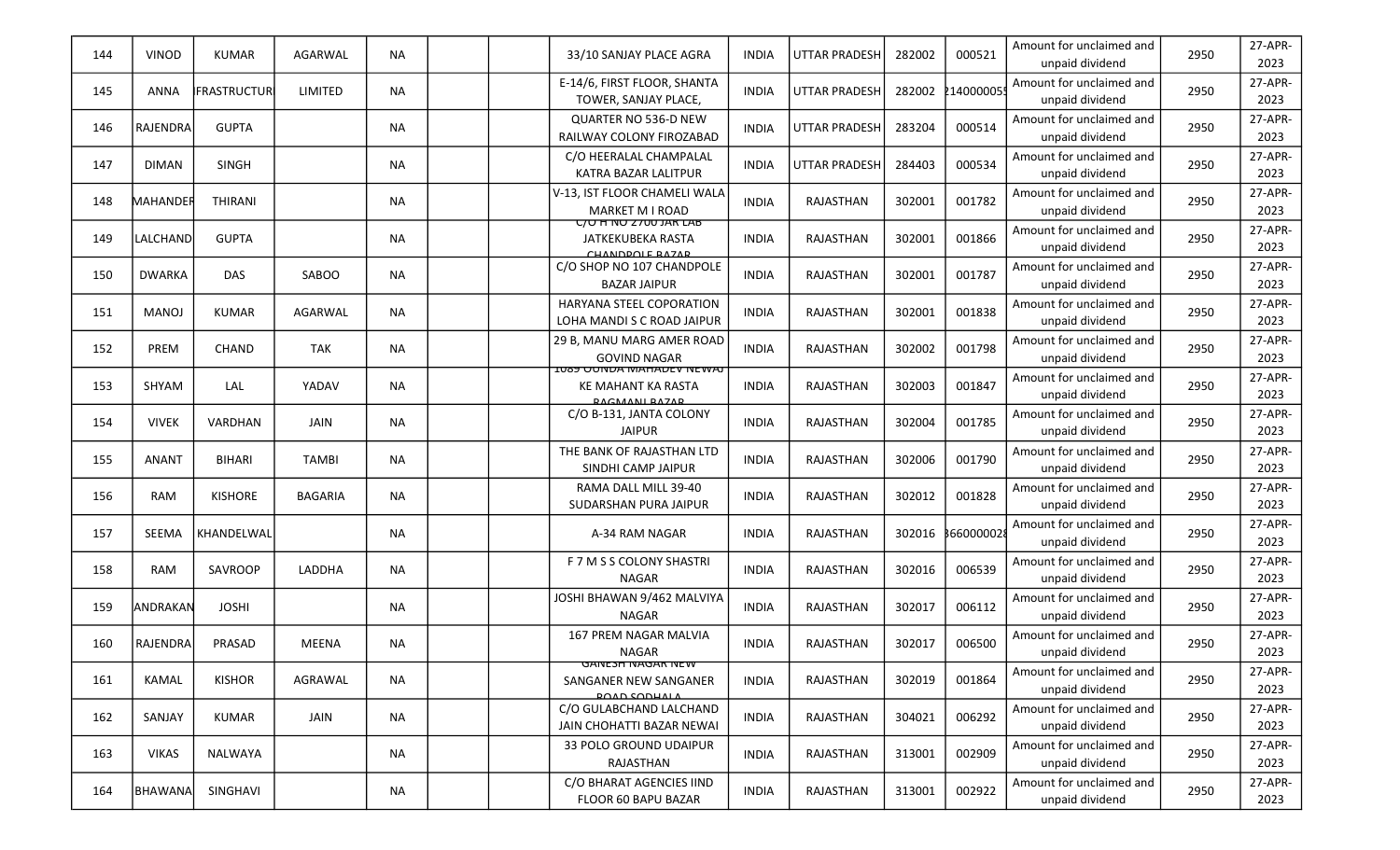| 165 | <b>KHEMRAJ</b>   | MANWANI      |                | <b>NA</b> |  | H-24 BHOPALPURA UDAIPUR<br>RAJASTHAN                                     | <b>INDIA</b> | RAJASTHAN | 313001 | 002932 | Amount for unclaimed and<br>unpaid dividend | 2950 | 27-APR-<br>2023 |
|-----|------------------|--------------|----------------|-----------|--|--------------------------------------------------------------------------|--------------|-----------|--------|--------|---------------------------------------------|------|-----------------|
| 166 | <b>SUSHILA</b>   | <b>GUPTA</b> |                | NA        |  | <b>C/O KURI CHAND JAIN GANDHI</b><br>ASHRAM NEW COLONY<br>DUNICARDUR RAL | <b>INDIA</b> | RAJASTHAN | 314001 | 003378 | Amount for unclaimed and<br>unpaid dividend | 2950 | 27-APR-<br>2023 |
| 167 | PREM             | <b>DEVI</b>  |                | <b>NA</b> |  | ANKIT AUTO AGENCIES NEW T P<br>NAGAR HINDAUN CITY                        | <b>INDIA</b> | RAJASTHAN | 322230 | 001878 | Amount for unclaimed and<br>unpaid dividend | 2950 | 27-APR-<br>2023 |
| 168 | LAKSHMI          |              |                | <b>NA</b> |  | <b>IF PO VIGYAN NAGAR KOTA</b>                                           | <b>INDIA</b> | RAJASTHAN | 324005 | 001437 | Amount for unclaimed and<br>unpaid dividend | 2950 | 27-APR-<br>2023 |
| 169 | MUKESH           | GOYAL        |                | <b>NA</b> |  | 1-KH-6 VIGYAN NAGAR KOTA<br><b>RAJ</b>                                   | <b>INDIA</b> | RAJASTHAN | 324005 | 001882 | Amount for unclaimed and<br>unpaid dividend | 2950 | 27-APR-<br>2023 |
| 170 | MISHRILAL        | <b>GUPTA</b> |                | <b>NA</b> |  | C/O DINESH TRADING CO<br>STATION RD BHAWANI MANDI                        | <b>INDIA</b> | RAJASTHAN | 326502 | 001888 | Amount for unclaimed and<br>unpaid dividend | 2950 | 27-APR-<br>2023 |
| 171 | <b>SHANSHYAN</b> | DAS          | <b>GUPTA</b>   | <b>NA</b> |  | C/O DINESH TRADING CO<br>STATION RD BHAWANI MANDI                        | <b>INDIA</b> | RAJASTHAN | 326502 | 001887 | Amount for unclaimed and<br>unpaid dividend | 2950 | 27-APR-<br>2023 |
| 172 | <b>MAHABIR</b>   | PRASAD       | JAIN           | <b>NA</b> |  | C/O JAIPRAKASH BAGRA SADU<br>HOUSE, NAYA BASS SUJANGARH                  | <b>INDIA</b> | RAJASTHAN | 331507 | 001842 | Amount for unclaimed and<br>unpaid dividend | 2950 | 27-APR-<br>2023 |
| 173 | PAWAN            | <b>KUMAR</b> | AGRAWAL        | <b>NA</b> |  | C/O GOYAL TRADING CO MAIN<br>MARKET CHIRALLA JHUNJHUNU                   | <b>INDIA</b> | RAJASTHAN | 333001 | 001837 | Amount for unclaimed and<br>unpaid dividend | 2950 | 27-APR-<br>2023 |
| 174 | <b>SUSHILA</b>   | <b>MEHTA</b> |                | <b>NA</b> |  | SARDO KI GALI DAGA BAZAR<br><b>JODHPUR</b>                               | <b>INDIA</b> | RAJASTHAN | 342001 | 002037 | Amount for unclaimed and<br>unpaid dividend | 2950 | 27-APR-<br>2023 |
| 175 | <b>MAHAVIR</b>   | PRASAD       | FAGIWAL        | <b>NA</b> |  | <b>PLUT NU.552,8TH C RUAD BH.</b><br>SATSANG BHAVAN, SARDARPURA<br>M     | <b>INDIA</b> | RAJASTHAN | 342001 | 002057 | Amount for unclaimed and<br>unpaid dividend | 2950 | 27-APR-<br>2023 |
| 176 | PRAVEEN          | <b>DUGAR</b> |                | <b>NA</b> |  | D164-A DHRAM NARYAN JIKA<br>HATTA PAOTIA                                 | <b>INDIA</b> | RAJASTHAN | 342006 | 002053 | Amount for unclaimed and<br>unpaid dividend | 2950 | 27-APR-<br>2023 |
| 177 | <b>GAJENDRA</b>  | JAIN         |                | <b>NA</b> |  | OPP.KAMLA NEHRU COLLEGE<br>PLOT NO.A-26, RAIKA BAUGH                     | <b>INDIA</b> | RAJASTHAN | 342006 | 008177 | Amount for unclaimed and<br>unpaid dividend | 2950 | 27-APR-<br>2023 |
| 178 | <b>NIRMALA</b>   | AGARWAL      |                | NA        |  | 1166 TYPE IV QTR SHAITAN<br>SINGH ENCLAVE ARMY AREA                      | <b>INDIA</b> | RAJASTHAN | 342010 | 008027 | Amount for unclaimed and<br>unpaid dividend | 2950 | 27-APR-<br>2023 |
| 179 | <b>SITA</b>      | RAM          | <b>PARIHAR</b> | <b>NA</b> |  | <b>RLY STATION JALORE</b>                                                | <b>INDIA</b> | RAJASTHAN | 343001 | 002062 | Amount for unclaimed and<br>unpaid dividend | 2950 | 27-APR-<br>2023 |
| 180 | <b>MANDI</b>     |              |                | NA        |  | C/O BHARAT CLOTH STORE<br><b>STATION ROAD BARMER</b>                     | INDIA        | RAJASTHAN | 344001 | 003610 | Amount for unclaimed and<br>unpaid dividend | 2950 | 27-APR-<br>2023 |
| 181 | RANMAL           | <b>JAIN</b>  |                | <b>NA</b> |  | MANMALPUKHRAJ<br><b>BHERUBAZAR BALOTRA</b>                               | <b>INDIA</b> | RAJASTHAN | 344022 | 002045 | Amount for unclaimed and<br>unpaid dividend | 2950 | 27-APR-<br>2023 |
| 182 | MANJU            | KUMARI       |                | <b>NA</b> |  | MADAN LAL KESHRIMAL E 25<br><b>INDUSTRIAL AREA BALOTRA</b>               | <b>INDIA</b> | RAJASTHAN | 344022 | 002054 | Amount for unclaimed and<br>unpaid dividend | 2950 | 27-APR-<br>2023 |
| 183 | ANIL             | KUMAR        |                | <b>NA</b> |  | <b>MARUDHAR INVESTMENT KHER</b><br>ROAD BALOTRA                          | <b>INDIA</b> | RAJASTHAN | 344022 | 002061 | Amount for unclaimed and<br>unpaid dividend | 2950 | 27-APR-<br>2023 |
| 184 | PINKI            | KANTILAL     |                | NA        |  | <b>MYCO PRODUCTS BHANSALI</b><br>COMPOUND PO BALOTRA RAJ                 | <b>INDIA</b> | RAJASTHAN | 344022 | 003184 | Amount for unclaimed and<br>unpaid dividend | 2950 | 27-APR-<br>2023 |
| 185 | SHANTILAL        |              |                | NA        |  | AMRIT MILLS INDIA E-90 INDL.<br>AREA BALOTRA-344022 (RAJ)                | <b>INDIA</b> | RAJASTHAN | 344022 | 008200 | Amount for unclaimed and<br>unpaid dividend | 2950 | 27-APR-<br>2023 |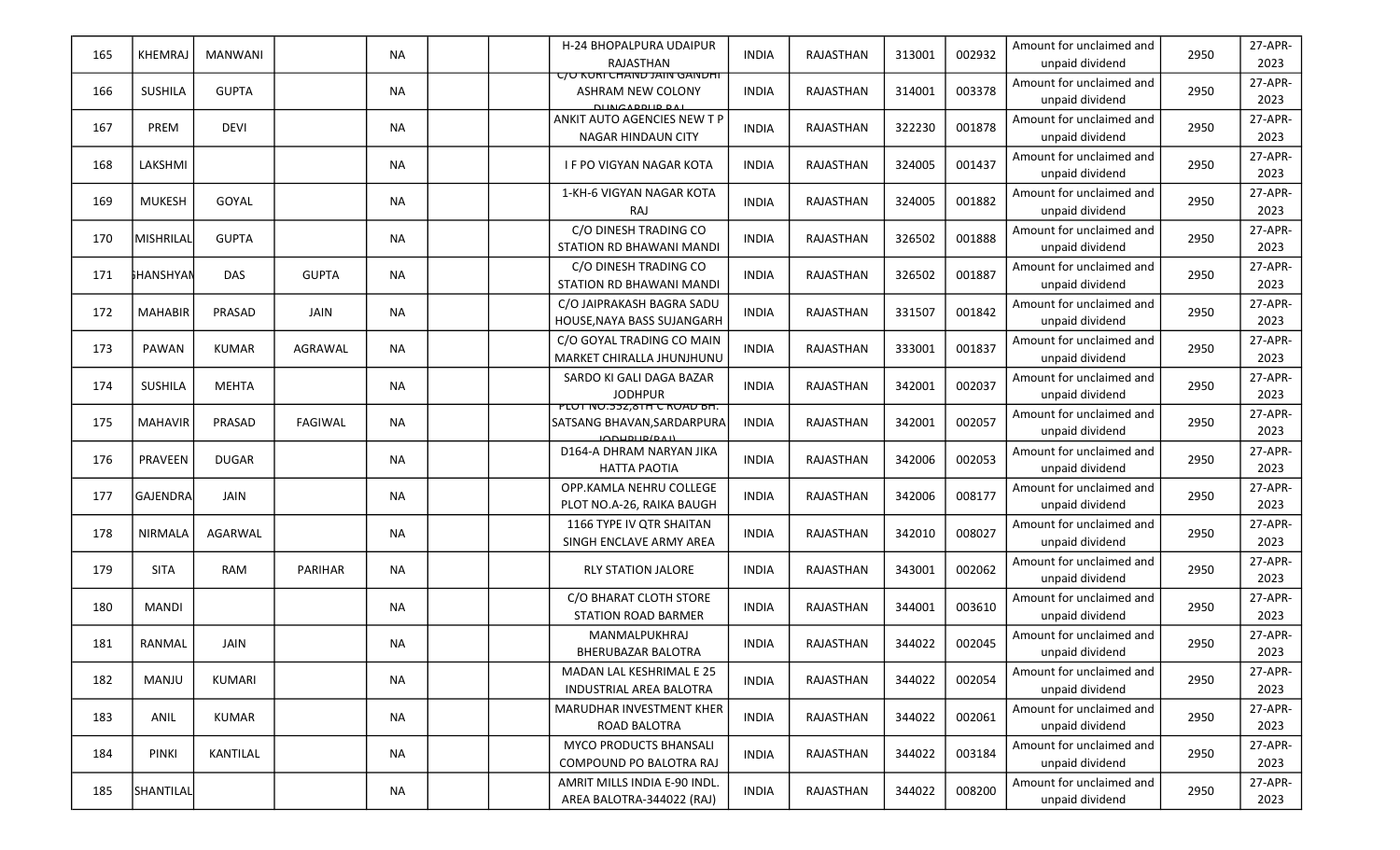| 186 | KAMLA             | <b>DEVI</b>      | <b>MEHTA</b>   | <b>NA</b> | VICTORIA FABRICS KHER ROAD<br><b>INDUSTRIAL AREA BALOTRA</b>                            | <b>INDIA</b> | RAJASTHAN      | 344022 | 008296   | Amount for unclaimed and<br>unpaid dividend | 2950 | 27-APR-<br>2023 |
|-----|-------------------|------------------|----------------|-----------|-----------------------------------------------------------------------------------------|--------------|----------------|--------|----------|---------------------------------------------|------|-----------------|
| 187 | SHANTILAL         | JAIN             |                | <b>NA</b> | SHANTILAL SHRI SHRIMAL<br>LAKHAMANIO NIVAS JASOL                                        | <b>INDIA</b> | RAJASTHAN      | 344024 | 000627   | Amount for unclaimed and<br>unpaid dividend | 2950 | 27-APR-<br>2023 |
| 188 | <b>ASHOK</b>      | <b>KUMAR</b>     | CHOPRA         | <b>NA</b> | C/O POONAM CHAND SIREMAL<br>CHOPRA BHAWAN POST JASOL                                    | <b>INDIA</b> | RAJASTHAN      | 344024 | 000649   | Amount for unclaimed and<br>unpaid dividend | 2950 | 27-APR-<br>2023 |
| 189 | <b>MASUMA</b>     | HOZEEA           |                | <b>NA</b> | <u>UU GUJAKAT SEIVATAKY WAKS</u><br>DHEBAR ROAD NEAR I O B<br>COVILI CHEMP              | <b>INDIA</b> | <b>GUJARAT</b> | 360001 | 002587   | Amount for unclaimed and<br>unpaid dividend | 2950 | 27-APR-<br>2023 |
| 190 | <b>JAYANTILAL</b> | <b>NATHWANI</b>  |                | <b>NA</b> | MORARJI & BROTHERS PRAHLAD<br><b>ROAD RAJKOT</b>                                        | <b>INDIA</b> | <b>GUJARAT</b> | 360001 | 002598   | Amount for unclaimed and<br>unpaid dividend | 2950 | 27-APR-<br>2023 |
| 191 | <b>KETAN</b>      | PUJARA           |                | <b>NA</b> | <b>UU. K K PUJARA A/5 LAXIVIT</b><br>APARTMENT, 2/8, COLLEGE<br>MADL                    | <b>INDIA</b> | <b>GUJARAT</b> | 360001 | 002672   | Amount for unclaimed and<br>unpaid dividend | 2950 | 27-APR-<br>2023 |
| 192 | <b>NEETU</b>      | <b>MANGHNANI</b> |                | <b>NA</b> | PRASHANT 7 GAIKWADI CORNER<br>RAJKOT                                                    | <b>INDIA</b> | <b>GUJARAT</b> | 360001 | 002726   | Amount for unclaimed and<br>unpaid dividend | 2950 | 27-APR-<br>2023 |
| 193 | AJAY              | <b>DAVE</b>      |                | <b>NA</b> | C/O BUBBLES LAKHAJIRAJ ROAD<br><b>INTIMATE BUILDING</b>                                 | <b>INDIA</b> | <b>GUJARAT</b> | 360001 | 004509   | Amount for unclaimed and<br>unpaid dividend | 2950 | 27-APR-<br>2023 |
| 194 | JOLLY             | PADALIYA         |                | <b>NA</b> | 1 GULAB NAGAR RAIYA ROAD<br>"RAM KRUPA" RAJKOT                                          | <b>INDIA</b> | <b>GUJARAT</b> | 360001 | 004522   | Amount for unclaimed and<br>unpaid dividend | 2950 | 27-APR-<br>2023 |
| 195 | <b>BAKUL</b>      | SOLANI           |                | <b>NA</b> | <b>GANDHI MANGALJI KESAVJI</b><br>ALANKAR CHAMBER DHEBAR<br>$C$ <b>H</b> $O$ <i>MIV</i> | <b>INDIA</b> | <b>GUJARAT</b> | 360001 | 004546   | Amount for unclaimed and<br>unpaid dividend | 2950 | 27-APR-<br>2023 |
| 196 | <b>VINOD</b>      | <b>GUNGLA</b>    |                | <b>NA</b> | 27 PRAHLAD PLOT OPP<br><b>MATRUKRUPA RAJKOT</b>                                         | <b>INDIA</b> | <b>GUJARAT</b> | 360001 | 005953   | Amount for unclaimed and<br>unpaid dividend | 2950 | 27-APR-<br>2023 |
| 197 | SAVITABEN         | <b>KANERIA</b>   |                | <b>NA</b> | CHANCHAL NIVAS 13 SARDAR<br>NAGAR 13 SARDAR NAGAR                                       | <b>INDIA</b> | <b>GUJARAT</b> | 360001 | 11127107 | Amount for unclaimed and<br>unpaid dividend | 5900 | 27-APR-<br>2023 |
| 198 | <b>ASHA</b>       | $\mathsf{C}$     | PAREKH         | <b>NA</b> | DEVKUVARBA SCHOOL STREET<br><b>BEDINAKA ROAD RAJKOT</b>                                 | <b>INDIA</b> | <b>GUJARAT</b> | 360001 | 002661   | Amount for unclaimed and<br>unpaid dividend | 2950 | 27-APR-<br>2023 |
| 199 | <b>JINESH</b>     | М                | SANGHANI       | <b>NA</b> | 1 PRAHLAD PLOT ARIHANT<br><b>RAJKOT</b>                                                 | <b>INDIA</b> | <b>GUJARAT</b> | 360001 | 004507   | Amount for unclaimed and<br>unpaid dividend | 2950 | 27-APR-<br>2023 |
| 200 | <b>ILA</b>        | NATHALAL         | <b>MEHTA</b>   | <b>NA</b> | 3111 JAIRAJ PLOT PIYUSH<br><b>COTTAGE</b>                                               | <b>INDIA</b> | <b>GUJARAT</b> | 360001 | 006410   | Amount for unclaimed and<br>unpaid dividend | 2950 | 27-APR-<br>2023 |
| 201 | AMRUTLAL          | M                | PATEL          | <b>NA</b> | PARA BAZAR, KRISHIYA VIHAR<br>RESTAURANT OPP. BANK OF<br>سصيب                           | <b>INDIA</b> | <b>GUJARAT</b> | 360001 | 007151   | Amount for unclaimed and<br>unpaid dividend | 2950 | 27-APR-<br>2023 |
| 202 | <b>KUSUM</b>      | PANDYA           |                | <b>NA</b> | LAXMI VADI LAXMI PARK BLOCK<br>NO 8 ROOM NO 88 RAJKOT                                   | <b>INDIA</b> | <b>GUJARAT</b> | 360002 | 002736   | Amount for unclaimed and<br>unpaid dividend | 2950 | 27-APR-<br>2023 |
| 203 | <b>BHARAT</b>     | BHAI             | KHUT           | NA        | KHODIYARDAN RAJLAXMI SOC<br>KOTHARIA ROAD RAJKOT                                        | <b>INDIA</b> | <b>GUJARAT</b> | 360002 | 002668   | Amount for unclaimed and<br>unpaid dividend | 2950 | 27-APR-<br>2023 |
| 204 | RAMESH            | DAYALAL          | THAKAR         | <b>NA</b> | 8 MASTER SOCIETY "SURANATH"<br>RAJKOT                                                   | <b>INDIA</b> | <b>GUJARAT</b> | 360002 | 002765   | Amount for unclaimed and<br>unpaid dividend | 2950 | 27-APR-<br>2023 |
| 205 | <b>KANTABEN</b>   | SAVAJIBHAI       | TILALA         | <b>NA</b> | <u>C/O RAITANI BROS KEVEDAVADI</u><br>MAIN RD OPP BOMBAY IRON                           | <b>INDIA</b> | <b>GUJARAT</b> | 360002 | 005732   | Amount for unclaimed and<br>unpaid dividend | 2950 | 27-APR-<br>2023 |
| 206 | KRUTIKA           | $\mathsf{R}$     | <b>MAKWANA</b> | NA        | <b>OMA MEURES</b> STORES<br><b>GOVIND BAUG MAIN ROAD</b><br>NEAD DEDAV DOAD             | <b>INDIA</b> | <b>GUJARAT</b> | 360003 | 002635   | Amount for unclaimed and<br>unpaid dividend | 2950 | 27-APR-<br>2023 |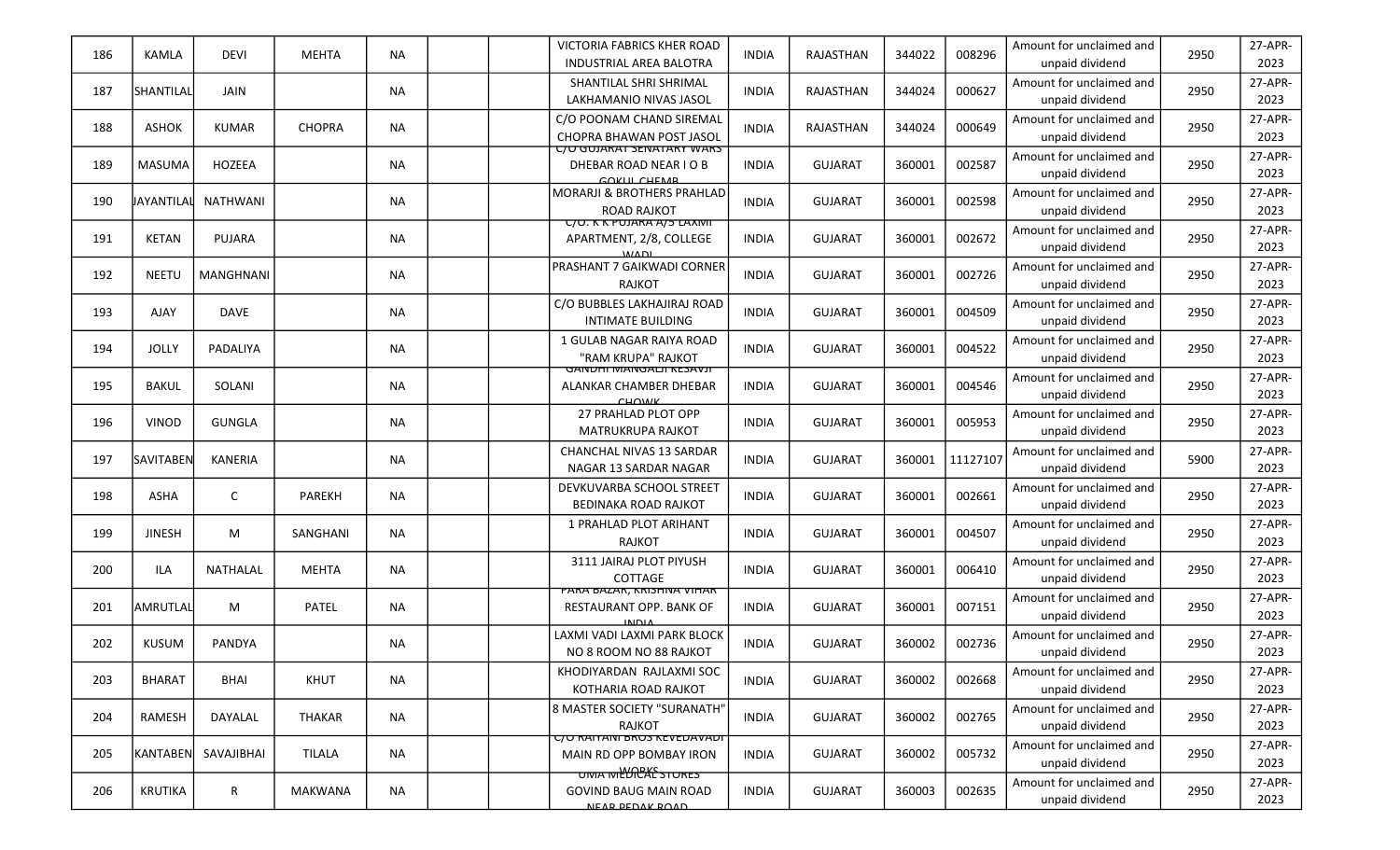| 207 | ANCHANBE          | LADANI                      |                | <b>NA</b> |  | C/O VORA VALLABHBHAI 7<br><b>VISHVANAGAR MOVADI PLOT</b>                                              | <b>INDIA</b> | <b>GUJARAT</b> | 360004 | 002593   | Amount for unclaimed and<br>unpaid dividend | 2950 | 27-APR-<br>2023 |
|-----|-------------------|-----------------------------|----------------|-----------|--|-------------------------------------------------------------------------------------------------------|--------------|----------------|--------|----------|---------------------------------------------|------|-----------------|
| 208 | <b>KASMIRA</b>    | PATEL                       |                | ΝA        |  | "SANTOSH" 110/B RAJNAGAR<br>SCOCAETY NANAMOVA ROAD                                                    | <b>INDIA</b> | <b>GUJARAT</b> | 360004 | 002692   | Amount for unclaimed and<br>unpaid dividend | 2950 | 27-APR-<br>2023 |
| 209 | PARUL             | <b>VYAS</b>                 |                | <b>NA</b> |  | <u> C/U G M SAKHIYA,PLUT NU 5ZA </u><br>SHREE COLONY, MARG NO 4 B/H<br><u> "SIBBHAR NP PANGKY "TI</u> | <b>INDIA</b> | <b>GUJARAT</b> | 360004 | 004552   | Amount for unclaimed and<br>unpaid dividend | 2950 | 27-APR-<br>2023 |
| 210 | <b>SHARATBHA</b>  | C                           | <b>DARJI</b>   | <b>NA</b> |  | UNIVERSITY ROAD NEAR NATRAJ<br>SIDDHARAH HAILORS                                                      | INDIA        | <b>GUJARAT</b> | 360005 | 002625   | Amount for unclaimed and<br>unpaid dividend | 2950 | 27-APR-<br>2023 |
| 211 | <b>GEETABEN</b>   | B                           | <b>DARJI</b>   | ΝA        |  | UNIVERSITY ROAD NEAR NATRAJ                                                                           | <b>INDIA</b> | <b>GUJARAT</b> | 360005 | 002627   | Amount for unclaimed and<br>unpaid dividend | 2950 | 27-APR-<br>2023 |
| 212 | IUKTRAJSIN        | ZALA                        |                | <b>NA</b> |  | OHM 2 PUNIT NAGAR B/H PRESS<br><b>COLONY JAMNAGAR ROAD</b>                                            | <b>INDIA</b> | <b>GUJARAT</b> | 360006 | 002738   | Amount for unclaimed and<br>unpaid dividend | 2950 | 27-APR-<br>2023 |
| 213 | <b>JAYANTILAL</b> | $\mathsf{A}$                | VEKARIYA       | <b>NA</b> |  | BHUIVIESHVAR PLUT IVEAR<br>KHODIYAR TEMPLE JAY<br>VUODIVAD DRATAD                                     | <b>INDIA</b> | <b>GUJARAT</b> | 360006 | 002696   | Amount for unclaimed and<br>unpaid dividend | 2950 | 27-APR-<br>2023 |
| 214 | <b>BHUNESH</b>    | KALYANI                     |                | <b>NA</b> |  | C/O GOPALBHAI PATEL<br>PALIYAVALI SERI JASDAN                                                         | <b>INDIA</b> | <b>GUJARAT</b> | 360050 | 002755   | Amount for unclaimed and<br>unpaid dividend | 2950 | 27-APR-<br>2023 |
| 215 | MAGAN             | М                           | BHENSDADIA     | <b>NA</b> |  | AT PO KHAMBHALA VIA<br>PADADHARI DT RAJKOT                                                            | <b>INDIA</b> | <b>GUJARAT</b> | 360110 | 006026   | Amount for unclaimed and<br>unpaid dividend | 2950 | 27-APR-<br>2023 |
| 216 | <b>ANCHANBEL</b>  | <b>BHIMANI</b>              |                | ΝA        |  | AT GONDAL (GUJ) 19 STATION<br>PLOT SATY KUNJ                                                          | <b>INDIA</b> | <b>GUJARAT</b> | 360311 | 002655   | Amount for unclaimed and<br>unpaid dividend | 2950 | 27-APR-<br>2023 |
| 217 | SAROJBEN          | $\vee$                      | DHOLARIA       | <b>NA</b> |  | C/O MARKETING YARD STATION<br>PLOT DHORAJI                                                            | <b>INDIA</b> | <b>GUJARAT</b> | 360410 | 002681   | Amount for unclaimed and<br>unpaid dividend | 2950 | 27-APR-<br>2023 |
| 218 | ANIL              | SHANTILAL                   | VIRAMGAMA      | <b>NA</b> |  | NEAR GRAMPANCHAYAT OFFICE<br><b>SUPEDI GUJARAT</b>                                                    | <b>INDIA</b> | <b>GUJARAT</b> | 360440 | 005864   | Amount for unclaimed and<br>unpaid dividend | 2950 | 27-APR-<br>2023 |
| 219 | <b>MANISHA</b>    | NANALAL                     | <b>CHOTAI</b>  | <b>NA</b> |  | LAL PALACE AREA PATEL<br><b>COLONY PORBANDAR</b>                                                      | <b>INDIA</b> | <b>GUJARAT</b> | 360575 | 002615   | Amount for unclaimed and<br>unpaid dividend | 2950 | 27-APR-<br>2023 |
| 220 | RAMNIKLAL         | P                           | <b>THAKAR</b>  | ΝA        |  | S B I COLONY A C C ROAD<br><b>CHHAYA PORBANDER</b>                                                    | <b>INDIA</b> | <b>GUJARAT</b> | 360575 | 002733   | Amount for unclaimed and<br>unpaid dividend | 2950 | 27-APR-<br>2023 |
| 221 | LOTAMABE          | D                           | ACHARYA        | <b>NA</b> |  | OPP MUKESH POWER LAUNDRY<br>NAGAR CHAKLO JAMNAGAR                                                     | <b>INDIA</b> | <b>GUJARAT</b> | 361001 | 001979   | Amount for unclaimed and<br>unpaid dividend | 2950 | 27-APR-<br>2023 |
| 222 | <b>PANKAJ</b>     | D                           | <b>ACHARYA</b> | <b>NA</b> |  | OPP MUKESH POWER LAUNDRY<br>NAGAR CHAKLO JAMNAGAR                                                     | <b>INDIA</b> | <b>GUJARAT</b> | 361001 | 001980   | Amount for unclaimed and<br>unpaid dividend | 2950 | 27-APR-<br>2023 |
| 223 | <b>INDUBEN</b>    | G                           | POBARU         | <b>NA</b> |  | VRAJLAL RAVJIBHAI MANDVI<br>TOWER ROAD JAMNAGAR                                                       | INDIA        | <b>GUJARAT</b> | 361001 | 002004   | Amount for unclaimed and<br>unpaid dividend | 2950 | 27-APR-<br>2023 |
| 224 | PARESH            | PURUSHOTTAM                 | <b>VYAS</b>    | <b>NA</b> |  | <b>C/U BALARK INDS</b><br>PANCHESHWAR TOWER RD<br><b><i>RUADWAND DAA</i></b>                          | <b>INDIA</b> | <b>GUJARAT</b> | 361001 | 002026   | Amount for unclaimed and<br>unpaid dividend | 2950 | 27-APR-<br>2023 |
| 225 | <b>BHAVNA</b>     | M                           | SONI           | NA        |  | RAZVI CHAMBER SHOP NO 2<br><b>CHANDI BAZAR</b>                                                        | <b>INDIA</b> | <b>GUJARAT</b> | 361001 | 003575   | Amount for unclaimed and<br>unpaid dividend | 2950 | 27-APR-<br>2023 |
| 226 | ARATI             | J                           | VORA           | NA        |  | THE WEST INDIA AGENCY RANJIT<br>ROAD JAMNAGAR                                                         | <b>INDIA</b> | <b>GUJARAT</b> | 361001 | 003582   | Amount for unclaimed and<br>unpaid dividend | 2950 | 27-APR-<br>2023 |
| 227 |                   | <b>AHESHKUM SHIVSHANKER</b> | VYAS           | NA        |  | KOTHARI MANTION, CENTRAL<br><b>BANK ROAD,</b>                                                         | <b>INDIA</b> | <b>GUJARAT</b> | 361001 | 11584165 | Amount for unclaimed and<br>unpaid dividend | 2950 | 27-APR-<br>2023 |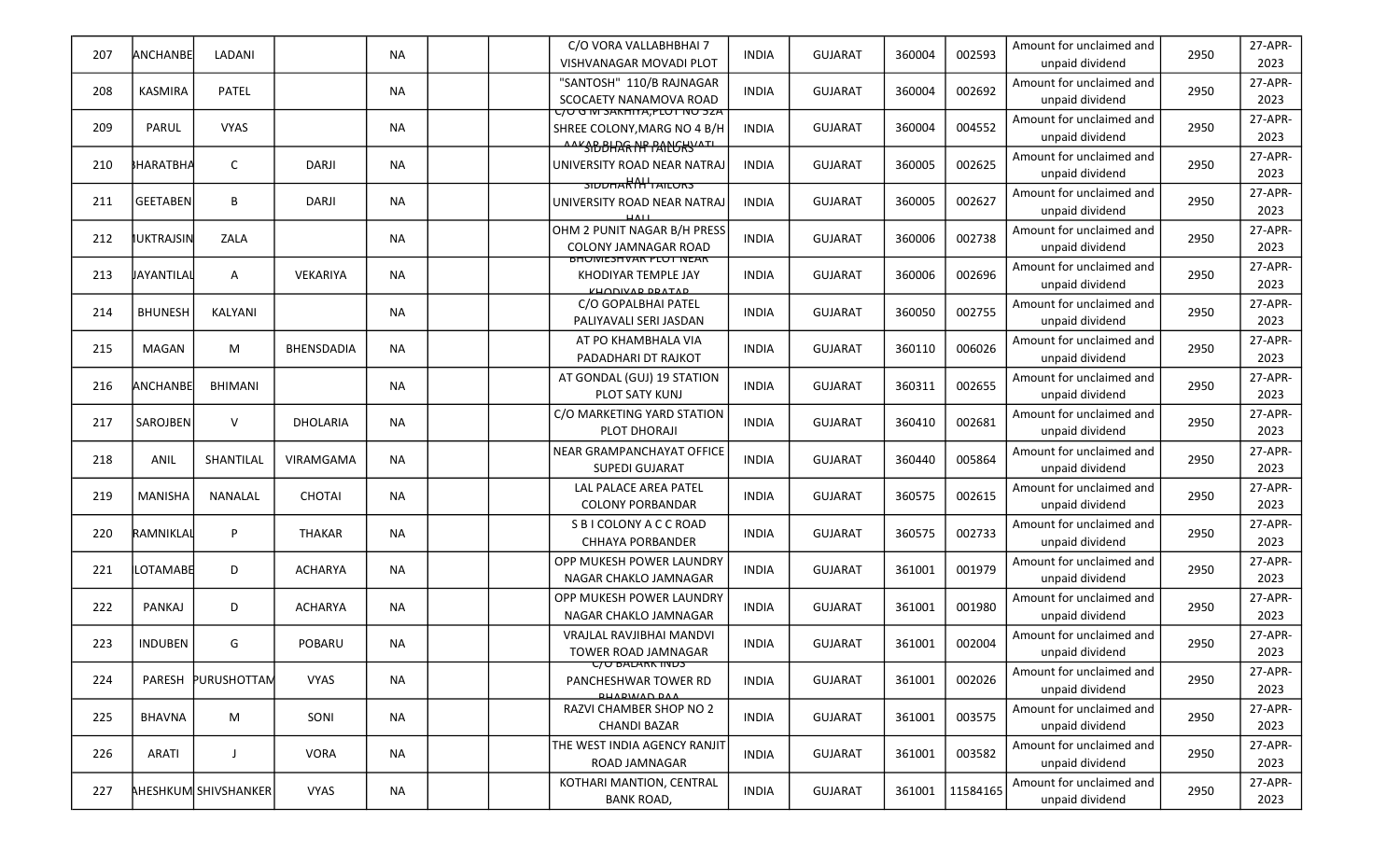|     |                  |                 |                 |           | <del>C-44 IVI P SHAH IIVD ESTATE</del>                                                    |              |                |        |          |                                             |      |                 |
|-----|------------------|-----------------|-----------------|-----------|-------------------------------------------------------------------------------------------|--------------|----------------|--------|----------|---------------------------------------------|------|-----------------|
| 228 | <b>JANKIBEN</b>  | SATISHBHAI      | PATEL           | <b>NA</b> | SARU SECTION ROAD<br><b>IAMANACAD</b>                                                     | <b>INDIA</b> | <b>GUJARAT</b> | 361002 | 001986   | Amount for unclaimed and<br>unpaid dividend | 2950 | 27-APR-<br>2023 |
| 229 | PRHLAD           | LADDHA          |                 | <b>NA</b> | 465/4 GIDC MD ESTATE<br>SHANKAR TEKARI JAMNAGAR                                           | <b>INDIA</b> | <b>GUJARAT</b> | 361004 | 001998   | Amount for unclaimed and<br>unpaid dividend | 2950 | 27-APR-<br>2023 |
| 230 | <b>ATUL</b>      | N               | <b>KHIMASIA</b> | <b>NA</b> | C/O M/S ROYAL C-2 3/4 GIDC<br>JAMNAGAR                                                    | <b>INDIA</b> | <b>GUJARAT</b> | 361004 | 001989   | Amount for unclaimed and<br>unpaid dividend | 2950 | 27-APR-<br>2023 |
| 231 | PRAKASH          | P               | LAVTI           | <b>NA</b> | <u>UU MAHALAXIVII METAL</u><br>CORPORATION 431 GIDC UDYOG<br><b>NACAP</b>                 | <b>INDIA</b> | <b>GUJARAT</b> | 361004 | 32000057 | Amount for unclaimed and<br>unpaid dividend | 2950 | 27-APR-<br>2023 |
| 232 | RAJESH           | <b>MAPARA</b>   |                 | <b>NA</b> | NR ASHISH PREMCHAND CLNY<br>NEW JAIL RD JAMNAGAR                                          | <b>INDIA</b> | <b>GUJARAT</b> | 361005 | 001918   | Amount for unclaimed and<br>unpaid dividend | 2950 | 27-APR-<br>2023 |
| 233 | MANJULA          | <b>SHAH</b>     |                 | ΝA        | C/O CONA ENTERPRISES 48<br>DIGVIJAY PLOT JAMNAGAR                                         | INDIA        | <b>GUJARAT</b> | 361005 | 001956   | Amount for unclaimed and<br>unpaid dividend | 2950 | 27-APR-<br>2023 |
| 234 | <b>MAHENDRA</b>  | <b>MALDE</b>    |                 | <b>NA</b> | <u>NITYA CHANDRADARSHAN</u><br>RESIDENCY 502, OSWAL<br><u>OLONIV STREET NO 1 NEAR TOR</u> | <b>INDIA</b> | <b>GUJARAT</b> | 361005 | 001997   | Amount for unclaimed and<br>unpaid dividend | 2950 | 27-APR-<br>2023 |
| 235 | <b>PUPATBHAI</b> | VASOYA          |                 | <b>NA</b> | L BRAHMKSHTRIYA BLDG RANJIT<br>SAGAR RD JAMNAGAR                                          | <b>INDIA</b> | <b>GUJARAT</b> | 361005 | 003584   | Amount for unclaimed and<br>unpaid dividend | 2950 | 27-APR-<br>2023 |
| 236 | <b>ASHA</b>      | RAJESH          | <b>KUMAR</b>    | <b>NA</b> | <del>י</del> כ וכטעווו ככאא <del>ם H</del> אכ<br>DIGVIJAY PLOT BEHIND<br>VICHDAM WADI     | <b>INDIA</b> | <b>GUJARAT</b> | 361005 | 001925   | Amount for unclaimed and<br>unpaid dividend | 2950 | 27-APR-<br>2023 |
| 237 | <b>MILAN</b>     | H               | JAWANI          | <b>NA</b> | NR ARYASAMAJ OUT OF<br>KHAMBHALIA GATE JAMNAGAR                                           | <b>INDIA</b> | <b>GUJARAT</b> | 361005 | 001981   | Amount for unclaimed and<br>unpaid dividend | 2950 | 27-APR-<br>2023 |
| 238 | NEMCHAND         | К               | <b>HARIA</b>    | <b>NA</b> | MAYUR-OSWAL COLONY-2 OPP<br><b>RANJIT NAGAR B-5</b>                                       | <b>INDIA</b> | <b>GUJARAT</b> | 361005 | 006116   | Amount for unclaimed and<br>unpaid dividend | 2950 | 27-APR-<br>2023 |
| 239 | ATRABHUJB        | A               | PATEL           | <b>NA</b> | 7-8 PATEL CLY RD NO 3-4 ARATI<br>JAMNAGAR                                                 | <b>INDIA</b> | <b>GUJARAT</b> | 361008 | 001923   | Amount for unclaimed and<br>unpaid dividend | 2950 | 27-APR-<br>2023 |
| 240 | PRABHUDAS        | D               | PATEL           | <b>NA</b> | 23/A KALYAN NAGAR SOC OPP<br>BAHAUDIN COLLEGE JUNAGADH                                    | <b>INDIA</b> | <b>GUJARAT</b> | 362001 | 002075   | Amount for unclaimed and<br>unpaid dividend | 2950 | 27-APR-<br>2023 |
| 241 | LALJIBHAI        | GOKALBHAI       | SOLANKI         | <b>NA</b> | C/O LAXMI VASAN BHANDAR<br>MALIWADA RD JUNAGADH                                           | <b>INDIA</b> | <b>GUJARAT</b> | 362001 | 002077   | Amount for unclaimed and<br>unpaid dividend | 2950 | 27-APR-<br>2023 |
| 242 | <b>JIVANLAL</b>  | P               | <b>MANVAR</b>   | <b>NA</b> | 304, VINUS APARTIVIENT<br><b>COLLEGE ROAD, NEAR</b><br><b>BHUTNATH IUNACADH 262001</b>    | <b>INDIA</b> | <b>GUJARAT</b> | 362001 | 007395   | Amount for unclaimed and<br>unpaid dividend | 2950 | 27-APR-<br>2023 |
| 243 | RASANBAL         | <b>DHOLRIYA</b> |                 | <b>NA</b> | <b>BANSITHAR SOCIETY 13A</b><br><b>BEHIND BUS STAND JUNAGADH</b>                          | <b>INDIA</b> | <b>GUJARAT</b> | 362002 | 002689   | Amount for unclaimed and<br>unpaid dividend | 2950 | 27-APR-<br>2023 |
| 244 | <b>JYOTSNA</b>   |                 | <b>MAKWANA</b>  | <b>NA</b> | OPP JAGDISH TEMPLE<br>PANCHWATI ROAD DIU UT                                               | <b>INDIA</b> | <b>GUJARAT</b> | 362520 | 002762   | Amount for unclaimed and<br>unpaid dividend | 2950 | 27-APR-<br>2023 |
| 245 | ARVIND           | KUMAR           | VEDANT          | <b>NA</b> | GUVERNIVIENT HUSPITAL UNA<br>AT POST UNA SORATH DIST<br><b>ILINACADU</b>                  | <b>INDIA</b> | <b>GUJARAT</b> | 362560 | 002624   | Amount for unclaimed and<br>unpaid dividend | 2950 | 27-APR-<br>2023 |
| 246 | <b>ALINKUMA</b>  | S               | <b>DOSHI</b>    | <b>NA</b> | C/O DALAL S J & CO STTA BAZAR<br>MANAVADAR                                                | <b>INDIA</b> | <b>GUJARAT</b> | 362630 | 002768   | Amount for unclaimed and<br>unpaid dividend | 2950 | 27-APR-<br>2023 |
| 247 | ANIL             | <b>MANUBHAI</b> | MEHTA           | <b>NA</b> | DR QUARTERS C J HOSPITAL<br><b>SURENDRA NAGAR</b>                                         | <b>INDIA</b> | <b>GUJARAT</b> | 363001 | 004555   | Amount for unclaimed and<br>unpaid dividend | 2950 | 27-APR-<br>2023 |
| 248 | <b>VARUNBHA</b>  | SHANTILAL       | PAREKH          | NA        | <b>16 PARAS SOCIETY SURENDRA</b><br>NAGAR                                                 | INDIA        | <b>GUJARAT</b> | 363001 | 004574   | Amount for unclaimed and<br>unpaid dividend | 2950 | 27-APR-<br>2023 |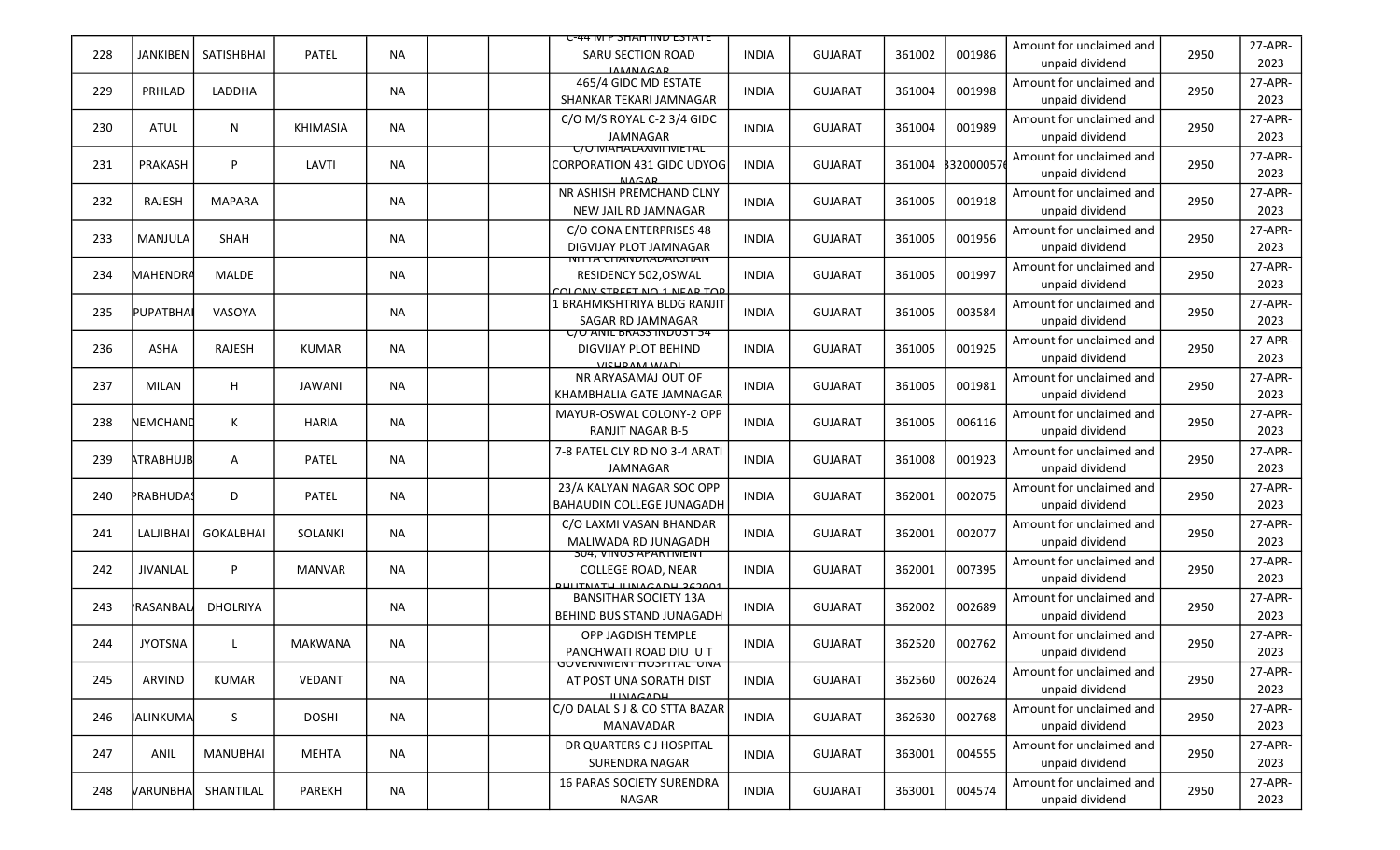| 249 | AVINCHAND              | RAMNIKLAL                    | <b>SHAH</b>  | <b>NA</b> | 2 RATNAMANI FLATS NEAR<br>JAWAHJAR SOC                                             | <b>INDIA</b> | <b>GUJARAT</b> | 363001 | 006232   | Amount for unclaimed and<br>unpaid dividend | 2950  | 27-APR-<br>2023 |
|-----|------------------------|------------------------------|--------------|-----------|------------------------------------------------------------------------------------|--------------|----------------|--------|----------|---------------------------------------------|-------|-----------------|
| 250 | <b>USHA</b>            | RAVINCHANDR                  | <b>SHAH</b>  | <b>NA</b> | <u>C/U PRAVINCHANDRA R SHAH Z</u><br>RATNAMANI FLATS NEAR<br>IAWAHAR SOC           | <b>INDIA</b> | <b>GUJARAT</b> | 363001 | 006242   | Amount for unclaimed and<br>unpaid dividend | 5900  | 27-APR-<br>2023 |
| 251 | <b>DURAIYA</b>         | $\mathsf{A}$                 | <b>JOINT</b> | <b>NA</b> | NANI BAZAR MAIN ROAD                                                               | <b>INDIA</b> | <b>GUJARAT</b> | 363641 | 008213   | Amount for unclaimed and<br>unpaid dividend | 2950  | 27-APR-<br>2023 |
| 252 |                        | <b>KASHINATHIVANKRISHANA</b> |              | <b>NA</b> | <b>GIRISH PAN WALA RADHAN PURI</b><br><b>BAZAR BHAVNAGAR</b>                       | <b>INDIA</b> | <b>GUJARAT</b> | 364001 | 001097   | Amount for unclaimed and<br>unpaid dividend | 2950  | 27-APR-<br>2023 |
| 253 | RAVI                   | <b>TYAGI</b>                 |              | <b>NA</b> | <b>53 SITARAIVI, IVIKAIVTH</b><br>SOCSARDAR NAGAR<br>wRHWANG1An26AOPP              | <b>INDIA</b> | <b>GUJARAT</b> | 364001 | 006702   | Amount for unclaimed and<br>unpaid dividend | 5900  | 27-APR-<br>2023 |
| 254 |                        | <b>TARABEN MAHENDRABHA</b>   | PAREKH       | <b>NA</b> | SADHNA RADHANPURI BAZAR<br><b>DUAVAIACAD</b>                                       | <b>INDIA</b> | <b>GUJARAT</b> | 364001 | 001098   | Amount for unclaimed and<br>unpaid dividend | 2950  | 27-APR-<br>2023 |
| 255 | <b>NATHALAL</b>        | T                            | BHALGAMIYA   | <b>NA</b> | TILAK NAGAR SOCIETY PLOT NO<br><b>B 50 BHAVNAGAR</b>                               | <b>INDIA</b> | <b>GUJARAT</b> | 364001 | 001128   | Amount for unclaimed and<br>unpaid dividend | 2950  | 27-APR-<br>2023 |
| 256 | <b>NAYAN</b>           | PRAMODRAI                    | SHAH         | <b>NA</b> | <b>Z3 SHRIPAL APARTIVIENT DUWIN</b><br>CHOWK DARI ROAD,<br><b>BHAVNACAB 264001</b> | <b>INDIA</b> | <b>GUJARAT</b> | 364001 | 006713   | Amount for unclaimed and<br>unpaid dividend | 5900  | 27-APR-<br>2023 |
| 257 | <b>KUMUD</b>           | $\mathsf{R}$                 | <b>TYAGI</b> | <b>NA</b> | 503 PANNA TOWER RUPANI<br>BHAVNAGAR                                                | <b>INDIA</b> | <b>GUJARAT</b> | 364001 | 24312869 | Amount for unclaimed and<br>unpaid dividend | 23600 | 27-APR-<br>2023 |
| 258 | RAMNIKLAL              | GANDHI                       |              | <b>NA</b> | PLOT NO 42 KALUBHA ROAD<br><b>BHAVNAGAR</b>                                        | <b>INDIA</b> | <b>GUJARAT</b> | 364002 | 001139   | Amount for unclaimed and<br>unpaid dividend | 2950  | 27-APR-<br>2023 |
| 259 | RAMESH                 | К                            | SHARMA       | <b>NA</b> | SF-14, NIKNAD FLATS PLOT-1919,<br>OPP MALDAR VILLA NEAR<br><b>POOPANI CIPCLE</b>   | <b>INDIA</b> | <b>GUJARAT</b> | 364002 | 006431   | Amount for unclaimed and<br>unpaid dividend | 2950  | 27-APR-<br>2023 |
| 260 | NIRMAL                 | PATEL                        |              | <b>NA</b> | 443 "NIRMAL" BHAVNA<br><b>BHAVNAGAR PARA</b>                                       | <b>INDIA</b> | <b>GUJARAT</b> | 364003 | 004967   | Amount for unclaimed and<br>unpaid dividend | 2950  | 27-APR-<br>2023 |
| 261 | VIMALABEN              | D                            | PATEL        | <b>NA</b> | <b>388 ADARSH SUCIETY</b><br>VIJAYRAJNAGAR DAIRY RD ST NO                          | <b>INDIA</b> | <b>GUJARAT</b> | 364003 | 001160   | Amount for unclaimed and<br>unpaid dividend | 2950  | 27-APR-<br>2023 |
| 262 | <b>BHAVNA</b>          | M                            | SAGAR        | <b>NA</b> | <del>רא מאממל מדיום ט</del> לס<br><b>DARBARGADH SHOP</b><br>CAVADVILNDLA           | <b>INDIA</b> | <b>GUJARAT</b> | 364515 | 001115   | Amount for unclaimed and<br>unpaid dividend | 2950  | 27-APR-<br>2023 |
| 263 | <b>ILABEN</b>          | H                            | SONI         | <b>NA</b> | C/O VISHAL JWELLERS AMBAJEE<br><b>CHOWK BOTAD</b>                                  | <b>INDIA</b> | <b>GUJARAT</b> | 364710 | 001131   | Amount for unclaimed and<br>unpaid dividend | 2950  | 27-APR-<br>2023 |
| 264 | <b>IQBAL</b>           | S                            | PATEL        | <b>NA</b> | BATTARWADI MEMON COLONY<br>ROOM 18 AMRELI                                          | <b>INDIA</b> | <b>GUJARAT</b> | 365601 | 002665   | Amount for unclaimed and<br>unpaid dividend | 2950  | 27-APR-<br>2023 |
| 265 | <b>SUDHIR</b>          | <b>MATHURADAS</b>            | SHAH         | <b>NA</b> | SHIV SADAN DHARI DIST AMRELI<br><b>GUJARAT</b>                                     | <b>INDIA</b> | <b>GUJARAT</b> | 365640 | 004583   | Amount for unclaimed and<br>unpaid dividend | 2950  | 27-APR-<br>2023 |
| 266 | KIRTI                  | <b>SHETH</b>                 |              | <b>NA</b> | <b>SIDUHACHAL PATHU</b><br>LABORATORY 20 A B MEHTA<br>TOWED BUACHALL KLITCH        | <b>INDIA</b> | <b>GUJARAT</b> | 370140 | 004537   | Amount for unclaimed and<br>unpaid dividend | 2950  | 27-APR-<br>2023 |
| 267 | <b>SURYAKANT</b>       | <b>DEVSI</b>                 | <b>VORA</b>  | NA        | VRAJ CHAMBER IIND FLR PLOT<br>NO 19 SECTOR 1-A KACCHH                              | <b>INDIA</b> | <b>GUJARAT</b> | 370201 | 003465   | Amount for unclaimed and<br>unpaid dividend | 2950  | 27-APR-<br>2023 |
| 268 | LAHERIKAN <sup>1</sup> | JUMAKHLAL                    | SHAH         | NA        | BUNDER ROAD MANDVI KUTCH                                                           | <b>INDIA</b> | <b>GUJARAT</b> | 370465 | 002614   | Amount for unclaimed and<br>unpaid dividend | 2950  | 27-APR-<br>2023 |
| 269 | <b>SURESHBHA</b>       | SHAH                         |              | <b>NA</b> | ASTODIA ROAD OPP COLOUR<br>MEDCUANT DANIK                                          | <b>INDIA</b> | <b>GUJARAT</b> | 380001 | 000695   | Amount for unclaimed and<br>unpaid dividend | 2950  | 27-APR-<br>2023 |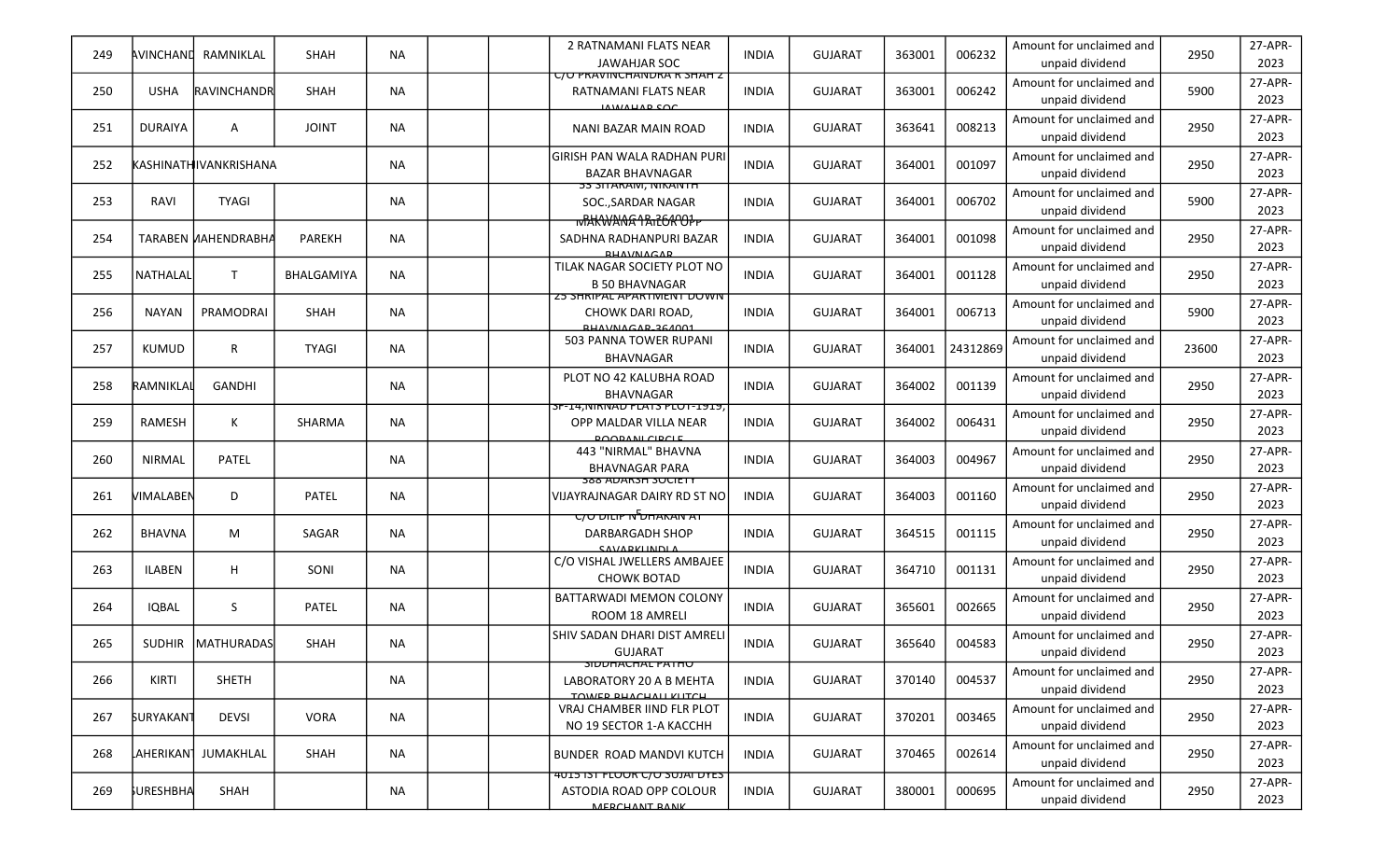| 270 | SEEMA            | SHAH              |                   | NA        | 2330 MOTI POLE LUNSAWAD<br><b>DARIAPUR</b>                                       | <b>INDIA</b> | <b>GUJARAT</b> | 380001 | 000859 | Amount for unclaimed and<br>unpaid dividend | 2950 | 27-APR-<br>2023 |
|-----|------------------|-------------------|-------------------|-----------|----------------------------------------------------------------------------------|--------------|----------------|--------|--------|---------------------------------------------|------|-----------------|
| 271 | <b>DILIP</b>     | <b>PATEL</b>      |                   | NA        | 725 CHHIPA POLE KALUPUR<br>AHMEDABAD                                             | <b>INDIA</b> | <b>GUJARAT</b> | 380001 | 003311 | Amount for unclaimed and<br>unpaid dividend | 2950 | 27-APR-<br>2023 |
| 272 | <b>VARSHA</b>    | $\mathsf{R}$      | SHAH              | <b>NA</b> | <b>ZIIZ UBHUKHANCHU NAGJI</b><br><b>BHUDARNI POLE MANDVINI</b><br>$D$ $Q$ $E$    | <b>INDIA</b> | <b>GUJARAT</b> | 380001 | 000730 | Amount for unclaimed and<br>unpaid dividend | 2950 | 27-APR-<br>2023 |
| 273 | <b>DHRUV</b>     | <b>TRIVEDI</b>    | <b>ASHWINBHAI</b> | <b>NA</b> | 1345/A NAGAR BHAGATS POLE<br><b>RAIPUR AHMEDABAD</b>                             | <b>INDIA</b> | <b>GUJARAT</b> | 380001 | 000801 | Amount for unclaimed and<br>unpaid dividend | 2950 | 27-APR-<br>2023 |
| 274 | RAMA             | $\mathsf{R}$      | SHAH              | <b>NA</b> | 77 KASUMBAWAD<br>DOSHIWADA'S POLE KALUPUR                                        | <b>INDIA</b> | <b>GUJARAT</b> | 380001 | 000891 | Amount for unclaimed and<br>unpaid dividend | 2950 | 27-APR-<br>2023 |
| 275 | <b>KIRAN</b>     | R                 | SHAH              | <b>NA</b> | 77 VORA HOUSE KASUMBAWAD<br>DOSHIWADAPOLE KALUPUR                                | <b>INDIA</b> | <b>GUJARAT</b> | 380001 | 000892 | Amount for unclaimed and<br>unpaid dividend | 2950 | 27-APR-<br>2023 |
| 276 | RAMESH           | К                 | SHAH              | <b>NA</b> | M/S RASIKLAL NAGARDAS<br>NAGINAPOLE RATANPOLE                                    | <b>INDIA</b> | <b>GUJARAT</b> | 380001 | 000893 | Amount for unclaimed and<br>unpaid dividend | 2950 | 27-APR-<br>2023 |
| 277 | <b>RUPESH</b>    | $\mathsf{R}$      | <b>DESAI</b>      | <b>NA</b> | <u>U-IY SATYAM FLAT 4TH FLUUK</u><br>NR KADAVA POLE OPP<br>KADIVANAKA DADIVADLID | <b>INDIA</b> | <b>GUJARAT</b> | 380001 | 000949 | Amount for unclaimed and<br>unpaid dividend | 2950 | 27-APR-<br>2023 |
| 278 | <b>LABHUBEN</b>  | DHIRAJLAL         | PATEL             | <b>NA</b> | 3/3 SIMANDHAR FLATS B/H<br>DHARNIDHAR DERASAR VASNA                              | <b>INDIA</b> | <b>GUJARAT</b> | 380001 | 003060 | Amount for unclaimed and<br>unpaid dividend | 2950 | 27-APR-<br>2023 |
| 279 | <b>ARVIND</b>    | $\mathbf{I}$      | PATEL             | NA.       | <u>IU SUNITA SUCIETY</u><br><b>BHUDARPURA ROAD</b><br><b>ANADAMAAN</b>           | <b>INDIA</b> | <b>GUJARAT</b> | 380001 | 003084 | Amount for unclaimed and<br>unpaid dividend | 2950 | 27-APR-<br>2023 |
| 280 | RAJNI            | A                 | AGARWAL           | <b>NA</b> | 1505 PATWA SHERI DHANA<br><b>SUTHARS POLE KALPUR</b>                             | <b>INDIA</b> | <b>GUJARAT</b> | 380001 | 003087 | Amount for unclaimed and<br>unpaid dividend | 2950 | 27-APR-<br>2023 |
| 281 | <b>JAYMIN</b>    | <b>BHAI</b>       | SHAH              | NA        | <u>ALISHAIN EIVIPURIUIVI UPP</u><br>MARCHI POLE RATAN POLE<br><b>AUMEDARAD</b>   | <b>INDIA</b> | <b>GUJARAT</b> | 380001 | 003601 | Amount for unclaimed and<br>unpaid dividend | 2950 | 27-APR-<br>2023 |
| 282 | <b>DIPAK</b>     | <b>KUMAR</b>      | MAHASUKHBHAI      | SHAH      | <b>1485 TANKSHAL KALUPUR</b><br>AHMEDABAD                                        | <b>INDIA</b> | <b>GUJARAT</b> | 380001 | 003653 | Amount for unclaimed and<br>unpaid dividend | 2950 | 27-APR-<br>2023 |
| 283 | <b>VARSHA</b>    | H                 | SHAH              | <b>NA</b> | G-4 DHAVALGIRI APT SHAHPUR<br><b>BAHAI CENTRE AHMEDABAD</b>                      | <b>INDIA</b> | <b>GUJARAT</b> | 380001 | 003819 | Amount for unclaimed and<br>unpaid dividend | 2950 | 27-APR-<br>2023 |
| 284 | ALPA             | -1                | PATEL             | <b>NA</b> | 1349/3 KIDI PADS POLE<br>SHAHPUR AHMEDABAD                                       | <b>INDIA</b> | <b>GUJARAT</b> | 380001 | 003851 | Amount for unclaimed and<br>unpaid dividend | 2950 | 27-APR-<br>2023 |
| 285 | <b>ASHOK</b>     | <b>ASLAJI</b>     | <b>PRAJAPATI</b>  | <b>NA</b> | J K TEXTILES ASTODIA KAPAD<br><b>BAZAR</b>                                       | <b>INDIA</b> | <b>GUJARAT</b> | 380001 | 006582 | Amount for unclaimed and<br>unpaid dividend | 2950 | 27-APR-<br>2023 |
| 286 | JAYESH           | C                 | SHAH              | <b>NA</b> | <b>ASHISH CORPORATION NAVGHRI</b><br>RATANPOLE                                   | <b>INDIA</b> | <b>GUJARAT</b> | 380001 | 008179 | Amount for unclaimed and<br>unpaid dividend | 2950 | 27-APR-<br>2023 |
| 287 | <b>TRUSHAR</b>   | SHAH              |                   | <b>NA</b> | C/O SHREE TEXTILES 1ST FLR,6<br>RANGWALA MKT REVDI BAZAR                         | <b>INDIA</b> | <b>GUJARAT</b> | 380002 | 003205 | Amount for unclaimed and<br>unpaid dividend | 2950 | 27-APR-<br>2023 |
| 288 | <b>IILASHKUM</b> | BALUBHAI          |                   | NA        | <u>C/O ASHOKKUMAR</u><br>SNEHALKUMAR PAREKH<br>MADVET CAVAD DAZAD                | <b>INDIA</b> | <b>GUJARAT</b> | 380002 | 003797 | Amount for unclaimed and<br>unpaid dividend | 2950 | 27-APR-<br>2023 |
| 289 | <b>PURVI</b>     | <b>VINODKUMAR</b> | SHAH              | <b>NA</b> | KESHAVLAL JAICHAND 26<br>MASKATI MARKET AHMEDABAD                                | <b>INDIA</b> | <b>GUJARAT</b> | 380002 | 000725 | Amount for unclaimed and<br>unpaid dividend | 2950 | 27-APR-<br>2023 |
| 290 | KOKILABEN        | M                 | JAIN              | <b>NA</b> | <u> C/O ARCHIT CORPORATION</u><br>JEKOR MKT REVDI BAZAR<br><u>AUMEDADAD</u>      | <b>INDIA</b> | <b>GUJARAT</b> | 380002 | 003281 | Amount for unclaimed and<br>unpaid dividend | 2950 | 27-APR-<br>2023 |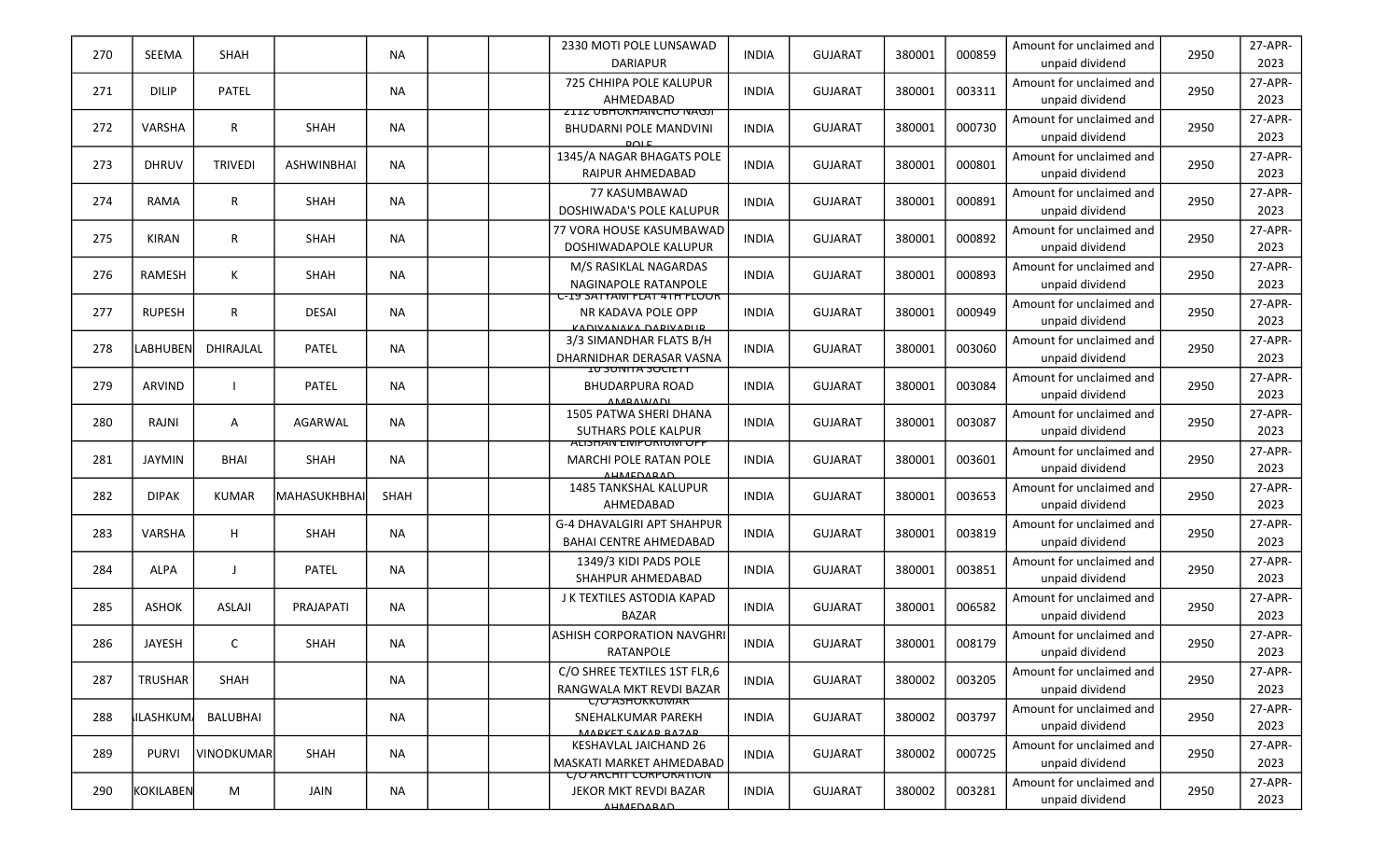|     |                  |                   |                |           | <u>VASUDEV SAINTUIVIAL PUPTAINI</u>                                                         |              |                |        |          |                                             |      |                 |
|-----|------------------|-------------------|----------------|-----------|---------------------------------------------------------------------------------------------|--------------|----------------|--------|----------|---------------------------------------------|------|-----------------|
| 291 | VASUDEV          | SANTUMAL          | <b>POPTANI</b> | <b>NA</b> | 664/46 MASKATI MARKET,<br>AHMEDARAD 280002                                                  | <b>INDIA</b> | <b>GUJARAT</b> | 380002 | 006984   | Amount for unclaimed and<br>unpaid dividend | 2950 | 27-APR-<br>2023 |
| 292 | <b>SHANTABEN</b> | SANGHAVI          |                | <b>NA</b> | 73 SARVODAY NAGAR O/S<br>SHAHPUR GATE AHMEDABAD                                             | <b>INDIA</b> | <b>GUJARAT</b> | 380004 | 000923   | Amount for unclaimed and<br>unpaid dividend | 2950 | 27-APR-<br>2023 |
| 293 | <b>MANOHAR</b>   | B                 | <b>KOTHARI</b> | <b>NA</b> | <b>53 BHADRESHWAR SUCIETY</b><br><b>OUTSIDE DELHI GATE SHAHI</b>                            | INDIA        | <b>GUJARAT</b> | 380004 | 000611   | Amount for unclaimed and<br>unpaid dividend | 2950 | 27-APR-<br>2023 |
| 294 | <b>PARAS</b>     | B                 | <b>KOTHARI</b> | NА        | <del>53 BHADRLSAMARSOCIETY</del><br><b>OUTSIDE DELHI GATE SHAHI</b><br><b>BALIC BOAD</b>    | <b>INDIA</b> | <b>GUJARAT</b> | 380004 | 000612   | Amount for unclaimed and<br>unpaid dividend | 2950 | 27-APR-<br>2023 |
| 295 | <b>JITENER</b>   | <b>IDAN</b>       | KALAL          | NA        | AMAR PURA NO NEAR BASANT<br>CINEMA AHMEDABAD                                                | <b>INDIA</b> | <b>GUJARAT</b> | 380004 | 003784   | Amount for unclaimed and<br>unpaid dividend | 2950 | 27-APR-<br>2023 |
| 296 | <b>DEEPA</b>     | L                 | SADHNANI       | ΝA        | C/O SANGAM READYMADE<br>STORES RAMNAGAR SABARMATI                                           | INDIA        | <b>GUJARAT</b> | 380005 | 005124   | Amount for unclaimed and<br>unpaid dividend | 2950 | 27-APR-<br>2023 |
| 297 | <b>VINITA</b>    | <b>SINGH</b>      |                | <b>NA</b> | <u>UU SANJIVA SINGH IUULLID,</u><br>9TH FLR, JMC HOUSE,<br><del>40P, SANJA11LA1BRFS'v</del> | <b>INDIA</b> | <b>GUJARAT</b> | 380006 | 004646   | Amount for unclaimed and<br>unpaid dividend | 2950 | 27-APR-<br>2023 |
| 298 | <b>SULOCHANA</b> | <b>MEHTA</b>      |                | <b>NA</b> | MARG, AMBAWADI<br><del>y NY PLEDOR, A BANDERY</del>                                         | INDIA        | <b>GUJARAT</b> | 380006 | 007791   | Amount for unclaimed and<br>unpaid dividend | 2950 | 27-APR-<br>2023 |
| 299 | <b>AMTREX</b>    | <b>APPLIANCES</b> | <b>LTD</b>     | <b>NA</b> | MITHAKHALI SIX ROADS,<br><b>AUMEDARAD</b>                                                   | <b>INDIA</b> | <b>GUJARAT</b> | 380006 | 003387   | Amount for unclaimed and<br>unpaid dividend | 2950 | 27-APR-<br>2023 |
| 300 | <b>JAYANTI</b>   | <b>HARILAL</b>    | <b>BORANA</b>  | <b>NA</b> | NR JOGNIMATA'S TEMPLE<br><b>BHILVAS KOCHRAB ELLIS BRIDGE</b>                                | INDIA        | <b>GUJARAT</b> | 380006 | 003294   | Amount for unclaimed and<br>unpaid dividend | 2950 | 27-APR-<br>2023 |
| 301 | <b>SHASHANK</b>  | J                 | <b>SHAH</b>    | ΝA        | 901,902 VRAJBHUMI APTS<br>NR.SANJAY APPT AMBAWADI                                           | INDIA        | <b>GUJARAT</b> | 380006 | 008183   | Amount for unclaimed and<br>unpaid dividend | 2950 | 27-APR-<br>2023 |
| 302 | NATVARLAL        | L                 | GANDHI         | <b>NA</b> | <u>U/I, AANGAN FLAT, UPP.</u><br>SAMARPAN FLAT, GULBAI<br><b>TEVDA</b>                      | INDIA        | <b>GUJARAT</b> | 380006 | 10045747 | Amount for unclaimed and<br>unpaid dividend | 2950 | 27-APR-<br>2023 |
| 303 | HARSHA           | <b>SHAH</b>       |                | ΝA        | <b>25 SUKITA APPARTMENTS</b><br><b>FATEHPURA PALDI</b>                                      | INDIA        | <b>GUJARAT</b> | 380007 | 003062   | Amount for unclaimed and<br>unpaid dividend | 2950 | 27-APR-<br>2023 |
| 304 | <b>JITENDRA</b>  | <b>SHAH</b>       |                | <b>NA</b> | <u>3 IVIITESH APT VRUNDAVAN</u><br>COLONY VIKASGRUH RD PALDI<br>AUMEDARAD                   | <b>INDIA</b> | <b>GUJARAT</b> | 380007 | 003806   | Amount for unclaimed and<br>unpaid dividend | 2950 | 27-APR-<br>2023 |
| 305 | SANJAY           | <b>TELI</b>       |                | ΝA        | C/3 PUSHPANJALI FLATS PALDI<br>AHMEDABAD                                                    | INDIA        | <b>GUJARAT</b> | 380007 | 003868   | Amount for unclaimed and<br>unpaid dividend | 2950 | 27-APR-<br>2023 |
| 306 | <b>ИARKANDA</b>  | <b>MISRA</b>      |                | ΝA        | A/11 AYOJAN APTS BESIDES<br>JAYDEEP TOWER PALDI                                             | INDIA        | <b>GUJARAT</b> | 380007 | 005621   | Amount for unclaimed and<br>unpaid dividend | 2950 | 27-APR-<br>2023 |
| 307 | LALIT            | <b>BHOGILAL</b>   | SHAH           | NA        | 4 SARASWATI APART. BEHIND<br>JAIN MERCHANT PALDI                                            | <b>INDIA</b> | <b>GUJARAT</b> | 380007 | 000927   | Amount for unclaimed and<br>unpaid dividend | 2950 | 27-APR-<br>2023 |
| 308 | <b>KUNVARBEN</b> | PATEL             |                | <b>NA</b> | <b>13 RAMPARK SOC ISANPUR</b><br>MANINAGAR AHMEDABAD                                        | <b>INDIA</b> | <b>GUJARAT</b> | 380008 | 005133   | Amount for unclaimed and<br>unpaid dividend | 2950 | 27-APR-<br>2023 |
| 309 | <b>AMITABEN</b>  | PATEL             |                | <b>NA</b> | 13 RAM PARK SOC ISANPUR<br>MANINAGAR                                                        | <b>INDIA</b> | <b>GUJARAT</b> | 380008 | 005136   | Amount for unclaimed and<br>unpaid dividend | 2950 | 27-APR-<br>2023 |
| 310 | NARENDRA         | A                 | THAKORE        | <b>NA</b> | <b>31 KAIVIBAG OPP KAIVIBAG</b><br>POLICE ST MANINAGAR<br><b>AUMEDARAD</b>                  | <b>INDIA</b> | <b>GUJARAT</b> | 380008 | 003304   | Amount for unclaimed and<br>unpaid dividend | 2950 | 27-APR-<br>2023 |
| 311 | <b>ATWARBHA</b>  | PATEL             |                | NA        | CELLER SHANTI CHAMBERS OPP<br>DINESH HALL ASHRAM ROAD                                       | INDIA        | <b>GUJARAT</b> | 380009 | 000908   | Amount for unclaimed and<br>unpaid dividend | 2950 | 27-APR-<br>2023 |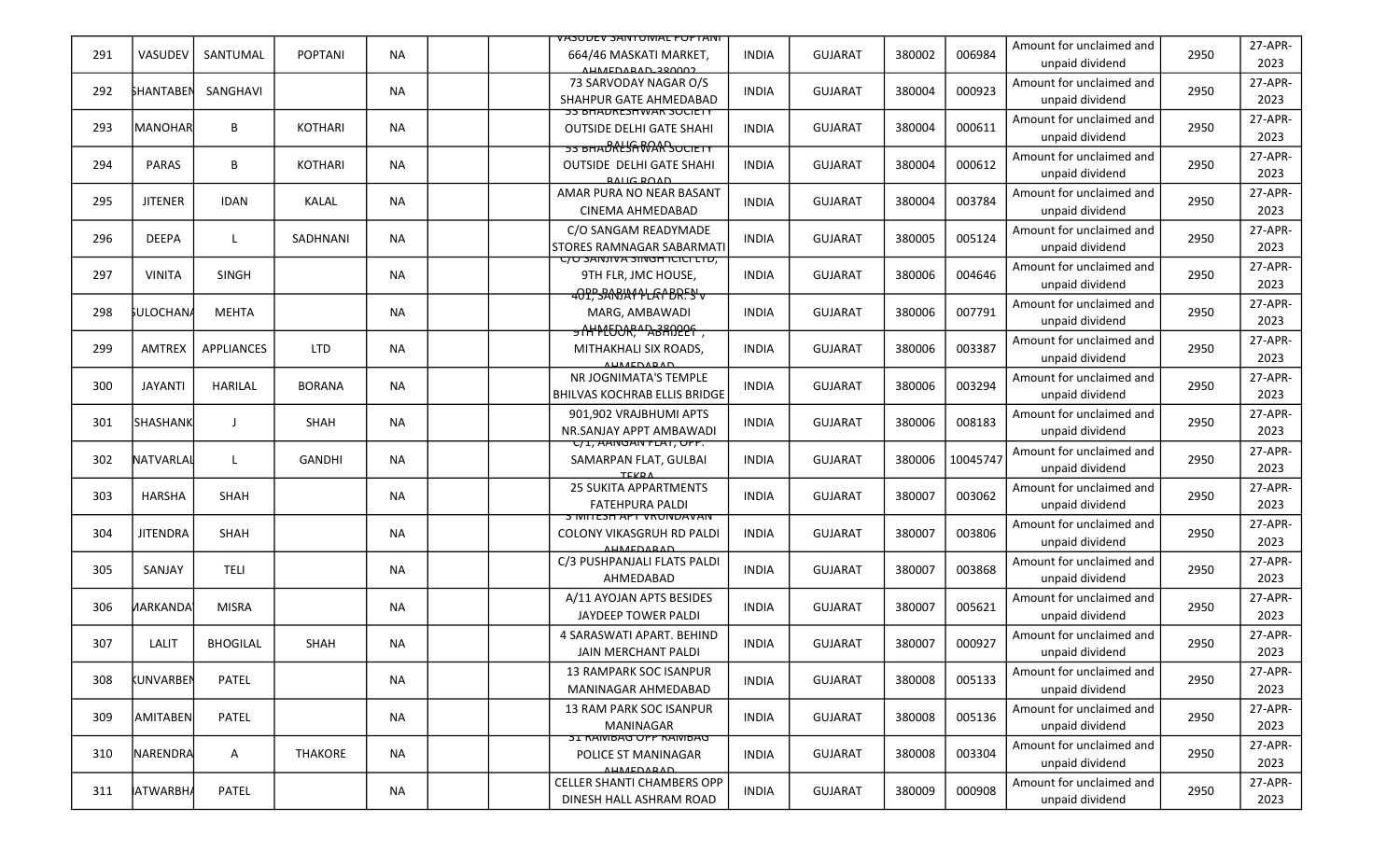| 312 | <b>DIMPLE</b>    | AMIN             |               | <b>NA</b>     | C/8 DADA SAHEB FLAT<br>UNIVERSITY RD NAVRANGPURA                                                   | <b>INDIA</b> | <b>GUJARAT</b> | 380009 | 003152     | Amount for unclaimed and<br>unpaid dividend | 2950 | 27-APR-<br>2023 |
|-----|------------------|------------------|---------------|---------------|----------------------------------------------------------------------------------------------------|--------------|----------------|--------|------------|---------------------------------------------|------|-----------------|
| 313 | <b>BHAVESH</b>   | SHAH             |               | <b>NA</b>     | <del>ס-ס TERRACE APTS. ו<i>ו</i>א</del><br><b>COMMERCE COLLEGE</b>                                 | <b>INDIA</b> | <b>GUJARAT</b> | 380009 | 003890     | Amount for unclaimed and<br>unpaid dividend | 2950 | 27-APR-<br>2023 |
| 314 | <b>TEJAL</b>     | CHAMPAKLAL       | <b>GANDHI</b> | <b>NA</b>     | <b>NEAR VIJAY</b>                                                                                  | <b>INDIA</b> | <b>GUJARAT</b> | 380009 | 003365     | Amount for unclaimed and<br>unpaid dividend | 2950 | 27-APR-<br>2023 |
| 315 | <b>SMITA</b>     | SHAH             |               | <b>NA</b>     | ᠽᠤᢓᢓᠼᡓᡈᠲᢂᠷᡐᡗᡰᠺᢒᠲᡰᠷᠲᠷ<br>NARANPURA SOLA RD                                                          | <b>INDIA</b> | <b>GUJARAT</b> | 380013 | 003157     | Amount for unclaimed and<br>unpaid dividend | 2950 | 27-APR-<br>2023 |
| 316 | BALDEVBHA        | <b>PATEL</b>     |               | <b>NA</b>     | $201/312890$ MDERVAIN APTS<br>SOLA RD NARANPURA<br><b>AUMEDARAD</b>                                | <b>INDIA</b> | <b>GUJARAT</b> | 380013 | 003177     | Amount for unclaimed and<br>unpaid dividend | 2950 | 27-APR-<br>2023 |
| 317 | <b>SHVANTIBE</b> | SHAH             |               | <b>NA</b>     | 10/A SATYAVADI SOCY VADAJ<br>AHMEDABAD                                                             | <b>INDIA</b> | <b>GUJARAT</b> | 380013 | 003195     | Amount for unclaimed and<br>unpaid dividend | 2950 | 27-APR-<br>2023 |
| 318 | PRANAV           | <b>SHAH</b>      |               | ΝA            | 10/A SATYAVADI SOCY VADAJ<br>AHMEDABAD                                                             | <b>INDIA</b> | <b>GUJARAT</b> | 380013 | 003196     | Amount for unclaimed and<br>unpaid dividend | 2950 | 27-APR-<br>2023 |
| 319 | <b>KANJIBHAI</b> | PRAJAPATI        |               | <b>NA</b>     | F 10/117 ABHILASHA APTS.<br>BEHIND VYASVADI NAVAVADAJ                                              | <b>INDIA</b> | <b>GUJARAT</b> | 380013 | 003665     | Amount for unclaimed and<br>unpaid dividend | 2950 | 27-APR-<br>2023 |
| 320 | <b>KIRAN</b>     | RASANIA          |               | <b>NA</b>     | <b>55/643 MARGAR MURTT</b><br>APPARTMENT OPP MARAM<br>DUDA TELE EV NADANDUDA                       | <b>INDIA</b> | <b>GUJARAT</b> | 380013 | 003710     | Amount for unclaimed and<br>unpaid dividend | 2950 | 27-APR-<br>2023 |
| 321 | <b>SHARDABEN</b> | PATEL            |               | ΝA            | 9 CHANDRAMAULI SOC NAVA<br>VADAJ AHMEDABAD                                                         | <b>INDIA</b> | <b>GUJARAT</b> | 380013 | 005134     | Amount for unclaimed and<br>unpaid dividend | 2950 | 27-APR-<br>2023 |
| 322 | ҍА№АТВНА         | PATEL            |               | ΝA            | 9 CHANDRAMAULI SOC NAVA<br>VADAJ AHMEDABAD                                                         | <b>INDIA</b> | <b>GUJARAT</b> | 380013 | 005135     | Amount for unclaimed and<br>unpaid dividend | 2950 | 27-APR-<br>2023 |
| 323 | <b>MONIKA</b>    | SARWAN           | <b>KUMAR</b>  | <b>NARULA</b> | M8/47 ANAND FLATS VIJAY<br><b>NAGAR NARANPURA</b>                                                  | <b>INDIA</b> | <b>GUJARAT</b> | 380013 | 000872     | Amount for unclaimed and<br>unpaid dividend | 2950 | 27-APR-<br>2023 |
| 324 | SANJAY           | ARJUNDEV         | <b>SETH</b>   | <b>NA</b>     | A/5 NIRMAL KUNJ AHMEDABAD                                                                          | <b>INDIA</b> | <b>GUJARAT</b> | 380014 | 003148     | Amount for unclaimed and<br>unpaid dividend | 2950 | 27-APR-<br>2023 |
| 325 | PANKAJ           | <b>MODI</b>      |               | ΝA            | <b>IZZ VRINDVAN OPP ASHVA</b><br>MEGH BUNGLOW 132 RING<br><b>DOAD CATELITE DOAD</b>                | <b>INDIA</b> | <b>GUJARAT</b> | 380015 | 000652     | Amount for unclaimed and<br>unpaid dividend | 2950 | 27-APR-<br>2023 |
| 326 | RAMESH           | PATEL            |               | <b>NA</b>     | A/7 AYOJAN NAGAR AMBAWADI<br>AHMEDABAD                                                             | <b>INDIA</b> | <b>GUJARAT</b> | 380015 | 005137     | Amount for unclaimed and<br>unpaid dividend | 2950 | 27-APR-<br>2023 |
| 327 | <b>NATUBHAI</b>  | PATEL            |               | <b>NA</b>     | A/7 AYOJAN NAGAR AMBAWADI<br>AHMEDABAD                                                             | <b>INDIA</b> | <b>GUJARAT</b> | 380015 | 005138     | Amount for unclaimed and<br>unpaid dividend | 2950 | 27-APR-<br>2023 |
| 328 | MEENA            | P                | <b>KADIA</b>  | <b>NA</b>     | B3/FF/D HETAL APPARTMENT<br>SATELLITE RD OPP SHYAMAL II                                            | <b>INDIA</b> | <b>GUJARAT</b> | 380015 | 003291     | Amount for unclaimed and<br>unpaid dividend | 2950 | 27-APR-<br>2023 |
| 329 | <b>JITENDRA</b>  | <b>BHAGWANJI</b> | RAM           | NA            | <b>I4 AKSHAR APPARTIVIENT 30</b><br><b>INQULAB SOCIETY GULBAI</b><br><del>ᢖ᠊᠋ĸ᠋ᠴᡕᠮᡘᡌᠷ᠘᠕ᢢᢃᠷ᠘ᡩ</del> | <b>INDIA</b> | <b>GUJARAT</b> | 380015 | 003805     | Amount for unclaimed and<br>unpaid dividend | 5900 | 27-APR-<br>2023 |
| 330 | <b>BHADRESH</b>  | K                | SONEJI        | NA            | NEAR AZAD SOC., AMBAWADI                                                                           | <b>INDIA</b> | <b>GUJARAT</b> | 380015 | 006971     | Amount for unclaimed and<br>unpaid dividend | 2950 | 27-APR-<br>2023 |
| 331 | <b>ANESHWAR</b>  | B                | SONEJI        | <b>NA</b>     | <del>y kAKKBAPLRIS, 380915ok</del><br>NEAR AZAAD SOC., AMBAWADI<br>ALIMEDARAD 200015               | <b>INDIA</b> | <b>GUJARAT</b> | 380015 | 006972     | Amount for unclaimed and<br>unpaid dividend | 2950 | 27-APR-<br>2023 |
| 332 | YOGESH           | SARABHAI         | <b>CHOKSI</b> | NA            | WHITE BUNGLOW, OPP. NEHRU<br>FOUNDATION, VASTRAPUR,                                                | <b>INDIA</b> | <b>GUJARAT</b> | 380015 | 2670000012 | Amount for unclaimed and<br>unpaid dividend | 2950 | 27-APR-<br>2023 |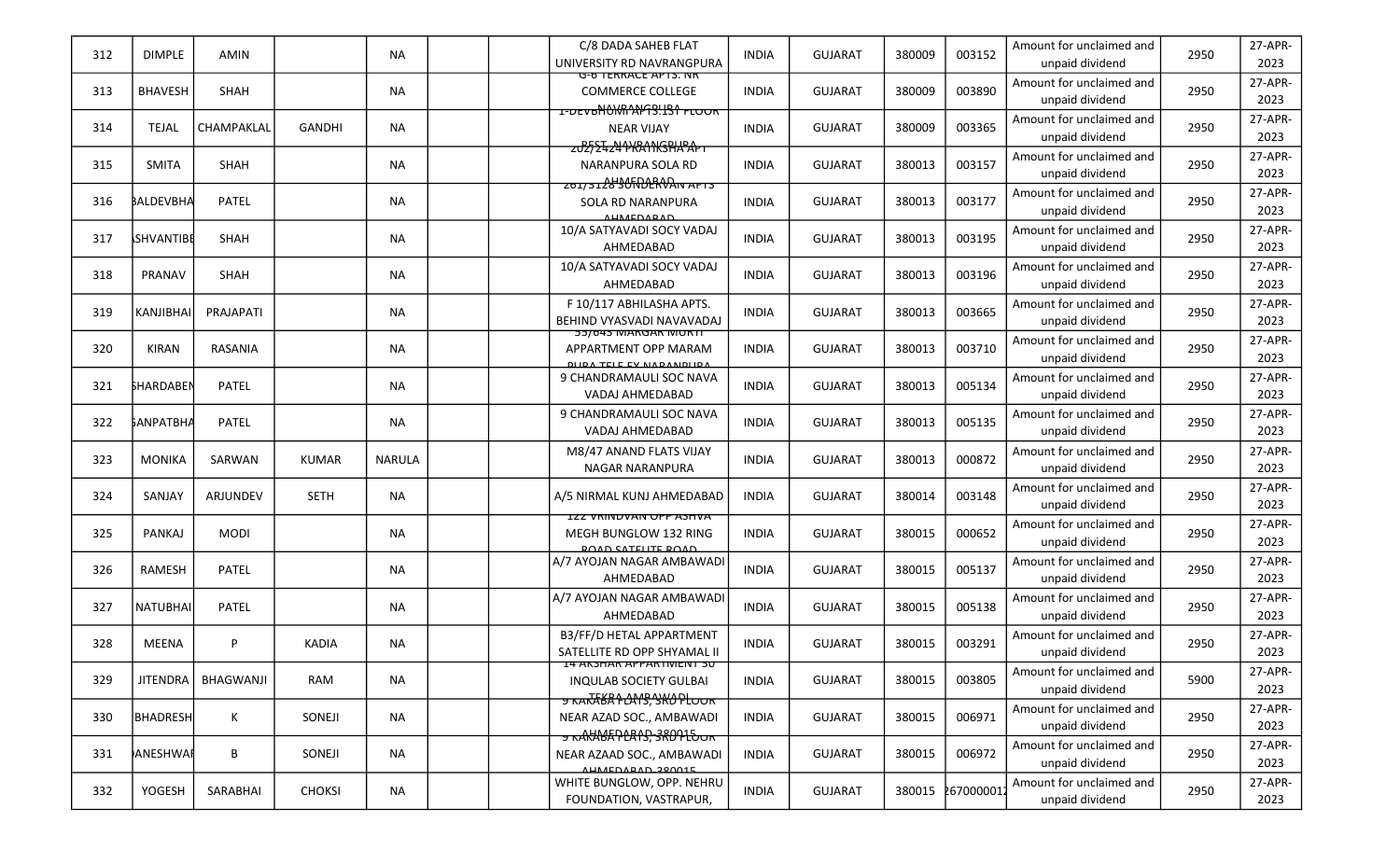| 333 |                    | JYOTSANA JASHVINKUMAR | <b>PATEL</b> | NA.          | 22 UMESH NAGAR SOC<br>MEGHANI NAGAR AHMEDABAD                                                    | <b>INDIA</b> | <b>GUJARAT</b> | 380016 | 003183 | Amount for unclaimed and<br>unpaid dividend | 2950 | 27-APR-<br>2023 |
|-----|--------------------|-----------------------|--------------|--------------|--------------------------------------------------------------------------------------------------|--------------|----------------|--------|--------|---------------------------------------------|------|-----------------|
| 334 | <b>НІКНООВН</b>    | <b>NAGINDAS</b>       | SHAH         | <b>NA</b>    | BHIKHUUBHAI CENTRE<br><b>HARIPURA ASARWA</b><br><b>ALIMEDARAD</b>                                | <b>INDIA</b> | <b>GUJARAT</b> | 380016 | 003245 | Amount for unclaimed and<br>unpaid dividend | 2950 | 27-APR-<br>2023 |
| 335 | <b>ARVIND</b>      | $\perp$               | <b>PATEL</b> | <b>NA</b>    | <b>85 ASHABHAINI CHALI NEAR</b><br><b>MOHAN CINEMA ASARWA</b>                                    | <b>INDIA</b> | <b>GUJARAT</b> | 380016 | 003623 | Amount for unclaimed and<br>unpaid dividend | 2950 | 27-APR-<br>2023 |
| 336 | <b>DINESH</b>      | <b>KUMAR</b>          | BHIMJIBHAI   | <b>PATEL</b> | <b>RUUINTINU 32 BHEWSARS</b><br><b>CHAWL OPP MUNI MARKET</b>                                     | <b>INDIA</b> | <b>GUJARAT</b> | 380018 | 000827 | Amount for unclaimed and<br>unpaid dividend | 2950 | 27-APR-<br>2023 |
| 337 | PRAKASH            | SHANTILAL             | SHAH         | <b>NA</b>    | KUMAR MILL COMPOUND<br>CADACDUD                                                                  | <b>INDIA</b> | <b>GUJARAT</b> | 380018 | 006076 | Amount for unclaimed and<br>unpaid dividend | 2950 | 27-APR-<br>2023 |
| 338 | <b>DAYA</b>        | SADHWANI              |              | NA           | 3 BHAGYODAY NEAR CU SHETH<br><b>COLLEGE ASHRAM ROAD</b>                                          | <b>INDIA</b> | <b>GUJARAT</b> | 380019 | 003278 | Amount for unclaimed and<br>unpaid dividend | 2950 | 27-APR-<br>2023 |
| 339 | <b>FULWANTI</b>    | <b>SHAH</b>           |              | NA.          | <u> 5 PARSHVINAGAR SUCIETY</u><br>GITANJALI NAGAR D CABIN PO<br><b>DAILWAY COLONY CADADMATI</b>  | <b>INDIA</b> | <b>GUJARAT</b> | 380019 | 003671 | Amount for unclaimed and<br>unpaid dividend | 2950 | 27-APR-<br>2023 |
| 340 | <b>AGYAVANTI</b> I | SHAH                  |              | NA           | 406/13 PILI CHALI OPP POST<br>OFFICE RAKHIYAL ROAD                                               | <b>INDIA</b> | <b>GUJARAT</b> | 380021 | 003631 | Amount for unclaimed and<br>unpaid dividend | 2950 | 27-APR-<br>2023 |
| 341 | PARASMAL           | B                     | SONI         | <b>NA</b>    | 441/11 RAKHIYAL ROAD<br>AHMEDABAD                                                                | <b>INDIA</b> | <b>GUJARAT</b> | 380021 | 000737 | Amount for unclaimed and<br>unpaid dividend | 2950 | 27-APR-<br>2023 |
| 342 | <b>SNEHLATA</b>    | LALIT                 | <b>SHAH</b>  | NA.          | 11 FULWADI SOCIETY OUT OF<br><b>GOMTIPUR AHMEDABAD</b>                                           | <b>INDIA</b> | <b>GUJARAT</b> | 380021 | 000926 | Amount for unclaimed and<br>unpaid dividend | 2950 | 27-APR-<br>2023 |
| 343 | <b>NAGIN</b>       | К                     | PATEL        | NA           | 278/4 PATEL<br>PARMANDANDCHALI OPP VIJAY<br><del>ჾჇჼᡏႿႽႶႱႷႸႭႼჇჄჄႸႻႱႼႥႭႦ</del>                    | <b>INDIA</b> | <b>GUJARAT</b> | 380021 | 003766 | Amount for unclaimed and<br>unpaid dividend | 2950 | 27-APR-<br>2023 |
| 344 | <b>JAYANTI</b>     | $\mathsf{L}$          | RATHOD       | <b>NA</b>    | BEHIND L B STADIUM BAPU<br><b>NACAP</b>                                                          | <b>INDIA</b> | <b>GUJARAT</b> | 380024 | 000647 | Amount for unclaimed and<br>unpaid dividend | 2950 | 27-APR-<br>2023 |
| 345 | <b>ICCHABEN</b>    | <b>KADIYA</b>         |              | <b>NA</b>    | 39 CHANDRALOK SOC RANIP<br>AHMEDABAD                                                             | <b>INDIA</b> | <b>GUJARAT</b> | 380038 | 005117 | Amount for unclaimed and<br>unpaid dividend | 2950 | 27-APR-<br>2023 |
| 346 | MANJU              | <b>GUPTA</b>          |              | NA           | U-5 GANESH APT JAIMALA BUS<br>STAND, GHODASAR ISHANPUR<br><b>DO MANUMACAD</b>                    | <b>INDIA</b> | <b>GUJARAT</b> | 380050 | 003870 | Amount for unclaimed and<br>unpaid dividend | 2950 | 27-APR-<br>2023 |
| 347 | PATEL              | MANISHA               | S            | NA           | 46 KAMESHWAR PARK OPP<br><b>GHANSHYAM PARK GHODASAR</b>                                          | <b>INDIA</b> | <b>GUJARAT</b> | 380050 | 000803 | Amount for unclaimed and<br>unpaid dividend | 2950 | 27-APR-<br>2023 |
| 348 | MANUBHAI           |                       | <b>PATEL</b> | <b>NA</b>    | <b>DIA HARINUKUNU PARK INK</b><br><b>JIVRAJ PARK BUS STOP</b><br>AHMEDARAD 280051                | <b>INDIA</b> | <b>GUJARAT</b> | 380051 | 005724 | Amount for unclaimed and<br>unpaid dividend | 2950 | 27-APR-<br>2023 |
| 349 | <b>KAVITA</b>      | <b>BINDRANI</b>       |              | ΝA           | I/202, SAMRAJAYA NEAR<br>MANAVMANDIR MEMNAGAR                                                    | <b>INDIA</b> | <b>GUJARAT</b> | 380052 | 003143 | Amount for unclaimed and<br>unpaid dividend | 2950 | 27-APR-<br>2023 |
| 350 | <b>MAGANLAL</b>    | PATEL                 |              | <b>NA</b>    | C/U.RAIVIANLAL IVI. PATEL 25,<br>MANICHANDRA CO.OP H.SOC,<br><del>YGYOZ SANRAJRRIYLA SUFFF</del> | <b>INDIA</b> | <b>GUJARAT</b> | 380052 | 003207 | Amount for unclaimed and<br>unpaid dividend | 2950 | 27-APR-<br>2023 |
| 351 | SITARAM            | <b>JOITARAM</b>       | PATEL        | <b>NA</b>    | <b>MANAV MANDIR DRIVE IN ROAD</b><br><b>AUMEDARAD</b>                                            | <b>INDIA</b> | <b>GUJARAT</b> | 380052 | 003319 | Amount for unclaimed and<br>unpaid dividend | 2950 | 27-APR-<br>2023 |
| 352 | <b>GOPALDAS</b>    | MENDPARA              |              | NA           | C/5 AAGMAN APPT NR GERGES<br><b>BANLUGE AHMEDABAD</b>                                            | <b>INDIA</b> | <b>GUJARAT</b> | 380053 | 003147 | Amount for unclaimed and<br>unpaid dividend | 2950 | 27-APR-<br>2023 |
| 353 |                    | BHAVNABENAMESHKUMAP   | PATEL        | <b>NA</b>    | Z/Z, AANKAN APARTIVIENT<br>NR.BHAGWAN PARTY PLOT<br><b>TUAITEIVIII ACE</b>                       | <b>INDIA</b> | <b>GUJARAT</b> | 380054 | 003771 | Amount for unclaimed and<br>unpaid dividend | 2950 | 27-APR-<br>2023 |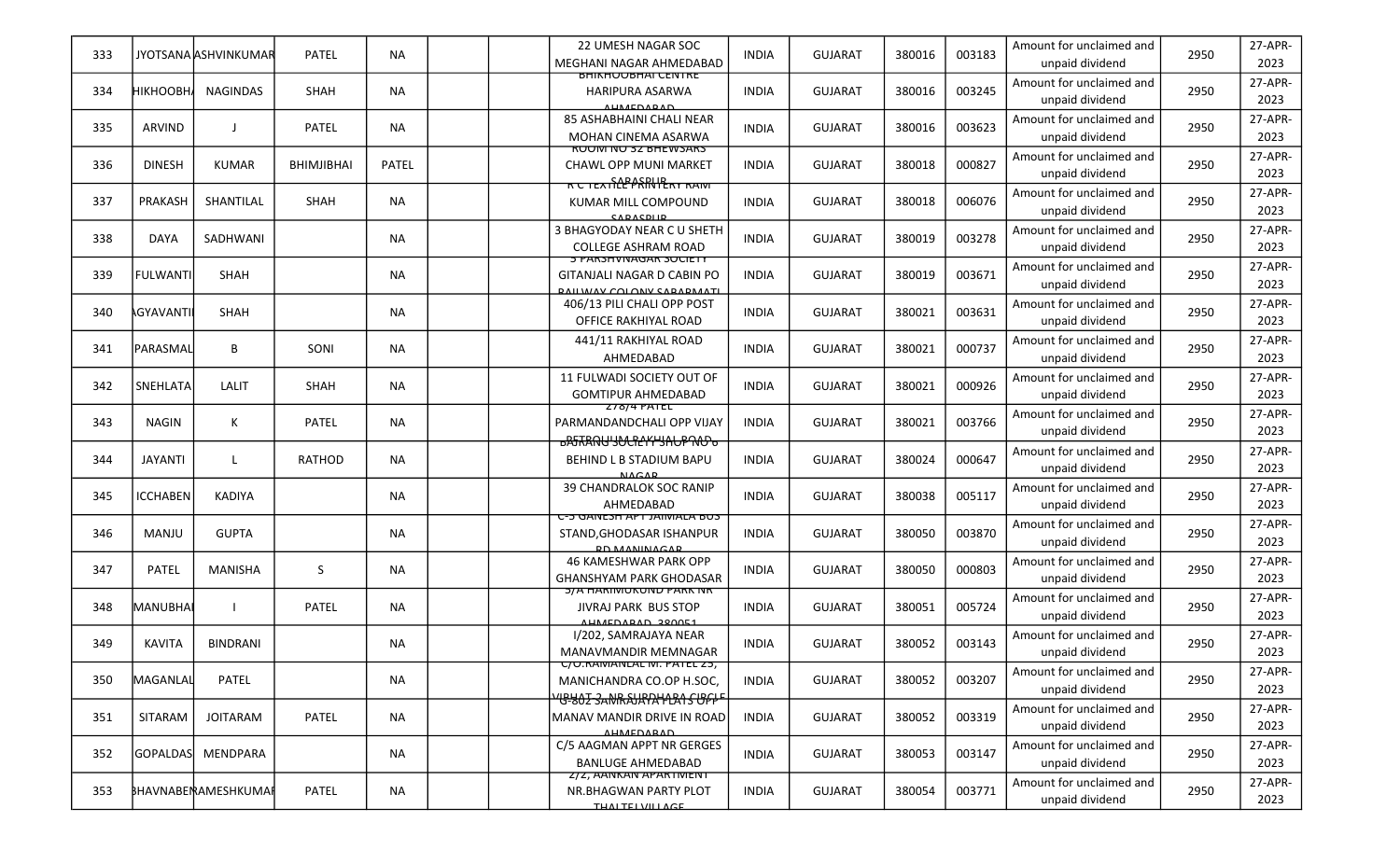|     |                   |                        |                 |           | K/14 NEW NIKITA PARK FLATS                                                                |              |                |        |          |                                             |      |                 |
|-----|-------------------|------------------------|-----------------|-----------|-------------------------------------------------------------------------------------------|--------------|----------------|--------|----------|---------------------------------------------|------|-----------------|
| 354 | <b>HIRAL</b>      | N                      | SHAH            | <b>NA</b> | <b>B/H SUN&amp;STEP CLUB, GURUKUL</b><br><b>POOP AIFA RIKLIGALISI SRE</b>                 | <b>INDIA</b> | <b>GUJARAT</b> | 380061 | 000565   | Amount for unclaimed and<br>unpaid dividend | 2950 | 27-APR-<br>2023 |
| 355 | <b>ALPESH</b>     | <b>PATEL</b>           |                 | <b>NA</b> | <b>VEEMURTI COMPLEX GURUKUL</b><br><b>POAD MEMALACAP</b>                                  | <b>INDIA</b> | <b>GUJARAT</b> | 380062 | 000876   | Amount for unclaimed and<br>unpaid dividend | 2950 | 27-APR-<br>2023 |
| 356 | ASHA              | JAIN                   |                 | <b>NA</b> | C/O DR JAIN J M SARVODAY<br>SOCIETY VIRAMGAM                                              | INDIA        | <b>GUJARAT</b> | 382150 | 000959   | Amount for unclaimed and<br>unpaid dividend | 2950 | 27-APR-<br>2023 |
| 357 | <b>PINA</b>       | HARIPRASAD             | <b>DESAI</b>    | <b>NA</b> | HOLI CHAKLA DESAI POLE<br><b>VIRAMGAM</b>                                                 | <b>INDIA</b> | <b>GUJARAT</b> | 382150 | 003124   | Amount for unclaimed and<br>unpaid dividend | 2950 | 27-APR-<br>2023 |
| 358 | <b>RAJESH</b>     | <b>BUDHALAL</b>        | <b>PATEL</b>    | ΝA        | AT & POST SARKHEJ NEAR DUTT<br><b>MANDIR TA.CITY</b>                                      | <b>INDIA</b> | <b>GUJARAT</b> | 382210 | 000829   | Amount for unclaimed and<br>unpaid dividend | 2950 | 27-APR-<br>2023 |
| 359 | <b>BHADRESH</b>   | JANARDAN               | <b>TRIPATHI</b> | <b>NA</b> | CHOWK SHERI SARKHEJ TA CITY<br><b>DIST AHMEDABAD</b>                                      | INDIA        | <b>GUJARAT</b> | 382210 | 003192   | Amount for unclaimed and<br>unpaid dividend | 2950 | 27-APR-<br>2023 |
| 360 | <b>BALDEVDAS</b>  | $\mathbf{I}$           | <b>THAKKAR</b>  | <b>NA</b> | LUHANAVAS BEHIND BAZAR<br>DEHGAM DIST AHMEDABAD                                           | <b>INDIA</b> | <b>GUJARAT</b> | 382305 | 006575   | Amount for unclaimed and<br>unpaid dividend | 2950 | 27-APR-<br>2023 |
| 361 | <b>MEHTA</b>      | C                      | R               | <b>NA</b> | 4 GHIYANAGAR SOCIETY<br>NARODA AHMEDABAD                                                  | <b>INDIA</b> | <b>GUJARAT</b> | 382325 | 000764   | Amount for unclaimed and<br>unpaid dividend | 2950 | 27-APR-<br>2023 |
| 362 | DILIPKUMAI        | PURSWANI               |                 | ΝA        | A-Z-ID HARINAIVIDAS SUCIETY<br><b>BUNGLOW AREA POST KUBER</b><br><b>NACAP</b>             | INDIA        | <b>GUJARAT</b> | 382340 | 000662   | Amount for unclaimed and<br>unpaid dividend | 2950 | 27-APR-<br>2023 |
| 363 | <b>HARSHA</b>     | <b>BHAGIA</b>          |                 | ΝA        | C/43 KUBER NAGAR<br>AHMEDABAD                                                             | <b>INDIA</b> | <b>GUJARAT</b> | 382340 | 003684   | Amount for unclaimed and<br>unpaid dividend | 2950 | 27-APR-<br>2023 |
| 364 | BHAGIBAI          | M                      | CHHUGANI        | <b>NA</b> | AT MATAR SHATA SUCIETY G<br>WARD KUBER NAGAR SHAYA                                        | INDIA        | <b>GUJARAT</b> | 382340 | 000758   | Amount for unclaimed and<br>unpaid dividend | 2950 | 27-APR-<br>2023 |
| 365 | DHIRUBHAI         | G                      | PATEL           | <b>NA</b> | <u>ਤ PRAB<del>OON \\</del>AGAR OPP</u><br>SAIJPUR RLY STN OPP BHAVNA<br>SCHOOL            | <b>INDIA</b> | <b>GUJARAT</b> | 382340 | 003600   | Amount for unclaimed and<br>unpaid dividend | 2950 | 27-APR-<br>2023 |
| 366 | <b>BHARAT</b>     | D                      | <b>RUDANI</b>   | <b>NA</b> | 1/9 BHAGIRATH PARK NEAR<br>NOBEL SCHOOL KRISHNA NAGAR                                     | <b>INDIA</b> | <b>GUJARAT</b> | 382346 | 000607   | Amount for unclaimed and<br>unpaid dividend | 2950 | 27-APR-<br>2023 |
| 367 | RAJU              | <b>TAHELANI</b>        |                 | NА        | 235/2 PRAKASH GALI THAKKAR<br><b>BAPA NAGAR AHMEDABAD</b>                                 | <b>INDIA</b> | <b>GUJARAT</b> | 382350 | 000660   | Amount for unclaimed and<br>unpaid dividend | 2950 | 27-APR-<br>2023 |
| 368 | <b>KRISHNABEN</b> | P                      | PATEL           | ΝA        | <b>SISAUNUARTA VILLA</b><br><b>BUNGLOWS OPP. SHUKAN</b><br><b>BLINICLOWS NIKOL NAPODA</b> | INDIA        | <b>GUJARAT</b> | 382350 | 000733   | Amount for unclaimed and<br>unpaid dividend | 2950 | 27-APR-<br>2023 |
| 369 |                   | Iparvezalil karamatalı | SAYED           | <b>NA</b> | 49-2 ROYAL PARK PART 2<br>SHAHVADI                                                        | <b>INDIA</b> | <b>GUJARAT</b> | 382405 | 15735879 | Amount for unclaimed and<br>unpaid dividend | 2950 | 27-APR-<br>2023 |
| 370 | DINESHBHA         | PATEL                  |                 | NA        | 96 A HARBHOLANATH NR GAURI<br><b>ODHAV</b>                                                | <b>INDIA</b> | <b>GUJARAT</b> | 382415 | 005598   | Amount for unclaimed and<br>unpaid dividend | 2950 | 27-APR-<br>2023 |
| 371 | <b>ARSHADBH</b>   | KESHAVLAL              | PRAJAPATI       | <b>NA</b> | <b>B/ZUZ, SHYAIVI RESIDENCY</b><br>MAHADEVNAGAR TEKRA                                     | <b>INDIA</b> | <b>GUJARAT</b> | 382418 | 10382045 | Amount for unclaimed and<br>unpaid dividend | 2950 | 27-APR-<br>2023 |
| 372 | RAJENDRA          | J                      | PANDYA          | <b>NA</b> | <del>14-A SHREL'A FRANASH CO OP</del><br><b>HOUSING</b>                                   | <b>INDIA</b> | <b>GUJARAT</b> | 382424 | 000840   | Amount for unclaimed and<br>unpaid dividend | 2950 | 27-APR-<br>2023 |
| 373 | MUKESH            | DUDHELA                |                 | NA        | C/ <del>OAKKSANG M1NLANPz9</del><br>NEW SAURABH SOCIETY NEAR<br>LIC COCIETY ICANDLID      | <b>INDIA</b> | <b>GUJARAT</b> | 382443 | 000864   | Amount for unclaimed and<br>unpaid dividend | 2950 | 27-APR-<br>2023 |
| 374 | MANJU             | AGRAWAL                |                 | NA        | C/O BASANT CHEMICAL C-1/396<br>G I D C PH II VATVA                                        | <b>INDIA</b> | <b>GUJARAT</b> | 382445 | 003680   | Amount for unclaimed and<br>unpaid dividend | 2950 | 27-APR-<br>2023 |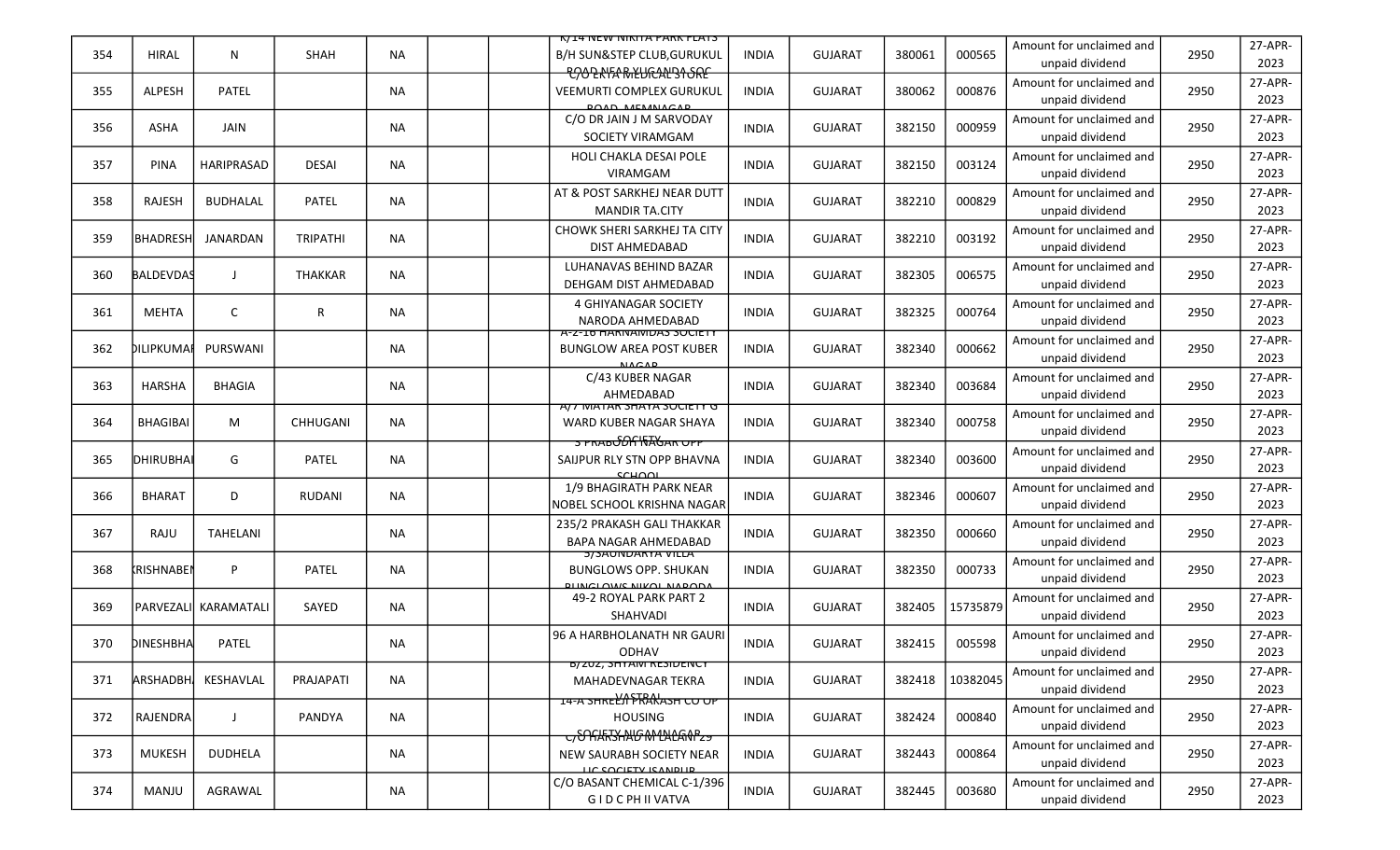| 375 | <b>HIMANBHA</b>   | <b>RATNABHAI</b>            | <b>RAJPUT</b> | <b>NA</b> | INDUSTRIAL OXYGEN CO LTD A<br>1/15 GIDC VATVA AHMEDABAD                                          | <b>INDIA</b> | <b>GUJARAT</b> | 382445 | 000489     | Amount for unclaimed and<br>unpaid dividend | 2950 | 27-APR-<br>2023 |
|-----|-------------------|-----------------------------|---------------|-----------|--------------------------------------------------------------------------------------------------|--------------|----------------|--------|------------|---------------------------------------------|------|-----------------|
| 376 | VADILAL           | $\mathsf{C}$                | PATEL         | <b>NA</b> | 27-A SHADEEP SOCIETY RANIP<br>AHMEDABAD                                                          | <b>INDIA</b> | <b>GUJARAT</b> | 382480 | 000536     | Amount for unclaimed and<br>unpaid dividend | 2950 | 27-APR-<br>2023 |
| 377 | AMBALAL           | KESAVALAL                   | PATEL         | <b>NA</b> | <b>21 BHAVAN SOC NR SARVAJANIK</b><br><b>SCHL RANIP</b>                                          | <b>INDIA</b> | <b>GUJARAT</b> | 382480 | 003176     | Amount for unclaimed and<br>unpaid dividend | 2950 | 27-APR-<br>2023 |
| 378 | <b> </b> АМЕЅНВНА | PATEL                       |               | <b>NA</b> | SOLAGAM TA DASKROI, SONIVAS<br>DIST AHMEDABAD                                                    | <b>INDIA</b> | <b>GUJARAT</b> | 382481 | 003704     | Amount for unclaimed and<br>unpaid dividend | 2950 | 27-APR-<br>2023 |
| 379 | <b>SHADHNA</b>    | К                           | SHAH          | <b>NA</b> | <b>SHRADDHA IVIEDICAL SECTOR</b><br>5/62 NIRNAY NAGAR<br>CHANDLODIA                              | <b>INDIA</b> | <b>GUJARAT</b> | 382481 | 003116     | Amount for unclaimed and<br>unpaid dividend | 2950 | 27-APR-<br>2023 |
| 380 |                   | HARSHABEN GHANSHYAM         | SONI          | <b>NA</b> | SHYAM JEWELLERS CHOKSI<br><b>BAZAR KADI N GUJARAT</b>                                            | <b>INDIA</b> | <b>GUJARAT</b> | 382715 | 003128     | Amount for unclaimed and<br>unpaid dividend | 2950 | 27-APR-<br>2023 |
| 381 | <b>RAM</b>        | <b>KISHAN</b>               | <b>MEENA</b>  | <b>NA</b> | <u>URIENTAL BANK UF CUMIVIERCE</u><br><b>BRANCH - KADI (MEHSANA)</b><br>MODTH CHIADAT            | <b>INDIA</b> | <b>GUJARAT</b> | 382715 | 003726     | Amount for unclaimed and<br>unpaid dividend | 2950 | 27-APR-<br>2023 |
| 382 | ∦ABANABAN         | $\vee$                      | LOHAR         | <b>NA</b> | NEAR ANAND PARK SOC KALOL<br>N G                                                                 | <b>INDIA</b> | <b>GUJARAT</b> | 382721 | 006225     | Amount for unclaimed and<br>unpaid dividend | 2950 | 27-APR-<br>2023 |
| 383 | <b>KETAN</b>      | JASVANTLAL                  | SHAH          | <b>NA</b> | <b>43 VARDHIVIAIV IVAGAR</b><br>OPP. WATER TANK, NEAR<br><del>· GNRJULHA'ULU VILIA'JE TA</del>   | <b>INDIA</b> | <b>GUJARAT</b> | 382721 | 006776     | Amount for unclaimed and<br>unpaid dividend | 2950 | 27-APR-<br>2023 |
| 384 | <b>BHIKHALAL</b>  | M                           | PATEL         | <b>NA</b> | KALOL POST - PANSAR DIST<br>MEHEANA (N.C)                                                        | <b>INDIA</b> | <b>GUJARAT</b> | 382740 | 003643     | Amount for unclaimed and<br>unpaid dividend | 2950 | 27-APR-<br>2023 |
| 385 | SOHAM             | B                           | SONI          | <b>NA</b> | C/O PANCHAL MACHINERY PO<br>PATDI DIST S NAGAR                                                   | <b>INDIA</b> | <b>GUJARAT</b> | 382765 | 000762     | Amount for unclaimed and<br>unpaid dividend | 2950 | 27-APR-<br>2023 |
| 386 |                   | ARMADABE NAGARBHAI          | PATEL         | <b>NA</b> | SHETH C V VIDHYALAY GAVADA<br>TA VIJAPUR DT MEHSANA N G                                          | <b>INDIA</b> | <b>GUJARAT</b> | 382815 | 003142     | Amount for unclaimed and<br>unpaid dividend | 2950 | 27-APR-<br>2023 |
| 387 |                   | BALDEVBHA BECHARDAS         | PATEL         | <b>NA</b> | HANUMANPURA AT-RIDROL, TAL<br>MANSA DIST.GANDHINAGAR                                             | <b>INDIA</b> | <b>GUJARAT</b> | 382835 | 008255     | Amount for unclaimed and<br>unpaid dividend | 5900 | 27-APR-<br>2023 |
| 388 |                   | <b>BALDEVBHABAHECHARDAS</b> | PATEL         | <b>NA</b> | HANUMANPURA AT RIDROL TA<br><b>MANSA DI GANDHINAGAR</b>                                          | <b>INDIA</b> | <b>GUJARAT</b> | 382835 | 2870000150 | Amount for unclaimed and<br>unpaid dividend | 2950 | 27-APR-<br>2023 |
| 389 | VEGA              | SUNIL                       | PATEL         | <b>NA</b> | MANGAL MURTI STORE PO<br>MANSA (N GUJ) TA VIJAPUR                                                | <b>INDIA</b> | <b>GUJARAT</b> | 382845 | 000560     | Amount for unclaimed and<br>unpaid dividend | 2950 | 27-APR-<br>2023 |
| 390 | <b>VISHNU</b>     | A                           | PATEL         | <b>NA</b> | TIRUPATI PAN CENTRE PO<br>MANSA N G TA VIJAPUR                                                   | <b>INDIA</b> | <b>GUJARAT</b> | 382845 | 003828     | Amount for unclaimed and<br>unpaid dividend | 2950 | 27-APR-<br>2023 |
| 391 | <b>ASHISH</b>     | D                           | PATEL         | <b>NA</b> | <b>MANGAL MURTI STORE PO</b><br>MANSA N G BAZAR TA VIJAPUR                                       | <b>INDIA</b> | <b>GUJARAT</b> | 382845 | 003829     | Amount for unclaimed and<br>unpaid dividend | 2950 | 27-APR-<br>2023 |
| 392 | <b>PATEL</b>      | <b>NATU</b>                 | HIRALAL       | <b>NA</b> | <b>SIVIRUTT LABURATURY IVEAR BUS</b><br>STOP STATE HIGHWAY HIMAT<br><u>C/O.TALOD MODES PARTS</u> | <b>INDIA</b> | <b>GUJARAT</b> | 383001 | 006210     | Amount for unclaimed and<br>unpaid dividend | 2950 | 27-APR-<br>2023 |
| 393 | <b>HIMAT</b>      | M                           | PATEL         | <b>NA</b> | CENTRE NEAR TOWER, TALOD<br>JAY SHREE SI URE SHOBH LAXIVIT                                       | <b>INDIA</b> | <b>GUJARAT</b> | 383215 | 007177     | Amount for unclaimed and<br>unpaid dividend | 5900 | 27-APR-<br>2023 |
| 394 | BHARTIBEN         | <b>BAROT</b>                |               | <b>NA</b> | <b>MARKET STATION ROAD</b><br><b>MEHCANA</b>                                                     | <b>INDIA</b> | <b>GUJARAT</b> | 384001 | 002260     | Amount for unclaimed and<br>unpaid dividend | 2950 | 27-APR-<br>2023 |
| 395 | VANDANA           | SHRIMALI                    |               | NA        | <b>B-67 ONGC NAGAR PALAVASNA</b><br>MEHSANA                                                      | INDIA        | <b>GUJARAT</b> | 384001 | 002263     | Amount for unclaimed and<br>unpaid dividend | 2950 | 27-APR-<br>2023 |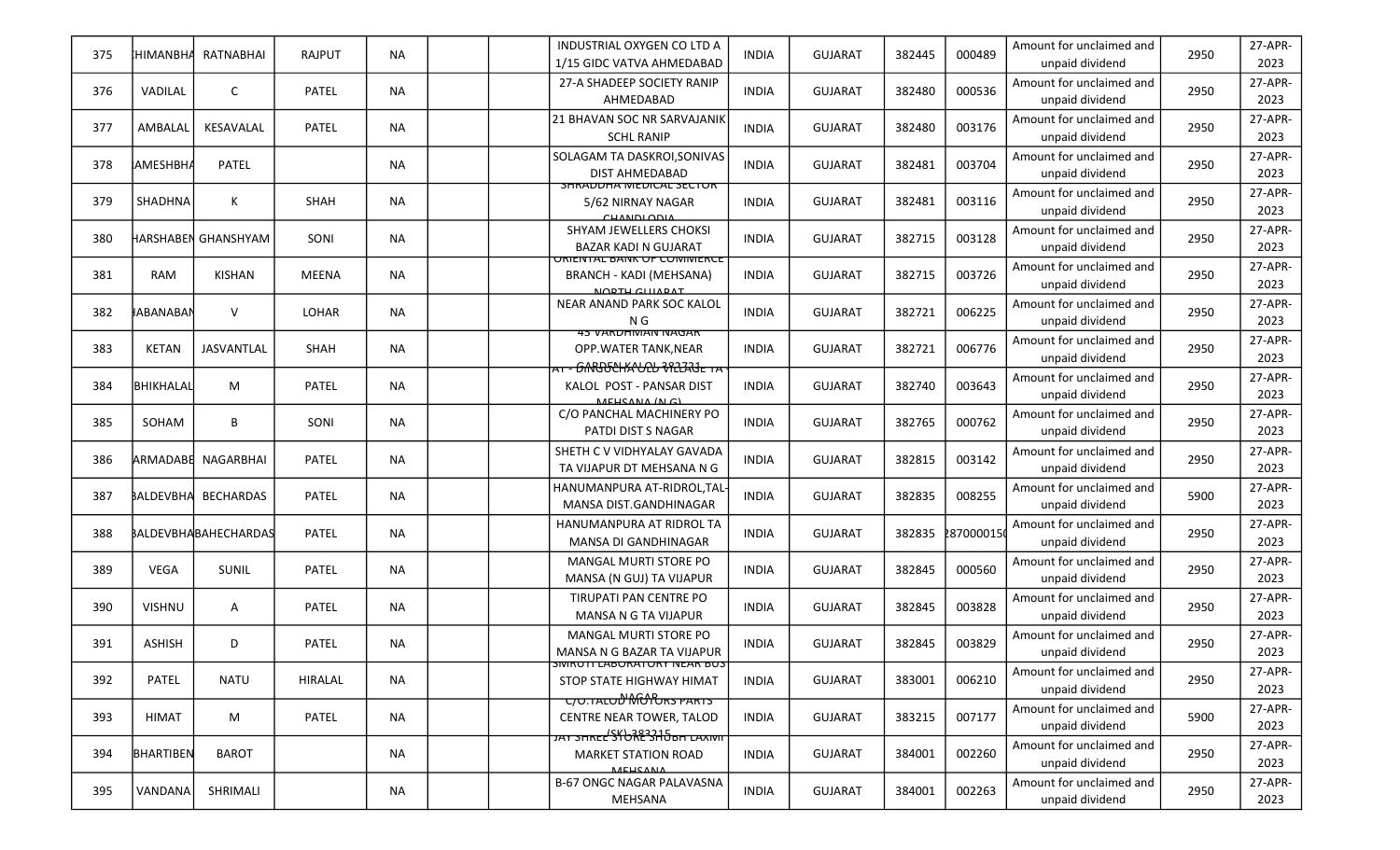| 396 | <b>HITESH</b>     | <b>KUMAR</b>              | <b>KANTILAL</b>  | <b>PATEL</b> |  | F 16 JAY SHREE MARKET OPP<br>TALUKA PANCHAYAT MEHSANA                                           | <b>INDIA</b> | <b>GUJARAT</b> | 384001 | 003741 | Amount for unclaimed and<br>unpaid dividend | 2950 | 27-APR-<br>2023 |
|-----|-------------------|---------------------------|------------------|--------------|--|-------------------------------------------------------------------------------------------------|--------------|----------------|--------|--------|---------------------------------------------|------|-----------------|
| 397 |                   | <b>DURGABENAMESHCHAND</b> | DELWADIA         | <b>NA</b>    |  | 11 SAMETRA NAGAR SOC OPP<br><b>COLLEGE MAHESANA</b>                                             | <b>INDIA</b> | <b>GUJARAT</b> | 384002 | 003825 | Amount for unclaimed and<br>unpaid dividend | 2950 | 27-APR-<br>2023 |
| 398 | PATEL             | SAROJBEN                  |                  | <b>NA</b>    |  | <b>C/U JAYANTILAL ISHWARLAL</b><br>PATEL B/44, UTSAV<br><u>IUSFASAVAFARMA SUULEFYIP</u>         | <b>INDIA</b> | <b>GUJARAT</b> | 384002 | 006602 | Amount for unclaimed and<br>unpaid dividend | 2950 | 27-APR-<br>2023 |
| 399 | <b>AMRAT</b>      | <b>BHIKHABHAI</b>         | SATHVARA         | <b>NA</b>    |  | NEAR UMA SOCIETY UMIYA<br>MATA DOAD                                                             | <b>INDIA</b> | <b>GUJARAT</b> | 384170 | 003337 | Amount for unclaimed and<br>unpaid dividend | 2950 | 27-APR-<br>2023 |
| 400 | <b>PASHIBEN</b>   | <b>VIRAMBHAI</b>          | PATEL            | <b>NA</b>    |  | C/O UMA OIL MILL NEAR NALA<br>UNJHA N.GUJARAT                                                   | <b>INDIA</b> | <b>GUJARAT</b> | 384170 | 003338 | Amount for unclaimed and<br>unpaid dividend | 2950 | 27-APR-<br>2023 |
| 401 |                   | MAMTABEN PRABHUDAS        | PATEL            | <b>NA</b>    |  | AT PO BHATSAR TA CHANASMA<br>BHATSAR, DT MEHSANA N G                                            | <b>INDIA</b> | <b>GUJARAT</b> | 384230 | 003178 | Amount for unclaimed and<br>unpaid dividend | 2950 | 27-APR-<br>2023 |
| 402 | <b>MUKUND</b>     | $\mathbf{I}$              | <b>SHETH</b>     | <b>NA</b>    |  | <b>JIVA SHETH NO MADH BAZAR</b><br><b>GUJARAT</b>                                               | <b>INDIA</b> | <b>GUJARAT</b> | 384255 | 003841 | Amount for unclaimed and<br>unpaid dividend | 2950 | 27-APR-<br>2023 |
| 403 | Інемавнаіі        | VITTHALDAS                | PATEL            | <b>NA</b>    |  | AT & PATAN C/O PATEL VAS<br>DIST MEHSANA N GUJARAT                                              | <b>INDIA</b> | <b>GUJARAT</b> | 384255 | 005749 | Amount for unclaimed and<br>unpaid dividend | 2950 | 27-APR-<br>2023 |
| 404 | <b>I</b> RGOVANBH | VELABHAI                  | PATEL            | <b>NA</b>    |  | JAL CHOWK LIMDAWALO MADH<br>PATAN DIST-MEHSANA                                                  | <b>INDIA</b> | <b>GUJARAT</b> | 384265 | 005661 | Amount for unclaimed and<br>unpaid dividend | 2950 | 27-APR-<br>2023 |
| 405 | <b>DHARMESH</b>   | JAYANTILAL                | <b>SHAH</b>      | NA.          |  | KHETAR PAL NO PADO GIOL<br>SHERY PATAN N G                                                      | <b>INDIA</b> | <b>GUJARAT</b> | 384265 | 006034 | Amount for unclaimed and<br>unpaid dividend | 2950 | 27-APR-<br>2023 |
| 406 | <b>BHAVESH</b>    | JAYANTILAL                | SHAH             | NA           |  | KHETAR PAL NO PADO GOL<br><b>SHERY PATAN</b>                                                    | <b>INDIA</b> | <b>GUJARAT</b> | 384265 | 006082 | Amount for unclaimed and<br>unpaid dividend | 2950 | 27-APR-<br>2023 |
| 407 | <b>UMITRABE</b>   | NARENDRA                  | PATEL            | <b>NA</b>    |  | <u>C/O DELMI GATE NEAK BOIVIBAY</u><br><b>CLOTH CENTRE GALI</b><br><del>JKO NEOCRYFRURNAR</del> | <b>INDIA</b> | <b>GUJARAT</b> | 385001 | 000933 | Amount for unclaimed and<br>unpaid dividend | 2950 | 27-APR-<br>2023 |
| 408 | ABBAS             | <b>JAMA</b>               | <b>MIR</b>       | <b>NA</b>    |  | <b>CHAMBER CITY LIGHT ROAD</b><br><b>LAXIVIPAVELLEKS ASHADIT</b>                                | <b>INDIA</b> | <b>GUJARAT</b> | 385001 | 003616 | Amount for unclaimed and<br>unpaid dividend | 2950 | 27-APR-<br>2023 |
| 409 | <b>VCHANDBH</b>   | $\perp$                   | PATEL            | <b>NA</b>    |  | <b>CHAMBERS GURUNANAK</b><br><b>SHIV EINTERFRISHS OR GIRDHAR</b>                                | <b>INDIA</b> | <b>GUJARAT</b> | 385001 | 003648 | Amount for unclaimed and<br>unpaid dividend | 2950 | 27-APR-<br>2023 |
| 410 | PATEL             | <b>MANUBHAI</b>           | SHANKARLAL       | <b>NA</b>    |  | PATEL MARG OPP PRAKASH<br>MEDICAL CENTRE                                                        | <b>INDIA</b> | <b>GUJARAT</b> | 385001 | 005912 | Amount for unclaimed and<br>unpaid dividend | 2950 | 27-APR-<br>2023 |
| 411 | HITESHBHA         | MANILAL                   | PATEL            | <b>NA</b>    |  | <b>TELEPHONE EXCHANGE NEAR</b><br><b>DELHI GATE, 1ST FLOOR</b>                                  | <b>INDIA</b> | <b>GUJARAT</b> | 385001 | 005921 | Amount for unclaimed and<br>unpaid dividend | 2950 | 27-APR-<br>2023 |
| 412 | <b>INODKUMA</b>   | JETHALAL                  | PATEL            | <b>NA</b>    |  | <b>SHIV ENTERPRISE DR GIRDHAR</b><br>PATEL MARG OPP PRAKASH<br>MEDICAL CENTRE                   | <b>INDIA</b> | <b>GUJARAT</b> | 385001 | 005962 | Amount for unclaimed and<br>unpaid dividend | 2950 | 27-APR-<br>2023 |
| 413 | <b>HAGVANBH</b>   | <b>GOKABHAI</b>           | PATEL            | <b>NA</b>    |  | <b>BRAHMPURI TIP CENTRE</b><br><b>GURUNANAK CHOWK</b>                                           | <b>INDIA</b> | <b>GUJARAT</b> | 385001 | 005964 | Amount for unclaimed and<br>unpaid dividend | 2950 | 27-APR-<br>2023 |
| 414 |                   | KARANAVA1 PUSHPABEN       | <b>VINODBHAI</b> | <b>NA</b>    |  | <b>SHIV EINTERPRISE DR GIRDHAR</b><br>PATEL MARG OPP PRAKASH<br>MEDICAL CENTRE                  | <b>INDIA</b> | <b>GUJARAT</b> | 385001 | 005997 | Amount for unclaimed and<br>unpaid dividend | 2950 | 27-APR-<br>2023 |
| 415 | REKHA             | PRAHALAD                  | <b>JOSHI</b>     | <b>NA</b>    |  | <b>47 PURUSHOTTAM PARK</b><br>HIGHWAY ROAD DEESA DIST B K                                       | <b>INDIA</b> | <b>GUJARAT</b> | 385535 | 000855 | Amount for unclaimed and<br>unpaid dividend | 2950 | 27-APR-<br>2023 |
| 416 | KUNJAL            | <b>MHETA</b>              |                  | NA           |  | 13 PAVAPURI THARA B K GUJ                                                                       | <b>INDIA</b> | <b>GUJARAT</b> | 385555 | 003614 | Amount for unclaimed and<br>unpaid dividend | 2950 | 27-APR-<br>2023 |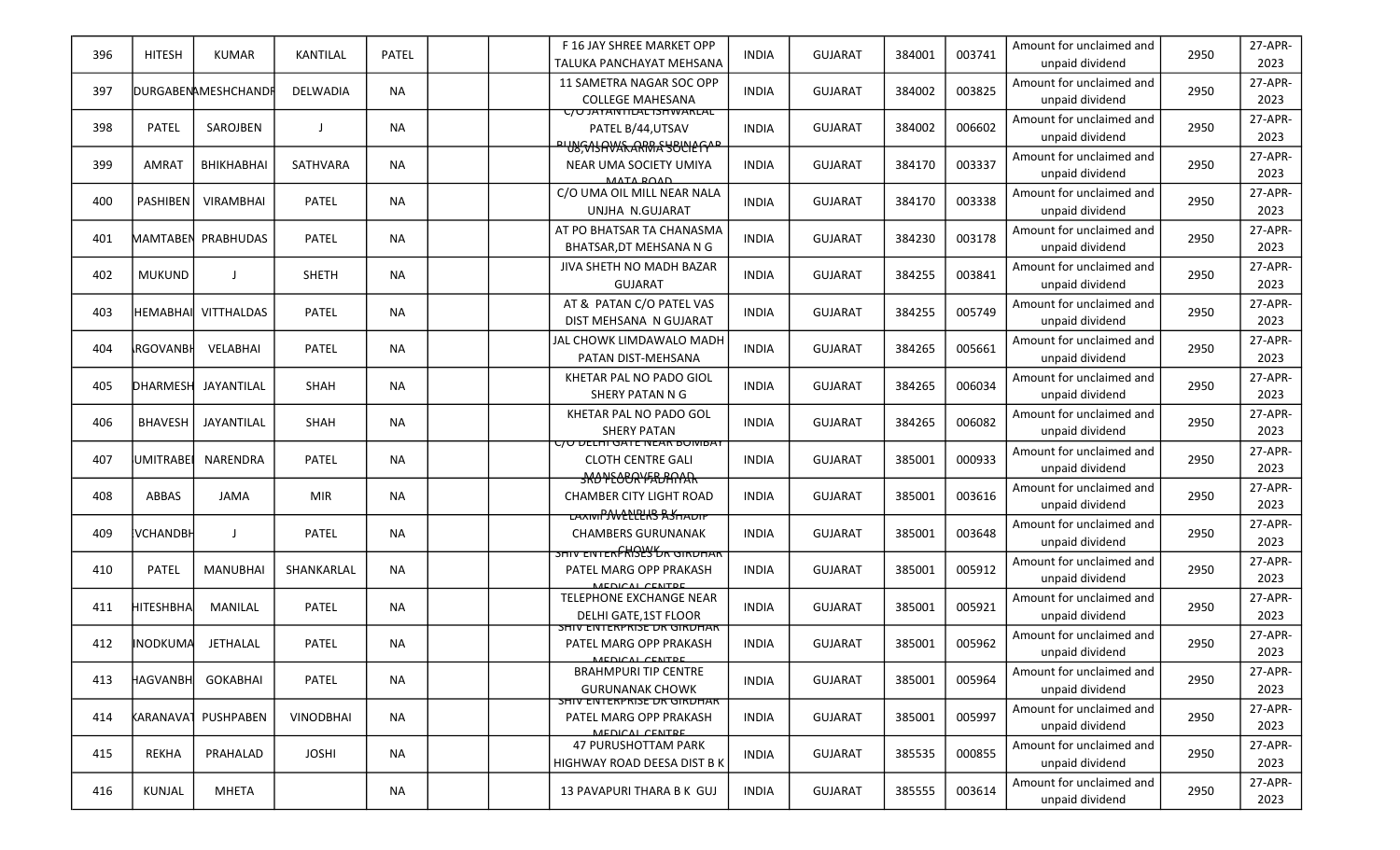| 417 | PARUL             | C                           | <b>PATEL</b>    | <b>NA</b>  |            | KOTWALA DARWAJA NANA<br><b>ADADH ANAND</b>                                                        | <b>INDIA</b> | <b>GUJARAT</b> | 388001 | 001037 | Amount for unclaimed and<br>unpaid dividend | 2950 | 27-APR-<br>2023 |
|-----|-------------------|-----------------------------|-----------------|------------|------------|---------------------------------------------------------------------------------------------------|--------------|----------------|--------|--------|---------------------------------------------|------|-----------------|
| 418 | <b>KRISHNABEN</b> | К                           | <b>KANSARA</b>  | <b>NA</b>  |            | <b>BRAHM ROAD DAKOR DIST</b><br><b>KHEDA</b>                                                      | <b>INDIA</b> | <b>GUJARAT</b> | 388225 | 002997 | Amount for unclaimed and<br>unpaid dividend | 2950 | 27-APR-<br>2023 |
| 419 | HHAGANBH          | PRAJAPATI                   |                 | <b>NA</b>  |            | <b>ASHOK KANGAN STORE S T</b><br><b>ROAD KHAMBHAT</b>                                             | <b>INDIA</b> | <b>GUJARAT</b> | 388620 | 000931 | Amount for unclaimed and<br>unpaid dividend | 2950 | 27-APR-<br>2023 |
| 420 | НАММЕDНА          | <b>IBRAHIM</b>              | <b>GITELI</b>   | <b>NA</b>  |            | <b>B MUSLIM SOCIETY VADI NA</b><br>ODA GODHRA GODHRA                                              | <b>INDIA</b> | <b>GUJARAT</b> | 389001 | 002980 | Amount for unclaimed and<br>unpaid dividend | 2950 | 27-APR-<br>2023 |
| 421 | ANIL              | MADHUSUDAN                  | PATIL           | <b>NA</b>  |            | <b>LUYOTI SUCIETY NEAR SUCIAL</b><br>WELFARE OFFICE GODHRA DIST<br><b>DAC</b>                     | <b>INDIA</b> | <b>GUJARAT</b> | 389001 | 006196 | Amount for unclaimed and<br>unpaid dividend | 2950 | 27-APR-<br>2023 |
| 422 | <b>FATESINH</b>   | $\vee$                      | <b>HADA</b>     | <b>NA</b>  |            | AT PO KATWARA TA DAHOD<br><b>DIST PANCHMAHAL</b>                                                  | <b>INDIA</b> | <b>GUJARAT</b> | 389151 | 000669 | Amount for unclaimed and<br>unpaid dividend | 2950 | 27-APR-<br>2023 |
| 423 | ANIL              | <b>KUMAR</b>                | KANTILAL        | PATEL      |            | <b>NAVJIVAN MILL NU.Z RUAD</b><br>STATION ROAD, DAHOD DIST<br><del>C/O ANDAN CHOLSHIN HOUSE</del> | <b>INDIA</b> | <b>GUJARAT</b> | 389151 | 003044 | Amount for unclaimed and<br>unpaid dividend | 2950 | 27-APR-<br>2023 |
| 424 | <b>RUCHITA</b>    | C                           | SARAF           | <b>NA</b>  |            | <b>MAHISHA FALIA POST</b><br>HALOL DIST DMS                                                       | <b>INDIA</b> | <b>GUJARAT</b> | 389350 | 003020 | Amount for unclaimed and<br>unpaid dividend | 2950 | 27-APR-<br>2023 |
| 425 | CHANDRA           | SEKHAR                      |                 | <b>NA</b>  |            | AJAY BLDG DANDIA BAZAR B/H<br><b>BABUL HOSPITAL</b>                                               | <b>INDIA</b> | <b>GUJARAT</b> | 390001 | 001435 | Amount for unclaimed and<br>unpaid dividend | 2950 | 27-APR-<br>2023 |
| 426 | <b>YACHANDR</b>   | N                           |                 | ΝA         |            | AJAY BLDG DANDIA BAZAR B/H<br><b>BABUL HOSPITAL</b>                                               | <b>INDIA</b> | <b>GUJARAT</b> | 390001 | 001436 | Amount for unclaimed and<br>unpaid dividend | 2950 | 27-APR-<br>2023 |
| 427 | <b>PRAVIN</b>     | PATEL                       |                 | ΝA         |            | 8 MATRI MANDIR HARI NAGAR<br><b>GOTRI ROAD BARODA</b>                                             | <b>INDIA</b> | <b>GUJARAT</b> | 390001 | 002993 | Amount for unclaimed and<br>unpaid dividend | 2950 | 27-APR-<br>2023 |
| 428 | <b>ANORMABI</b>   | <b>BACHCHE</b>              |                 | <b>NA</b>  |            | C-26 HARKASHI SOC OPP HARNI<br>AERODRAM HARNI ROAD                                                | <b>INDIA</b> | <b>GUJARAT</b> | 390001 | 004670 | Amount for unclaimed and<br>unpaid dividend | 2950 | 27-APR-<br>2023 |
| 429 |                   | KOKILABEN CHAMPAKLAL        | <b>DESAI</b>    | <b>NA</b>  |            | SARDAR BHAVAN LANE NR INDIA<br><b>GARAJ RAOPURA</b>                                               | <b>INDIA</b> | <b>GUJARAT</b> | 390001 | 004629 | Amount for unclaimed and<br>unpaid dividend | 2950 | 27-APR-<br>2023 |
| 430 | <b>VINA</b>       | <b>CHINUBHAI</b>            | <b>PARIKH</b>   | <b>NA</b>  |            | 39 GANESH SOC R V DESAI ROAD                                                                      | <b>INDIA</b> | <b>GUJARAT</b> | 390001 | 006174 | Amount for unclaimed and<br>unpaid dividend | 2950 | 27-APR-<br>2023 |
| 431 |                   | <b>BACHUBHA SHANKERBHAI</b> | PATEL           | <b>NA</b>  |            | 100 RUXMANI NAGAR NEW<br>SAMA ROAD BARODA                                                         | <b>INDIA</b> | <b>GUJARAT</b> | 390002 | 002942 | Amount for unclaimed and<br>unpaid dividend | 2950 | 27-APR-<br>2023 |
| 432 | <b>SUDHANSU</b>   | <b>DAS</b>                  |                 | <b>NA</b>  |            | <b>504 ANGAN TOWER, OPP.</b><br><b>BHAVAN'S SCHOOL MAKARPURA</b>                                  | <b>INDIA</b> | <b>GUJARAT</b> | 390004 | 000279 | Amount for unclaimed and<br>unpaid dividend | 5900 | 27-APR-<br>2023 |
| 433 | <b>HARIOM</b>     | SHUKLA                      |                 | <b>NA</b>  |            | <u>ZZ/I UTKANTRSOCIETY BEHIND</u><br>ALKAPURI CLUB OPP HOTEL                                      | <b>INDIA</b> | <b>GUJARAT</b> | 390005 | 000440 | Amount for unclaimed and<br>unpaid dividend | 2950 | 27-APR-<br>2023 |
| 434 | <b>DIPY</b>       | <b>FINSTOCK</b>             | <b>PVT</b>      | <b>LTD</b> |            | 20475 GARDER VIEW 2ND<br>FLOOR, OPP KALA GHODA<br>CAVAILCLINIL                                    | <b>INDIA</b> | <b>GUJARAT</b> | 390005 | 006408 | Amount for unclaimed and<br>unpaid dividend | 2950 | 27-APR-<br>2023 |
| 435 | SWAPNIL           | <b>DESAI</b>                |                 | <b>NA</b>  |            | 11 SAHJANAND SOCIETY HARANI<br>ROAD BARODA                                                        | <b>INDIA</b> | <b>GUJARAT</b> | 390006 | 003008 | Amount for unclaimed and<br>unpaid dividend | 2950 | 27-APR-<br>2023 |
| 436 | <b>DILIP</b>      | NATWARLAL                   | SHAH            | NA         |            | <b>ASEA BRUWIN BUVERI LI D</b><br><b>BROWN BOVERI HOUSE RACE</b><br>COLIDEE CIDCLE                | <b>INDIA</b> | <b>GUJARAT</b> | 390007 | 002944 | Amount for unclaimed and<br>unpaid dividend | 2950 | 27-APR-<br>2023 |
| 437 | <b>NIPAR</b>      | <b>FINANCIAL</b>            | <b>SERVICES</b> | <b>PVT</b> | <b>LTD</b> | A/1 SHAKTIDHAM OLD PADRA<br>ROAD DIWALIPURA                                                       | <b>INDIA</b> | <b>GUJARAT</b> | 390015 | 003054 | Amount for unclaimed and<br>unpaid dividend | 2950 | 27-APR-<br>2023 |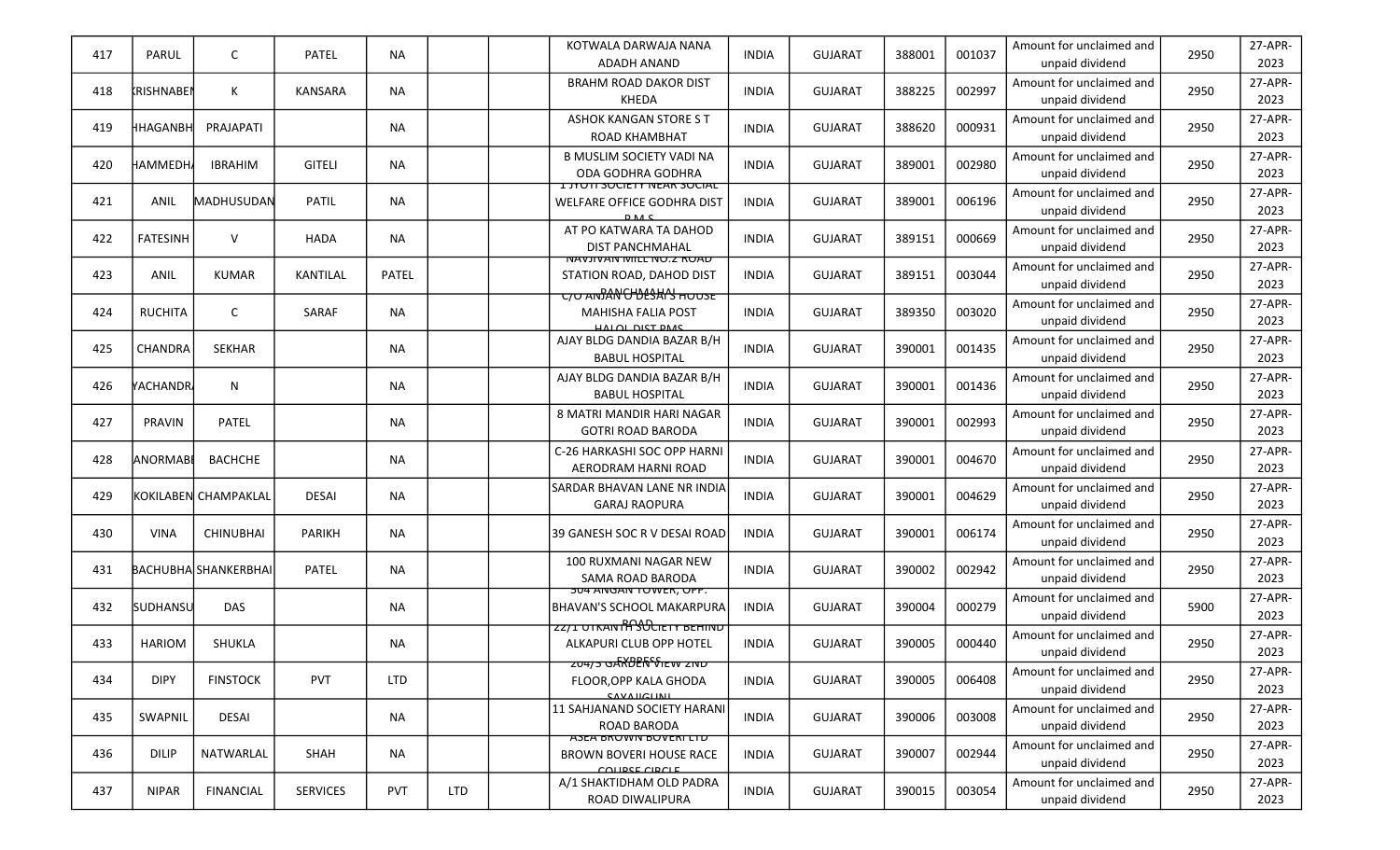|     |                         |                    |              |           | U-404, SAIVIKAJTA FLATS                                                                   |              |                |        |        |                                             |       |                 |
|-----|-------------------------|--------------------|--------------|-----------|-------------------------------------------------------------------------------------------|--------------|----------------|--------|--------|---------------------------------------------|-------|-----------------|
| 438 | PARAG                   | P                  | KULKARNI     | <b>NA</b> | OPP.SABRI VIDYALAYA                                                                       | <b>INDIA</b> | <b>GUJARAT</b> | 390015 | 000102 | Amount for unclaimed and<br>unpaid dividend | 5900  | 27-APR-<br>2023 |
| 439 | AMRITLAL                | К                  | <b>SHAH</b>  | <b>NA</b> | <del>zs/18\\\$XM\DANOGOR OPP</del><br>RAJNIGANDHA APARTMENT                               | <b>INDIA</b> | <b>GUJARAT</b> | 390015 | 002950 | Amount for unclaimed and<br>unpaid dividend | 2950  | 27-APR-<br>2023 |
| 440 | <b>RUPALI</b>           | P                  | KULKARNI     | <b>NA</b> | C-404, SAMKAHA + LATS<br>OPP:SABARI VIDYALAYA                                             | <b>INDIA</b> | <b>GUJARAT</b> | 390015 | 005588 | Amount for unclaimed and<br>unpaid dividend | 5900  | 27-APR-<br>2023 |
| 441 | <b>RAJUBHAI</b>         | JAYANTILAL         | <b>DAVE</b>  | <b>NA</b> | <b>OEE VACANA DOAD</b><br>5/53 GUJARAT HOUSING BOARD<br>NAVJIVAN AJAWA ROAD               | <b>INDIA</b> | <b>GUJARAT</b> | 390019 | 003029 | Amount for unclaimed and<br>unpaid dividend | 2950  | 27-APR-<br>2023 |
| 442 | <b><i>SURYAKANT</i></b> | L                  | <b>BHATT</b> | <b>NA</b> | <b>B-08 IVIA-PRABHU IVIAINGAL</b><br>MURTI TENAMENTS B/H SAMTA                            | <b>INDIA</b> | <b>GUJARAT</b> | 390021 | 001141 | Amount for unclaimed and<br>unpaid dividend | 2950  | 27-APR-<br>2023 |
| 443 | kanaiyalai              | SHRIMALE           |              | NA        | sECFURT6021,BLCCKHRD5zz<br><b>GUJARAT HOUSING BOARD</b><br>VELLOW BOARDER                 | <b>INDIA</b> | <b>GUJARAT</b> | 390027 | 002983 | Amount for unclaimed and<br>unpaid dividend | 2950  | 27-APR-<br>2023 |
| 444 | <b>JAYESHBHA</b>        | $\vee$             | SHAH         | <b>NA</b> | C/O VITTHAL RICE MILL OPP<br>RAILWAY STATION POST BODELI                                  | <b>INDIA</b> | <b>GUJARAT</b> | 391135 | 003046 | Amount for unclaimed and<br>unpaid dividend | 2950  | 27-APR-<br>2023 |
| 445 | <b>JAYESH</b>           | KANAIYALAL         | SHAH         | <b>NA</b> | C/O JAY MINERALS STATION<br>ROAD AT CHHOTA UDEPUR                                         | <b>INDIA</b> | <b>GUJARAT</b> | 391165 | 002977 | Amount for unclaimed and<br>unpaid dividend | 2950  | 27-APR-<br>2023 |
| 446 | <b>NAMRATA</b>          | PATEL              |              | NA        | CATTLE FEED FACTORY AT & PO<br><b>ITOLA DIST BARODA</b>                                   | <b>INDIA</b> | <b>GUJARAT</b> | 391240 | 004640 | Amount for unclaimed and<br>unpaid dividend | 2950  | 27-APR-<br>2023 |
| 447 | <b>FHANSHYAN</b>        | <b>BHIKABHAI</b>   | CHAUHAN      | <b>NA</b> | CATTLE FEED FACTORY AT PO<br><b>ITOLA TAL &amp; DT BARODA</b>                             | <b>INDIA</b> | <b>GUJARAT</b> | 391240 | 003028 | Amount for unclaimed and<br>unpaid dividend | 2950  | 27-APR-<br>2023 |
| 448 | <b>TULSIBEN</b>         | G                  | GOSWAMI      | <b>NA</b> | 10 GANDIKRUPA SOC NAVA<br><b>BAZAR KARJAN</b>                                             | <b>INDIA</b> | <b>GUJARAT</b> | 391240 | 004637 | Amount for unclaimed and<br>unpaid dividend | 2950  | 27-APR-<br>2023 |
| 449 | <b>ANIL</b>             | <b>GUPTA</b>       |              | <b>NA</b> | <u>UU SHKEE JAINKI TEXTILE PLUT</u><br>NO 172 G I D C NEAR J R DYEING<br><b>DANDECAPA</b> | <b>INDIA</b> | <b>GUJARAT</b> | 394221 | 002906 | Amount for unclaimed and<br>unpaid dividend | 17700 | 27-APR-<br>2023 |
| 450 | CHINTAN                 | SHAH               |              | <b>NA</b> | <b>34 SARDAR NAGAR SOCIETY</b><br>SUMUL DAIRY ROAD SURAT                                  | <b>INDIA</b> | <b>GUJARAT</b> | 395001 | 002805 | Amount for unclaimed and<br>unpaid dividend | 2950  | 27-APR-<br>2023 |
| 451 | <b>MAHESH</b>           | <b>TAHILIANI</b>   |              | NA        | 303 CITY TEXTILE MARKET RING<br><b>ROAD SURAT</b>                                         | <b>INDIA</b> | <b>GUJARAT</b> | 395001 | 002840 | Amount for unclaimed and<br>unpaid dividend | 2950  | 27-APR-<br>2023 |
| 452 | <b>TARABEN</b>          | <b>MORKER</b>      |              | ΝA        | 10 AMI APT KALAPESI MOHLLO<br><b>NANPURA</b>                                              | <b>INDIA</b> | <b>GUJARAT</b> | 395001 | 006081 | Amount for unclaimed and<br>unpaid dividend | 2950  | 27-APR-<br>2023 |
| 453 | <b>AMIT</b>             | <b>NAVINCHANDR</b> | SHAH         | <b>NA</b> | 4 KAILASHINAGAR SUC INK<br>JOGANI NAGAR B/H NAVYUG                                        | <b>INDIA</b> | <b>GUJARAT</b> | 395001 | 002803 | Amount for unclaimed and<br>unpaid dividend | 2950  | 27-APR-<br>2023 |
| 454 | NATVARLAI               | V                  | <b>MEHTA</b> | <b>NA</b> | 35, SANHAFFAPAS, PFA PLOOR<br><b>NEAR BOMBAY</b><br>HUITCE CODIDITDA CITDAT               | <b>INDIA</b> | <b>GUJARAT</b> | 395001 | 003639 | Amount for unclaimed and<br>unpaid dividend | 2950  | 27-APR-<br>2023 |
| 455 | <b>BHARAT</b>           | VENILAL            | LOTWALA      | <b>NA</b> | 12/2690 SAYADPURA DR<br>KAVINA ST SURAT                                                   | <b>INDIA</b> | <b>GUJARAT</b> | 395001 | 006326 | Amount for unclaimed and<br>unpaid dividend | 2950  | 27-APR-<br>2023 |
| 456 | <b>BINITA</b>           | $\mathsf{C}$       | <b>DOSHI</b> | <b>NA</b> | 302 SIDDHI NAGAR NEAR RADIO<br>STATION. BHATAR ROAD,                                      | <b>INDIA</b> | <b>GUJARAT</b> | 395001 | 006940 | Amount for unclaimed and<br>unpaid dividend | 2950  | 27-APR-<br>2023 |
| 457 | LILA                    | AGRAWAL            |              | NA        | RACHNA PRINTS Z 1160 SURAT<br>TEXTILE MARKET RING ROAD                                    | <b>INDIA</b> | <b>GUJARAT</b> | 395002 | 002831 | Amount for unclaimed and<br>unpaid dividend | 2950  | 27-APR-<br>2023 |
| 458 | <b>DIVYA</b>            | PODDAR             |              | NA        | 102, AALISHAN APARTMENT<br>CITY LIGHT ROAD, PARLE POINT                                   | <b>INDIA</b> | <b>GUJARAT</b> | 395002 | 002844 | Amount for unclaimed and<br>unpaid dividend | 2950  | 27-APR-<br>2023 |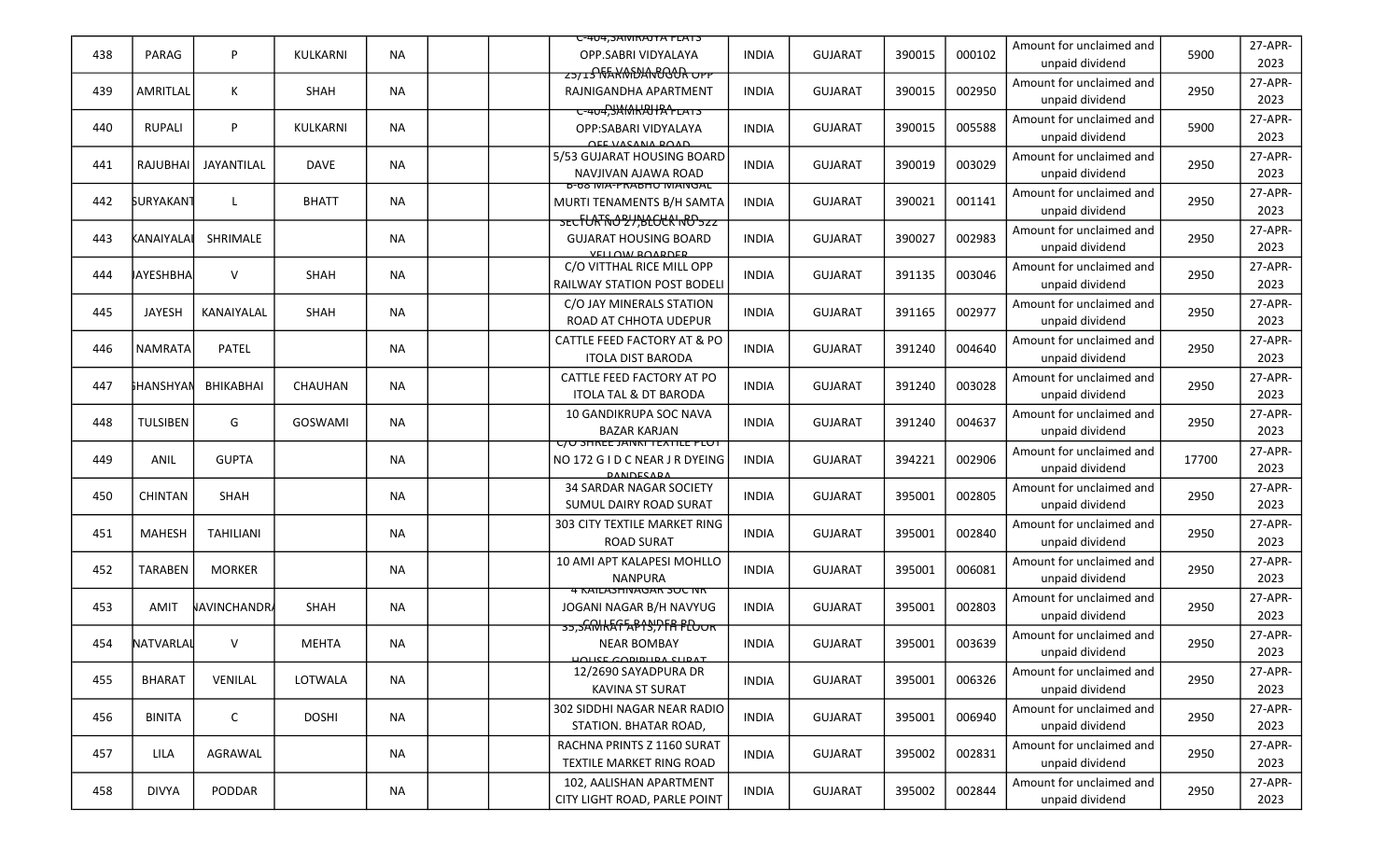| 459 | <b>SUSILA</b>    | <b>MEVADA</b>      |               | <b>NA</b> | 804 AVMI PASWNAGAR MAJURA<br><b>QATE SURAT</b>                                                                      | <b>INDIA</b> | <b>GUJARAT</b> | 395002 | 002853   | Amount for unclaimed and<br>unpaid dividend | 2950 | 27-APR-<br>2023 |
|-----|------------------|--------------------|---------------|-----------|---------------------------------------------------------------------------------------------------------------------|--------------|----------------|--------|----------|---------------------------------------------|------|-----------------|
| 460 | RANJAN           | <b>MEHTA</b>       |               | <b>NA</b> | <u> זיווטיז אטוואט די א, וטגנער דא, ד</u><br>COM GHOD DOD ROAD SURAT -                                              | <b>INDIA</b> | <b>GUJARAT</b> | 395002 | 008256   | Amount for unclaimed and<br>unpaid dividend | 2950 | 27-APR-<br>2023 |
| 461 | JAYESH           | <b>GANDHI</b>      |               | <b>NA</b> | 12/920-27139 FCR SHIV KRUPA<br><b>BLDG.RANI TALAO KELANI</b><br><b>VAVUAD LALCATE</b>                               | <b>INDIA</b> | <b>GUJARAT</b> | 395003 | 002793   | Amount for unclaimed and<br>unpaid dividend | 2950 | 27-APR-<br>2023 |
| 462 | <b>ADAMABE</b>   | <b>JARIWALA</b>    |               | <b>NA</b> | <b>VISHNU APPT MALIFALIA</b><br>ALLAYAWADI SURAT                                                                    | <b>INDIA</b> | <b>GUJARAT</b> | 395003 | 002848   | Amount for unclaimed and<br>unpaid dividend | 2950 | 27-APR-<br>2023 |
| 463 | <b>CHETNA</b>    | <b>DHANESH</b>     | SHAH          | <b>NA</b> | H NO 11/1335 NANAVAT MAIN<br>ROAD MANIBHADRA KRUPA                                                                  | <b>INDIA</b> | <b>GUJARAT</b> | 395003 | 002859   | Amount for unclaimed and<br>unpaid dividend | 2950 | 27-APR-<br>2023 |
| 464 | <b>NUPCHANI</b>  | М                  | <b>SHETH</b>  | <b>NA</b> | 204 PRATIBHA APPT PATEL<br><b>FALIA KATARGAM</b>                                                                    | <b>INDIA</b> | <b>GUJARAT</b> | 395004 | 006478   | Amount for unclaimed and<br>unpaid dividend | 2950 | 27-APR-<br>2023 |
| 465 | NATVERLAL        | $\mathsf{R}$       | PATEL         | <b>NA</b> | <u>C/O.RAMDEV KRUPA</u><br>KANTESHWAR SOC.,                                                                         | <b>INDIA</b> | <b>GUJARAT</b> | 395004 | 007009   | Amount for unclaimed and<br>unpaid dividend | 2950 | 27-APR-<br>2023 |
| 466 | RAVINKUMA        | PATEL              |               | <b>NA</b> | <del>C/UNGONRYLLOOR KLARMICYL</del><br>KALPANA SHOPPING CENTRE<br><del>᠈ᠰ᠂ᠰᡛᢧᢕᢃ᠂ᠺ᠊ᢃᠯᡰᢕᠺ᠘ᢗᠷᡃᡗ᠇ᠮ<sub>ᢪ</sub>ᡄᢁᠰ</del> | <b>INDIA</b> | <b>GUJARAT</b> | 395005 | 002814   | Amount for unclaimed and<br>unpaid dividend | 2950 | 27-APR-<br>2023 |
| 467 | <b>SUDHA</b>     | SHUKLA             |               | <b>NA</b> | 4/6,CENTRAL REVENUE COLON                                                                                           | <b>INDIA</b> | <b>GUJARAT</b> | 395007 | 000165   | Amount for unclaimed and<br>unpaid dividend | 5900 | 27-APR-<br>2023 |
| 468 | <b>SHANTKUM</b>  | <b>SHAH</b>        |               | NA.       | <del>A-5 UDAY APPAN INTENT NEAR</del><br>PURNIMA SOCIETY GHOD DOD<br>POMD                                           | <b>INDIA</b> | <b>GUJARAT</b> | 395007 | 002824   | Amount for unclaimed and<br>unpaid dividend | 2950 | 27-APR-<br>2023 |
| 469 | POOJA            | $\mathsf{R}$       | SHAH          | ΝA        | 102 POOJA ABHISHEK LAL<br><b>BUNGLA ATHWALINES SURAT</b>                                                            | <b>INDIA</b> | <b>GUJARAT</b> | 395007 | 002786   | Amount for unclaimed and<br>unpaid dividend | 2950 | 27-APR-<br>2023 |
| 470 | <b>SURESH</b>    | PATEL              |               | <b>NA</b> | 23 SURYA NAGAR SOCY A K<br><b>ROAD SURAT</b>                                                                        | <b>INDIA</b> | <b>GUJARAT</b> | 395008 | 002787   | Amount for unclaimed and<br>unpaid dividend | 2950 | 27-APR-<br>2023 |
| 471 | <b>RSHOTTAMI</b> | M                  | <b>MEHTA</b>  | <b>NA</b> | 121/122 AHURA NAGAR SOCY<br><b>ADAJAN ROAD SURAT</b>                                                                | <b>INDIA</b> | <b>GUJARAT</b> | 395009 | 002871   | Amount for unclaimed and<br>unpaid dividend | 2950 | 27-APR-<br>2023 |
| 472 | <b>SUKKO</b>     | DEVI               | <b>MEENA</b>  | <b>NA</b> | C/U.H.P.IVIEENA 3UI,SHKEE<br>MAHALAXMI APT DAMAN ROAD<br>CUALA VADI                                                 | <b>INDIA</b> | <b>GUJARAT</b> | 396191 | 000164   | Amount for unclaimed and<br>unpaid dividend | 5900 | 27-APR-<br>2023 |
| 473 | ARVIND           | RAMNIKLAL          | <b>TALATI</b> | <b>NA</b> | B7 RAJESH SOCIETY OPP.DENA<br><b>BANK KABIL PORE</b>                                                                | <b>INDIA</b> | <b>GUJARAT</b> | 396424 | 002309   | Amount for unclaimed and<br>unpaid dividend | 2950 | 27-APR-<br>2023 |
| 474 | ₱АRESHBHA        | <b>NAIK</b>        |               | <b>NA</b> | 6/26 PARFALIA DODHIA TALAV<br><b>NAVSARI</b>                                                                        | <b>INDIA</b> | <b>GUJARAT</b> | 396445 | 004845   | Amount for unclaimed and<br>unpaid dividend | 2950 | 27-APR-<br>2023 |
| 475 | KANAIYALAI       | PATEL              |               | ΝA        | <u>C/U.R K INVESTIVIENTS 302 B N</u><br>TOWER, OPP.TATA HALL                                                        | <b>INDIA</b> | <b>GUJARAT</b> | 396445 | 006926   | Amount for unclaimed and<br>unpaid dividend | 8850 | 27-APR-<br>2023 |
| 476 | <b>NITABEN</b>   | <b>DINESH</b>      | SHAH          | <b>NA</b> | <b>20YSARINHYTIKEHAN RIPPROF</b><br>NR CNTRL BANK GADKARI MARG<br><b>NAVCADI</b>                                    | <b>INDIA</b> | <b>GUJARAT</b> | 396445 | 002310   | Amount for unclaimed and<br>unpaid dividend | 2950 | 27-APR-<br>2023 |
| 477 |                  | DINESHBHA MOHANLAL | SHAH          | <b>NA</b> | 501 SUNFLOWER APPTS ASHA<br><b>NAGAR</b>                                                                            | <b>INDIA</b> | <b>GUJARAT</b> | 396445 | 18388358 | Amount for unclaimed and<br>unpaid dividend | 2950 | 27-APR-<br>2023 |
| 478 | <b>ISHWAR</b>    | <b>UPADHYAY</b>    |               | <b>NA</b> | <b>IVI-I LEFT EIVICA HUUSE Z89</b><br>SHAHID BHAGAT SINGH ROAD                                                      | <b>INDIA</b> | MAHARASHTRA    | 400001 | 006057   | Amount for unclaimed and<br>unpaid dividend | 8850 | 27-APR-<br>2023 |
| 479 | <b>INODKUMA</b>  | T.                 | JAIN          | <b>NA</b> | <b>KANCHAN JE WELLERS, ZNU FLR</b><br>CHANDRA MAHAL, ZAVERI<br><b>ATAD 120 122 CULIVU MEMONI</b>                    | <b>INDIA</b> | MAHARASHTRA    | 400002 | 003436   | Amount for unclaimed and<br>unpaid dividend | 2950 | 27-APR-<br>2023 |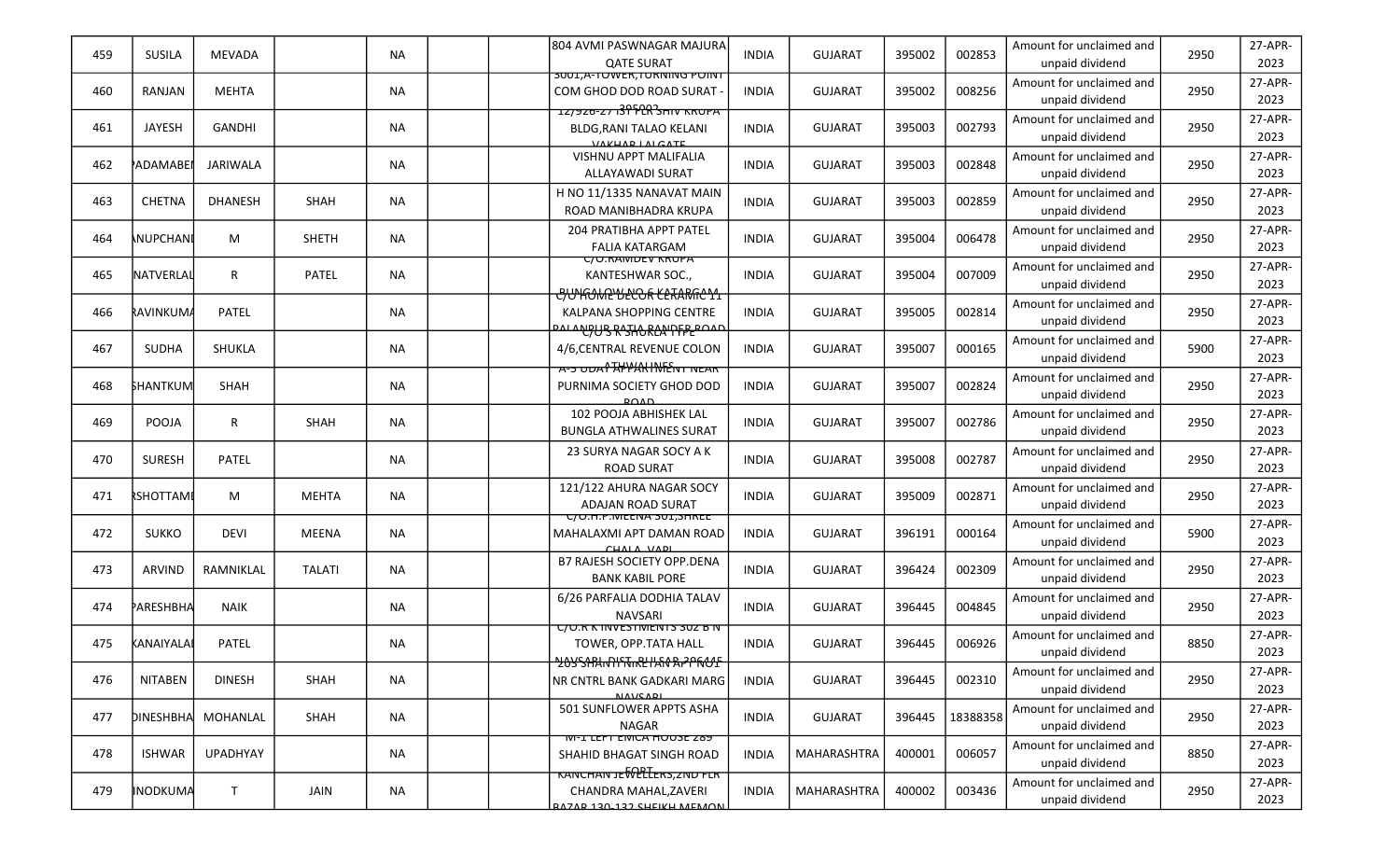| 480 | CHANDRA         | <b>KANT</b>                 | JAIN             | ΝA         | 4 DHANUKER BLDG 480 RESHAM<br><b>BAZAR KALBADEVI ROAD</b>                                                  | INDIA        | <b>MAHARASHTRA</b> | 400002 | 004841 | Amount for unclaimed and<br>unpaid dividend | 2950 | 27-APR-<br>2023 |
|-----|-----------------|-----------------------------|------------------|------------|------------------------------------------------------------------------------------------------------------|--------------|--------------------|--------|--------|---------------------------------------------|------|-----------------|
| 481 | <b>PUKHRAJ</b>  | CHUNILAL                    | <b>BHANSALI</b>  | <b>NA</b>  | NISHA ENTERPRISES 72 CHAMPA<br><b>GALLI IIIND FLOOR</b>                                                    | <b>INDIA</b> | <b>MAHARASHTRA</b> | 400002 | 006208 | Amount for unclaimed and<br>unpaid dividend | 2950 | 27-APR-<br>2023 |
| 482 | SOFI            | <b>TAHER</b>                | PENWALA          | <b>NA</b>  | MARINE VIEW BLD B BLOCK 3RD<br>FLOOR 98 IST MARINE STREET                                                  | <b>INDIA</b> | <b>MAHARASHTRA</b> | 400002 | 006427 | Amount for unclaimed and<br>unpaid dividend | 2950 | 27-APR-<br>2023 |
| 483 | DNYANDEO        | N                           | PATIL            | <b>NA</b>  | 419-F, JOSHI WADI, 18TH FR<br>R.NO-7, KALBADEVI ROAD                                                       | <b>INDIA</b> | <b>MAHARASHTRA</b> | 400002 | 006445 | Amount for unclaimed and<br>unpaid dividend | 2950 | 27-APR-<br>2023 |
| 484 | <b>MAMTA</b>    | <b>JAIN</b>                 |                  | <b>NA</b>  | 102 BANIAN ST TANKIWALA<br><b>BUILDING R NO 17 3RD FLOOR</b>                                               | <b>INDIA</b> | <b>MAHARASHTRA</b> | 400003 | 001183 | Amount for unclaimed and<br>unpaid dividend | 2950 | 27-APR-<br>2023 |
| 485 | <b>DAMYANTI</b> | N                           | DALAL            | <b>NA</b>  | IST FLR D COR HOUSE 212/216<br>SHERIFF DEVJI ST MUMBAI                                                     | <b>INDIA</b> | <b>MAHARASHTRA</b> | 400003 | 001445 | Amount for unclaimed and<br>unpaid dividend | 2950 | 27-APR-<br>2023 |
| 486 | <b>SURESH</b>   | $\mathbf{J}$                | <b>JHAVERI</b>   | <b>NA</b>  | 63 DHANJI ST 5TH FLR R NO 45                                                                               | <b>INDIA</b> | <b>MAHARASHTRA</b> | 400003 | 004880 | Amount for unclaimed and<br>unpaid dividend | 2950 | 27-APR-<br>2023 |
| 487 | ILA             | <b>ARUN</b>                 | SHAH             | <b>NA</b>  | ARUN KANTILAL & CO 206<br>SAMUEL STREET MANDVI                                                             | <b>INDIA</b> | <b>MAHARASHTRA</b> | 400003 | 005571 | Amount for unclaimed and<br>unpaid dividend | 5900 | 27-APR-<br>2023 |
| 488 | PRAVINA         | <b>SHAH</b>                 |                  | <b>NA</b>  | PANNA ARCADE OFF.NO.I8<br>BELLOW HOTEL REGAL PALACE<br><del>C/J DELPAR'ST LLC INDIA<sup>L</sup>SHREE</del> | <b>INDIA</b> | <b>MAHARASHTRA</b> | 400004 | 006421 | Amount for unclaimed and<br>unpaid dividend | 2950 | 27-APR-<br>2023 |
| 489 | <b>BADAMI</b>   | M                           | KANNUNGO         | <b>NA</b>  | TALDWAJ BHAWAN.7/3RD RD<br>COO. HEEPARSFEEL (FINDIA)                                                       | INDIA        | <b>MAHARASHTRA</b> | 400004 | 006110 | Amount for unclaimed and<br>unpaid dividend | 2950 | 27-APR-<br>2023 |
| 490 | <b>MOTILAL</b>  | $\mathsf{C}$                | <b>KANUNGO</b>   | <b>NA</b>  | SHREE TALDWAJ BHAWAN,<br>7/2 DO DANIDADOLE LANE 1CT                                                        | <b>INDIA</b> | <b>MAHARASHTRA</b> | 400004 | 007227 | Amount for unclaimed and<br>unpaid dividend | 2950 | 27-APR-<br>2023 |
| 491 | JAYESH          | <b>JHAVERI</b>              |                  | NA.        | 92 PATEL TERRACE IST FLR OLD<br>WHITE HOUSE WALKESHWAR                                                     | <b>INDIA</b> | <b>MAHARASHTRA</b> | 400006 | 004070 | Amount for unclaimed and<br>unpaid dividend | 2950 | 27-APR-<br>2023 |
| 492 | DHIRENDRA       | JAIN                        |                  | <b>NA</b>  | 22 RITU APT 1/113 DONGARSEY<br><b>ROAD</b>                                                                 | <b>INDIA</b> | <b>MAHARASHTRA</b> | 400006 | 006207 | Amount for unclaimed and<br>unpaid dividend | 2950 | 27-APR-<br>2023 |
| 493 |                 | <b>JAYANTILALMALUKCHAND</b> | SHAH             | <b>NA</b>  | 301 CHANDRALOK B 12 MANAV<br><b>MANDIR ROAD</b>                                                            | <b>INDIA</b> | <b>MAHARASHTRA</b> | 400006 | 006574 | Amount for unclaimed and<br>unpaid dividend | 2950 | 27-APR-<br>2023 |
| 494 | RAJESH          | <b>BIPIN</b>                | SHAH             | <b>NA</b>  | 5A CHOWPATTY SEA FACE<br><b>GOKUL NIWAS IST FLOOR</b>                                                      | <b>INDIA</b> | <b>MAHARASHTRA</b> | 400007 | 001184 | Amount for unclaimed and<br>unpaid dividend | 2950 | 27-APR-<br>2023 |
| 495 | PREMJI          | H                           | <b>NISAR</b>     | ΝA         | BABULINATH KU BLUG INU 3<br><b>GANGADASWADI FIRST FLR</b><br><b>84 AKBAR MAHASHEAN ROOM NO</b>             | <b>INDIA</b> | <b>MAHARASHTRA</b> | 400007 | 001388 | Amount for unclaimed and<br>unpaid dividend | 2950 | 27-APR-<br>2023 |
| 496 | <b>IMTIAZ</b>   | A                           | <b>HUSAIN</b>    | <b>NA</b>  | 16/17 KHANNA STREET<br>MOULANA CUALIVATALLOOAD                                                             | <b>INDIA</b> | MAHARASHTRA        | 400008 | 005254 | Amount for unclaimed and<br>unpaid dividend | 2950 | 27-APR-<br>2023 |
| 497 | CONSTANCIO      | <b>GABRIEL</b>              | <b>FERNANDES</b> | <b>NA</b>  | B I T BLOCK NO 10 NO 62<br>REBSCH STREET AGRIPADA                                                          | <b>INDIA</b> | <b>MAHARASHTRA</b> | 400011 | 000195 | Amount for unclaimed and<br>unpaid dividend | 2950 | 27-APR-<br>2023 |
| 498 | RAMA            | <b>MURARKA</b>              |                  | NA         | <del>A/3 PUUNAIVI PAKK #504</del><br>LALBAUG IND EST ROAD                                                  | INDIA        | <b>MAHARASHTRA</b> | 400012 | 004039 | Amount for unclaimed and<br>unpaid dividend | 2950 | 27-APR-<br>2023 |
| 499 | NICHOLAS        | PIRAMAL                     | <b>INDIA</b>     | <b>LTD</b> | ADMINIS RAT NE BUILDING<br><b>MORARJEE MILLS DR</b><br>THARARSHY LEJSALAR CO                               | <b>INDIA</b> | MAHARASHTRA        | 400012 | 005566 | Amount for unclaimed and<br>unpaid dividend | 2950 | 27-APR-<br>2023 |
| 500 | RAMILA          | PRAVIN                      | <b>FURIA</b>     | NA         | <b>JAMANADAS PRABHUDAS</b><br>CUAWI TIDD CEWDEE                                                            | <b>INDIA</b> | MAHARASHTRA        | 400015 | 004917 | Amount for unclaimed and<br>unpaid dividend | 2950 | 27-APR-<br>2023 |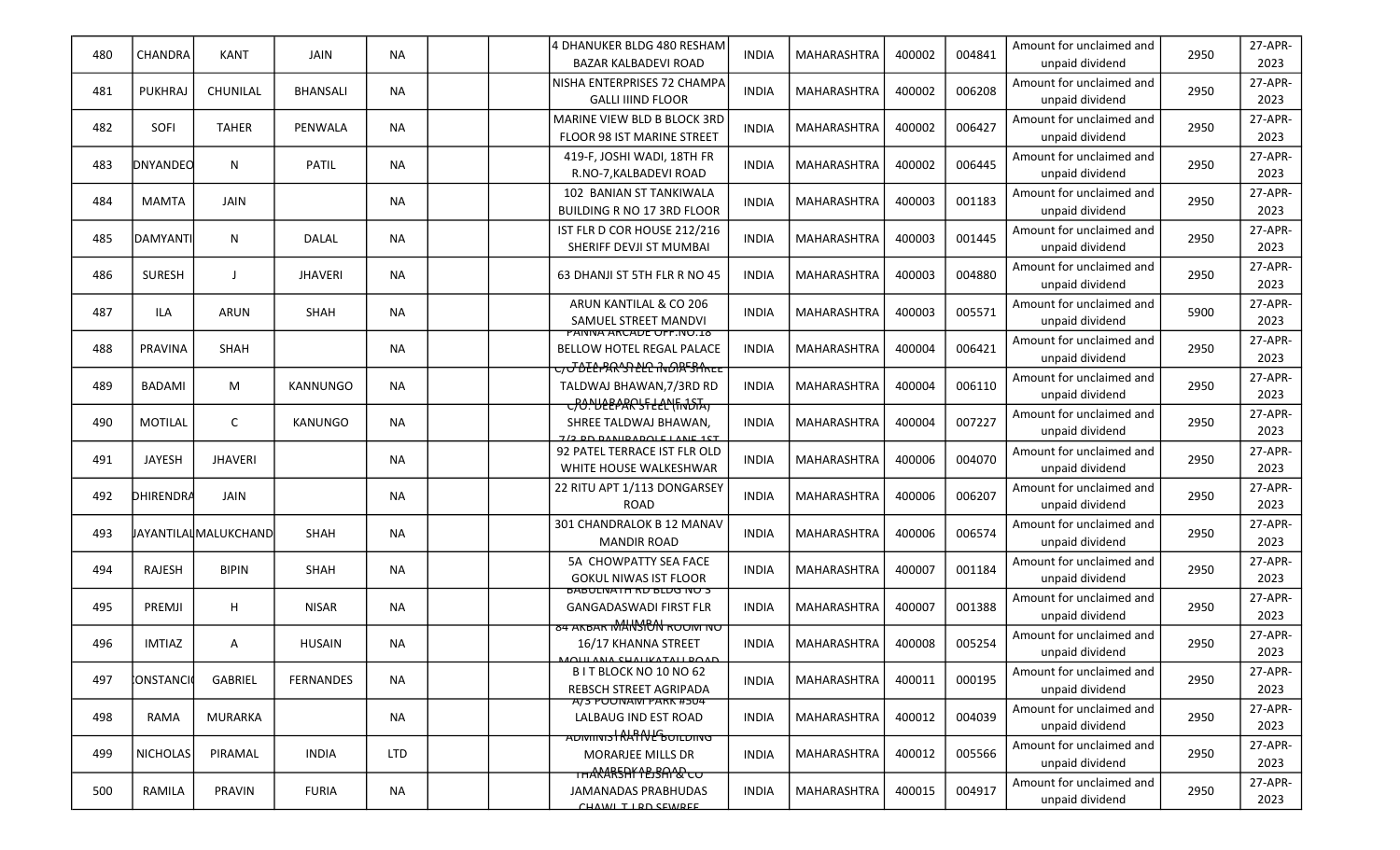| 501 | INILAMBARI       | MALKHANI             |                  | NA.             |            | 184 S V S MARG CHOTANI<br><b>BUILDING 4TH FLOOR MAHIM</b>                                        | <b>INDIA</b> | MAHARASHTRA        | 400016 | 004821 | Amount for unclaimed and<br>unpaid dividend | 2950  | 27-APR-<br>2023 |
|-----|------------------|----------------------|------------------|-----------------|------------|--------------------------------------------------------------------------------------------------|--------------|--------------------|--------|--------|---------------------------------------------|-------|-----------------|
| 502 | SANJAY           | PRABHULAL            | SHAH             | <b>NA</b>       |            | <u>701,SUNFLUWER APT UMT</u><br>SIDDHIVINAYAK CHS<br>CAKHADAMAKHEED DD CHIVAIL                   | <b>INDIA</b> | <b>MAHARASHTRA</b> | 400016 | 006854 | Amount for unclaimed and<br>unpaid dividend | 2950  | 27-APR-<br>2023 |
| 503 | SHANTIBEN        | <b>NEEMA</b>         |                  | <b>NA</b>       |            | 501-B, POONAM APTS DR ANNIE<br><b>BESANT ROAD WORLI</b>                                          | <b>INDIA</b> | MAHARASHTRA        | 400018 | 001294 | Amount for unclaimed and<br>unpaid dividend | 2950  | 27-APR-<br>2023 |
| 504 |                  | MELANIE HANDRASHEKAR |                  | NA.             |            | F-49 FLAT NO.2 1ST FLOOR<br><b>VENUS APTS. WORLI</b>                                             | <b>INDIA</b> | <b>MAHARASHTRA</b> | 400018 | 003402 | Amount for unclaimed and<br>unpaid dividend | 2950  | 27-APR-<br>2023 |
| 505 | <b>DEEPALI</b>   | <b>GOEL</b>          |                  | NA.             |            | <u>IINDUSTRIAL UATGEN CUIVIPANT</u><br>LTD 68 JOLLY MAKER CHAMBERS<br>IL NADIMAN DOINT           | <b>INDIA</b> | <b>MAHARASHTRA</b> | 400021 | 001512 | Amount for unclaimed and<br>unpaid dividend | 2950  | 27-APR-<br>2023 |
| 506 | <b>GLOBAL</b>    | <b>TRUST</b>         | <b>BANK</b>      | <b>LTD</b>      |            | 92-A MITTAL TOWER, NARIMAN<br>POINT,                                                             | <b>INDIA</b> | <b>MAHARASHTRA</b> | 400021 | 007001 | Amount for unclaimed and<br>unpaid dividend | 14750 | 27-APR-<br>2023 |
| 507 | PALLADIUM        | <b>TRADING</b>       | AND              | <b>AGENCIES</b> | <b>LTD</b> | 111 MITTAL COURT C WING<br><b>NARIMAN POINT MUMBAI</b>                                           | <b>INDIA</b> | <b>MAHARASHTRA</b> | 400021 | 005565 | Amount for unclaimed and<br>unpaid dividend | 2950  | 27-APR-<br>2023 |
| 508 | <b>RATANSHI</b>  | <b>DEDHIA</b>        |                  | NA              |            | B M C BLD NO 12/9, RAOLI<br><b>CAMP SION KOLIWADA</b>                                            | <b>INDIA</b> | <b>MAHARASHTRA</b> | 400022 | 005218 | Amount for unclaimed and<br>unpaid dividend | 2950  | 27-APR-<br>2023 |
| 509 | <b>MILIND</b>    | <b>KESHARUWALA</b>   |                  | <b>NA</b>       |            | 84/II, APULLU HUUSE ZNU<br>FLOOR BOMBAY SAMACHAR<br>MADC CODT                                    | <b>INDIA</b> | <b>MAHARASHTRA</b> | 400023 | 005164 | Amount for unclaimed and<br>unpaid dividend | 2950  | 27-APR-<br>2023 |
| 510 | PADMA            | RAJENDRAN            |                  | NA              |            | <b>181-B TWIN TOWERS PRABHA</b><br><b>DEVI MUMBAI</b>                                            | <b>INDIA</b> | <b>MAHARASHTRA</b> | 400025 | 005540 | Amount for unclaimed and<br>unpaid dividend | 2950  | 27-APR-<br>2023 |
| 511 | <b>GODFREY</b>   | CORDA                |                  | NA              |            | 24 ALBION PLACE SANT SAUITA<br><b>MARG BYCULLA (EAST)</b>                                        | <b>INDIA</b> | <b>MAHARASHTRA</b> | 400027 | 001341 | Amount for unclaimed and<br>unpaid dividend | 2950  | 27-APR-<br>2023 |
| 512 | <b>VIANNEY</b>   | <b>SEQUEIRA</b>      |                  | NA              |            | 24, ALBION PLACE, OPP.HOTEL<br>HERITAGE, V G ROAD, BYCULLA,                                      | <b>INDIA</b> | <b>MAHARASHTRA</b> | 400027 | 007256 | Amount for unclaimed and<br>unpaid dividend | 2950  | 27-APR-<br>2023 |
| 513 | <b>USHA</b>      | AMRITLAL             | JAIN             | <b>NA</b>       |            | 180 BYCULLA LOVE LANE A 501<br>MOTISHAH JAIN PARK BYCULLA                                        | <b>INDIA</b> | <b>MAHARASHTRA</b> | 400027 | 004046 | Amount for unclaimed and<br>unpaid dividend | 2950  | 27-APR-<br>2023 |
| 514 | <b>NITA</b>      | <b>DESAI</b>         |                  | NA              |            | 5/159 NAVYUG NAGAR 3 662<br><b>FORJET HILL RD TANDED</b>                                         | <b>INDIA</b> | MAHARASHTRA        | 400036 | 005583 | Amount for unclaimed and<br>unpaid dividend | 2950  | 27-APR-<br>2023 |
| 515 | VIJI             | RAJ                  | <b>NAIR</b>      | <b>NA</b>       |            | 58/2472 C G S QRTS SECTOR VII<br><b>ANTOP HILL MUMBAI</b>                                        | <b>INDIA</b> | MAHARASHTRA        | 400037 | 001199 | Amount for unclaimed and<br>unpaid dividend | 2950  | 27-APR-<br>2023 |
| 516 | <b>INDRAPRAK</b> | <b>GULWANI</b>       |                  | NA              |            | <b>SATIVAIVI BUILDING FLAT NUID</b><br>3RD FLOOR 29TH RD BANDRA<br><b>AISHA MANALES</b> ST FLOOR | <b>INDIA</b> | <b>MAHARASHTRA</b> | 400050 | 001227 | Amount for unclaimed and<br>unpaid dividend | 2950  | 27-APR-<br>2023 |
| 517 | AZIZ             | <b>MERCHANT</b>      |                  | ΝA              |            | PERRY CROSS ROAD, NEAR<br>400-4111, SPANI CROW BALLATA                                           | <b>INDIA</b> | MAHARASHTRA        | 400050 | 005174 | Amount for unclaimed and<br>unpaid dividend | 2950  | 27-APR-<br>2023 |
| 518 | <b>BHARAT</b>    | P                    | VALIA            | <b>NA</b>       |            | FLOOR, B/65 OFF ANDHERI LINK<br><b>POAD ANDHEDI (WEST)</b>                                       | <b>INDIA</b> | <b>MAHARASHTRA</b> | 400053 | 005160 | Amount for unclaimed and<br>unpaid dividend | 2950  | 27-APR-<br>2023 |
| 519 | ACHRATLAL        | <b>BHANSALI</b>      |                  | NA              |            | 17 PRAGATI 60,J K MEHTA<br><b>MARG SANTACRUZ</b>                                                 | <b>INDIA</b> | <b>MAHARASHTRA</b> | 400054 | 001389 | Amount for unclaimed and<br>unpaid dividend | 2950  | 27-APR-<br>2023 |
| 520 | <b>MIMIDEVI</b>  | M                    | <b>MAHESWARI</b> | <b>NA</b>       |            | 22 AUROVILLE 26 B ST<br>ANDREWS RD SANTACRUZ (W)                                                 | <b>INDIA</b> | MAHARASHTRA        | 400054 | 004896 | Amount for unclaimed and<br>unpaid dividend | 2950  | 27-APR-<br>2023 |
| 521 | <b>KETUL</b>     | J                    | NAGODRA          | NA              |            | <b>UDINA ZND FLUUR, FLAT 9</b><br>CENTRAL AVENUE ROAD,<br>CANITACDI 17 (WA) MALIMADAL            | <b>INDIA</b> | MAHARASHTRA        | 400054 | 007748 | Amount for unclaimed and<br>unpaid dividend | 2950  | 27-APR-<br>2023 |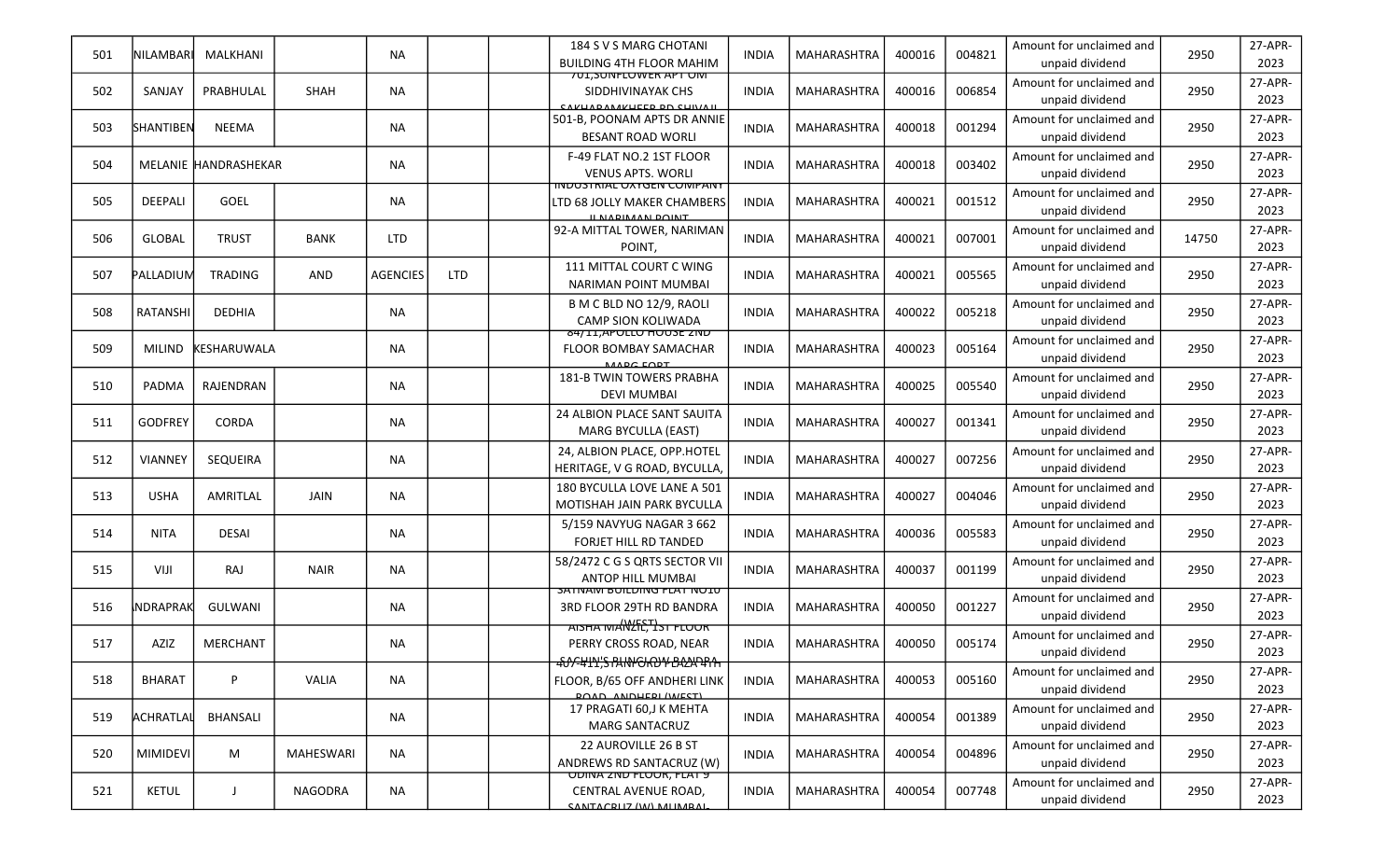|     |                  |                |                 |             |            | <u>C/U.S V RUPAREL &amp; CU., I</u>                                                                  |              |                    |        |        |                                             |      |                 |
|-----|------------------|----------------|-----------------|-------------|------------|------------------------------------------------------------------------------------------------------|--------------|--------------------|--------|--------|---------------------------------------------|------|-----------------|
| 522 | <b>TAPAS</b>     | <b>NEOGY</b>   |                 | <b>NA</b>   |            | NISHIL APTS, NARIMAN RD VILE<br><b>DADIE (E) MIIMBAL 400057</b>                                      | <b>INDIA</b> | <b>MAHARASHTRA</b> | 400057 | 007571 | Amount for unclaimed and<br>unpaid dividend | 5900 | 27-APR-<br>2023 |
| 523 | RAMILA           | D              | GALA            | <b>NA</b>   |            | OLD ANAND BHUVAN TEJPAL<br>ROAD, VILE PARLE (E)                                                      | <b>INDIA</b> | <b>MAHARASHTRA</b> | 400057 | 006980 | Amount for unclaimed and<br>unpaid dividend | 2950 | 27-APR-<br>2023 |
| 524 | <b>TARUNA</b>    | <b>HINDUJA</b> |                 | <b>NA</b>   |            | C 14 JOSHI APPT LALLUBHAI<br>PARK ROAD ANDHERI WEST                                                  | <b>INDIA</b> | <b>MAHARASHTRA</b> | 400058 | 004016 | Amount for unclaimed and<br>unpaid dividend | 2950 | 27-APR-<br>2023 |
| 525 | VANDANA          | ANAND          |                 | <b>NA</b>   |            | 405 ASHIYANA SEVEN<br><b>BUNGLOWS ANDHERI WEST</b>                                                   | <b>INDIA</b> | <b>MAHARASHTRA</b> | 400058 | 004043 | Amount for unclaimed and<br>unpaid dividend | 2950 | 27-APR-<br>2023 |
| 526 | AMEETA           | <b>JHAWARI</b> |                 | <b>NA</b>   |            | C/U SAIVIAJ PACKAGIING PVT 34<br>AJ LAXMI IND ESTATE OFF LINK<br><b>DOAD ANDHEDI (WA)</b>            | <b>INDIA</b> | <b>MAHARASHTRA</b> | 400058 | 004936 | Amount for unclaimed and<br>unpaid dividend | 2950 | 27-APR-<br>2023 |
| 527 | <b>PIYUSH</b>    | <b>WADHWA</b>  |                 | NA.         |            | C-504 ICICI APTS CEASAR ROAD,<br>AMBOLI ANDHERI (WEST)                                               | <b>INDIA</b> | MAHARASHTRA        | 400058 | 006606 | Amount for unclaimed and<br>unpaid dividend | 5900 | 27-APR-<br>2023 |
| 528 | <b>JOYCE</b>     | <b>DIANA</b>   | LEWIS           | <b>NA</b>   |            | D/43 DHAKE ESTATE ZND FLOOR<br><b>BEHIND FILMALAYA STUDIO</b><br>FIFILEORPORATI L'INTERENTENTENTE    | <b>INDIA</b> | MAHARASHTRA        | 400058 | 000200 | Amount for unclaimed and<br>unpaid dividend | 5900 | 27-APR-<br>2023 |
| 529 | 20TH             | <b>CENTURY</b> | <b>FINANCE</b>  | <b>CORP</b> | <b>LTD</b> | <b>IIT HOUSE, OPP. VAZIR GLASS</b><br><b>ROOK RU SULLAGONS PAPPS</b>                                 | <b>INDIA</b> | <b>MAHARASHTRA</b> | 400059 | 006581 | Amount for unclaimed and<br>unpaid dividend | 8850 | 27-APR-<br>2023 |
| 530 | PRASHANT         | JAYA           | <b>SHETTY</b>   | NA.         |            | 5TH FLOOR, MILITARY RD                                                                               | INDIA        | <b>MAHARASHTRA</b> | 400059 | 006194 | Amount for unclaimed and<br>unpaid dividend | 2950 | 27-APR-<br>2023 |
| 531 | ARUN             | $\mathsf{C}$   | SHAH            | <b>NA</b>   |            | <del>᠇ᡶ᠋ᡨ᠊ᠰᡃᢗ᠅᠋ᡰ᠖ᢆ᠍ᡌᡶᢗᢗᠷ</del> ᠯᡑᡉ <del>᠌᠄</del><br>HEMKUNJ, JAWAHAR NAGAR<br><del>G2RTERNNWAS</del> | <b>INDIA</b> | <b>MAHARASHTRA</b> | 400062 | 007203 | Amount for unclaimed and<br>unpaid dividend | 2950 | 27-APR-<br>2023 |
| 532 | <b>AMIT</b>      | KIRTILAL       | SHAH            | <b>NA</b>   |            | RAMACHANDRA LANE S V ROAD<br>MALAD (WEST)                                                            | INDIA        | <b>MAHARASHTRA</b> | 400064 | 001245 | Amount for unclaimed and<br>unpaid dividend | 2950 | 27-APR-<br>2023 |
| 533 | <b>SHAH</b>      | <b>HITESH</b>  | C               | <b>NA</b>   |            | <b>11 KHATRI APTS JAYANTI</b><br>SHUKLA RD MALAD WEST                                                | <b>INDIA</b> | <b>MAHARASHTRA</b> | 400064 | 004864 | Amount for unclaimed and<br>unpaid dividend | 2950 | 27-APR-<br>2023 |
| 534 | <b>BHUPENDRA</b> | P              | PATEL           | <b>NA</b>   |            | <b>7 A NEEL APPT</b><br>MAMLETDARWADI RD NO 6<br><b>404 OASIS LOPOPFA3G SOC.,</b>                    | <b>INDIA</b> | <b>MAHARASHTRA</b> | 400064 | 005223 | Amount for unclaimed and<br>unpaid dividend | 2950 | 27-APR-<br>2023 |
| 535 | JAYALAXMI        | S              | <b>KUNDAPUR</b> | <b>NA</b>   |            | MITH CHOWKI, MARVE ROAD,<br><del>כ-ב גאחו 2011 לEP הכא ב-</del>                                      | <b>INDIA</b> | MAHARASHTRA        | 400064 | 006801 | Amount for unclaimed and<br>unpaid dividend | 2950 | 27-APR-<br>2023 |
| 536 | KALPESH          | H              | SHAH            | ΝA          |            | SCHOOL D P ROAD POISAR<br>KANDIVALI WEST                                                             | <b>INDIA</b> | <b>MAHARASHTRA</b> | 400067 | 001314 | Amount for unclaimed and<br>unpaid dividend | 2950 | 27-APR-<br>2023 |
| 537 | RASIKLAL         | H              | <b>BHATT</b>    | <b>NA</b>   |            | PAREKH NAGAR R NO 161 S V<br>ROAD KANDIVALI W                                                        | <b>INDIA</b> | MAHARASHTRA        | 400067 | 006322 | Amount for unclaimed and<br>unpaid dividend | 2950 | 27-APR-<br>2023 |
| 538 | <b>JYOTSNA</b>   | <b>SHAH</b>    |                 | ΝA          |            | B-23, VASEDEV APARTIVIENT<br>PARSI PANCHAYAT ROAD,<br>ANDUEDI/E                                      | <b>INDIA</b> | MAHARASHTRA        | 400069 | 007210 | Amount for unclaimed and<br>unpaid dividend | 2950 | 27-APR-<br>2023 |
| 539 | RAKESH           | S              | SANGHAVI        | <b>NA</b>   |            | 401/A VERTEX VIKAS, ANDHERI<br>KURLA ROAD, ANDHERI (E)                                               | <b>INDIA</b> | <b>MAHARASHTRA</b> | 400069 | 006816 | Amount for unclaimed and<br>unpaid dividend | 5900 | 27-APR-<br>2023 |
| 540 | PRANAV           | $\mathsf{R}$   | SHAH            | <b>NA</b>   |            | <u>MISTRY APARTIMENT, ICICI APTS.</u><br>FLAT 33 OFF PARSI PANCHAYAT                                 | <b>INDIA</b> | MAHARASHTRA        | 400069 | 006873 | Amount for unclaimed and<br>unpaid dividend | 2950 | 27-APR-<br>2023 |
| 541 | POONAM           | $\vee$         | AGGARWAL        | <b>NA</b>   |            | <del>™₨₭₭₧</del> ₳ <del>₳₠₧₧₧</del> ₱<br><b>2ND FLOOR CHEMBUR VASHI</b><br><b>NAKA</b>               | <b>INDIA</b> | MAHARASHTRA        | 400074 | 001280 | Amount for unclaimed and<br>unpaid dividend | 2950 | 27-APR-<br>2023 |
| 542 | KANDULA          | BHAGYA         | LAKSHMI         | NA          |            | 36/203 H P NAGAR E VASHI<br><b>NAKA CHEMBUR</b>                                                      | <b>INDIA</b> | MAHARASHTRA        | 400074 | 001446 | Amount for unclaimed and<br>unpaid dividend | 2950 | 27-APR-<br>2023 |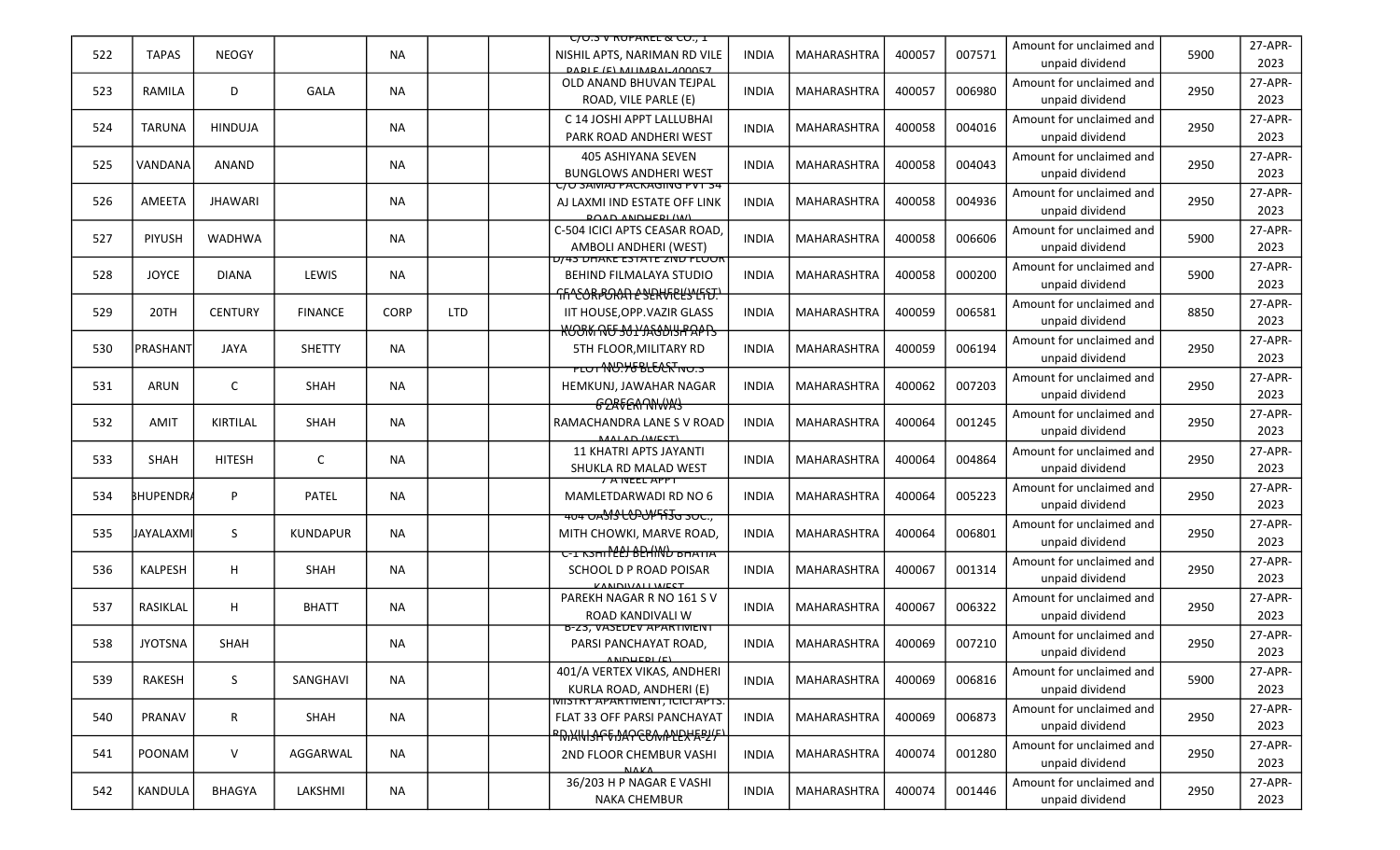| 543 | AGYAPAL         | <b>SINGH</b>   | <b>BHAWRA</b>    | NA        | M/S BLDG NO 29/994 CHEMBUR<br>CAMP OPP GOLF CLUB                                                | <b>INDIA</b> | MAHARASHTRA        | 400074 | 005225 | Amount for unclaimed and<br>unpaid dividend | 2950 | 27-APR-<br>2023 |
|-----|-----------------|----------------|------------------|-----------|-------------------------------------------------------------------------------------------------|--------------|--------------------|--------|--------|---------------------------------------------|------|-----------------|
| 544 | <b>RAJEN</b>    | LAXMAN         | PARTHE           | <b>NA</b> | 184 5026 PANTNAGAR<br><b>GHATKOPAR EAST</b>                                                     | <b>INDIA</b> | <b>MAHARASHTRA</b> | 400075 | 006357 | Amount for unclaimed and<br>unpaid dividend | 2950 | 27-APR-<br>2023 |
| 545 | <b>KAMALA</b>   | PRASAD         | <b>PRAJAPATI</b> | <b>NA</b> | FULLY NAGAR, IIT MARTKET,<br>ROOM NO.675-S POWAL                                                | <b>INDIA</b> | MAHARASHTRA        | 400076 | 007135 | Amount for unclaimed and<br>unpaid dividend | 2950 | 27-APR-<br>2023 |
| 546 | <b>BHARATI</b>  | <b>DAMODAR</b> | <b>ASHAR</b>     | <b>NA</b> | <u>חכוחכא דואכ אוחכ פכ טור דטוץ</u><br>FLAT 4 IST FLOOR VALLABHBAG<br>LANE CHATKODAD (E)        | <b>INDIA</b> | <b>MAHARASHTRA</b> | 400077 | 001334 | Amount for unclaimed and<br>unpaid dividend | 2950 | 27-APR-<br>2023 |
| 547 | SEJAL           | D              | <b>KOTHARI</b>   | NA.       | 314/6945 SUDARDHAN R N RD<br><b>GHATKOPAR EAST</b>                                              | <b>INDIA</b> | <b>MAHARASHTRA</b> | 400077 | 006314 | Amount for unclaimed and<br>unpaid dividend | 2950 | 27-APR-<br>2023 |
| 548 | <b>BHUPESH</b>  | R              | <b>MEHTA</b>     | <b>NA</b> | UU.SATTAM SHUPPING<br>CENTRE, C/6 BASEMENT, M G<br>SARASWAITSHOAKCPLARTE) 2,GR                  | <b>INDIA</b> | <b>MAHARASHTRA</b> | 400077 | 007180 | Amount for unclaimed and<br>unpaid dividend | 2950 | 27-APR-<br>2023 |
| 549 | <b>DILIP</b>    | RAMJI          | <b>DEDHIA</b>    | NA.       | FL DEVIDAYAL ROAD, OPP<br>11111011111211211                                                     | <b>INDIA</b> | <b>MAHARASHTRA</b> | 400080 | 005772 | Amount for unclaimed and<br>unpaid dividend | 2950 | 27-APR-<br>2023 |
| 550 | <b>SHORKUMA</b> | C              | <b>DESAI</b>     | <b>NA</b> | 13 SHANKAR KRUPA MITHAGAR<br>ROAD MULUND E                                                      | <b>INDIA</b> | <b>MAHARASHTRA</b> | 400081 | 003400 | Amount for unclaimed and<br>unpaid dividend | 2950 | 27-APR-<br>2023 |
| 551 | SANTOSH         | S              | GAIKWAD          | <b>NA</b> | G-2782, CHAWL 179 TAGORE<br>NAGAR VIKHROLI (E),                                                 | <b>INDIA</b> | <b>MAHARASHTRA</b> | 400083 | 007053 | Amount for unclaimed and<br>unpaid dividend | 2950 | 27-APR-<br>2023 |
| 552 | SAROJ           | MAHADEVAN      |                  | NA.       | 7 NITYASHREE HIMALAYA SOC<br><b>ASALPHE GHATKOPAR</b>                                           | <b>INDIA</b> | MAHARASHTRA        | 400084 | 004879 | Amount for unclaimed and<br>unpaid dividend | 2950 | 27-APR-<br>2023 |
| 553 | NATHURAN        | LAXMAN         | PARTHE           | NA        | S G BHARVE NAGAR H B ROOM<br>N 4 BHATWADI, GHATKOPAR (W)                                        | <b>INDIA</b> | <b>MAHARASHTRA</b> | 400084 | 006356 | Amount for unclaimed and<br>unpaid dividend | 2950 | 27-APR-<br>2023 |
| 554 | <b>NANJI</b>    | M              | DAMA             | <b>NA</b> | ZUZ, UDHAVKKUPA, HIIVIALATA<br>SOCIETY, MILIND NAGAR<br>N D DOAD CHATKODAD (W)                  | <b>INDIA</b> | <b>MAHARASHTRA</b> | 400084 | 006657 | Amount for unclaimed and<br>unpaid dividend | 2950 | 27-APR-<br>2023 |
| 555 | <b>ISHWARI</b>  | <b>DATT</b>    | <b>NAILWAL</b>   | <b>NA</b> | C-3 HIMALAYA HSG SOC.,<br>ASALFA, GHATKOPAR                                                     | <b>INDIA</b> | <b>MAHARASHTRA</b> | 400084 | 007073 | Amount for unclaimed and<br>unpaid dividend | 2950 | 27-APR-<br>2023 |
| 556 | SHARMILA        | AJIT           | JAIN             | <b>NA</b> | K.K.IVIEDICAL & GEN.STORES,<br>SHOP NO.14, NEAR RAILWAY<br><del>CARSHAL'AK NAGASA YEURISP</del> | <b>INDIA</b> | MAHARASHTRA        | 400089 | 007056 | Amount for unclaimed and<br>unpaid dividend | 2950 | 27-APR-<br>2023 |
| 557 | <b>SANGEETA</b> | <b>HASAM</b>   |                  | <b>NA</b> | NEAR NEW NEELAM HOTEL RD.<br><b>ROBIVALLW</b>                                                   | <b>INDIA</b> | MAHARASHTRA        | 400092 | 001195 | Amount for unclaimed and<br>unpaid dividend | 2950 | 27-APR-<br>2023 |
| 558 | <b>HARSHAD</b>  | SHAH           |                  | NA        | 205/B-4, HARI OM APARTMENTS<br>S.V.ROAD, BORIVALI (WEST)                                        | <b>INDIA</b> | <b>MAHARASHTRA</b> | 400092 | 004088 | Amount for unclaimed and<br>unpaid dividend | 2950 | 27-APR-<br>2023 |
| 559 | <b>DAKSHA</b>   | P              | PATEL            | <b>NA</b> | 5-B/208 PREM NAGAR S V P<br><b>ROAD BORIVALI (W)</b>                                            | <b>INDIA</b> | MAHARASHTRA        | 400092 | 001422 | Amount for unclaimed and<br>unpaid dividend | 2950 | 27-APR-<br>2023 |
| 560 | M               | N              | M                | PRASAD    | NO 12 CHAYA C/O GHOTEKAR<br>BROS VAJIRNAKA, BORIVALI(W)                                         | <b>INDIA</b> | <b>MAHARASHTRA</b> | 400092 | 005909 | Amount for unclaimed and<br>unpaid dividend | 5900 | 27-APR-<br>2023 |
| 561 | <b>KIRAN</b>    | SINGH          |                  | NA        | D 1502 LAKE CASTLE<br>HIRANANDANI GARDENS POWAI                                                 | <b>INDIA</b> | MAHARASHTRA        | 400098 | 006684 | Amount for unclaimed and<br>unpaid dividend | 2950 | 27-APR-<br>2023 |
| 562 | <b>ANTHONY</b>  | D              | <b>MELLO</b>     | <b>NA</b> | 6, CHRISTINE APARTMENTS<br>BAMANWADA ANDHERI (EAST)                                             | <b>INDIA</b> | MAHARASHTRA        | 400099 | 003994 | Amount for unclaimed and<br>unpaid dividend | 2950 | 27-APR-<br>2023 |
| 563 | BHAVANA         | M              | DADHANIA         | <b>NA</b> | <b>301 MANGAL APARTMENT</b><br>AKURLI CROSS ROAD NO 2<br><b>VANDIVALEACT</b>                    | <b>INDIA</b> | MAHARASHTRA        | 400101 | 006240 | Amount for unclaimed and<br>unpaid dividend | 2950 | 27-APR-<br>2023 |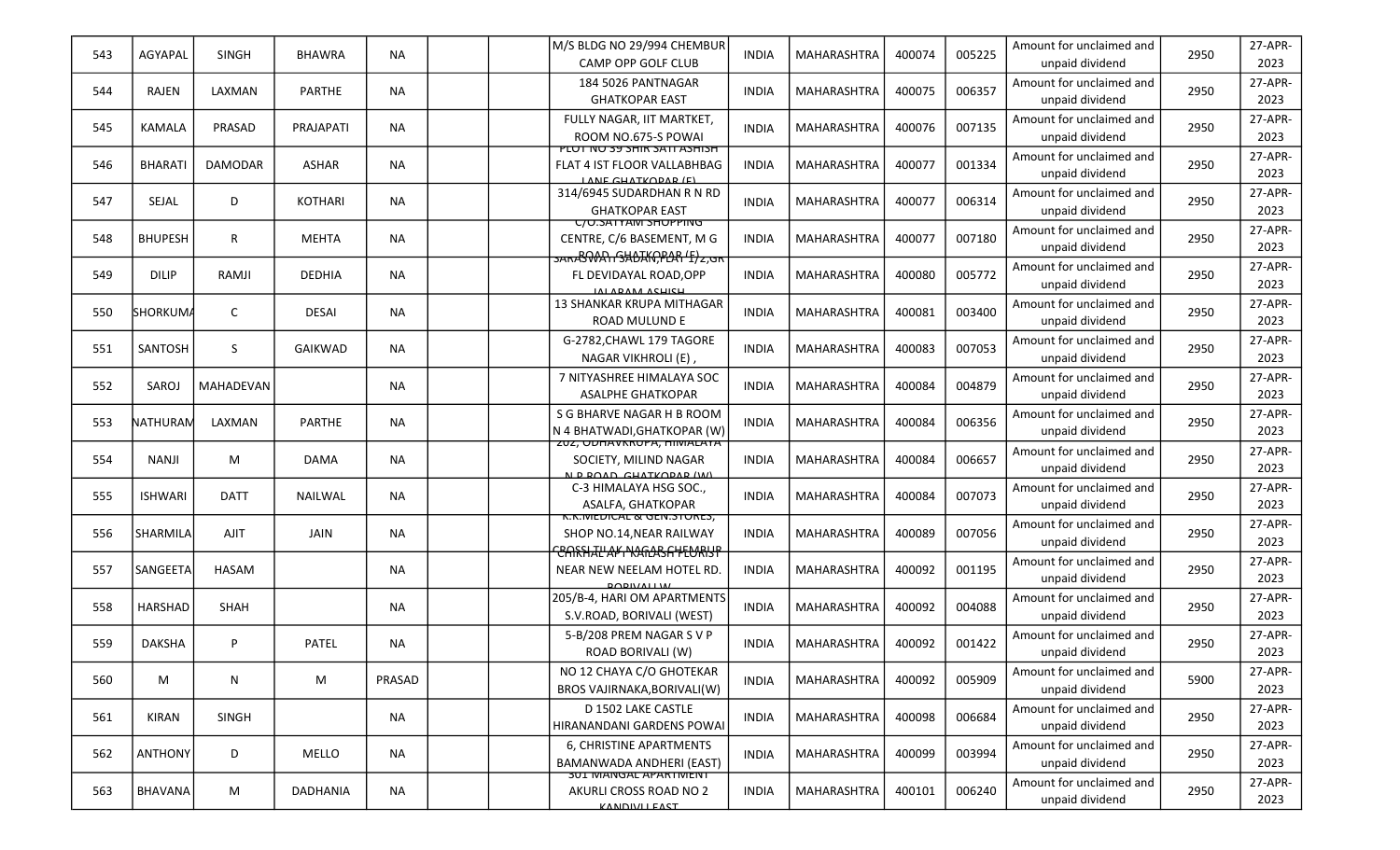|     |                         |                           |                 |           | <b>SUGREEBAI HAG CHAWL RUUM</b>                                                           |              |                    |        |        |                                             |      |                 |
|-----|-------------------------|---------------------------|-----------------|-----------|-------------------------------------------------------------------------------------------|--------------|--------------------|--------|--------|---------------------------------------------|------|-----------------|
| 564 | <b>FAROOQ</b>           | N                         | <b>BASATHIA</b> | <b>NA</b> | NO 24/11 KEVANI PADA<br>INCECHWARLWEST AMBOLL                                             | <b>INDIA</b> | <b>MAHARASHTRA</b> | 400107 | 003495 | Amount for unclaimed and<br>unpaid dividend | 2950 | 27-APR-<br>2023 |
| 565 | <b>SUNIL</b>            | <b>VILAS</b>              | <b>APARAJ</b>   | <b>NA</b> | 12/107 MIDC COLONY WAGLE<br><b>ESTATE THANE</b>                                           | <b>INDIA</b> | MAHARASHTRA        | 400601 | 000184 | Amount for unclaimed and<br>unpaid dividend | 5900 | 27-APR-<br>2023 |
| 566 | <b>SUDHIR</b>           | S                         | VAIDYA          | <b>NA</b> | VAIDYA WADA, OPP.BAZAR P.O.<br>STATION ROAD, THANA (W)                                    | <b>INDIA</b> | <b>MAHARASHTRA</b> | 400601 | 007125 | Amount for unclaimed and<br>unpaid dividend | 2950 | 27-APR-<br>2023 |
| 567 | <b>MANOJ</b>            | SHARMA                    |                 | NA        | <b>701, SIDDHAKTH DAKSHAN</b><br>DADA PATIL WADI NEAR<br><b>DAILWAV STATION</b>           | <b>INDIA</b> | <b>MAHARASHTRA</b> | 400602 | 000193 | Amount for unclaimed and<br>unpaid dividend | 5900 | 27-APR-<br>2023 |
| 568 | lgopinath               | <b>DEVRAM</b>             | <b>BHOIR</b>    | <b>NA</b> | JUHU VILLAGE HOUSE NO 326<br><b>VASHI</b>                                                 | <b>INDIA</b> | <b>MAHARASHTRA</b> | 400703 | 000230 | Amount for unclaimed and<br>unpaid dividend | 2950 | 27-APR-<br>2023 |
| 569 | <b>SHASHI</b>           | <b>BHUSHAN</b>            | <b>SINGH</b>    | NA.       | ADITI APARTMENT 2ND FLOOR F<br>2/C/4 SECTOR 9 VASHI,                                      | <b>INDIA</b> | <b>MAHARASHTRA</b> | 400703 | 000265 | Amount for unclaimed and<br>unpaid dividend | 5900 | 27-APR-<br>2023 |
| 570 | <b>PANKAJ</b>           | HARBANSRAI                | <b>GHUMRA</b>   | <b>NA</b> | <b>G Z RAGHUKUL APTS MATTREE</b><br>PARK DEEWANMAN AMBADI<br>001D                         | <b>INDIA</b> | MAHARASHTRA        | 401202 | 003404 | Amount for unclaimed and<br>unpaid dividend | 2950 | 27-APR-<br>2023 |
| 571 | RAJESH                  | S.                        | <b>MERCHANT</b> | <b>NA</b> | POST BOX NO.36, VIRAR POST<br>OFFICE, VIRAR (W) DIST. THANA                               | <b>INDIA</b> | <b>MAHARASHTRA</b> | 401303 | 007435 | Amount for unclaimed and<br>unpaid dividend | 2950 | 27-APR-<br>2023 |
| 572 | MOHANLAL                | <b>TULSIDAS</b>           | <b>BHATIA</b>   | NA.       | HARI UNI NIWAS, PLUT NU. 8,<br><b>GYAN KARJAT-MATHERAN</b><br><b>DOAD VIDAVALL VADIAT</b> | <b>INDIA</b> | <b>MAHARASHTRA</b> | 410201 | 008167 | Amount for unclaimed and<br>unpaid dividend | 2950 | 27-APR-<br>2023 |
| 573 | AMASHRAY                | GOSWAMI                   |                 | NA        | R/26 INOX COLONY NEAR PRIA<br>SCHOOL MOHOPADA, RASAYANI                                   | <b>INDIA</b> | <b>MAHARASHTRA</b> | 410207 | 000290 | Amount for unclaimed and<br>unpaid dividend | 5900 | 27-APR-<br>2023 |
| 574 | <b>NAGENDRA</b>         | <b>ASTHANA</b>            |                 | NA        | <b>RW 13 INOX COLONY NEAR PRIA</b><br>SCHOOL MOHOPA RASAYANI                              | <b>INDIA</b> | <b>MAHARASHTRA</b> | 410220 | 000275 | Amount for unclaimed and<br>unpaid dividend | 2950 | 27-APR-<br>2023 |
| 575 | <b>KISHOR</b>           | <b>DAYARAM</b>            | <b>KARNAVAT</b> | <b>NA</b> | C/O D.B.KARNAVAT WADA<br>ROAD, RAJGURUNAGAR PUNE                                          | <b>INDIA</b> | <b>MAHARASHTRA</b> | 410505 | 008266 | Amount for unclaimed and<br>unpaid dividend | 2950 | 27-APR-<br>2023 |
| 576 | <b>PUKHRAJ</b>          | <b>GUMANAJI</b>           | <b>JAIN</b>     | <b>NA</b> | <b>Z70/IZ MAHAVIK NAGAK SUC</b><br>TIMBER MARKET BHAWANJI<br>DETU                         | <b>INDIA</b> | MAHARASHTRA        | 411000 | 006397 | Amount for unclaimed and<br>unpaid dividend | 5900 | 27-APR-<br>2023 |
| 577 | AJAY                    | S                         | <b>MANTRI</b>   | <b>NA</b> | 31 GHORPADI BAZAR POONA                                                                   | <b>INDIA</b> | MAHARASHTRA        | 411001 | 005710 | Amount for unclaimed and<br>unpaid dividend | 2950 | 27-APR-<br>2023 |
| 578 |                         | }HANTARANAGHUNATHRA       | <b>DEOKAR</b>   | NA        | 270/2 NEW KIRKEE YERWADA                                                                  | <b>INDIA</b> | <b>MAHARASHTRA</b> | 411006 | 006641 | Amount for unclaimed and<br>unpaid dividend | 2950 | 27-APR-<br>2023 |
| 579 |                         | <b>HANTARANAGHUNATHRA</b> | <b>DEOKAR</b>   | <b>NA</b> | 264 NEW KIRKEE, YERA WADA<br>PUNE-411006                                                  | <b>INDIA</b> | MAHARASHTRA        | 411006 | 006755 | Amount for unclaimed and<br>unpaid dividend | 5900 | 27-APR-<br>2023 |
| 580 |                         | HAMBIRRAḍRISHNANTHRA      | MOZE            | ΝA        | H.NO.86, YERAWADA, PUNE<br>411006                                                         | <b>INDIA</b> | MAHARASHTRA        | 411006 | 007086 | Amount for unclaimed and<br>unpaid dividend | 2950 | 27-APR-<br>2023 |
| 581 | <i><b>IRAJKUMAR</b></i> | BHIKAMDAS                 | GADIYA          | <b>NA</b> | 210/1 RASTA PETH SHIRAL<br>SHETH CHOWK                                                    | <b>INDIA</b> | MAHARASHTRA        | 411011 | 006501 | Amount for unclaimed and<br>unpaid dividend | 2950 | 27-APR-<br>2023 |
| 582 | RAJENDRA                | JADHAV                    |                 | <b>NA</b> | <u>C/O INDUSTRIAL OXYGEN CO</u><br>LTD. 38-A VADGAON SHERI OFF                            | <b>INDIA</b> | MAHARASHTRA        | 411014 | 000373 | Amount for unclaimed and<br>unpaid dividend | 5900 | 27-APR-<br>2023 |
| 583 | R                       | ADHAKRISHNA               | <b>NAIR</b>     | NA        | AMBADI, SNO. 49 RAJASHRI<br>COLONY, MATENAGAR<br>VADAGAON CHEDI                           | <b>INDIA</b> | MAHARASHTRA        | 411014 | 000422 | Amount for unclaimed and<br>unpaid dividend | 5900 | 27-APR-<br>2023 |
| 584 | YNASHEWA                | $\mathsf{R}$              | SHEJWAL         | NA        | C/O A D RAJGURU INOX OFF<br><b>NAGAR ROAD</b>                                             | <b>INDIA</b> | MAHARASHTRA        | 411014 | 006458 | Amount for unclaimed and<br>unpaid dividend | 2950 | 27-APR-<br>2023 |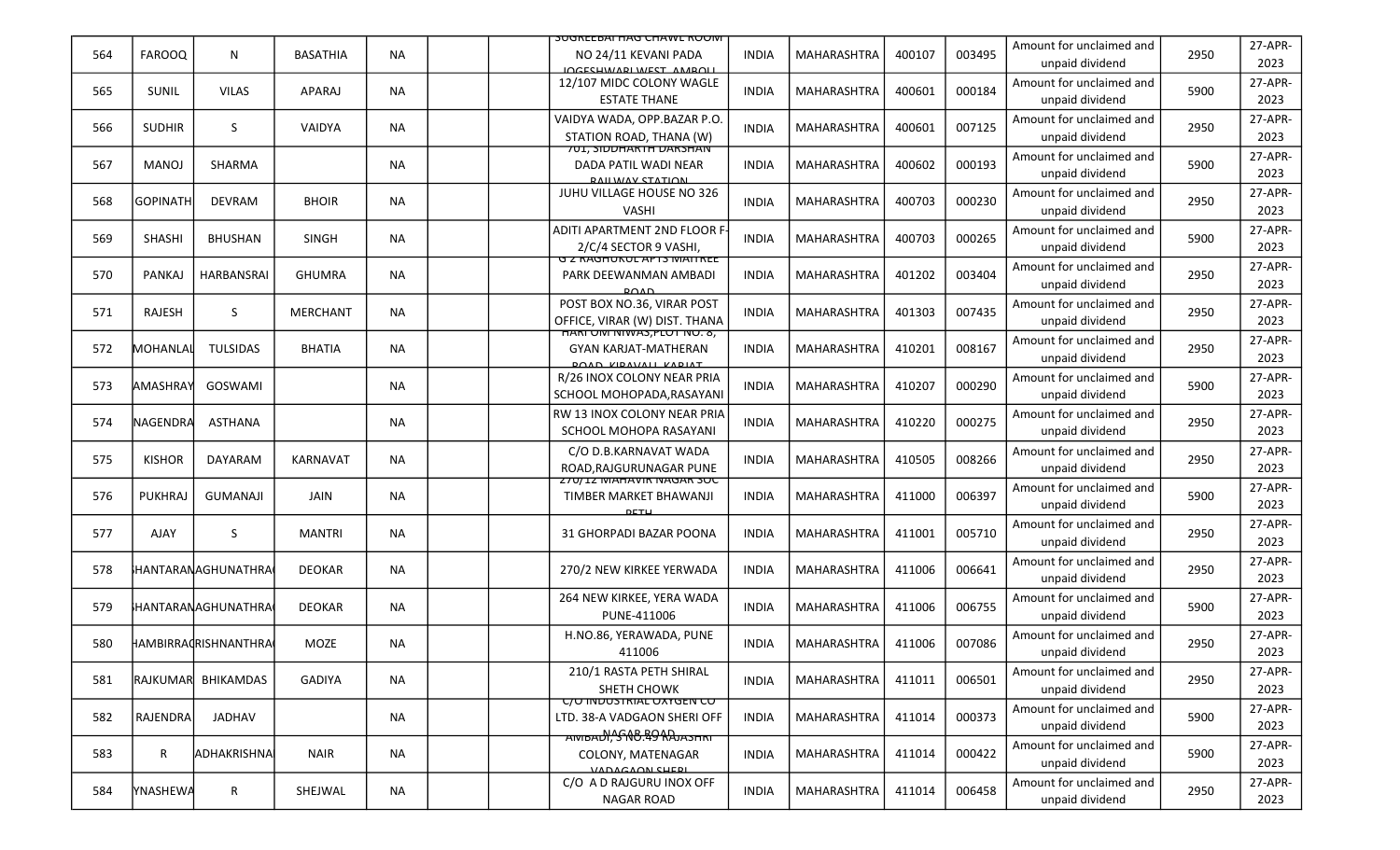|     |                  |                   |                |           | <b>SAINKALPA, PLUT INU-3, SINU-48</b>                                                       |              |                    |        |          |                                             |       |                 |
|-----|------------------|-------------------|----------------|-----------|---------------------------------------------------------------------------------------------|--------------|--------------------|--------|----------|---------------------------------------------|-------|-----------------|
| 585 | <b>ASHOK</b>     | <b>BABURAO</b>    | JAMDADE        | <b>NA</b> | <b>ICHAPURTI COOP HSG SOC</b>                                                               | <b>INDIA</b> | <b>MAHARASHTRA</b> | 411014 | 006481   | Amount for unclaimed and<br>unpaid dividend | 2950  | 27-APR-<br>2023 |
| 586 | <b>BHAUSAHEE</b> | <b>KALURAM</b>    | <b>PATHARE</b> | <b>NA</b> | AT PUSP. DONKURR LINE<br>VILLAGE: KHARADI, NAGAR                                            | INDIA        | MAHARASHTRA        | 411014 | 007790   | Amount for unclaimed and<br>unpaid dividend | 17700 | 27-APR-<br>2023 |
| 587 | <b>USHA</b>      | <b>GUNDECHA</b>   |                | NA        | ᠸ᠍ <del>ᡒ᠐᠑ᡴ᠐ᡛᡄᠰᠯᡘ᠑᠈᠔᠋</del> ᠋<br><b>MAHATMA PHULE PETH</b><br><b>MALIAVID COCIETY</b>      | INDIA        | <b>MAHARASHTRA</b> | 411042 | 002566   | Amount for unclaimed and<br>unpaid dividend | 2950  | 27-APR-<br>2023 |
| 588 | <b>BABULAL</b>   | <b>GAMNAJI</b>    | OSWAL          | <b>NA</b> | 893 BHAWANI PETH PUNE                                                                       | <b>INDIA</b> | <b>MAHARASHTRA</b> | 411042 | 006412   | Amount for unclaimed and<br>unpaid dividend | 2950  | 27-APR-<br>2023 |
| 589 | <b>KANTILAL</b>  | <b>NAZARKAR</b>   |                | NA.       | POST COLONY E9/3 PO<br><b>WALCHANDNAGAR DIST PUNE</b>                                       | INDIA        | <b>MAHARASHTRA</b> | 413114 | 004467   | Amount for unclaimed and<br>unpaid dividend | 2950  | 27-APR-<br>2023 |
| 590 | <b>KARL</b>      | <b>VICTOR</b>     | <b>DCOSTA</b>  | NA.       | "FATIMA NIWAS SANGAMNER<br><b>ROAD SHRIRAMPUR</b>                                           | <b>INDIA</b> | <b>MAHARASHTRA</b> | 413709 | 002548   | Amount for unclaimed and<br>unpaid dividend | 2950  | 27-APR-<br>2023 |
| 591 | <b>JYOTI</b>     | <b>KIRAN</b>      | KANKARIYA      | <b>NA</b> | KHAKIDAS BABA MATH LALTAKI<br>ROAD AHMEDNAGAR                                               | <b>INDIA</b> | MAHARASHTRA        | 414001 | 003413   | Amount for unclaimed and<br>unpaid dividend | 2950  | 27-APR-<br>2023 |
| 592 | <b>MOHAN</b>     | LAL               | <b>GUPTA</b>   | <b>NA</b> | <u>KAIVIPUU BRIGADE, IVEAK</u><br>TAKSAL SCHOOL, LASHKAR<br>$CMLALI$ $ADA1$ $ADA1$          | INDIA        | <b>MAHARASHTRA</b> | 414001 | 006819   | Amount for unclaimed and<br>unpaid dividend | 2950  | 27-APR-<br>2023 |
| 593 | MITHALAL         | <b>BAFNA</b>      |                | NA.       | 10/453 R P ROAD CROSS<br>ICHALKARANJI                                                       | <b>INDIA</b> | <b>MAHARASHTRA</b> | 416115 | 003523   | Amount for unclaimed and<br>unpaid dividend | 2950  | 27-APR-<br>2023 |
| 594 | ANJITKARA        | C                 | SANCHETI       | <b>NA</b> | 10/523 DR. R P ROAD NEAR<br>PADMA LAUNDRY ICHALKARANJI                                      | <b>INDIA</b> | <b>MAHARASHTRA</b> | 416115 | 005569   | Amount for unclaimed and<br>unpaid dividend | 5900  | 27-APR-<br>2023 |
| 595 | LEELA            | <b>KAILAS</b>     | JADHAV         | NA        | S T CLY PLOT NO 10 GODOLI<br>SATARA MAHARASHTRA                                             | <b>INDIA</b> | <b>MAHARASHTRA</b> | 416416 | 001460   | Amount for unclaimed and<br>unpaid dividend | 2950  | 27-APR-<br>2023 |
| 596 | LACHUMAL         | <b>LOHANA</b>     |                | NA        | <b>BHAI GANGARAM MARKET IST</b><br><b>FLOOR SHOP NO 11</b><br><b>ILLUACNACAD</b>            | <b>INDIA</b> | MAHARASHTRA        | 421005 | 003490   | Amount for unclaimed and<br>unpaid dividend | 2950  | 27-APR-<br>2023 |
| 597 | <b>JATIN</b>     | <b>GANDHI</b>     |                | <b>NA</b> | 20, BADLAPUR CHAWL, AGRA<br>ROAD, SHIVAJI CHOWK, KALYAN                                     | <b>INDIA</b> | <b>MAHARASHTRA</b> | 421301 | 006488   | Amount for unclaimed and<br>unpaid dividend | 2950  | 27-APR-<br>2023 |
| 598 | <b>HARIA</b>     | <b>MAHESHBHAI</b> |                | NA.       | <u>RUUM NU A 503 ARIHANT</u><br>ASHISH COMPLEX DHAMANKAR<br><b>JAGKAIN FRABUSINIES APLS</b> | <b>INDIA</b> | MAHARASHTRA        | 421305 | 15005252 | Amount for unclaimed and<br>unpaid dividend | 2950  | 27-APR-<br>2023 |
| 599 | <b>INDERJEET</b> | <b>KAUR</b>       | <b>GANDH</b>   | NA        | ADDITIONAL AMBERNATH MIDC<br><b>ANADEDNATH</b>                                              | <b>INDIA</b> | <b>MAHARASHTRA</b> | 421506 | 005237   | Amount for unclaimed and<br>unpaid dividend | 2950  | 27-APR-<br>2023 |
| 600 | <b>VIJAY</b>     | LAXMINARAYAI      | <b>BHUTADA</b> | <b>NA</b> | 3 MAYA BUILDING LOKSAHAKAR<br><b>NAGAR PANCHAVATI</b>                                       | <b>INDIA</b> | <b>MAHARASHTRA</b> | 422003 | 003534   | Amount for unclaimed and<br>unpaid dividend | 2950  | 27-APR-<br>2023 |
| 601 | BIPLABENDI       | <b>DEV</b>        |                | NA        | SMQ 106/1 AIR FORCE STATION<br><b>OZAR NASIK</b>                                            | <b>INDIA</b> | MAHARASHTRA        | 422221 | 003531   | Amount for unclaimed and<br>unpaid dividend | 2950  | 27-APR-<br>2023 |
| 602 | <b>SURESH</b>    | <b>BHAT</b>       |                | <b>NA</b> | HOTEL PURNIMA KAKANI<br>SHOPPING CENTER MALEGAON                                            | <b>INDIA</b> | <b>MAHARASHTRA</b> | 423203 | 003464   | Amount for unclaimed and<br>unpaid dividend | 2950  | 27-APR-<br>2023 |
| 603 | MINAL            | <b>WARMA</b>      |                | NA        | ENZO CHEM LAB PVT LTD YEOLA<br>DIST NASIK YEOLA                                             | <b>INDIA</b> | MAHARASHTRA        | 423401 | 004966   | Amount for unclaimed and<br>unpaid dividend | 2950  | 27-APR-<br>2023 |
| 604 | HANDRAKAI        | <b>KOTKAR</b>     |                | NA        | ASHWINI CLINIC 6/49<br>KHANDESH COMPLEX JALGAON                                             | <b>INDIA</b> | MAHARASHTRA        | 425001 | 001444   | Amount for unclaimed and<br>unpaid dividend | 2950  | 27-APR-<br>2023 |
| 605 | KAMAL            | <b>KISHOR</b>     | PATIL          | NA        | <b>C/U CHANDRASEEMA GENRAL</b><br><b>STORE SHANTI NAGAR</b><br><b>DUITCAMMI</b>             | <b>INDIA</b> | MAHARASHTRA        | 425201 | 006009   | Amount for unclaimed and<br>unpaid dividend | 2950  | 27-APR-<br>2023 |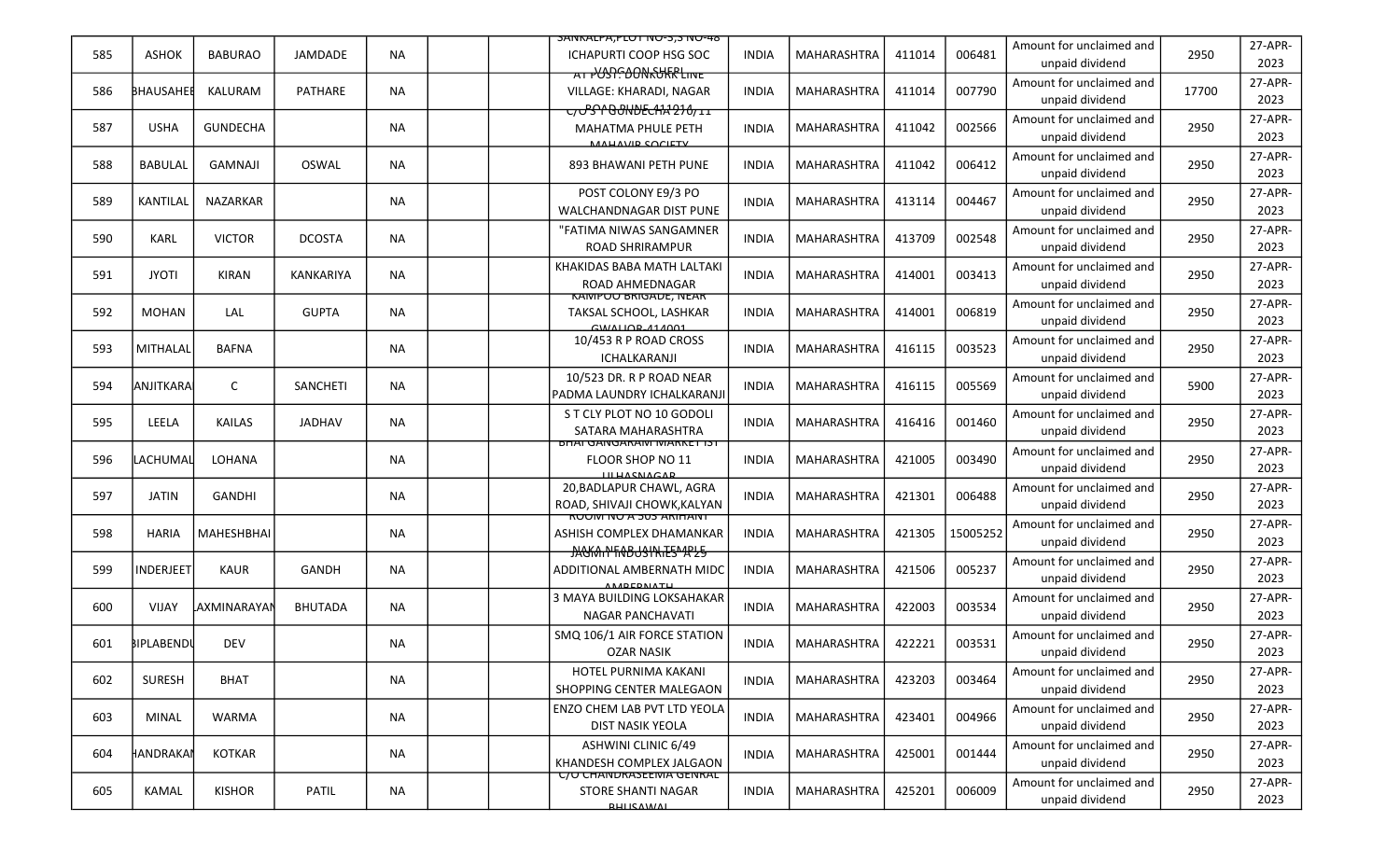| 606 |                 | HRIKRISHANIIVARATHINATI | <b>BHALE</b> | <b>NA</b> |  | 715 SAHYADRI NAGAR N5 CIDCO<br>AURANGABAD                                       | <b>INDIA</b> | MAHARASHTRA           | 431001 | 003419 | Amount for unclaimed and<br>unpaid dividend | 2950 | 27-APR-<br>2023 |
|-----|-----------------|-------------------------|--------------|-----------|--|---------------------------------------------------------------------------------|--------------|-----------------------|--------|--------|---------------------------------------------|------|-----------------|
| 607 | NEHA            | RAJ                     | MULCHANDANI  | <b>NA</b> |  | MADHU - VILLA 25 SHILP NAGAR<br>PADMAPURA                                       | <b>INDIA</b> | <b>MAHARASHTRA</b>    | 431005 | 003422 | Amount for unclaimed and<br>unpaid dividend | 2950 | 27-APR-<br>2023 |
| 608 | <b>VISHAL</b>   | <b>KOTECHA</b>          |              | <b>NA</b> |  | C/O SHREE AUTO AGENCY JALNA<br><b>ROAD BEED</b>                                 | <b>INDIA</b> | MAHARASHTRA           | 431122 | 003588 | Amount for unclaimed and<br>unpaid dividend | 2950 | 27-APR-<br>2023 |
| 609 | SACHIN          | <b>PATIL</b>            |              | <b>NA</b> |  | H/46 R B I QUATERS CIVIL LINES<br><b>NAGPUR</b>                                 | <b>INDIA</b> | <b>MAHARASHTRA</b>    | 440001 | 003552 | Amount for unclaimed and<br>unpaid dividend | 2950 | 27-APR-<br>2023 |
| 610 | <b>ULAMABBA</b> | ABIDALI                 |              | <b>NA</b> |  | <u>UPP II WAKI GUUU SHEDI</u><br><b>ITWARI RAILWAY STATION</b><br><b>NACDUP</b> | <b>INDIA</b> | <b>MAHARASHTRA</b>    | 440008 | 006016 | Amount for unclaimed and<br>unpaid dividend | 2950 | 27-APR-<br>2023 |
| 611 | <b>SHOBHI</b>   | MITTAL                  |              | <b>NA</b> |  | A-2, 202, UDYAN FLATS UJWAL<br>NAGAR, WARDHA ROAD,                              | <b>INDIA</b> | <b>MAHARASHTRA</b>    | 440025 | 006716 | Amount for unclaimed and<br>unpaid dividend | 2950 | 27-APR-<br>2023 |
| 612 | REKHA           | <b>NARULA</b>           |              | ΝA        |  | 301 SURYA APT SOUTH<br><b>TUKOGANJ INDORE</b>                                   | <b>INDIA</b> | <b>MADHYA PRADES</b>  | 452001 | 001695 | Amount for unclaimed and<br>unpaid dividend | 2950 | 27-APR-<br>2023 |
| 613 | SUNIL           | PATODI                  |              | <b>NA</b> |  | C/O NEW INDORE SAREE HOUSE<br>FREE GANG M T CLOTH MARKET                        | <b>INDIA</b> | <b>MADHYA PRADESI</b> | 452001 | 001709 | Amount for unclaimed and<br>unpaid dividend | 2950 | 27-APR-<br>2023 |
| 614 | RAJKUMAR        | AGRAWAL                 |              | <b>NA</b> |  | <b>SHRINATH COIVIPLEX AKAKSHAIV</b><br>JWELLERS 21 DHAN GALI, BADA<br>CADAEA    | <b>INDIA</b> | <b>MADHYA PRADESI</b> | 452001 | 001726 | Amount for unclaimed and<br>unpaid dividend | 2950 | 27-APR-<br>2023 |
| 615 | RANI            | <b>MITTAL</b>           |              | <b>NA</b> |  | C/O PAWAN INDUSTRIES 7B<br>NAVLAKHA INDORE                                      | <b>INDIA</b> | MADHYA PRADESI        | 452001 | 001730 | Amount for unclaimed and<br>unpaid dividend | 2950 | 27-APR-<br>2023 |
| 616 | DMPRAKASI       | MEHRA                   |              | NA        |  | C 3 RADIO CLY INDORE                                                            | <b>INDIA</b> | MADHYA PRADES         | 452001 | 001739 | Amount for unclaimed and<br>unpaid dividend | 2950 | 27-APR-<br>2023 |
| 617 | SAURABH         | GARG                    |              | <b>NA</b> |  | 20, ANAND BAGICHI AGRAWAL<br>NAGAR INDORE                                       | <b>INDIA</b> | <b>MADHYA PRADESH</b> | 452001 | 008348 | Amount for unclaimed and<br>unpaid dividend | 2950 | 27-APR-<br>2023 |
| 618 | DEVENDRA        | <b>PATHAK</b>           |              | <b>NA</b> |  | C/O AZAD JAIN 1812 NORTH<br>RAJMOHALLA INDORE                                   | <b>INDIA</b> | <b>MADHYA PRADESI</b> | 452002 | 001703 | Amount for unclaimed and<br>unpaid dividend | 2950 | 27-APR-<br>2023 |
| 619 | <b>BABULAL</b>  | KOTHARI                 |              | <b>NA</b> |  | 104 SHIVAM APPARTMENT VIDH<br>KAHAYALIRAM MARG BIYA BANI                        | <b>INDIA</b> | <b>MADHYA PRADES</b>  | 452002 | 001728 | Amount for unclaimed and<br>unpaid dividend | 2950 | 27-APR-<br>2023 |
| 620 | YOGENDRA        | VERMA                   |              | <b>NA</b> |  | OPP JAJOO SARAY STATION<br><b>ROAD NEEMUCH</b>                                  | <b>INDIA</b> | MADHYA PRADESI        | 452002 | 001741 | Amount for unclaimed and<br>unpaid dividend | 2950 | 27-APR-<br>2023 |
| 621 | <b>AMRIK</b>    | <b>SINGH</b>            | <b>ARORA</b> | <b>NA</b> |  | 155/2 GURUNANAK TIMBER<br><b>MARKET INDORE</b>                                  | <b>INDIA</b> | <b>MADHYA PRADES</b>  | 452002 | 005942 | Amount for unclaimed and<br>unpaid dividend | 2950 | 27-APR-<br>2023 |
| 622 | ATUL            | <b>TIWARI</b>           |              | <b>NA</b> |  | C/O AZAD JAIN 18/2 NORTH RAJ<br><b>MOHALLA M P</b>                              | <b>INDIA</b> | <b>MADHYA PRADESH</b> | 452006 | 001718 | Amount for unclaimed and<br>unpaid dividend | 2950 | 27-APR-<br>2023 |
| 623 | <b>DHANRAJ</b>  | CHIMNANI                |              | <b>NA</b> |  | C/O FASHIONS 46 M T H<br><b>COMPOUND INDORE</b>                                 | INDIA        | <b>MADHYA PRADESI</b> | 452007 | 001692 | Amount for unclaimed and<br>unpaid dividend | 2950 | 27-APR-<br>2023 |
| 624 | RAKESH          | AGRAWAL                 |              | NA        |  | 978/10 NANDA NAGAR INDORE<br>MP                                                 | <b>INDIA</b> | <b>MADHYA PRADESH</b> | 452008 | 001705 | Amount for unclaimed and<br>unpaid dividend | 2950 | 27-APR-<br>2023 |
| 625 | <b>USHA</b>     | BEN                     | NEEMA        | <b>NA</b> |  | LAGAN SAMAJ PAPER P LTD NAI<br>DUNIA RD INDORE                                  | <b>INDIA</b> | <b>MADHYA PRADESH</b> | 452009 | 004889 | Amount for unclaimed and<br>unpaid dividend | 2950 | 27-APR-<br>2023 |
| 626 | LAXMI           | <b>HARIT</b>            |              | ΝA        |  | YADAV MANDI NEEMUCH MP                                                          | <b>INDIA</b> | <b>MADHYA PRADESH</b> | 458441 | 001736 | Amount for unclaimed and<br>unpaid dividend | 2950 | 27-APR-<br>2023 |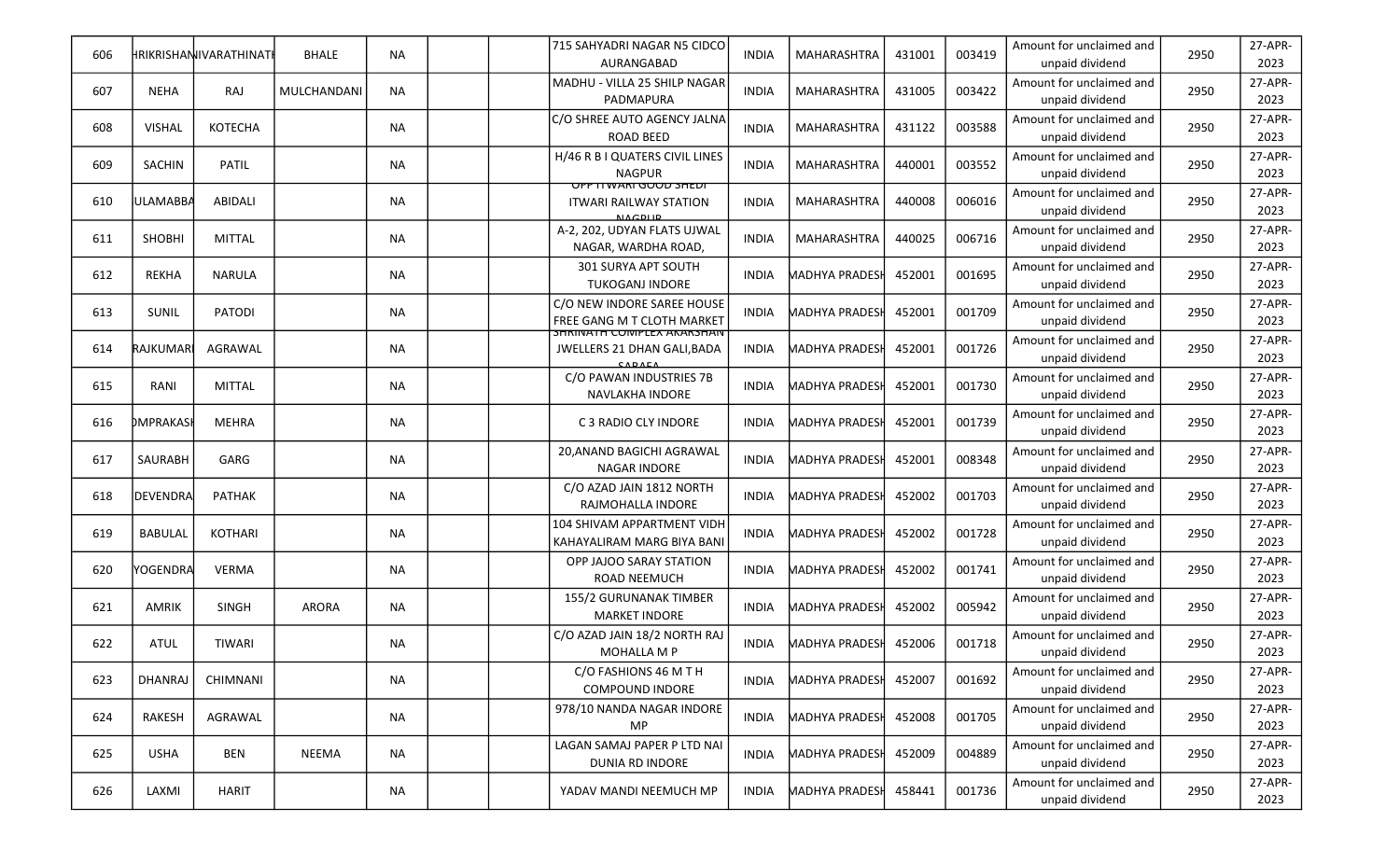|     |                |                     |                   |           | <u>VIKKAIVI CEIVIEIVI C-8/4, STAFF</u>                                                          |              |                       |        |        |                                             |      |                 |
|-----|----------------|---------------------|-------------------|-----------|-------------------------------------------------------------------------------------------------|--------------|-----------------------|--------|--------|---------------------------------------------|------|-----------------|
| 627 | <b>DINESH</b>  | CHANDRA             | <b>MAHESHWARI</b> | <b>NA</b> | COLONY, P.O. - KHOR DIST<br><b>MANIDCALID</b>                                                   | <b>INDIA</b> | MADHYA PRADESI        | 458470 | 001789 | Amount for unclaimed and<br>unpaid dividend | 2950 | 27-APR-<br>2023 |
| 628 | <b>STANLY</b>  | LAWRENCE            | N                 | <b>NA</b> | SANJAY TRADERS DEEPAK GUDIA<br>WALA LAKHERA PURA                                                | <b>INDIA</b> | MADHYA PRADESI        | 462001 | 001438 | Amount for unclaimed and<br>unpaid dividend | 2950 | 27-APR-<br>2023 |
| 629 | <b>VISHNU</b>  | <b>KANTA</b>        | <b>BADARYA</b>    | <b>NA</b> | HIG 6/5 GITANJALI COMPLEX S T<br><b>T NAGAR BHOPAL</b>                                          | <b>INDIA</b> | <b>MADHYA PRADESI</b> | 462003 | 001167 | Amount for unclaimed and<br>unpaid dividend | 2950 | 27-APR-<br>2023 |
| 630 | <b>MADAN</b>   | PRAKASH             | JAIN              | NA        | <b>BINA TYRE HOUSE STATION</b><br><b>ROAD BINA</b>                                              | <b>INDIA</b> | MADHYA PRADESI        | 470113 | 001168 | Amount for unclaimed and<br>unpaid dividend | 2950 | 27-APR-<br>2023 |
| 631 | ANAND          | <b>KUMAR</b>        | SOMANI            | <b>NA</b> | PO CHANDERI DIST GUNA M P                                                                       | <b>INDIA</b> | <b>MADHYA PRADESI</b> | 473446 | 001714 | Amount for unclaimed and<br>unpaid dividend | 2950 | 27-APR-<br>2023 |
| 632 | TARUN          | <b>KUMAR</b>        | <b>MAHESHWARI</b> | <b>NA</b> | 13 HAKSAR COLONY, MORAR,<br><b>GWALIOR</b>                                                      | <b>INDIA</b> | MADHYA PRADESI        | 474006 | 001746 | Amount for unclaimed and<br>unpaid dividend | 2950 | 27-APR-<br>2023 |
| 633 | <b>SUBHASH</b> | <b>CHAND</b>        | JAIN              | <b>NA</b> | <b>C/U SURAJ JEWELLERS UPP</b><br>JAGGANNATH TEMPLE SADAR<br><b>A-41,STEEL CITY NEW GATATRI</b> | <b>INDIA</b> | Chhattisgarh          | 492001 | 006031 | Amount for unclaimed and<br>unpaid dividend | 2950 | 27-APR-<br>2023 |
| 634 | <b>NEELU</b>   | LACHHWANI           |                   | <b>NA</b> | NAGAR, P.O.RAVIGRAM RAIPUR-                                                                     | <b>INDIA</b> | Chhattisgarh          | 492006 | 004229 | Amount for unclaimed and<br>unpaid dividend | 2950 | 27-APR-<br>2023 |
| 635 | <b>YOGITA</b>  | CHAWDA              |                   | NA        | <del>C/O DR M M DOBEY SHRADHA</del><br>DEEP SHANKAR NAGAR MAIN                                  | <b>INDIA</b> | Chhattisgarh          | 492007 | 003568 | Amount for unclaimed and<br>unpaid dividend | 2950 | 27-APR-<br>2023 |
| 636 | SEEMA          | CHAWDA              |                   | <b>NA</b> | <del>ריט טוא און איז פו C/O איז א</del><br>DEEP SHANKAR NAGAR MAIN                              | <b>INDIA</b> | Chhattisgarh          | 492007 | 003569 | Amount for unclaimed and<br>unpaid dividend | 2950 | 27-APR-<br>2023 |
| 637 | MONIKA         | BANSAL              |                   | ΝA        | 4-6-226 PAN BAZAR 2ND FLOOR<br><b>TUNK NIVAS</b>                                                | <b>INDIA</b> | <b>ANDHRA PRADESH</b> | 500003 | 001620 | Amount for unclaimed and<br>unpaid dividend | 2950 | 27-APR-<br>2023 |
| 638 | ENDRAKUN       | N                   | SHAH              | <b>NA</b> | 5-2-366 SECOND FLOOR<br><b>HYDERBASTI</b>                                                       | <b>INDIA</b> | <b>ANDHRA PRADESH</b> | 500003 | 006167 | Amount for unclaimed and<br>unpaid dividend | 2950 | 27-APR-<br>2023 |
| 639 | S              | <b>GOPICHAND</b>    |                   | <b>NA</b> | 6-1-68/3/A SAIJABAD<br>HYDERABAD-500004                                                         | <b>INDIA</b> | <b>ANDHRA PRADESH</b> | 500004 | 007098 | Amount for unclaimed and<br>unpaid dividend | 2950 | 27-APR-<br>2023 |
| 640 |                | MUSALAIAH MORAMPUDI |                   | NA        | NATIONAL INSTT OF NUTRITION<br>JAMAI OSMANIA HYDERABAD                                          | <b>INDIA</b> | ANDHRA PRADESH        | 500007 | 001600 | Amount for unclaimed and<br>unpaid dividend | 2950 | 27-APR-<br>2023 |
| 641 | VARADA         | <b>ESWARA</b>       | RAO               | <b>NA</b> | <u> ס כדו טעזיסטאזונטשטווו</u><br>92 I D A AUTONAGAR VIZAG-<br>500012                           | <b>INDIA</b> | ANDHRA PRADESH        | 500012 | 007351 | Amount for unclaimed and<br>unpaid dividend | 2950 | 27-APR-<br>2023 |
| 642 | RAVI           | <b>KUMAR</b>        | AGARWAL           | <b>NA</b> | C/O. AGARWAL AGENCIES 5-43,<br>VILLAGE ROAD, MOOSAPET,                                          | <b>INDIA</b> | <b>ANDHRA PRADESH</b> | 500018 | 001623 | Amount for unclaimed and<br>unpaid dividend | 2950 | 27-APR-<br>2023 |
| 643 | PANNALA        | SARADA              | KALYANI           | NA        | 1-1-380/38 ASHOK NAGAR EXTN<br>HYDERABAD                                                        | <b>INDIA</b> | <b>ANDHRA PRADESH</b> | 500020 | 001624 | Amount for unclaimed and<br>unpaid dividend | 2950 | 27-APR-<br>2023 |
| 644 | В              | VANI                |                   | <b>NA</b> | <b>B-ZU4 SAINCHER PALACE ADJ</b><br>ANDHRA BANK EAST<br><b>MADEDDALLY</b>                       | <b>INDIA</b> | <b>ANDHRA PRADESH</b> | 500026 | 001579 | Amount for unclaimed and<br>unpaid dividend | 2950 | 27-APR-<br>2023 |
| 645 | B              | RAVI                | RAJ               | PARSA     | 3-1-317/1 NIMBOLI ADDA<br><b>KACHIGUDA</b>                                                      | <b>INDIA</b> | <b>ANDHRA PRADESH</b> | 500027 | 006400 | Amount for unclaimed and<br>unpaid dividend | 8850 | 27-APR-<br>2023 |
| 646 | <b>VENKAT</b>  | LAKSHMI             | PEESAPATI         | <b>NA</b> | <b>STATE BAINK OF INDIA</b><br>NARAYANGUDA BRANCH<br><b>UVDEDARAD</b>                           | <b>INDIA</b> | <b>ANDHRA PRADESH</b> | 500029 | 001621 | Amount for unclaimed and<br>unpaid dividend | 2950 | 27-APR-<br>2023 |
| 647 | NORAMAD        | UGGIRALA            |                   | NA        | PREMISES DEPARTMENT STATE<br><b>BANK OF INDIA</b>                                               | INDIA        | <b>ANDHRA PRADESH</b> | 500482 | 001594 | Amount for unclaimed and<br>unpaid dividend | 2950 | 27-APR-<br>2023 |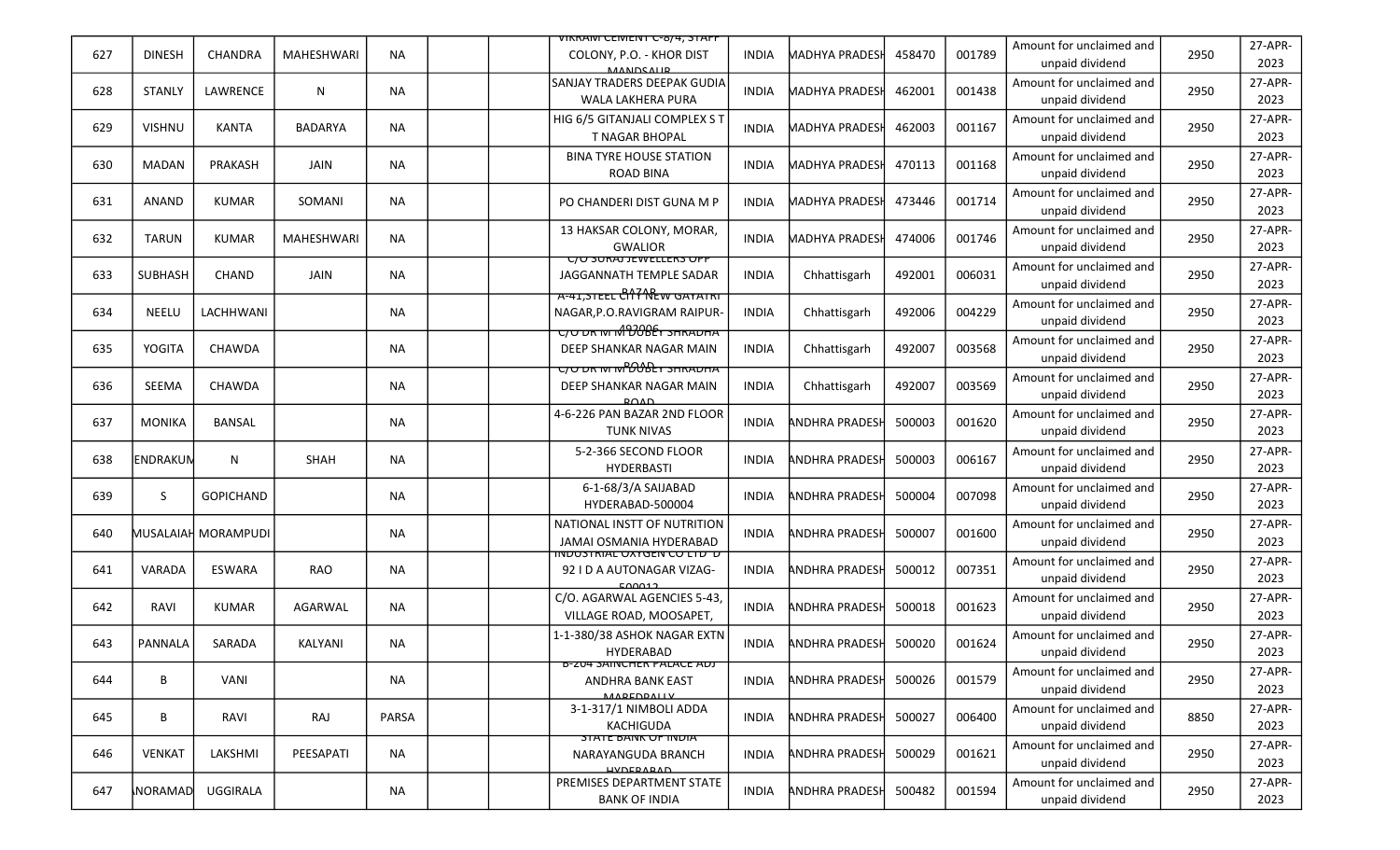| 648 | LALITHA           | BAI            | GADELA            | <b>NA</b>    | D-3-70 SHANTI SIKHARA APPT<br>RAJBHAVAN ROAD SOMAJIGUDA                                   | <b>INDIA</b> | ANDHRA PRADESI        | 500482 | 001618 | Amount for unclaimed and<br>unpaid dividend | 2950 | 27-APR-<br>2023 |
|-----|-------------------|----------------|-------------------|--------------|-------------------------------------------------------------------------------------------|--------------|-----------------------|--------|--------|---------------------------------------------|------|-----------------|
| 649 | RADHA             | <b>KRISHNA</b> | <b>KONURU</b>     | <b>NA</b>    | CURRESPUNDENCE VINAY<br>NAGAR GRD FLR 2 PRABHAVA<br><b>ADTC DO CAIDARAD</b>               | <b>INDIA</b> | <b>ANDHRA PRADESH</b> | 500659 | 001646 | Amount for unclaimed and<br>unpaid dividend | 2950 | 27-APR-<br>2023 |
| 650 | NIVEDHITH/        | <b>REDDY</b>   |                   | <b>NA</b>    | 8-3-1105/2 KESHAVANAGAR CLY<br>YELLAREDDIGUDA POST                                        | <b>INDIA</b> | ANDHRA PRADESF        | 500873 | 001661 | Amount for unclaimed and<br>unpaid dividend | 2950 | 27-APR-<br>2023 |
| 651 | B                 | <b>CHANDRA</b> | <b>SHEKAR</b>     | <b>REDDY</b> | <u> TIRUMALA SUPER MARKET</u><br><b>VENKATESHWARA COLONY</b><br><b>MAHARIIRNACAR</b>      | <b>INDIA</b> | <b>ANDHRA PRADESH</b> | 509002 | 001662 | Amount for unclaimed and<br>unpaid dividend | 2950 | 27-APR-<br>2023 |
| 652 | <b>UMA</b>        | <b>DEVI</b>    |                   | NA.          | 20-1070 COOPERATIVE COLONY<br><b>CUDDAPAH DIST</b>                                        | <b>INDIA</b> | <b>ANDHRA PRADESH</b> | 516001 | 005496 | Amount for unclaimed and<br>unpaid dividend | 2950 | 27-APR-<br>2023 |
| 653 | S.                | ARISTANEMI     | <b>CHOUDHARY</b>  | <b>NA</b>    | NO 39 BAZAAR STREET TIRUPATI<br>A <sub>P</sub>                                            | <b>INDIA</b> | <b>ANDHRA PRADESH</b> | 517501 | 006021 | Amount for unclaimed and<br>unpaid dividend | 2950 | 27-APR-<br>2023 |
| 654 | /ANKADAR <i>A</i> | SREEDHAR       |                   | NA.          | 19/170 MAHANANDAIH STREET,<br>NANDYAL-518501 (AP)<br><b>DUUR IVU.0-74/1, SRI IVIATHA</b>  | <b>INDIA</b> | ANDHRA PRADESH        | 518501 | 007234 | Amount for unclaimed and<br>unpaid dividend | 2950 | 27-APR-<br>2023 |
| 655 | kamalakai         | <b>ATLURI</b>  |                   | NA           | <b>BLDG UMA SANKAR 2ND STREET</b><br><b>H NO 4-9 NEAK RAMALAYAM</b>                       | <b>INDIA</b> | ANDHRA PRADESI        | 520007 | 004724 | Amount for unclaimed and<br>unpaid dividend | 2950 | 27-APR-<br>2023 |
| 656 | BABJI             | PARIMI         |                   | NA           | NIDAMANURU POST<br>VIIAVAMIADA DIIDAI MAANDAL                                             | <b>INDIA</b> | ANDHRA PRADESI        | 521104 | 004710 | Amount for unclaimed and<br>unpaid dividend | 2950 | 27-APR-<br>2023 |
| 657 | SUBBULU           | <b>KURRA</b>   |                   | NA.          | PIONEER FINANCE STATION<br><b>ROAD GUNTUR</b>                                             | <b>INDIA</b> | <b>ANDHRA PRADESH</b> | 522001 | 004719 | Amount for unclaimed and<br>unpaid dividend | 2950 | 27-APR-<br>2023 |
| 658 | <b>SURESH</b>     | CHUKKAPALLY    |                   | NA           | PIONEER AUTO BOBILES<br><b>STATION ROAD GUNTUR AP</b>                                     | <b>INDIA</b> | ANDHRA PRADESI        | 522001 | 004720 | Amount for unclaimed and<br>unpaid dividend | 2950 | 27-APR-<br>2023 |
| 659 | <b>SURESH</b>     | <b>KUMAR</b>   | PARRIPATI         | NA           | 16/1, ARUNDEL PET GUNTUR DT<br>A <sub>P</sub>                                             | <b>INDIA</b> | <b>ANDHRA PRADESH</b> | 522002 | 004740 | Amount for unclaimed and<br>unpaid dividend | 2950 | 27-APR-<br>2023 |
| 660 | MAHENDRA          | <b>KUMAR</b>   |                   | <b>NA</b>    | <b>C/O NEW SOUND &amp; TIME</b><br><b>PALACE OPP LIBERTY TALKIES</b><br><b>CTATION DD</b> | <b>INDIA</b> | ANDHRA PRADESI        | 522003 | 004701 | Amount for unclaimed and<br>unpaid dividend | 2950 | 27-APR-<br>2023 |
| 661 | SYED              | <b>SHAHID</b>  | LATIF             | NA           | C/O FEDERAL BANK LAMBADI ST<br>ONGOLE                                                     | <b>INDIA</b> | <b>ANDHRA PRADESH</b> | 523001 | 001636 | Amount for unclaimed and<br>unpaid dividend | 2950 | 27-APR-<br>2023 |
| 662 | <b>VENKATA</b>    | RAMANAIAH      | <b>DARISI</b>     | <b>NA</b>    | 15/26 BRINDAVANAM NELLORE<br>A <sub>P</sub>                                               | <b>INDIA</b> | ANDHRA PRADESI        | 524001 | 004282 | Amount for unclaimed and<br>unpaid dividend | 2950 | 27-APR-<br>2023 |
| 663 | RAVI              | AAKULURU       |                   | NA.          | C/O KISHORE SILVER PALACE<br>W8/86-1 RAJA STREET GUDUR                                    | <b>INDIA</b> | <b>ANDHRA PRADESH</b> | 524101 | 005495 | Amount for unclaimed and<br>unpaid dividend | 2950 | 27-APR-<br>2023 |
| 664 | <b>SOMALINGA</b>  | SASTRY         | <b>DUVVURI</b>    | ΝA           | C/O. N.MOHANA RAO MIG I/206<br>APHB COLONY PM PALEMPORT                                   | INDIA        | <b>ANDHRA PRADESH</b> | 530041 | 004749 | Amount for unclaimed and<br>unpaid dividend | 2950 | 27-APR-<br>2023 |
| 665 | <b>BEENA</b>      | <b>DEVI</b>    |                   | <b>NA</b>    | DOOR NO 12-1-84 SANGHVI<br>ELECTRICALS MAIN ROAD                                          | <b>INDIA</b> | <b>ANDHRA PRADESH</b> | 531001 | 004763 | Amount for unclaimed and<br>unpaid dividend | 2950 | 27-APR-<br>2023 |
| 666 | PRAKASH           |                |                   | NA           | OPTICAL INDUSTRIES KVR<br>SWAMY ROAD RAJAHMUNDRY                                          | INDIA        | <b>ANDHRA PRADESH</b> | 533101 | 004709 | Amount for unclaimed and<br>unpaid dividend | 2950 | 27-APR-<br>2023 |
| 667 | RAMESH            | <b>BABU</b>    | <b>BOMMATHULA</b> | <b>NA</b>    | 59-1-8 P&T COLONY<br>RAJAHMUNDRY                                                          | INDIA        | <b>ANDHRA PRADESH</b> | 533101 | 004762 | Amount for unclaimed and<br>unpaid dividend | 2950 | 27-APR-<br>2023 |
| 668 | <b>VPS</b>        | CHAKRAVARTH    | ARUMILLI          | NA           | <b>BALLARPUR INDUSTRIES LTD</b><br>JEGURUPADU EAST GODAWARI                               | <b>INDIA</b> | <b>ANDHRA PRADESH</b> | 533132 | 005009 | Amount for unclaimed and<br>unpaid dividend | 2950 | 27-APR-<br>2023 |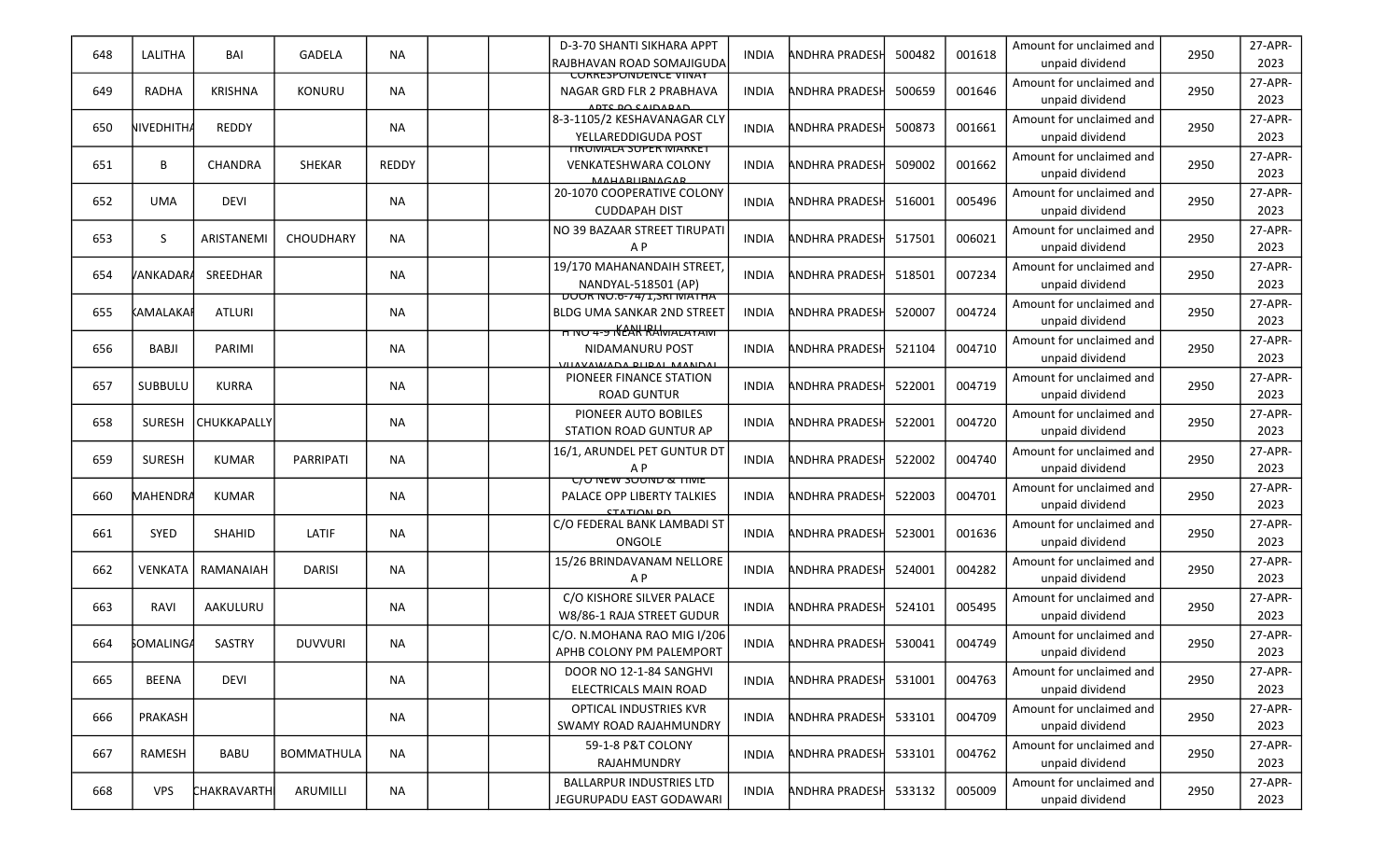| 669 | IAMESWAR.    | <b>RAO</b>          | CHAKKA              | NA        |              | 8/9/74 PEDDA VEEDHI TUNI                                                                     | <b>INDIA</b> | <b>ANDHRA PRADESH</b> | 533401 | 004766   | Amount for unclaimed and<br>unpaid dividend | 2950 | 27-APR-<br>2023 |
|-----|--------------|---------------------|---------------------|-----------|--------------|----------------------------------------------------------------------------------------------|--------------|-----------------------|--------|----------|---------------------------------------------|------|-----------------|
| 670 | S.           | N                   | $\vee$              | LAKSHMI   | <b>NOOLI</b> | W/UN S A S RAIVIACHAINDRA<br>RAO D NO 3-51 MAIN ROAD                                         | <b>INDIA</b> | ANDHRA PRADESI        | 534320 | 004743   | Amount for unclaimed and<br>unpaid dividend | 2950 | 27-APR-<br>2023 |
| 671 | lbhagwan     | RAMCHAND            |                     | <b>NA</b> |              | <b>C/O LAXMANGRAMCAANDANT</b><br>SMS ARCADE B BLOCK 404 4TH<br>EIMOD                         | <b>INDIA</b> | KARNATAKA             | 560001 | 004040   | Amount for unclaimed and<br>unpaid dividend | 2950 | 27-APR-<br>2023 |
| 672 | SAYEEDA      | ZAHIDA              | <b>BATOOL</b>       | <b>NA</b> |              | C/74 JEEVAN BIMA NAGAR<br><b>BANGALORE</b>                                                   | <b>INDIA</b> | <b>KARNATAKA</b>      | 560001 | 001051   | Amount for unclaimed and<br>unpaid dividend | 2950 | 27-APR-<br>2023 |
| 673 |              | $\perp$             | <b>PRATAP</b>       | NA.       |              | VU.05 IST MAIN LUWER PALACE<br>ORCHARDS, OPP VYALIKAVAL<br>CROUND MALLESWARAM RO             | <b>INDIA</b> | KARNATAKA             | 560003 | 004791   | Amount for unclaimed and<br>unpaid dividend | 2950 | 27-APR-<br>2023 |
| 674 | N            | RAJA                | RAJESHWARI          | <b>NA</b> |              | D/N 241 IST CROSS 2ND MAIN<br>ROAD HANUMANTHA NAGAR                                          | <b>INDIA</b> | <b>KARNATAKA</b>      | 560019 | 001068   | Amount for unclaimed and<br>unpaid dividend | 2950 | 27-APR-<br>2023 |
| 675 |              | PHANIRAJ HUNSURGURU | RAJARAO             | NA.       |              | NO 174 SRINIDHI LAYOUT VIJAY<br><b>NAGAR MARENAHALLY</b>                                     | <b>INDIA</b> | KARNATAKA             | 560040 | 001060   | Amount for unclaimed and<br>unpaid dividend | 2950 | 27-APR-<br>2023 |
| 676 | PRAKASH      |                     |                     | <b>NA</b> |              | IN M YAJAMAN & SONS NO 1 PSK<br><b>LANE 2ND CROSS AKKIPET</b>                                | <b>INDIA</b> | <b>KARNATAKA</b>      | 560053 | 001049   | Amount for unclaimed and<br>unpaid dividend | 2950 | 27-APR-<br>2023 |
| 677 | SANTOSH      | <b>PARAKH</b>       |                     | NA        |              | <u>U/U SUSHIL ELEUTRIUAL 3/5 R R</u><br><b>BUILDING 3RD FLOOR BVK</b><br><b>IVENCAD DOAD</b> | <b>INDIA</b> | KARNATAKA             | 560053 | 003920   | Amount for unclaimed and<br>unpaid dividend | 2950 | 27-APR-<br>2023 |
| 678 | TARACHAND    |                     |                     | NA.       |              | NO 118 IIND FLR AKKIPET CROSS<br>OPP L N TEMPLE                                              | <b>INDIA</b> | <b>KARNATAKA</b>      | 560053 | 005071   | Amount for unclaimed and<br>unpaid dividend | 2950 | 27-APR-<br>2023 |
| 679 | B            | N                   | <b>ASANTHAKUMAR</b> | <b>NA</b> |              | SRI BHAVANI TEXTILES 231<br>KRISHNA MARKET CHICKPET                                          | INDIA        | <b>KARNATAKA</b>      | 560053 | 003943   | Amount for unclaimed and<br>unpaid dividend | 2950 | 27-APR-<br>2023 |
| 680 | <b>UMESH</b> | <b>RAO</b>          | M                   | <b>NA</b> |              | <u>Z/IYZ 41H CRUSS IST STAGE</u><br>KIRLOSKAR COLONY WEST OF<br>CHOPD POAD                   | <b>INDIA</b> | KARNATAKA             | 560079 | 003965   | Amount for unclaimed and<br>unpaid dividend | 2950 | 27-APR-<br>2023 |
| 681 | SUJAYA       | C                   | <b>MURTHY</b>       | <b>NA</b> |              | A-65 31ST CROSS 7TH BLOCK<br><b>JAYANAGAR</b>                                                | <b>INDIA</b> | KARNATAKA             | 560082 | 003946   | Amount for unclaimed and<br>unpaid dividend | 2950 | 27-APR-<br>2023 |
| 682 | <b>NETHI</b> | RAVINDRANATH        |                     | NA.       |              | NU. 23, ZNU STREET,<br>VIVEKANAND NAGAR.<br>VATUDICLIDDA MAIN DOAD                           | <b>INDIA</b> | <b>KARNATAKA</b>      | 560085 | 003948   | Amount for unclaimed and<br>unpaid dividend | 2950 | 27-APR-<br>2023 |
| 683 | M            | <b>INDIRA</b>       | BAI                 | NA        |              | I M BANTIYA ANDERSONPET K G                                                                  | <b>INDIA</b> | <b>KARNATAKA</b>      | 563110 | 005822   | Amount for unclaimed and<br>unpaid dividend | 2950 | 27-APR-<br>2023 |
| 684 | B            | <b>MADHUSUDHAI</b>  | JAIN                | NA        |              | 15/2, II FLOOR COORG<br>MANSION, K R CIRCLE MYSORE                                           | <b>INDIA</b> | <b>KARNATAKA</b>      | 570001 | 003971   | Amount for unclaimed and<br>unpaid dividend | 2950 | 27-APR-<br>2023 |
| 685 | DRASEKHAI    | К                   | R                   | NA        |              | <b>40 LAVANAHALLI POST</b><br>KORATAGERE TQ TUMKUR DIST                                      | <b>INDIA</b> | KARNATAKA             | 572121 | 003923   | Amount for unclaimed and<br>unpaid dividend | 2950 | 27-APR-<br>2023 |
| 686 | HEMA         | MANJUNATH           |                     | NA        |              | <u> UU T SIDDAPPA RETS.D.D.A</u><br>KAZI MOHALLA NEAR                                        | <b>INDIA</b> | KARNATAKA             | 577501 | 001076   | Amount for unclaimed and<br>unpaid dividend | 2950 | 27-APR-<br>2023 |
| 687 | В            | S.                  | MANJUNATH           | <b>NA</b> |              | KAZI MOHALLA NEAR<br><b>PRASHANG</b> COLORGH FRO.21                                          | <b>INDIA</b> | KARNATAKA             | 577501 | 004813   | Amount for unclaimed and<br>unpaid dividend | 2950 | 27-APR-<br>2023 |
| 688 | AGENDRAS     | P                   | <b>METRANI</b>      | <b>NA</b> |              | VIDYANAGAR<br><b>ODD KADHAPDICOLLEGE HITBIT</b>                                              | <b>INDIA</b> | KARNATAKA             | 580028 | 001077   | Amount for unclaimed and<br>unpaid dividend | 2950 | 27-APR-<br>2023 |
| 689 | SAIBANNA     | AMBATE              |                     | NA        |              | H NO 8 10 53 BUS STAND<br><b>COLONY KEBRD</b>                                                | <b>INDIA</b> | KARNATAKA             | 585401 | 13687399 | Amount for unclaimed and<br>unpaid dividend | 2950 | 27-APR-<br>2023 |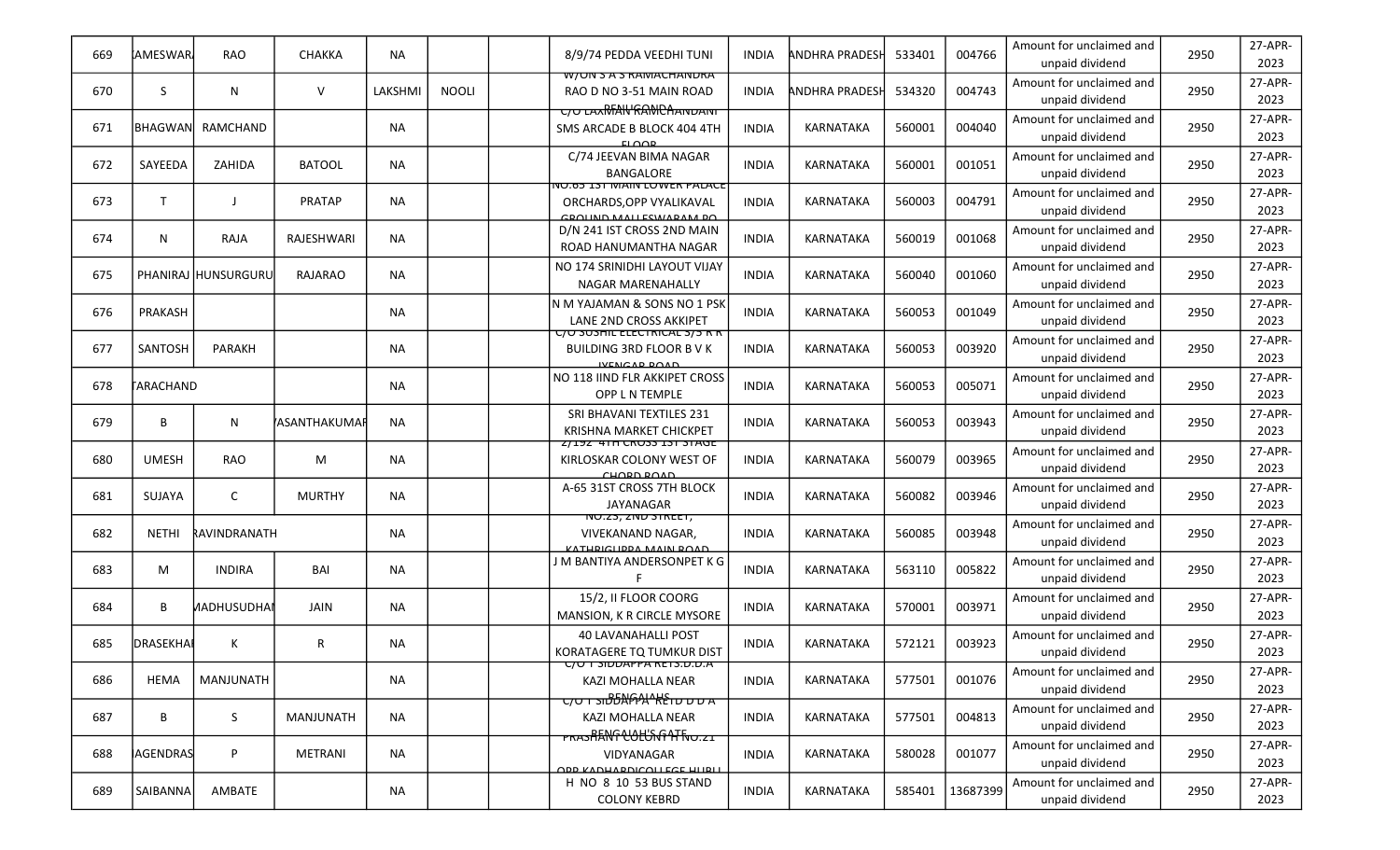|     |                  |                 |               |           | <u>TIFFIINS BARYTES ASBESTUS &amp;</u>                                            |              |                   |        |        |                                             |      |                 |
|-----|------------------|-----------------|---------------|-----------|-----------------------------------------------------------------------------------|--------------|-------------------|--------|--------|---------------------------------------------|------|-----------------|
| 690 | VEDAM            | S               |               | <b>NA</b> | PAINTS LTD P B NO 73 127<br>ANGADDA ST                                            | <b>INDIA</b> | <b>TAMIL NADU</b> | 600001 | 005373 | Amount for unclaimed and<br>unpaid dividend | 2950 | 27-APR-<br>2023 |
| 691 | S.               | P               | JAIN          | <b>NA</b> | C/O MAXIM INVESTMENT 46<br>MOORE STREET BASEMENT                                  | <b>INDIA</b> | <b>TAMIL NADU</b> | 600001 | 005492 | Amount for unclaimed and<br>unpaid dividend | 2950 | 27-APR-<br>2023 |
| 692 | R                | JAGANNATHAN     |               | <b>NA</b> | 138 DR RADHAKRISHNAN SALAI<br>MYLAPORE, MADRAS-600004                             | <b>INDIA</b> | <b>TAMIL NADU</b> | 600004 | 007341 | Amount for unclaimed and<br>unpaid dividend | 8850 | 27-APR-<br>2023 |
| 693 | $\vee$           | RAMAMURTHIE     |               | <b>NA</b> | <b>46 BHAIYA COMPLEX</b><br>PURASWALKAM MADRAS                                    | <b>INDIA</b> | <b>TAMIL NADU</b> | 600007 | 002228 | Amount for unclaimed and<br>unpaid dividend | 2950 | 27-APR-<br>2023 |
| 694 | М                | <b>BUDHARAM</b> |               | <b>NA</b> | NO 6 SUNDARAM PILLAI STREET<br>PURASAWAKKAM MADRAS                                | <b>INDIA</b> | <b>TAMIL NADU</b> | 600007 | 004266 | Amount for unclaimed and<br>unpaid dividend | 2950 | 27-APR-<br>2023 |
| 695 | М                | PREMAVATHI      |               | ΝA        | LAT 403 RANJITH APARTMENTS<br><b>38 JERMIAH ROAD, VEPERY</b><br><b>MADDAC</b>     | <b>INDIA</b> | <b>TAMIL NADU</b> | 600007 | 005486 | Amount for unclaimed and<br>unpaid dividend | 2950 | 27-APR-<br>2023 |
| 696 | A                | <b>STEPHEN</b>  | CAREY         | <b>NA</b> | C/O MR MAGUDARAJ 12 BIG ST<br>KILPAUK GARDEN COLONY,                              | <b>INDIA</b> | <b>TAMIL NADU</b> | 600010 | 000313 | Amount for unclaimed and<br>unpaid dividend | 2950 | 27-APR-<br>2023 |
| 697 | SHILPA           | М               | SHAH          | <b>NA</b> | <u> UO SHAH &amp; SHAH FLAT</u><br>NO.B/104.PRINCE MANOR<br>114 DUDACAWALKAM HIGH | <b>INDIA</b> | <b>TAMIL NADU</b> | 600010 | 005477 | Amount for unclaimed and<br>unpaid dividend | 2950 | 27-APR-<br>2023 |
| 698 | $\mathsf{T}$     | SANGEETHA       |               | ΝA        | 59 G N CHETTY ROAD MADRAS                                                         | <b>INDIA</b> | <b>TAMIL NADU</b> | 600017 | 004999 | Amount for unclaimed and<br>unpaid dividend | 2950 | 27-APR-<br>2023 |
| 699 | MAHAVEER         | CHAND           | JAIN          | <b>NA</b> | 59 G N CHETTY ROAD MADRAS                                                         | <b>INDIA</b> | <b>TAMIL NADU</b> | 600017 | 005000 | Amount for unclaimed and<br>unpaid dividend | 2950 | 27-APR-<br>2023 |
| 700 | N                | S.              | RAVIE         | <b>NA</b> | "X"-19 6TH MAIN ROAD, ANNA<br>NAGAR, MADRAS-600040                                | <b>INDIA</b> | <b>TAMIL NADU</b> | 600040 | 007194 | Amount for unclaimed and<br>unpaid dividend | 2950 | 27-APR-<br>2023 |
| 701 | S.               | SUNDARAM        |               | <b>NA</b> | PLOT NO.14, 21ST STREET,<br><b>NANGANALLUR MADRAS</b>                             | <b>INDIA</b> | <b>TAMIL NADU</b> | 600061 | 000316 | Amount for unclaimed and<br>unpaid dividend | 5900 | 27-APR-<br>2023 |
| 702 | PONNURAJ         | PERUMAL         |               | <b>NA</b> | <u>IINDUSTRIAL UXTGEN CU LTD.,</u><br>MANALI EXPRESS ROAD MANALI<br><b>MADRAS</b> | <b>INDIA</b> | <b>TAMIL NADU</b> | 600068 | 000312 | Amount for unclaimed and<br>unpaid dividend | 2950 | 27-APR-<br>2023 |
| 703 | <b>SHANTIBAI</b> | SIROYA          |               | <b>NA</b> | 21 POALLIAPPAN ST<br>SOWCARPET MADRAS                                             | <b>INDIA</b> | <b>TAMIL NADU</b> | 600079 | 002229 | Amount for unclaimed and<br>unpaid dividend | 2950 | 27-APR-<br>2023 |
| 704 | SAMI             | BAI             |               | ΝA        | 94 THIRUPALLI STREET MADRAS                                                       | <b>INDIA</b> | <b>TAMIL NADU</b> | 600079 | 004994 | Amount for unclaimed and<br>unpaid dividend | 2950 | 27-APR-<br>2023 |
| 705 | PRABHA           | <b>KOCHAR</b>   |               | <b>NA</b> | <b>GALADA CENTRE 352 MINT</b><br><b>STREET</b>                                    | <b>INDIA</b> | <b>TAMIL NADU</b> | 600079 | 005839 | Amount for unclaimed and<br>unpaid dividend | 2950 | 27-APR-<br>2023 |
| 706 | PRABHA           | <b>KOCHAR</b>   |               | ΝA        | <b>GALADA CENTRE IIND FLOOR</b><br>352 MINT STREET                                | <b>INDIA</b> | <b>TAMIL NADU</b> | 600079 | 005841 | Amount for unclaimed and<br>unpaid dividend | 2950 | 27-APR-<br>2023 |
| 707 | <b>SUSHIL</b>    | KUMAR           | <b>KOCHAR</b> | <b>NA</b> | <b>GALADA CENTRE 352 MINT</b><br>STREET II ND FLOOR                               | <b>INDIA</b> | <b>TAMIL NADU</b> | 600079 | 005840 | Amount for unclaimed and<br>unpaid dividend | 2950 | 27-APR-<br>2023 |
| 708 | MALIREDDY        | VINOD           | REDDY         | NA        | S 36 FIFTH AVENUE BESANT<br>NAGAR MADRAS                                          | <b>INDIA</b> | <b>TAMIL NADU</b> | 600090 | 004275 | Amount for unclaimed and<br>unpaid dividend | 2950 | 27-APR-<br>2023 |
| 709 | <b>KRISHNAN</b>  | T.              | C             | NA        | <b>B-5/3 TNGSHR ESTATE ROAD</b><br>ANNA NAGAR WEST EXTN                           | <b>INDIA</b> | <b>TAMIL NADU</b> | 600101 | 005383 | Amount for unclaimed and<br>unpaid dividend | 2950 | 27-APR-<br>2023 |
| 710 | S.               | LALITA          |               | NA        | 105 MAIN RD CHATARAM<br>PUTHUR PO SIRKALI TK TANJORE                              | <b>INDIA</b> | <b>TAMIL NADU</b> | 613001 | 002241 | Amount for unclaimed and<br>unpaid dividend | 2950 | 27-APR-<br>2023 |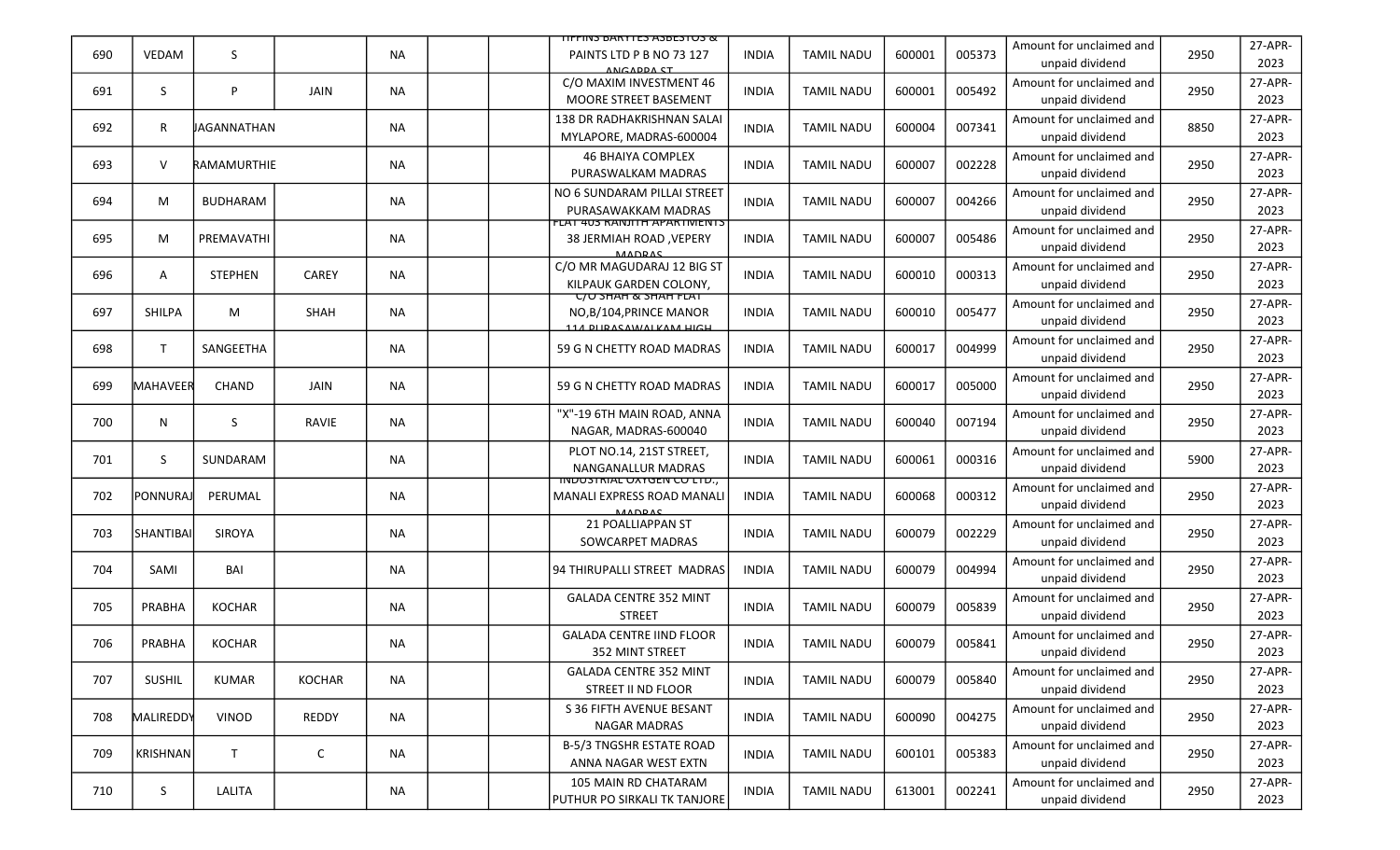| 711 | P                | SANKARAN             |                | <b>NA</b>       |            | C-83.10TH CROSS THELLAI<br><b>NAGAR</b>                                                    | <b>INDIA</b> | <b>Tamil Nadu</b>  | 620018 | 006109    | Amount for unclaimed and<br>unpaid dividend | 2950 | 27-APR-<br>2023 |
|-----|------------------|----------------------|----------------|-----------------|------------|--------------------------------------------------------------------------------------------|--------------|--------------------|--------|-----------|---------------------------------------------|------|-----------------|
| 712 | <b>KADIJA</b>    | KADAVIL              |                | ΝA              |            | <u>B-Z5/Z, SIPCUT HSG.CUIVIPLEX-I</u><br>DHARGA, HOSUR-635126 TAMIL<br><b>MADU</b>         | <b>INDIA</b> | <b>Tamil Nadu</b>  | 635126 | 004225    | Amount for unclaimed and<br>unpaid dividend | 2950 | 27-APR-<br>2023 |
| 713 | <b>SAKTHIVEL</b> | M                    |                | <b>NA</b>       |            | S/O MUTHUSAMY GOUNDER<br><b>ERODE</b>                                                      | <b>INDIA</b> | <b>Tamil Nadu</b>  | 638001 | 005472    | Amount for unclaimed and<br>unpaid dividend | 2950 | 27-APR-<br>2023 |
| 714 | <b>RAVINDRA</b>  | <b>KUMAR</b>         |                | <b>NA</b>       |            | <b>22 PERUMAL KOVIL STREET</b><br><b>ERODE TAMIL NADU</b>                                  | INDIA        | <b>Tamil Nadu</b>  | 638001 | 005473    | Amount for unclaimed and<br>unpaid dividend | 2950 | 27-APR-<br>2023 |
| 715 | ELIZABETH        | <b>JOSEPH</b>        |                | ΝA              |            | 32/2166 PJ ANTONY ROAD<br><b>EDAPALLY POST COCHIN</b>                                      | <b>INDIA</b> | <b>KERALA</b>      | 682024 | 004989    | Amount for unclaimed and<br>unpaid dividend | 2950 | 27-APR-<br>2023 |
| 716 | G                | VASUDEVAN            | <b>NAIR</b>    | <b>NA</b>       |            | <b>GEETHA BHAVAN PUTHAPPADY</b><br>PO MUVATTU PUZHA                                        | <b>INDIA</b> | <b>KERALA</b>      | 686673 | 002253    | Amount for unclaimed and<br>unpaid dividend | 2950 | 27-APR-<br>2023 |
| 717 | <b>MRADULA</b>   | KOTAK                |                | NA.             |            | <u>UNIVERSAL HARDWARE IVIART</u><br>32 NETAJI SUBHAS ROAD<br><b>CALCUTTA</b>               | <b>INDIA</b> | <b>WEST BENGAL</b> | 700001 | 004132    | Amount for unclaimed and<br>unpaid dividend | 2950 | 27-APR-<br>2023 |
| 718 | <b>KETAN</b>     | BADIANI              |                | ΝA              |            | C/O DINESH PLASTICS 42/43<br>ARMENIAN STREET CALCUTTA                                      | <b>INDIA</b> | <b>WEST BENGAL</b> | 700001 | 004198    | Amount for unclaimed and<br>unpaid dividend | 2950 | 27-APR-<br>2023 |
| 719 | ALOK             | DALMIA               |                | <b>NA</b>       |            | <u>C/O PRESTIGE STOCKS 4 FAIRLIE</u><br>PLACE 6TH FLOOR ROOM NO                            | <b>INDIA</b> | <b>WEST BENGAL</b> | 700001 | 004208    | Amount for unclaimed and<br>unpaid dividend | 2950 | 27-APR-<br>2023 |
| 720 | <b>NISHA</b>     | <b>SHAH</b>          |                | NA.             |            | C/O SUPARI TDG CORPN 25<br>AMARTALLA STR.                                                  | <b>INDIA</b> | <b>WEST BENGAL</b> | 700001 | 005269    | Amount for unclaimed and<br>unpaid dividend | 2950 | 27-APR-<br>2023 |
| 721 | <b>KUSUM</b>     | HUNJHUNWALLA         |                | ΝA              |            | C/O TULSI FRAGRANCES G P O<br>BOX NO 2491 17 EZRA STREET                                   | <b>INDIA</b> | <b>WEST BENGAL</b> | 700001 | 005309    | Amount for unclaimed and<br>unpaid dividend | 2950 | 27-APR-<br>2023 |
| 722 |                  | VANDANA HUNJHUNWALLA |                | <b>NA</b>       |            | C/O TULSI FRAGRANCES G P O<br>BOX NO 2491 17 EZRA STREET                                   | <b>INDIA</b> | <b>WEST BENGAL</b> | 700001 | 005310    | Amount for unclaimed and<br>unpaid dividend | 2950 | 27-APR-<br>2023 |
| 723 | RAMDULAR         | <b>GUPTA</b>         |                | <b>NA</b>       |            | <u>C/O HOOGHLY LAIVIINATING</u><br><b>INDUSTRIES 6 CLIVE ROW</b><br>CROUND ELOOR           | <b>INDIA</b> | <b>WEST BENGAL</b> | 700001 | 005342    | Amount for unclaimed and<br>unpaid dividend | 2950 | 27-APR-<br>2023 |
| 724 | $\mathbf{I}$     | <b>THOMAS</b>        | INVESTMENT     | <b>SERVICES</b> | <b>LTD</b> | 11 R N MUKHERJEE ROAD<br>CALCUTTA - 700 001                                                | <b>INDIA</b> | <b>WEST BENGAL</b> | 700001 | 008002    | Amount for unclaimed and<br>unpaid dividend | 2950 | 27-APR-<br>2023 |
| 725 | AMIT             | KUMAR                | <b>BAJORIA</b> | <b>NA</b>       |            | <u> UU A K BAJUKIA &amp; CU Z IO ULD</u><br>CHINA BAZAR STREET 5TH<br><b>ELOOP P NO 10</b> | <b>INDIA</b> | <b>WEST BENGAL</b> | 700001 | 005265    | Amount for unclaimed and<br>unpaid dividend | 2950 | 27-APR-<br>2023 |
| 726 | PRANATH          | KUMAR                | <b>GUPTA</b>   | <b>NA</b>       |            | C/O MAHANDRA JAISWAL 33B<br><b>GHOSH LANE CALCUTTA</b>                                     | <b>INDIA</b> | <b>WEST BENGAL</b> | 700006 | 004200    | Amount for unclaimed and<br>unpaid dividend | 2950 | 27-APR-<br>2023 |
| 727 | <b>VIVID</b>     | <b>VYAPAR</b>        | PRIVATE        | LIMITED         |            | 62/1, STRAND ROAD 1ST FLOOR                                                                | <b>INDIA</b> | <b>WEST BENGAL</b> | 700006 | 191030007 | Amount for unclaimed and<br>unpaid dividend | 2950 | 27-APR-<br>2023 |
| 728 | BAJARANG         | <b>GUPTA</b>         |                | <b>NA</b>       |            | C/O SURESH TRADING CO 4<br><b>BALLAV DAS STREET 2ND FLOOR</b>                              | <b>INDIA</b> | <b>WEST BENGAL</b> | 700007 | 004155    | Amount for unclaimed and<br>unpaid dividend | 2950 | 27-APR-<br>2023 |
| 729 | SANJAY           | AGARWAL              |                | NA              |            | C/O SURESH TRADING CO 4<br>BALLAV DAS STREET 2ND FLOOR                                     | <b>INDIA</b> | <b>WEST BENGAL</b> | 700007 | 004156    | Amount for unclaimed and<br>unpaid dividend | 2950 | 27-APR-<br>2023 |
| 730 | <b>INDU</b>      | SWAIKA               |                | ΝA              |            | <u>C/O BING COMMERCIAL CORPN</u><br>9 JAGMOHAN MULLICK LANE                                | <b>INDIA</b> | <b>WEST BENGAL</b> | 700007 | 004157    | Amount for unclaimed and<br>unpaid dividend | 2950 | 27-APR-<br>2023 |
| 731 | KIRAN            | AGARWAL              |                | ΝA              |            | <del>с/о віма с̀0\MM CORPORATION</del><br>9 JAGMOHAN MULLICK LANE<br>ADLLOOD               | <b>INDIA</b> | <b>WEST BENGAL</b> | 700007 | 004162    | Amount for unclaimed and<br>unpaid dividend | 2950 | 27-APR-<br>2023 |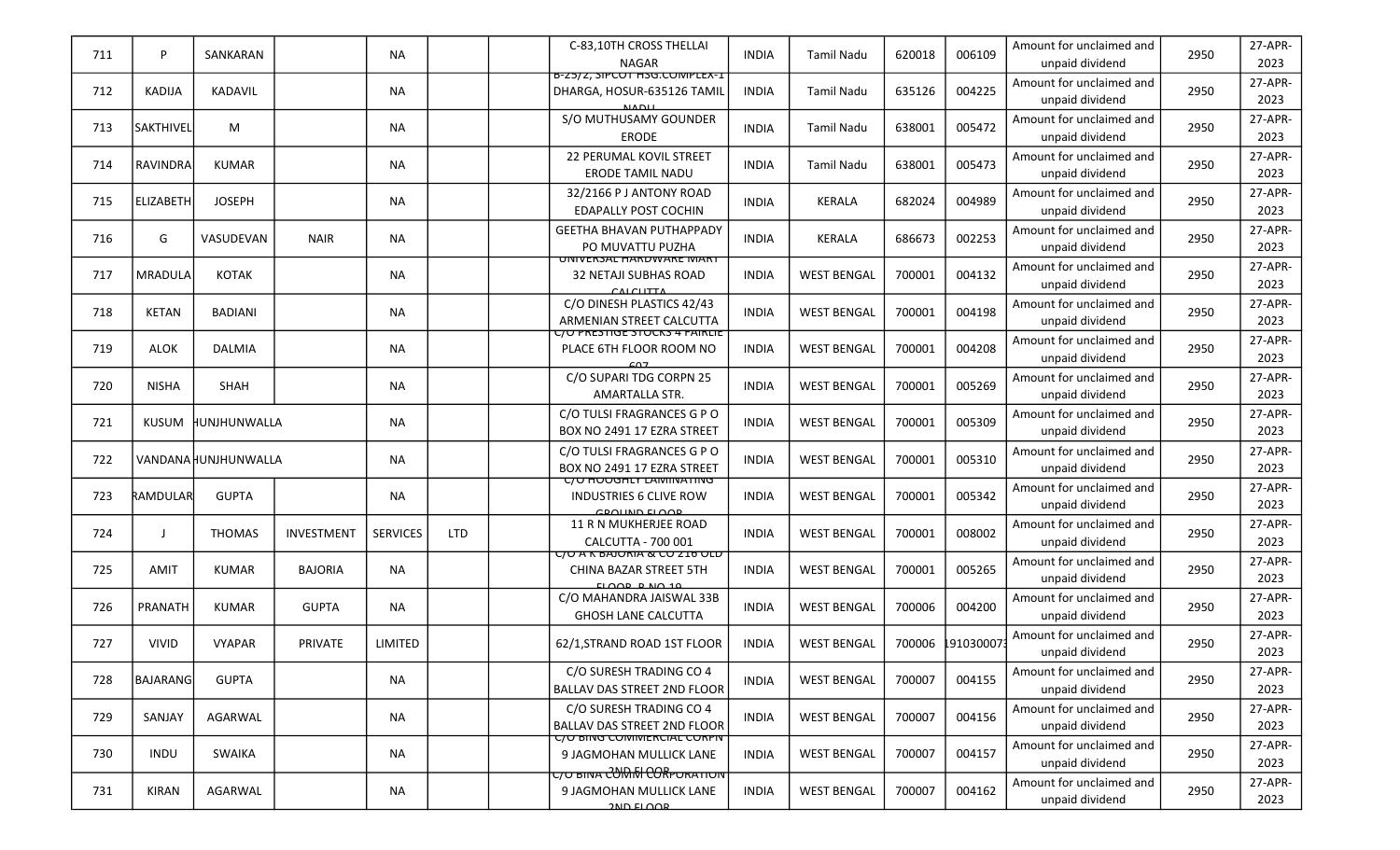| 732 | <b>SUSHILA</b> | <b>GUPTA</b>          |              | <b>NA</b> | 11 SAMBHU CHATTERJEE STREET<br><b>CALCUTTA</b>                                                      | <b>INDIA</b> | <b>WEST BENGAL</b> | 700007 | 004202 | Amount for unclaimed and<br>unpaid dividend | 2950 | 27-APR-<br>2023 |
|-----|----------------|-----------------------|--------------|-----------|-----------------------------------------------------------------------------------------------------|--------------|--------------------|--------|--------|---------------------------------------------|------|-----------------|
| 733 | NEELAM         | DHANANI               |              | <b>NA</b> | C/O VIJAY TEXTILES 16 PAGEYA<br>PATTY STREET GROUND FLOOR                                           | <b>INDIA</b> | <b>WEST BENGAL</b> | 700007 | 004218 | Amount for unclaimed and<br>unpaid dividend | 2950 | 27-APR-<br>2023 |
| 734 | PRABHA         | <b>SHAH</b>           |              | <b>NA</b> | <u>C/O MURARI LAL SINIV KUMART</u><br>94 LOWER CHITPUR ROAD                                         | <b>INDIA</b> | <b>WEST BENGAL</b> | 700007 | 005338 | Amount for unclaimed and<br>unpaid dividend | 2950 | 27-APR-<br>2023 |
| 735 | ARMESHWA       | SHARMA                |              | <b>NA</b> | ᠴᠣᠴ᠋᠋᠋᠇ᢧ᠋ᡏ᠋ <del>ᠿᡰᠺ</del> ᡉᡰᡯᠣᢣᡆᢐᡆᡡ<br><b>BUILDING 4TH FLOOR ROOM NO</b>                           | INDIA        | <b>WEST BENGAL</b> | 700007 | 006111 | Amount for unclaimed and<br>unpaid dividend | 2950 | 27-APR-<br>2023 |
| 736 | Iravindral     | <b>KEDIA</b>          |              | <b>NA</b> | $C/O$ . KEDIA JEV $\theta$ ELLERS 143/1/1<br>COTTAN STREET CALCUTTA-700<br>007                      | <b>INDIA</b> | <b>WEST BENGAL</b> | 700007 | 006915 | Amount for unclaimed and<br>unpaid dividend | 5900 | 27-APR-<br>2023 |
| 737 | <b>VINEET</b>  | <b>KUMAR</b>          | JAIN         | <b>NA</b> | C/O JAI ROAD CARRIERS 45 KALI<br>KRISHNA TAGORE ST CALCUTTA                                         | <b>INDIA</b> | <b>WEST BENGAL</b> | 700007 | 004148 | Amount for unclaimed and<br>unpaid dividend | 2950 | 27-APR-<br>2023 |
| 738 | SANTOSH        | KUMAR                 | <b>SINGH</b> | <b>NA</b> | <u> UO SANTUSH TAILUKS Z</u><br>DIGAMBER JAIN TEMPLE ROAD<br><del>C/O SAGAKMAL JAIN 68</del>        | <b>INDIA</b> | <b>WEST BENGAL</b> | 700007 | 004201 | Amount for unclaimed and<br>unpaid dividend | 2950 | 27-APR-<br>2023 |
| 739 | <b>MOHINI</b>  | DEBI                  | JAIN         | <b>NA</b> | <b>MANOHARDAS STREET</b><br>CONADATTL                                                               | <b>INDIA</b> | <b>WEST BENGAL</b> | 700007 | 005279 | Amount for unclaimed and<br>unpaid dividend | 2950 | 27-APR-<br>2023 |
| 740 | <b>MOHAN</b>   | LAL                   | <b>DUGAR</b> | <b>NA</b> | C/O D S ENTERPRISES 199/5 M G<br>ROAD CALCUTTA                                                      | <b>INDIA</b> | <b>WEST BENGAL</b> | 700007 | 005283 | Amount for unclaimed and<br>unpaid dividend | 2950 | 27-APR-<br>2023 |
| 741 | <b>BIMAL</b>   | <b>KUMAR</b>          | SARAF        | <b>NA</b> | <u>UU KAUSHIK EIVIERPRISES IIA</u><br>MAHARSHI DEVENDRA ROAD<br><del>с/о внамWAkEACSBамкаксас</del> | <b>INDIA</b> | <b>WEST BENGAL</b> | 700007 | 005293 | Amount for unclaimed and<br>unpaid dividend | 2950 | 27-APR-<br>2023 |
| 742 | RATAN          | LAL                   | SHARMA       | <b>NA</b> | 203/1 MAHATMA GANDHI<br><del>C/O RELP RALGING CO 94</del>                                           | <b>INDIA</b> | <b>WEST BENGAL</b> | 700007 | 005321 | Amount for unclaimed and<br>unpaid dividend | 2950 | 27-APR-<br>2023 |
| 743 | <b>MURARI</b>  | LAL                   | SHAN         | <b>NA</b> | LOWER CHITPUR ROAD                                                                                  | <b>INDIA</b> | <b>WEST BENGAL</b> | 700007 | 005337 | Amount for unclaimed and<br>unpaid dividend | 2950 | 27-APR-<br>2023 |
| 744 | ANNU           | PRASAD                |              | <b>NA</b> | <del>כןס.ב PRASAU, UIR("מרחים מכב ז</del><br><b>ASHUTOSH CHOWDHHARY</b><br>VIENUE CALCUTTA 700010   | <b>INDIA</b> | <b>WEST BENGAL</b> | 700019 | 007691 | Amount for unclaimed and<br>unpaid dividend | 2950 | 27-APR-<br>2023 |
| 745 | SATYA          | <b>BRAT</b>           | AGARWAL      | <b>NA</b> | C/O SHIKHA AGARWAL 1<br>MERLIN PARK BALLYGANJ FARI                                                  | <b>INDIA</b> | <b>WEST BENGAL</b> | 700019 | 001493 | Amount for unclaimed and<br>unpaid dividend | 2950 | 27-APR-<br>2023 |
| 746 | <b>NIRMALA</b> | <b>KAPUR</b>          |              | <b>NA</b> | 97/3 B HAZAR ROAD CALCUTTA                                                                          | <b>INDIA</b> | <b>WEST BENGAL</b> | 700026 | 005077 | Amount for unclaimed and<br>unpaid dividend | 2950 | 27-APR-<br>2023 |
| 747 | RANJANA        | TALWAR                |              | <b>NA</b> | 5/1-C, BELVENDERE ROAD,<br>ALIPORE, CALCUTTA-700027                                                 | INDIA        | <b>WEST BENGAL</b> | 700027 | 007819 | Amount for unclaimed and<br>unpaid dividend | 2950 | 27-APR-<br>2023 |
| 748 |                | PRITILATA CHAKRABORTY |              | <b>NA</b> | 142C KANKULIA RD CALCUTTA                                                                           | <b>INDIA</b> | <b>WEST BENGAL</b> | 700029 | 005084 | Amount for unclaimed and<br>unpaid dividend | 2950 | 27-APR-<br>2023 |
| 749 | DILIPKUMAI     | <b>BOSE</b>           |              | <b>NA</b> | 15/A KEDAR NATH DAS LANE                                                                            | <b>INDIA</b> | <b>WEST BENGAL</b> | 700030 | 006609 | Amount for unclaimed and<br>unpaid dividend | 2950 | 27-APR-<br>2023 |
| 750 | <b>DILIP</b>   | KUMAR                 | <b>BOSE</b>  | <b>NA</b> | 15/A KEDAR NATH DAS LANE                                                                            | <b>INDIA</b> | <b>WEST BENGAL</b> | 700030 | 006612 | Amount for unclaimed and<br>unpaid dividend | 2950 | 27-APR-<br>2023 |
| 751 | <b>CHANDRA</b> | PRAKASH               | PATEL        | <b>NA</b> | C/O DR K K DAWN 19/4<br>NORTHERN AVENUE CALCUTTA                                                    | <b>INDIA</b> | <b>WEST BENGAL</b> | 700037 | 004136 | Amount for unclaimed and<br>unpaid dividend | 2950 | 27-APR-<br>2023 |
| 752 | MITA           | BASAK                 |              | NA        | 38/1A/78 MANICKTOLA MAIN<br>ROAD CALCUTTA                                                           | <b>INDIA</b> | <b>WEST BENGAL</b> | 700054 | 004185 | Amount for unclaimed and<br>unpaid dividend | 2950 | 27-APR-<br>2023 |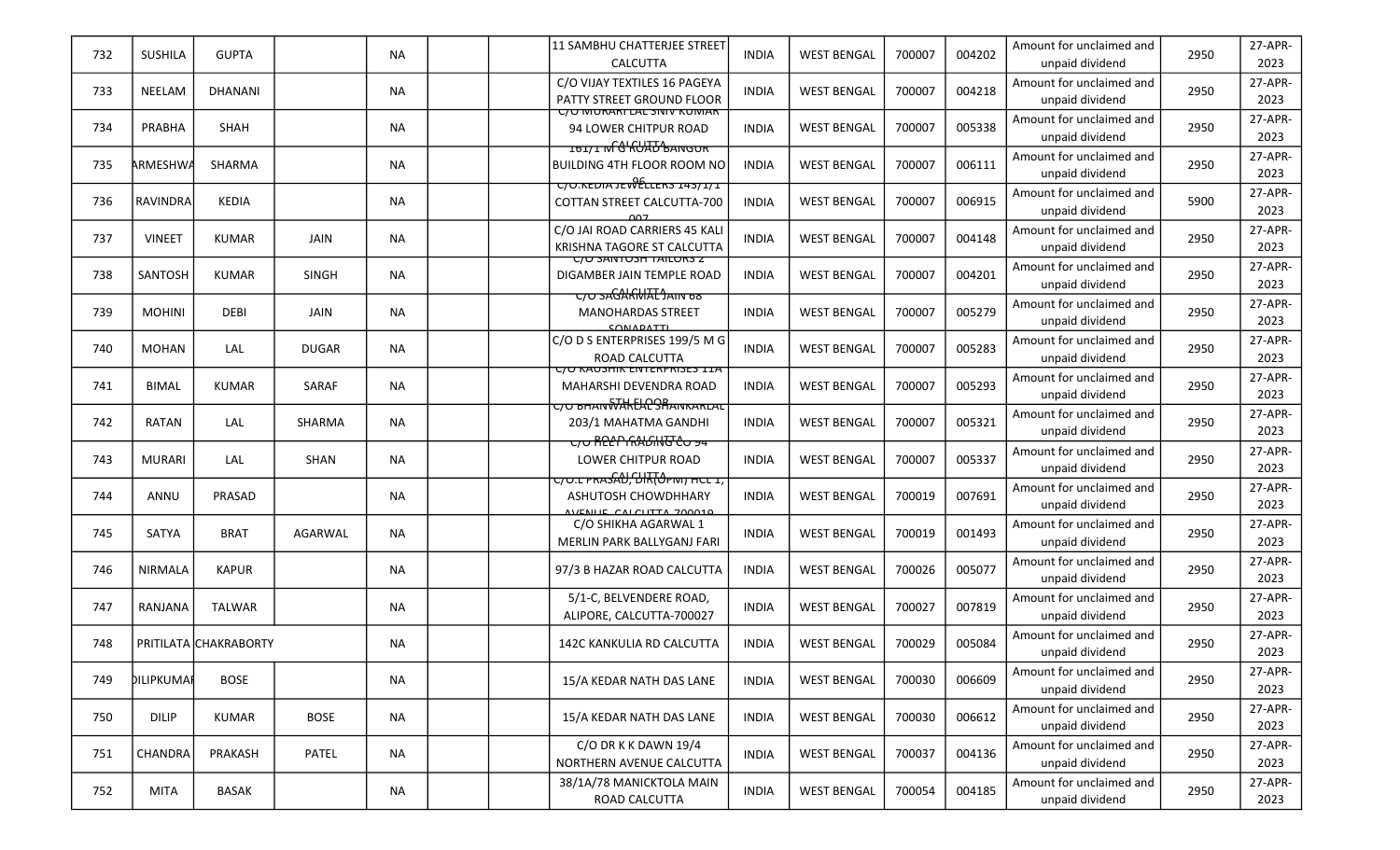| 753 | LAXMI            | JALAN          |                | <b>NA</b> |  | 1 BRITISH INDIAN STREET IST<br>FLOOR ROOM NO 103                               | <b>INDIA</b> | <b>WEST BENGAL</b> | 700069 | 005311   | Amount for unclaimed and<br>unpaid dividend | 2950 | 27-APR-<br>2023 |
|-----|------------------|----------------|----------------|-----------|--|--------------------------------------------------------------------------------|--------------|--------------------|--------|----------|---------------------------------------------|------|-----------------|
| 754 | SEEMA            | <b>NISAR</b>   |                | <b>NA</b> |  | P 17 NEW CIT ROAD 5TH FLOOR<br>KOLKATA                                         | <b>INDIA</b> | <b>WEST BENGAL</b> | 700073 | 005355   | Amount for unclaimed and<br>unpaid dividend | 2950 | 27-APR-<br>2023 |
| 755 | MANJU            | <b>DEVI</b>    | MAKHARIA       | <b>NA</b> |  | C/O RAJKAMAL MAKHARIA 154<br>FORESHORE ROAD (S) HOWRAH                         | <b>INDIA</b> | <b>WEST BENGAL</b> | 711101 | 004196   | Amount for unclaimed and<br>unpaid dividend | 2950 | 27-APR-<br>2023 |
| 756 | <b>OM</b>        | PRAKASH        | MAHESHWARI     | <b>NA</b> |  | <b>UU.SHREE GUPAL</b><br>MAHESHWARI FLAT NO.E 320,<br>CHIVEL CANCAD 124 CALVIA | <b>INDIA</b> | <b>WEST BENGAL</b> | 711106 | 004138   | Amount for unclaimed and<br>unpaid dividend | 2950 | 27-APR-<br>2023 |
| 757 | RAJENDRA         | <b>GUPTA</b>   |                | <b>NA</b> |  | 122/40 J N MUKHERJEE ROAD<br><b>GHUSURY HOWRAH</b>                             | <b>INDIA</b> | <b>WEST BENGAL</b> | 711107 | 004212   | Amount for unclaimed and<br>unpaid dividend | 2950 | 27-APR-<br>2023 |
| 758 | <b>SUBHENDU</b>  | <b>DAS</b>     |                | <b>NA</b> |  | B/2/23 PASCHIMPARA PO<br><b>BHATTANAGAR D T HOWRAH</b>                         | <b>INDIA</b> | <b>WEST BENGAL</b> | 711203 | 004126   | Amount for unclaimed and<br>unpaid dividend | 2950 | 27-APR-<br>2023 |
| 759 | ANUP             | <b>CHAND</b>   | <b>BADALIA</b> | <b>NA</b> |  | 50A NETAJI AVENUE SERAM<br>PORE HOOGHLY                                        | <b>INDIA</b> | <b>WEST BENGAL</b> | 712201 | 004151   | Amount for unclaimed and<br>unpaid dividend | 2950 | 27-APR-<br>2023 |
| 760 | ALKA             | <b>RUNGTA</b>  |                | <b>NA</b> |  | <b>HINDUSTAN MOTOR LTD</b><br>HINDMOTOR COLONY, TH 97                          | <b>INDIA</b> | <b>WEST BENGAL</b> | 712233 | 005284   | Amount for unclaimed and<br>unpaid dividend | 2950 | 27-APR-<br>2023 |
| 761 | KAMAL            | <b>KISHORE</b> | JAIN           | <b>NA</b> |  | C/O OSWAL PAINTS FATAK<br><b>BAZAR KHARAGPUR</b>                               | <b>INDIA</b> | <b>WEST BENGAL</b> | 721301 | 006470   | Amount for unclaimed and<br>unpaid dividend | 2950 | 27-APR-<br>2023 |
| 762 | ANANDA           | <b>HARI</b>    | <b>ROY</b>     | <b>NA</b> |  | VILL P O BENALI DIST NADIA<br><b>WEST BENGAL</b>                               | <b>INDIA</b> | <b>WEST BENGAL</b> | 741502 | 004146   | Amount for unclaimed and<br>unpaid dividend | 2950 | 27-APR-<br>2023 |
| 763 | ARUN             | <b>KUMAR</b>   | JAIN           | <b>NA</b> |  | <b>C/O BIJAY KUMAR JAIN VILL</b><br>KAMARTHUBA P O HABRA DIST<br>N 24 DAPGANAS | <b>INDIA</b> | <b>WEST BENGAL</b> | 743263 | 004194   | Amount for unclaimed and<br>unpaid dividend | 2950 | 27-APR-<br>2023 |
| 764 | SAROJDEVI        | PATODIA        |                | <b>NA</b> |  | <b>CHONDHARY BAZAR CUTTACK</b>                                                 | <b>INDIA</b> | ORISSA             | 753001 | 003976   | Amount for unclaimed and<br>unpaid dividend | 2950 | 27-APR-<br>2023 |
| 765 | <b>BIPIN</b>     | <b>BIHARI</b>  | ROUT           | <b>NA</b> |  | QR NO C/155 HAL TOWNSHIP<br>SUNABEDA                                           | <b>INDIA</b> | ORISSA             | 763002 | 004755   | Amount for unclaimed and<br>unpaid dividend | 2950 | 27-APR-<br>2023 |
| 766 | RAJESH           | JAIN           |                | ΝA        |  | C/O RAJESH TEXTILE 22 KESHAV<br><b>KATRA GUWAHATI</b>                          | <b>INDIA</b> | ASSAM              | 781001 | 001554   | Amount for unclaimed and<br>unpaid dividend | 2950 | 27-APR-<br>2023 |
| 767 | <b>MRINAL</b>    | KANTI          | PAUL           | <b>NA</b> |  | <b>BINOVANAGAR KAHILIPARA</b><br>COLONY NR PUJA MANDAP                         | <b>INDIA</b> | ASSAM              | 781018 | 001547   | Amount for unclaimed and<br>unpaid dividend | 2950 | 27-APR-<br>2023 |
| 768 | <b>DILEEP</b>    | <b>KUMAR</b>   | <b>DOKANIA</b> | <b>NA</b> |  | C/O MADOORIE TEA ESTATE PO<br>NAZIRA DIST SIBSAGAR                             | <b>INDIA</b> | ASSAM              | 785685 | 001479   | Amount for unclaimed and<br>unpaid dividend | 2950 | 27-APR-<br>2023 |
| 769 | SHEWLI           | PAUL           |                | <b>NA</b> |  | C/O M/S PAUL CO AGENCY CLUB<br>ROAD SILCHAR CACHAR                             | <b>INDIA</b> | ASSAM              | 788001 | 001491   | Amount for unclaimed and<br>unpaid dividend | 2950 | 27-APR-<br>2023 |
| 770 | <b>ASHISH</b>    | PAUL           |                | <b>NA</b> |  | HOTEL GEETANJALI CLUB ROAD                                                     | <b>INDIA</b> | ASSAM              | 788001 | 30072995 | Amount for unclaimed and<br>unpaid dividend | 2950 | 27-APR-<br>2023 |
| 771 | PADMINI          | JAIN           |                | NA        |  | <b>MANGALCHAND MEGHKAJ</b><br>PATNI THANGAL BAZAR IMPHAL<br><b>MANIDLID</b>    | INDIA        | Manipur            | 795001 | 005238   | Amount for unclaimed and<br>unpaid dividend | 2950 | 27-APR-<br>2023 |
| 772 | <b>UTPAL</b>     | <b>RONGPI</b>  |                | ΝA        |  | NEAR GAHUHATI BUILDING JAIN<br>TEMPLE ROAD DIMAPUR                             | <b>INDIA</b> | NAGALAND           | 797112 | 001562   | Amount for unclaimed and<br>unpaid dividend | 2950 | 27-APR-<br>2023 |
| 773 | <b>JANDRAKAN</b> | SINHA          |                | NA        |  | 5/5 ANANDPURI WEST BORING<br>CANAL ROAD PATNA                                  | <b>INDIA</b> | <b>BIHAR</b>       | 800001 | 004450   | Amount for unclaimed and<br>unpaid dividend | 2950 | 27-APR-<br>2023 |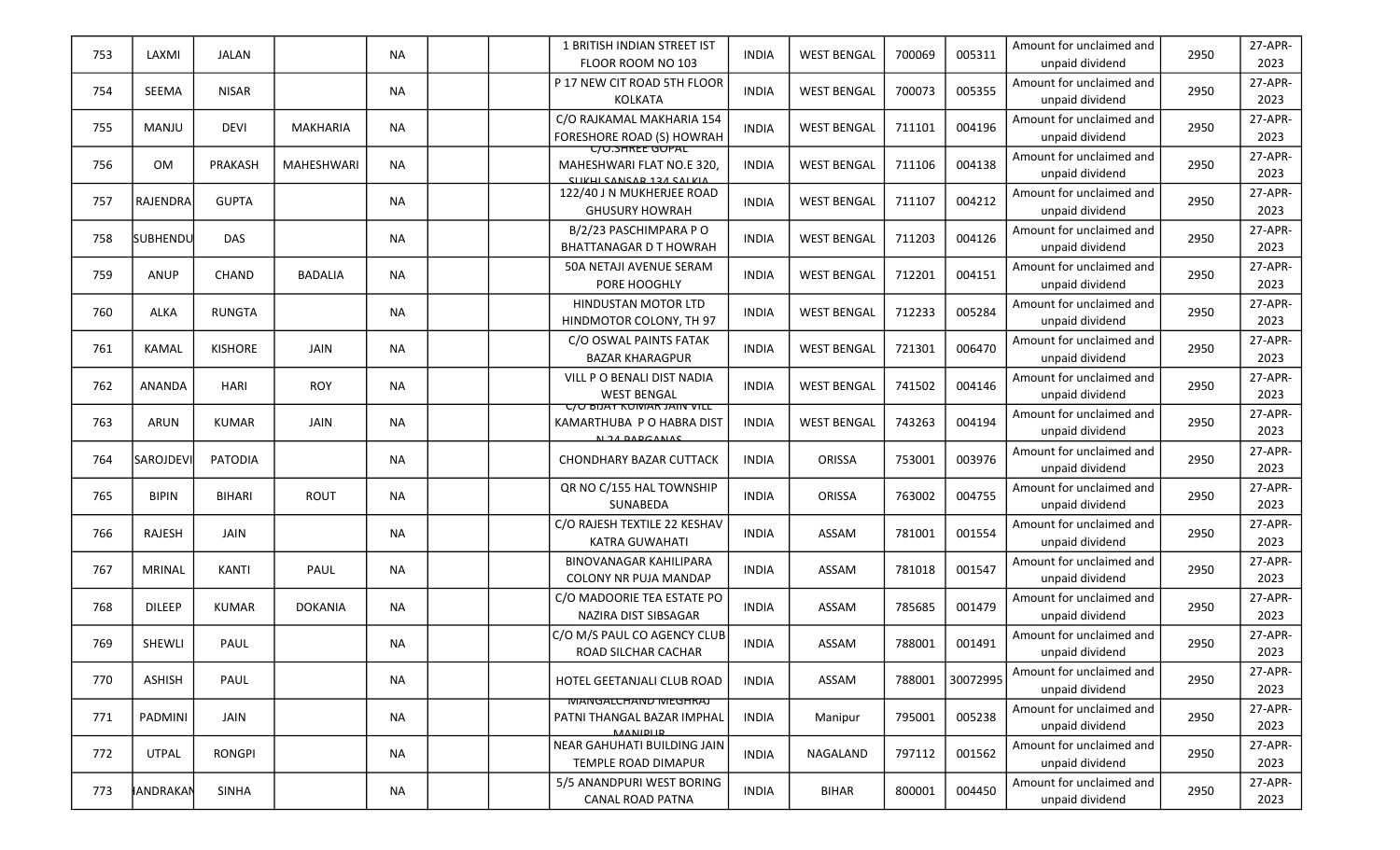|     |                 |                            |                |           | <b>S/U CHANDRA SHEKHAR</b>                                                              |              |                    |        |        |                                             |      |                 |
|-----|-----------------|----------------------------|----------------|-----------|-----------------------------------------------------------------------------------------|--------------|--------------------|--------|--------|---------------------------------------------|------|-----------------|
| 774 | RAJESH          | <b>KUMAR</b>               |                | <b>NA</b> | PRASAD SITA SARAN LANE                                                                  | <b>INDIA</b> | <b>BIHAR</b>       | 800001 | 004453 | Amount for unclaimed and<br>unpaid dividend | 2950 | 27-APR-<br>2023 |
| 775 | <b>MANORAM</b>  | PRASAD                     |                | <b>NA</b> | <b>SHYAIVIKKISHTHAPKASAD AWAS</b><br>MANORAMA B5, PEOPLES CO OP                         | <b>INDIA</b> | <b>BIHAR</b>       | 800020 | 004454 | Amount for unclaimed and<br>unpaid dividend | 2950 | 27-APR-<br>2023 |
| 776 | RAJKISHOR       | PRASAD                     | <b>SINHA</b>   | <b>NA</b> | <b>COSAAKKA NKLURLOCH</b><br>RAMCHANDARPUR BIHAR<br>CUADIE NALANDA                      | <b>INDIA</b> | <b>BIHAR</b>       | 803101 | 004462 | Amount for unclaimed and<br>unpaid dividend | 2950 | 27-APR-<br>2023 |
| 777 | <b>BINAY</b>    | <b>KUMAR</b>               | <b>KEDIA</b>   | <b>NA</b> | C/O GIRDHARI LAL KEDIA CLOTH<br>MERCHANT P O PACHAMBA                                   | <b>INDIA</b> | <b>BIHAR</b>       | 815316 | 005989 | Amount for unclaimed and<br>unpaid dividend | 2950 | 27-APR-<br>2023 |
| 778 | <b>VIVEK</b>    | JAIN                       |                | NA.       | <u>C/U BAKJATYA HANDLOOMI</u><br>STORE MIRSAFAYAT ROAD<br><b>DLIDANI GODAM</b>          | <b>INDIA</b> | <b>BIHAR</b>       | 823001 | 004205 | Amount for unclaimed and<br>unpaid dividend | 2950 | 27-APR-<br>2023 |
| 779 | <b>HARENDRA</b> | PRASAD                     | <b>SINGH</b>   | NA        | VILL POST LAHTHUA VIA<br><b>BARACHATTI DIST GAYA BIHAR</b>                              | <b>INDIA</b> | <b>BIHAR</b>       | 824201 | 004459 | Amount for unclaimed and<br>unpaid dividend | 2950 | 27-APR-<br>2023 |
| 780 |                 | <b>kAGHUNATI MOHAPATRA</b> |                | <b>NA</b> | AT J R HOSPITAL PO KEDLA                                                                | <b>INDIA</b> | <b>JHARKHAND</b>   | 825325 | 004584 | Amount for unclaimed and<br>unpaid dividend | 2950 | 27-APR-<br>2023 |
| 781 | <b>VIPAN</b>    | <b>CHANDER</b>             | <b>ARORA</b>   | <b>NA</b> | SECTOR 4D QR NO 2024<br><b>BOKARO STEEL CITY</b>                                        | <b>INDIA</b> | <b>JHARKHAND</b>   | 827004 | 001494 | Amount for unclaimed and<br>unpaid dividend | 2950 | 27-APR-<br>2023 |
| 782 | <b>BAJRANG</b>  | LAL                        | MODI           | NA        | <u>C/O PHOOL CHAND RAIVI GOPAL</u><br>MODI GOLA ROAD, RAMGARH<br>COUTTO DATAR DANGO PUT | <b>INDIA</b> | <b>JHARKHAND</b>   | 829122 | 004590 | Amount for unclaimed and<br>unpaid dividend | 2950 | 27-APR-<br>2023 |
| 783 | <b>SUDHA</b>    | <b>DWIVEDI</b>             |                | NA        | DY.C.M.E.I PROJECT OFFICER<br>DOCT CAVAL                                                | <b>INDIA</b> | <b>JHARKHAND</b>   | 829125 | 004588 | Amount for unclaimed and<br>unpaid dividend | 2950 | 27-APR-<br>2023 |
| 784 | M               | RANI                       |                | NA.       | C/O. M S RAO CANARA BANK<br>BISTUPUR, JAMSHEDPUR                                        | <b>INDIA</b> | <b>JHARKHAND</b>   | 831001 | 007926 | Amount for unclaimed and<br>unpaid dividend | 2950 | 27-APR-<br>2023 |
| 785 | RAJEEV          | AGARWAL                    |                | NA        | M/S MICA MOLD PO SUNDER<br><b>NAGAR</b>                                                 | <b>INDIA</b> | <b>JHARKHAND</b>   | 832107 | 004237 | Amount for unclaimed and<br>unpaid dividend | 2950 | 27-APR-<br>2023 |
| 786 | <b>VINAY</b>    | <b>KABRA</b>               |                | <b>NA</b> | C/O JAGDISH BHANDAR UPPER<br><b>BAZAR</b>                                               | <b>INDIA</b> | <b>JHARKHAND</b>   | 834001 | 004585 | Amount for unclaimed and<br>unpaid dividend | 2950 | 27-APR-<br>2023 |
| 787 | <b>UMESH</b>    | <b>KESHRI</b>              |                | NA        | LOWER CHUTIA RANCHI                                                                     | <b>INDIA</b> | <b>JHARKHAND</b>   | 834001 | 004592 | Amount for unclaimed and<br>unpaid dividend | 2950 | 27-APR-<br>2023 |
| 788 | BIJAY           | <b>KUMAR</b>               | <b>DHANUKA</b> | <b>NA</b> | <b>SHEEVAS STIVUICATES BAGLA</b><br>MANSION II FLOOR LALJI HIRJI<br>POMD                | <b>INDIA</b> | <b>JHARKHAND</b>   | 834001 | 004589 | Amount for unclaimed and<br>unpaid dividend | 2950 | 27-APR-<br>2023 |
| 789 | KANMAL          |                            | <b>MEHTA</b>   | <b>NA</b> | 141/1A JACKSON LANE                                                                     | <b>INDIA</b> | <b>WEST BENGAL</b> | 700001 | 7845   | Amount for unclaimed and<br>unpaid dividend | 89   | 27-APR-<br>2023 |
| 790 | MALLINATH       |                            | <b>DEY</b>     | <b>NA</b> | <b>20A GIRISH PART NORTH</b>                                                            | <b>INDIA</b> | <b>WEST BENGAL</b> | 700001 | 7846   | Amount for unclaimed and<br>unpaid dividend | 89   | 27-APR-<br>2023 |
| 791 | RAJENDRA        |                            | <b>MEHTA</b>   | <b>NA</b> | 141/1A JACKSON LANE                                                                     | <b>INDIA</b> | <b>WEST BENGAL</b> | 700001 | 7847   | Amount for unclaimed and<br>unpaid dividend | 89   | 27-APR-<br>2023 |
| 792 | <b>DIPANKAR</b> |                            | PAL            | <b>NA</b> | 40/1 BROJONATH LAHIRI LANE                                                              | <b>INDIA</b> | <b>WEST BENGAL</b> | 700004 | 7848   | Amount for unclaimed and<br>unpaid dividend | 89   | 27-APR-<br>2023 |
| 793 | PRAKASH         | <b>KUMAR</b>               | KEDIA          | NA        | 8, AMARTOLLA STREET                                                                     | <b>INDIA</b> | <b>WEST BENGAL</b> | 700001 | 7849   | Amount for unclaimed and<br>unpaid dividend | 89   | 27-APR-<br>2023 |
| 794 | RAMDAYAL        |                            | PRASAD         | NA        | 537/6, AIRPORT NEW COLONY                                                               | <b>INDIA</b> | <b>WEST BENGAL</b> | 700052 | 7850   | Amount for unclaimed and<br>unpaid dividend | 89   | 27-APR-<br>2023 |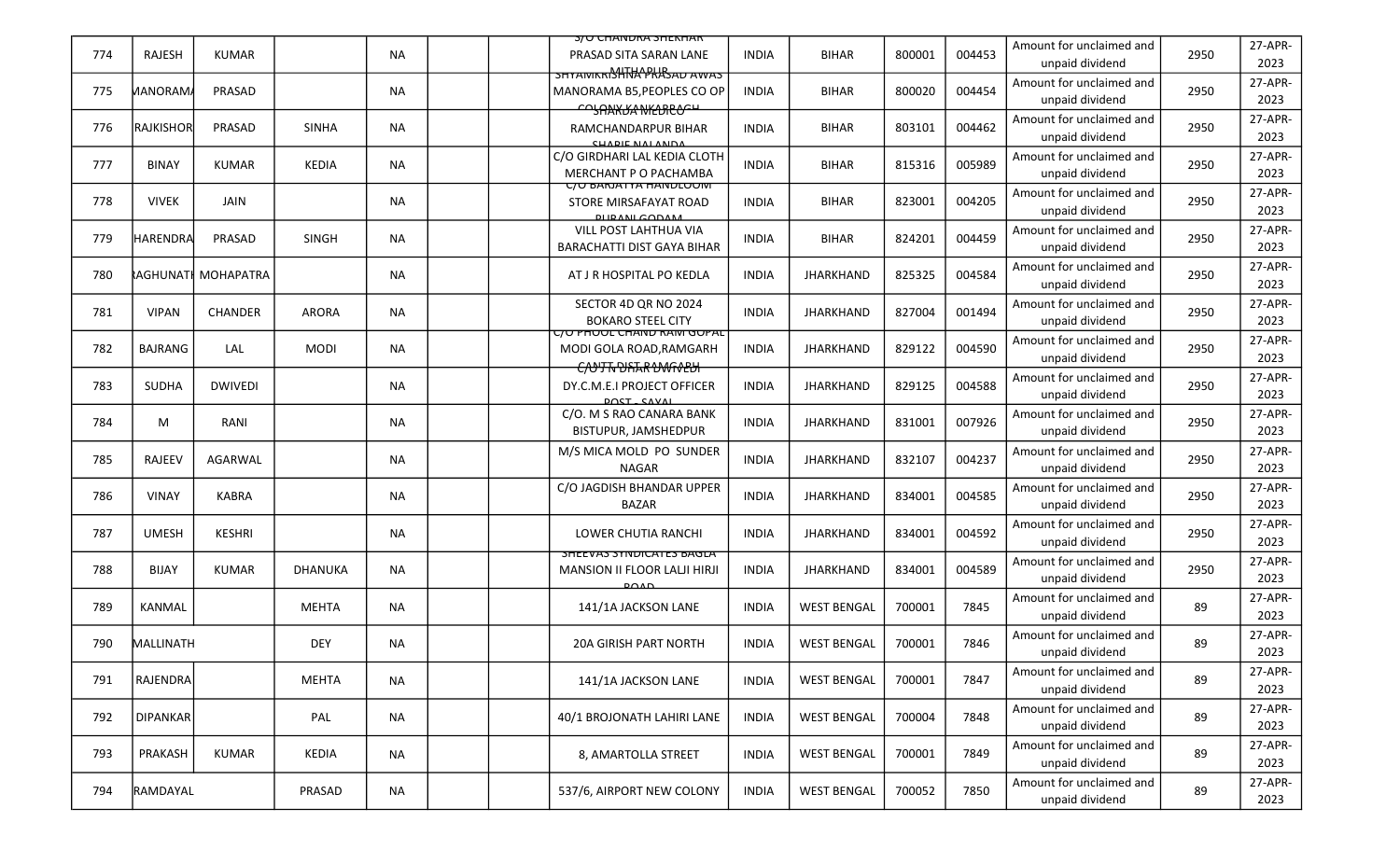| 795 | SOHANLAL      | SARAOGI         | PANDEY           | <b>NA</b> |  | 66, NALINI SETT ROAD                                                         | <b>INDIA</b> | <b>WEST BENGAL</b> | 700007 | 7851 | Amount for unclaimed and<br>unpaid dividend | 89     | 27-APR-<br>2023 |
|-----|---------------|-----------------|------------------|-----------|--|------------------------------------------------------------------------------|--------------|--------------------|--------|------|---------------------------------------------|--------|-----------------|
| 796 | ARUNADEY      |                 |                  | <b>NA</b> |  | 8/3, CHINTAMONI DAS LANE                                                     | <b>INDIA</b> | <b>WEST BENGAL</b> | 700009 | 7852 | Amount for unclaimed and<br>unpaid dividend | 974    | 27-APR-<br>2023 |
| 797 | PRADIP        |                 | <b>TODI</b>      | <b>NA</b> |  | 112, BAITHANK KHANA ROAD                                                     | <b>INDIA</b> | <b>WEST BENGAL</b> | 700009 | 7853 | Amount for unclaimed and<br>unpaid dividend | 974    | 27-APR-<br>2023 |
| 798 | <b>HINDU</b>  |                 | <b>PATODIA</b>   | <b>NA</b> |  | 112, NAITHAK KHANA ROAD                                                      | INDIA        | <b>WEST BENGAL</b> | 700009 | 7854 | Amount for unclaimed and<br>unpaid dividend | 974    | 27-APR-<br>2023 |
| 799 | PROTHYUSH     | RAJAN           | SARKAR           | <b>NA</b> |  | 98E, PREMCHAND BORAS<br><b>STREET</b>                                        | <b>INDIA</b> | <b>WEST BENGAL</b> | 700012 | 7855 | Amount for unclaimed and<br>unpaid dividend | 974    | 27-APR-<br>2023 |
| 800 | RAJENDRA      | <b>KUMAR</b>    | KHATU            | <b>NA</b> |  | C/O.CHITAVALSAH JUTE MILLS<br>CO.                                            | <b>INDIA</b> | <b>WEST BENGAL</b> | 700001 | 7856 | Amount for unclaimed and<br>unpaid dividend | 974    | 27-APR-<br>2023 |
| 801 | <b>RUPAK</b>  |                 | <b>BANNERJEE</b> | <b>NA</b> |  | 14/1, SNUFF MILL STREET                                                      | <b>INDIA</b> | <b>WEST BENGAL</b> | 700056 | 7857 | Amount for unclaimed and<br>unpaid dividend | 974    | 27-APR-<br>2023 |
| 802 | SHYAMAL       | KUMAR           | <b>MUKHERJI</b>  | <b>NA</b> |  | 3, N.S.ROAD                                                                  | <b>INDIA</b> | <b>WEST BENGAL</b> | 700001 | 7858 | Amount for unclaimed and<br>unpaid dividend | 974    | 27-APR-<br>2023 |
| 803 | URSHOTTAI     | <b>DAS</b>      | <b>JHWAR</b>     | <b>NA</b> |  | 15/1, SOVARAM BYSAK STREET                                                   | INDIA        | <b>WEST BENGAL</b> | 700007 | 7859 | Amount for unclaimed and<br>unpaid dividend | 502    | 27-APR-<br>2023 |
| 804 | UCHARITRA     | RAMANLAL        | <b>BHATIA</b>    | <b>NA</b> |  | 24, UDADHI TARANG                                                            | <b>INDIA</b> | <b>MAHARASHTRA</b> | 400049 | 7878 | Amount for unclaimed and<br>unpaid dividend | 974    | 27-APR-<br>2023 |
| 805 | SAMAR         | SUNIL           | <b>WADIA</b>     | <b>NA</b> |  | 24, UDADHI TARANG                                                            | <b>INDIA</b> | <b>MAHARASHTRA</b> | 400049 | 7879 | Amount for unclaimed and<br>unpaid dividend | 974    | 27-APR-<br>2023 |
| 806 | RAMANLAL      | <b>KUNVERJI</b> | <b>BHATIA</b>    | <b>NA</b> |  | 24, UDADHI TARANG                                                            | <b>INDIA</b> | MAHARASHTRA        | 400049 | 7880 | Amount for unclaimed and<br>unpaid dividend | 974    | 27-APR-<br>2023 |
| 807 | <b>ASHIMA</b> |                 | <b>KAPOOR</b>    | <b>NA</b> |  | 20, DREAMLAND SOCIETY, NEAR<br>DIAMOND GARDEN, CHEMBUR,<br><b>MUMBAI</b>     | <b>INDIA</b> | <b>MAHARASHTRA</b> | 400071 | 7876 | Amount for unclaimed and<br>unpaid dividend | 1977   | 27-APR-<br>2023 |
| 808 | SHASHI        | S               | <b>KAPOOR</b>    | <b>NA</b> |  | 20, DREAMLAND SOCIETY, NEAR<br>DIAMOND GARDEN, CHEMBUR,<br><b>MUMBAI</b>     | <b>INDIA</b> | MAHARASHTRA        | 400071 | 7877 | Amount for unclaimed and<br>unpaid dividend | 1977   | 27-APR-<br>2023 |
| 809 | UCHARITRA     | RAMANLAL        | <b>BHATIA</b>    | <b>NA</b> |  | 24, UDADHI TARANG                                                            | <b>INDIA</b> | <b>MAHARASHTRA</b> | 400049 | 7887 | Amount for unclaimed and<br>unpaid dividend | 31477  | 27-APR-<br>2023 |
| 810 | SAJAN         | <b>KUMAR</b>    | <b>GUPTA</b>     | <b>NA</b> |  | 2 MANSOOR LANE CALCUTTA-<br>700001 CALCUTTA                                  | <b>INDIA</b> | <b>WEST BENGAL</b> | 700001 | 7773 | Amount for unclaimed and<br>unpaid dividend | 2950   | 27-APR-<br>2023 |
| 811 | <b>DINESH</b> | <b>BHOGILAL</b> | PATEL            | <b>NA</b> |  | <del>UU, VISHNU KICE IVIILL,</del><br>JETALPUR, DESCORI,<br><b>AUMEDARAD</b> | <b>INDIA</b> | GUJARAT            | 382426 | 751  | Amount for unclaimed and<br>unpaid dividend | 2950   | 27-APR-<br>2023 |
| 812 | ABC           |                 |                  | NA        |  | 69, JOLLY MAKER CHAMBERS 2,<br>NARIMAN POINT, MUMBAI                         | <b>INDIA</b> | MAHARASHTRA        | 400021 | 8195 | Amount for unclaimed and<br>unpaid dividend | 126850 | 27-APR-<br>2023 |
| 813 | <b>IDBI</b>   | M               | <b>FUND</b>      | <b>NA</b> |  | <b>BARUDAWALLA MANSIUN, DR.</b><br>ANNIE BESANT ROAD, WORLI,                 | <b>INDIA</b> | MAHARASHTRA        | 400018 | 6958 | Amount for unclaimed and<br>unpaid dividend | 123900 | 27-APR-<br>2023 |
| 814 | SACHIN        |                 | AGRAWAL          | NA        |  | 1476, wholles the corn<br>MARKET, GANDHI BAUG,<br><b>NACDLID</b>             | <b>INDIA</b> | MAHARASHTRA        | 440002 | 8228 | Amount for unclaimed and<br>unpaid dividend | 38350  | 27-APR-<br>2023 |